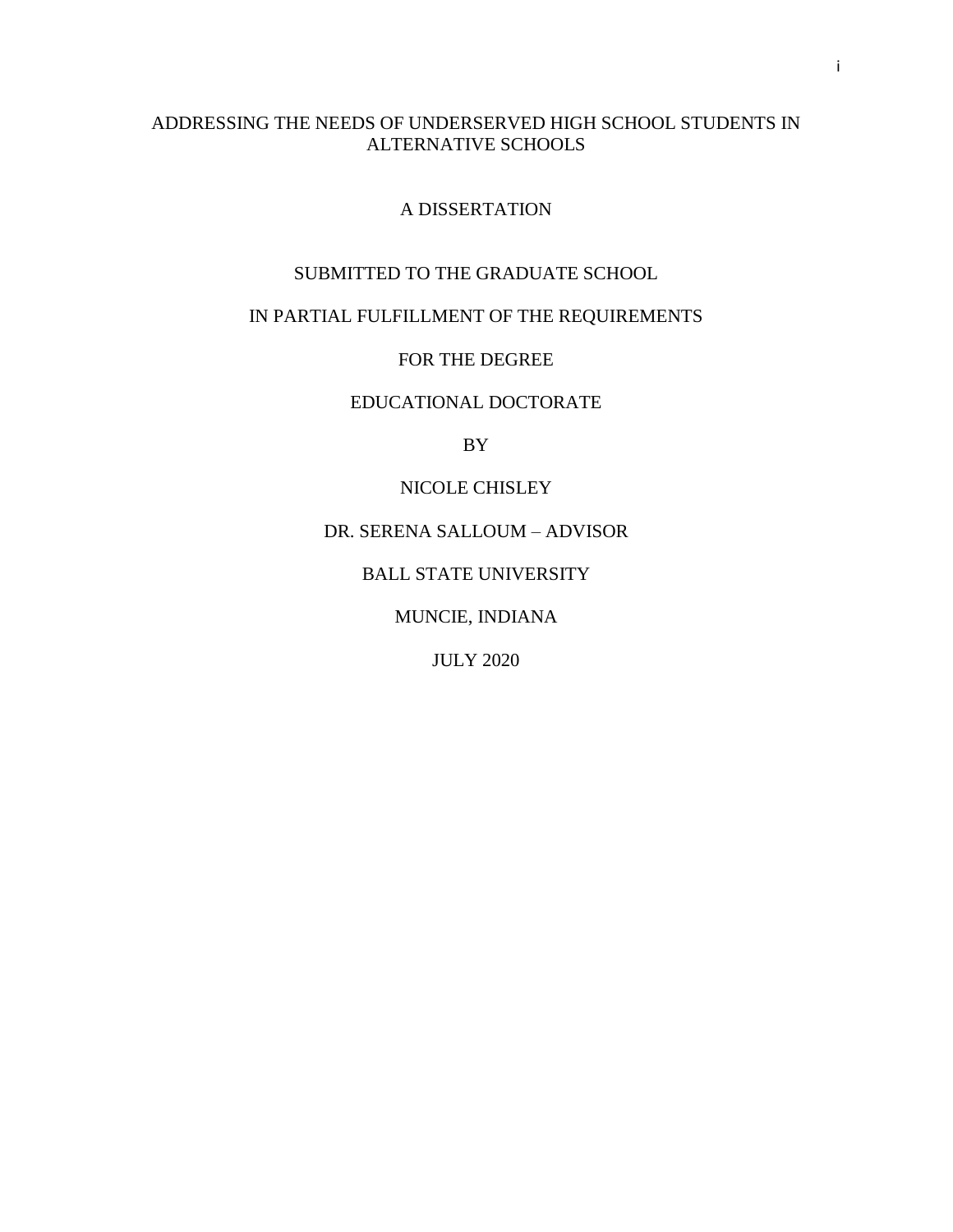#### ACKNOWLEDGEMENTS

I would like to thank Dr. Serena Salloum for supporting me throughout this entire process. I am so thankful that she found time to support me academically and morally. Dr. Salloum has been patient and held me to high standards. It is because of her guidance that I have grown as a person, a mother, an educator, and a leader. I am definitely a better version of myself because she met me where I was and helped me grow. She challenged me and encouraged me to keep going.

Thank you to Dr. Marilynn Quick, Dr. Lori Boyland, and Dr. Gilbert Park for agreeing to sit on my committee and for helping me brainstorm and think outside of the box. Thank you for believing in me and my project. Thank you to Dr. Tim Hanson for being an awesome and supportive classmate and colleague. Thank you to Dr. Mike Gustin for being willing to talk about the work that we do every day in alternative education. Thank you to Dr. Scott Robison for being a wonderful sounding board, example, and mentor.

Finally, I would like to thank my family. I thank my son for his willingness to be patient with the time I have spent working late nights and understanding the importance of my work. I thank my brother, Michael Chisley for encouraging me to pursue and complete this accomplishment. I would like to thank all my friends and classmates for listening to me vent but reminding me to keep it moving.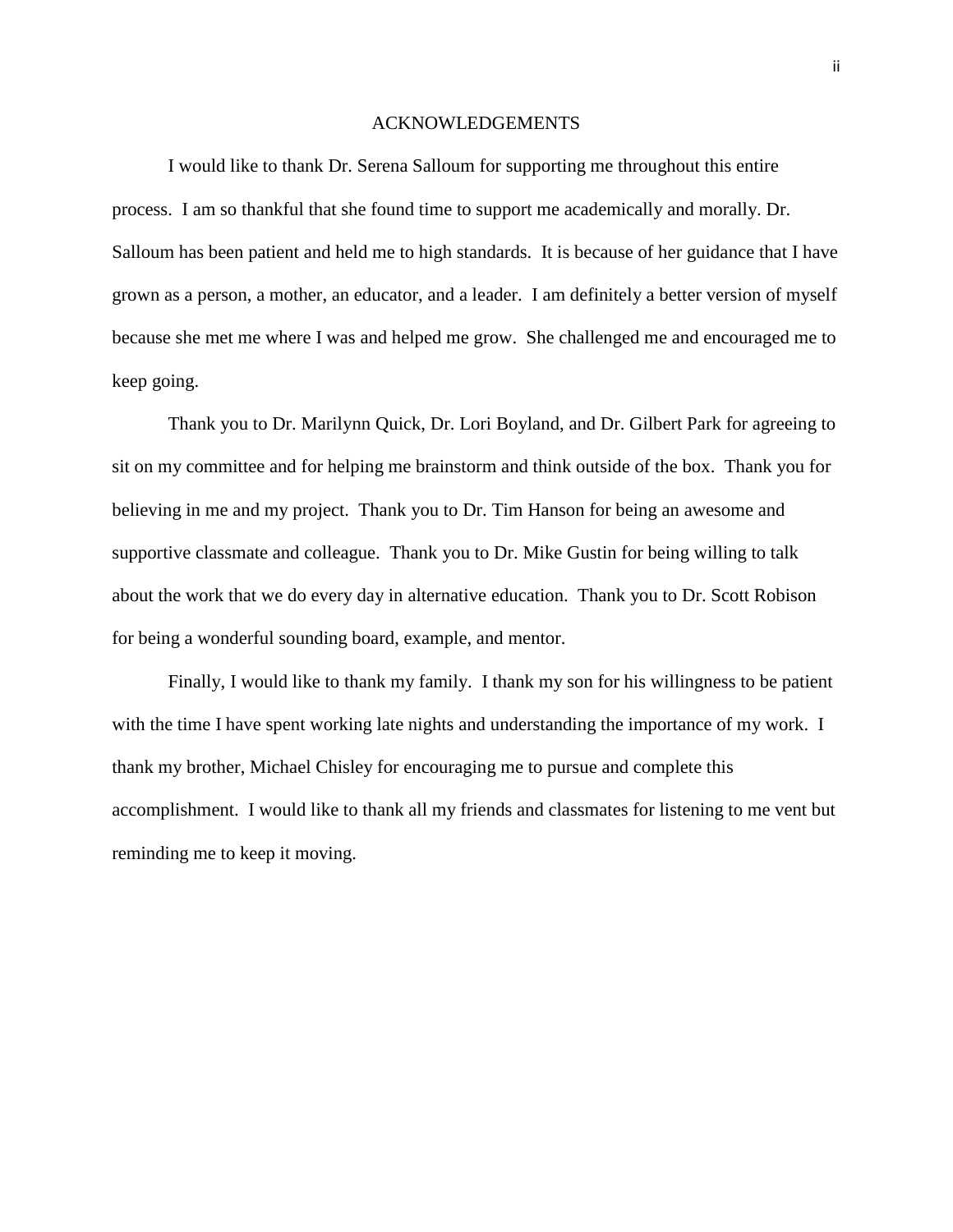#### DEDICATION

I dedicate this dissertation to the Chisley Family and other educators that realize that we must do things differently to understand that our students are individuals. My mother, father, and two brothers have always been in professions that served others. My mother served as a central office administrator, principal, and teacher and my father served as police sergeant. They taught my brothers and I that is was important to serve and help others. It is because of their example that I have served students, parents, teachers, and community members for over 25 years with all of my heart. This dissertation was inspired by my desire to help other educators and youth supports better understand how to serve the students whose voices sometimes go unheard.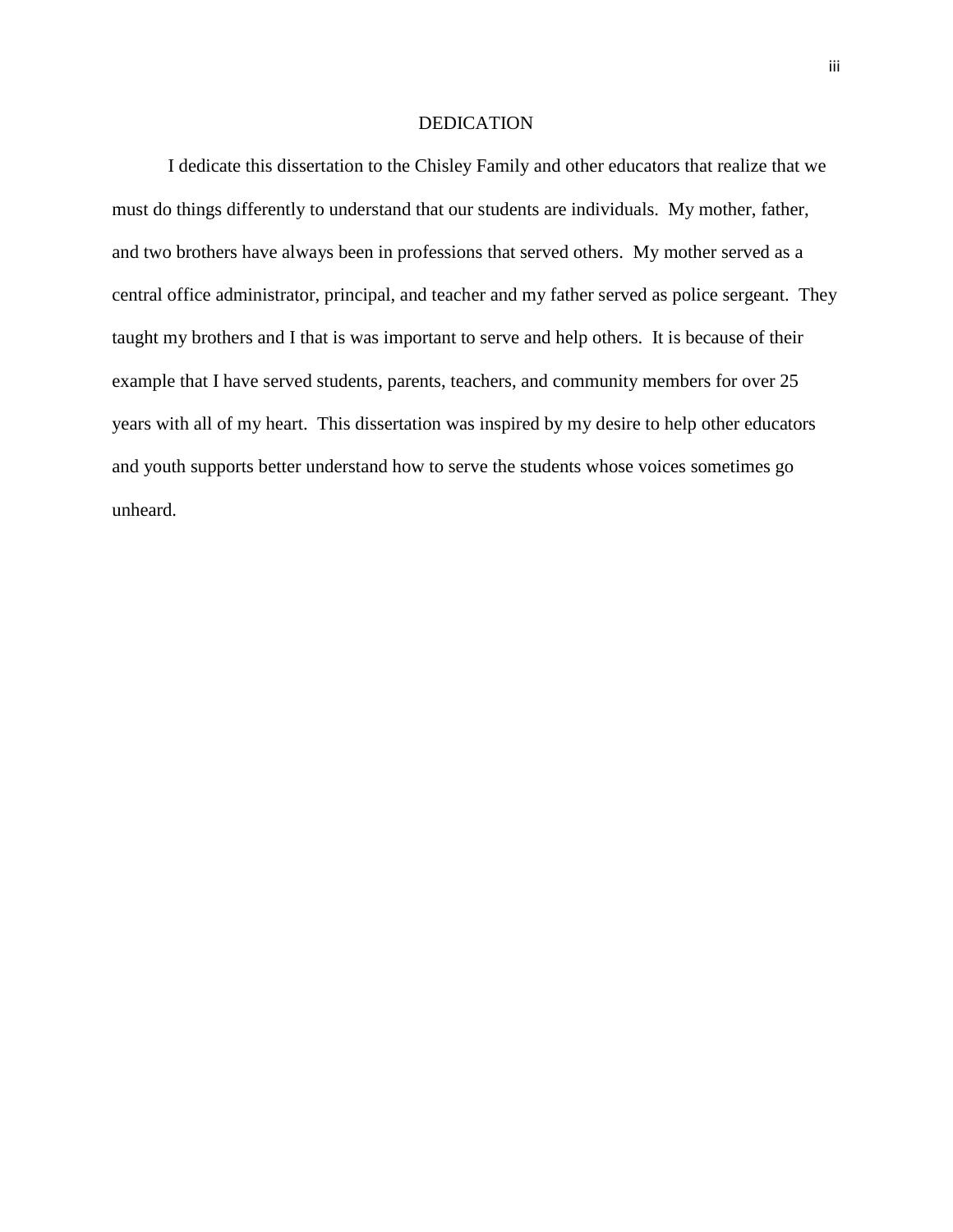# TABLE OF CONTENTS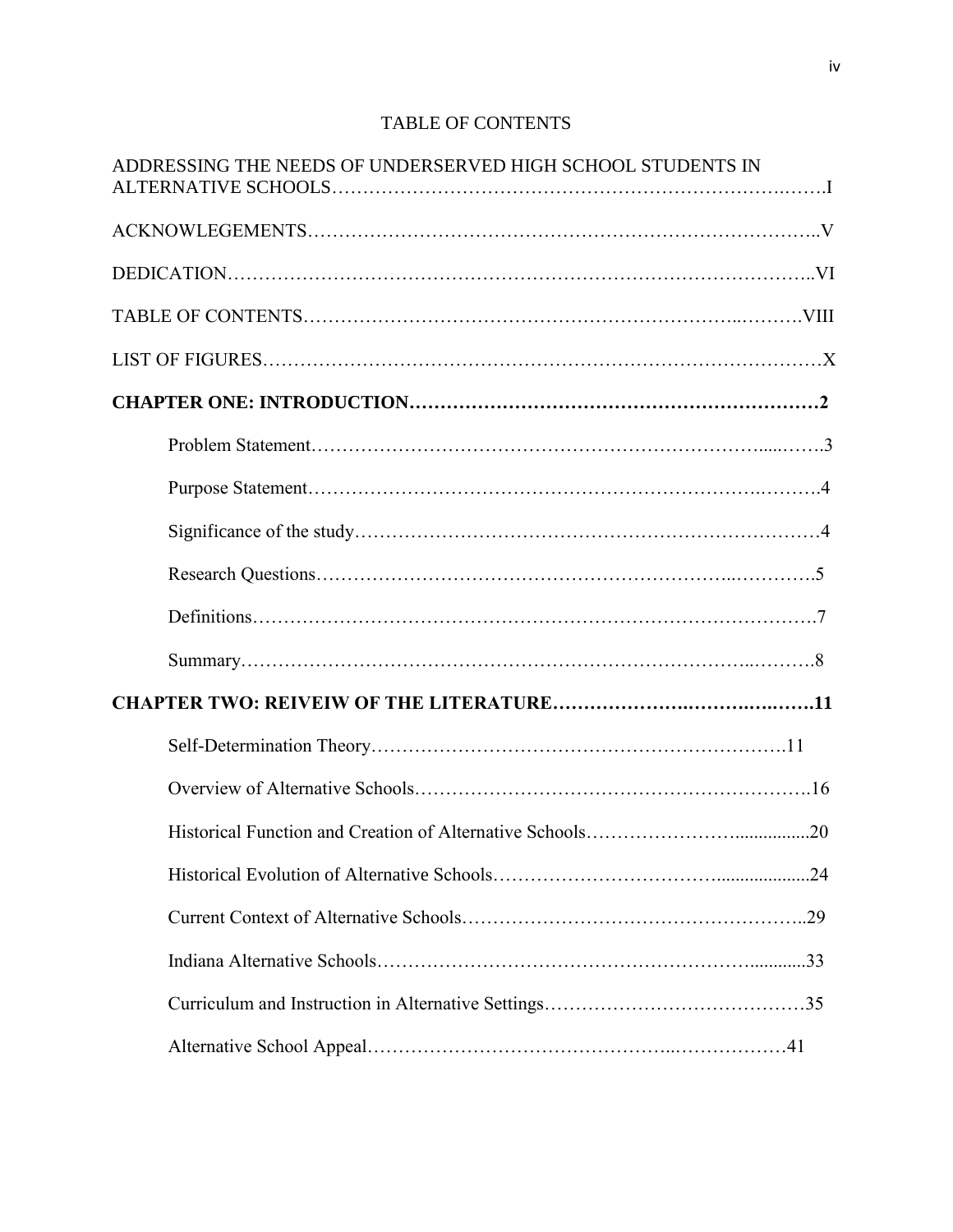| Addressing Student Learning Styles: Student Centered and Individualized Learning     |
|--------------------------------------------------------------------------------------|
| Researched Based Practices in Alternative and Nontraditional Programs44              |
| Best Practices with Teacher Behaviors, Teacher-Student Relationships, and Teacher    |
| Addressing Teacher Training and Teacher Effectiveness in the Alternative Setting52   |
|                                                                                      |
| Barriers and Challenges School Districts Encounter Implementing Alternative Programs |
|                                                                                      |
|                                                                                      |
|                                                                                      |
|                                                                                      |
|                                                                                      |
|                                                                                      |
|                                                                                      |
|                                                                                      |
|                                                                                      |
|                                                                                      |
|                                                                                      |
|                                                                                      |
|                                                                                      |
|                                                                                      |
|                                                                                      |
|                                                                                      |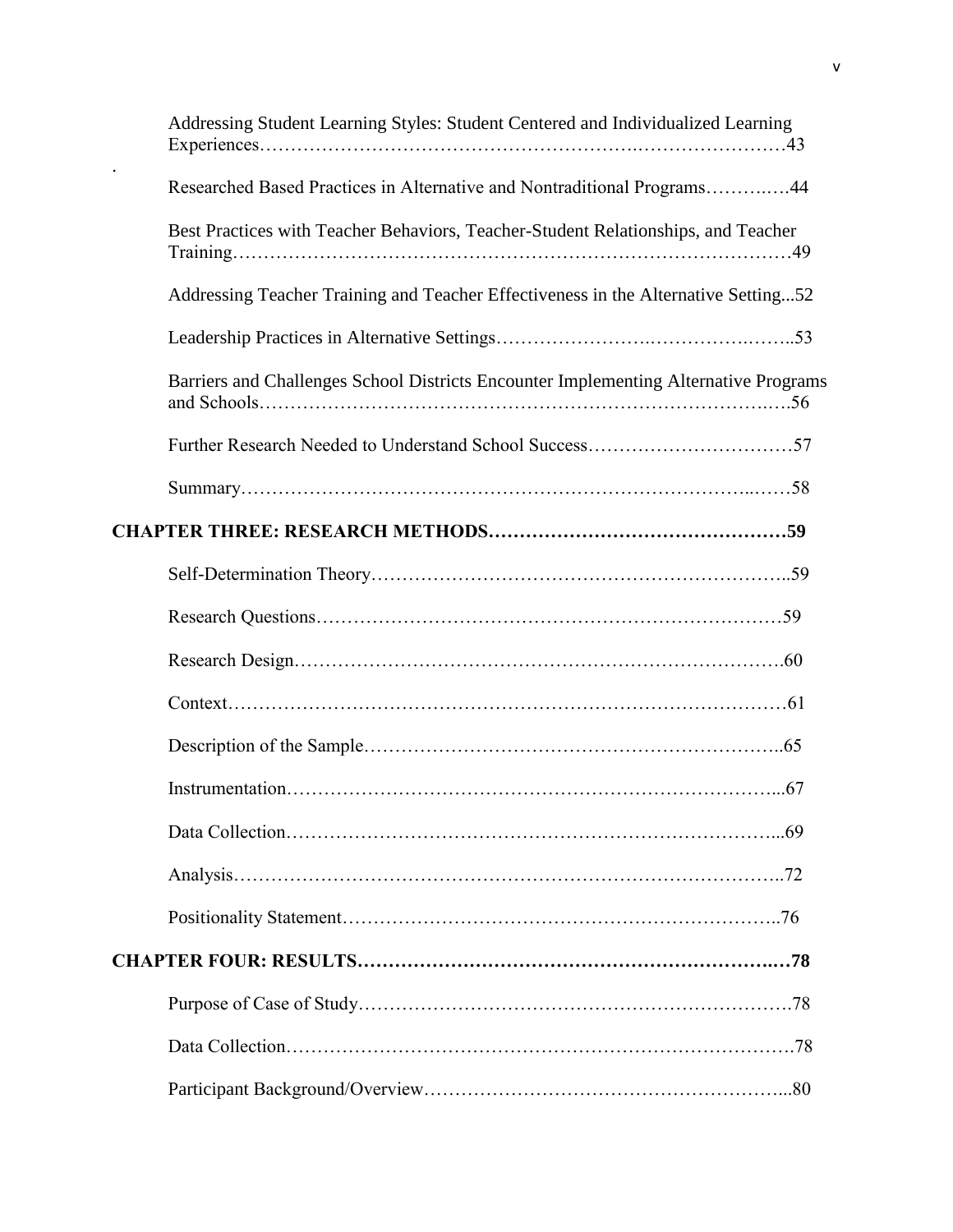| Research Question 1. Students explain why they chose to attend an alternative      |
|------------------------------------------------------------------------------------|
| Research Question 2. Students describe their social and academic experiences at an |
| Research Question 3. Students explain how they create goals and define success     |
|                                                                                    |
|                                                                                    |
|                                                                                    |
|                                                                                    |
|                                                                                    |
| APPENDIX A: SCHOOL INTERACTION EVIDENCE CHECK LIST128                              |
| APPENDIX B: SCHOOL DOCUMENT EVIDENCE CHECK LIST130                                 |
|                                                                                    |
|                                                                                    |
|                                                                                    |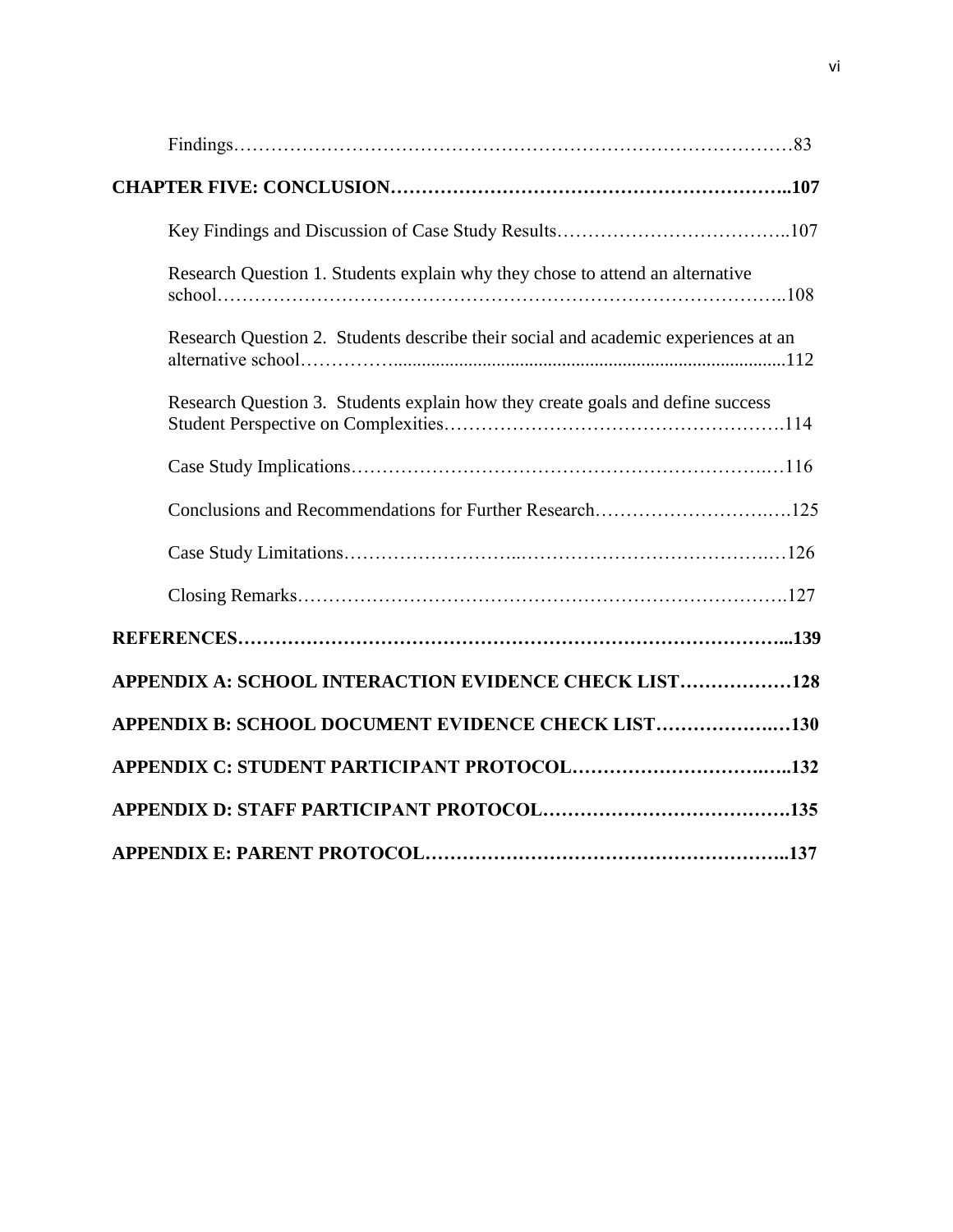# LIST OF FIGURES

| Figure 2.2. |                                                                    |  |
|-------------|--------------------------------------------------------------------|--|
| Figure 3.1  |                                                                    |  |
| Figure 3.2  | Case Study Sample Participants that will be interviewed/observed65 |  |
| Figure 3.3  |                                                                    |  |
| Figure 3.4  |                                                                    |  |
| Figure 4.1  |                                                                    |  |
| Figure 4.2  |                                                                    |  |
| Figure 5.1  |                                                                    |  |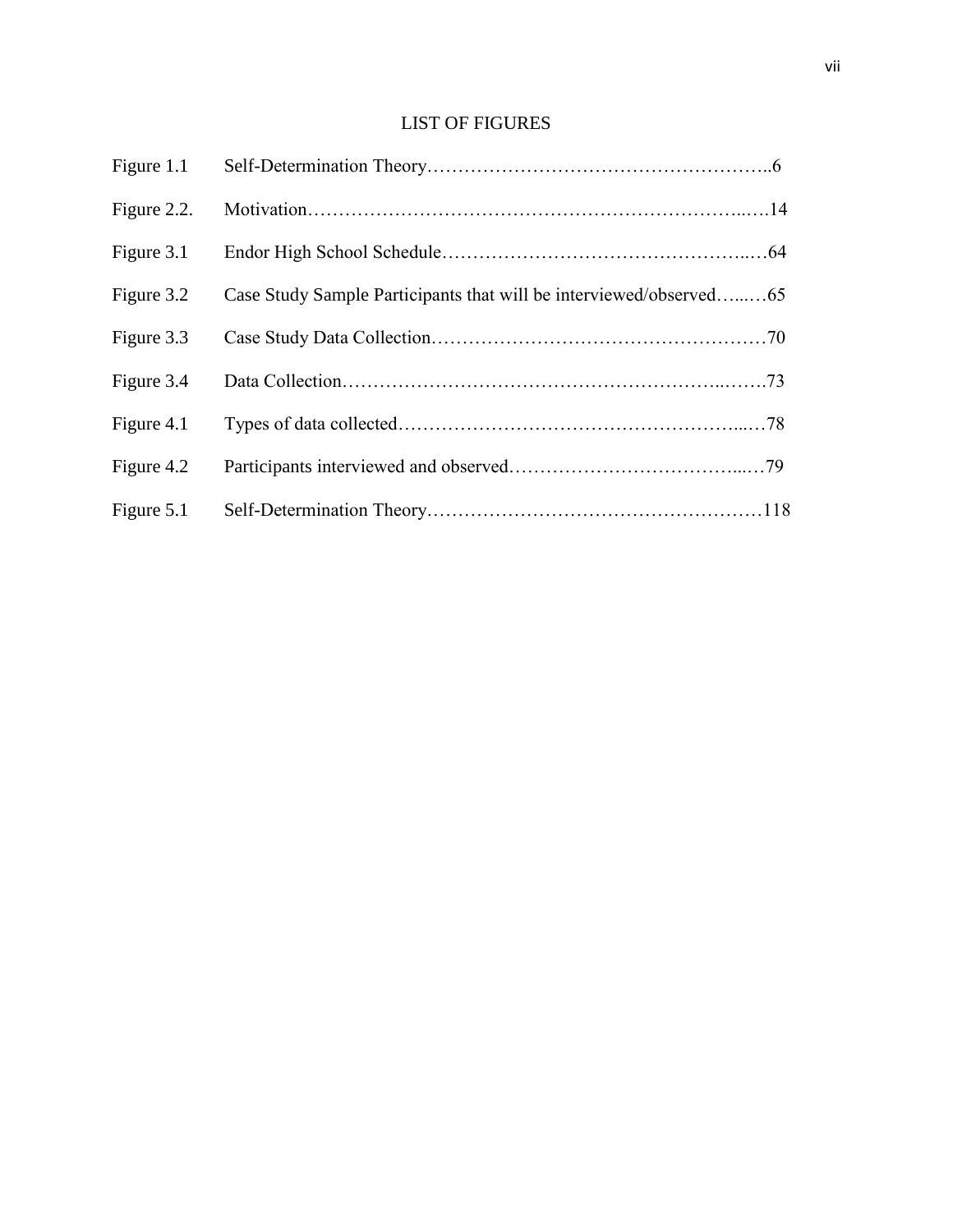#### **CHAPTER ONE**

#### **Introduction**

Although graduation rates are at an all-time high in the United States of America, thousands of high school students are still not successfully graduating from traditional American high schools. The graduation rates among underserved students, namely African Americans, Latinos, nonconventional students, and other minority groups, are still lower than national norms. These types of students will be referred to as underserved students throughout this dissertation. The US Department of Education reported that the 2016 graduation rate was 83.2%. However, the graduation rates among African Americans have not risen at the same rate as White students. For example, the average 2016 graduation rate in Indiana was 89.1%, but the graduation rate among African-Americans was 79.6%, which was below all other ethnic groups. The graduation rate for African Americans was also below the average percentage of students who received free and reduced lunch (86.4%) and Latino students (86.3%). Given this disparity, it is important to study the issues affecting 21<sup>st</sup> century African American and other urban students. Although the graduation rates of underserved students who received free or reduced lunches were not far below the national rates, there are strategies and opportunities that can be implemented to help underserved students overcome barriers (Sporleder & Forbes, 2016).

The gaps in graduation rates illustrate the need for traditional school districts to revisit the options they provide their students. As the country seeks to address the disparity in graduation rates amongst underserved and urban students, traditional school districts are now faced with competition from private and charter schools. For example, legislators and private organizations are attempting to address the low graduation rates and other issues by offering parents and students alternative educational options. Policies and laws now exist to influence parent and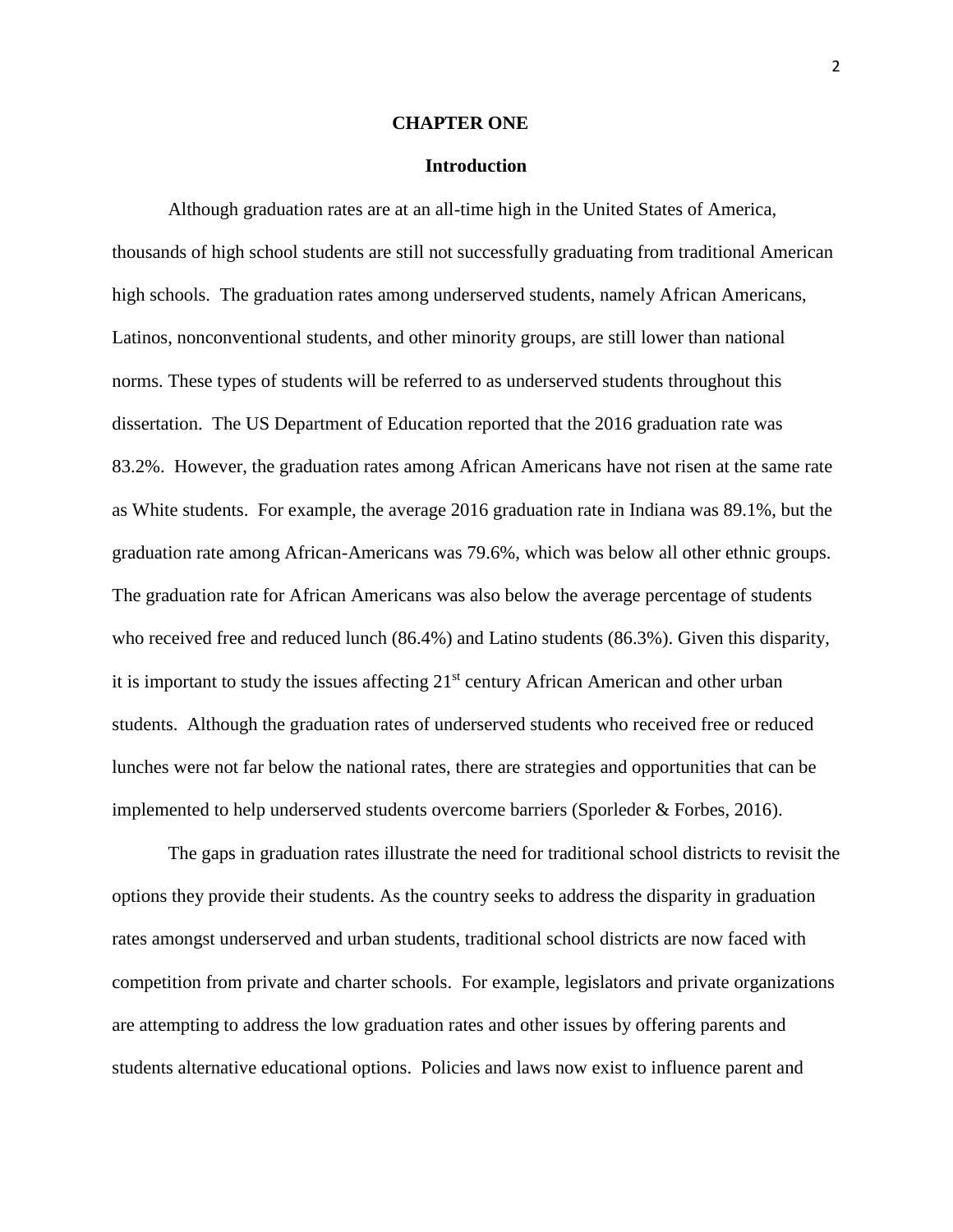student decisions to attend schools other than the traditional public school district. Some of these other school options include charter schools, private schools, and religious schools.

Technological knowledge, teamwork skills, industrial knowledge, and intellectual knowledge are essential for the  $21<sup>st</sup>$  century student. American business owners and corporate human resource departments are recognizing that not all students need to attend four-year colleges and universities. Shectuman, Levy, and Leichtentrit (2005) acknowledge that students' experiences impact their self-perceptions and the way they fit into the world. Therefore, it is important for school programs to offer students a multitude of experiences and a chance to develop a variety of skills. Many students need to obtain trade skills, computer skills, social skills, and effective writing skills.

Many large urban school districts across the country have created alternative schools and innovative programs designed to address the needs of the diverse student population they serve. Some of these alternative schools and programs have been very successful in helping urban students graduate from high school (Reese, 2013).

#### **Statement of the problem**

Graduation rates among African American, Latino, and other underrepresented groups are still below the national graduation averages. In the effort to continue the upward trend of high school graduates, it is important to study possible circumstances that may influence students who are not graduating from high school.

In the late 1990s, thousands of high school students were not successfully graduating from traditional American high schools. The National Center for Education Statistics reported that, in 2012, high school graduation rates were 80%. The National Center for Education Statistics reported that graduation rates were 86%, 69%, and 73% for White, Black, and Hispanic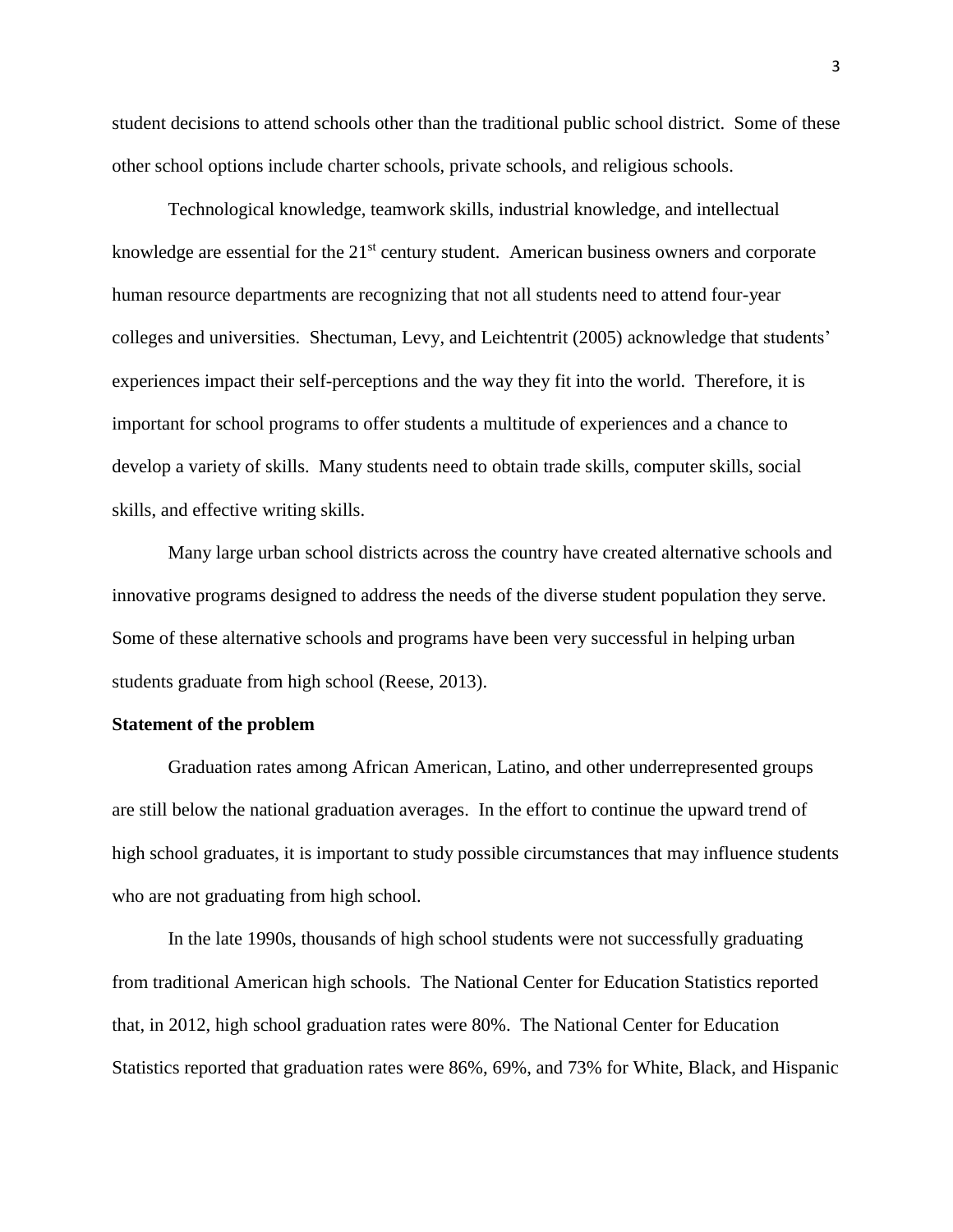students, respectively. In February of 2015, the United States Department of Education reported that the graduation rates for high school students in America continued to rise.

Graduation from high school is required in order for students to take a significant place in the American work force. American post-secondary school experiences, trade school experiences, and trade skill jobs require the successful achievement of a high school diploma. 21<sup>st</sup> century students are facing very different challenges in the world today. As a result, the belief that the traditional school model meets the educational needs of every student walking their halls must be revisited. Therefore, it is important for school programs to offer students a multitude of experiences to develop a variety of skills. Students need to obtain trade skills, computer skills, social skills, and effective writing skills. Alternative schools could be a solution to this problem. However, there is very little research that seeks to understand the alternative school settings from the perspective of students.

## **Purpose of Case Study**

The purpose of this case study is to illuminate how three underserved students describe their experiences in an alternative school. From the perspectives of three students, this case study elucidates the experiences of these students. Using qualitative methods, this case study investigates the extent to which the needs of these students were met.

#### **Significance of this Case Study**

This case study is important because it investigates practices used in a large urban public school district. The trends that emerge may be helpful to other large public school districts when they create alternative options designed to help nontraditional or alternative schools set goals, achieve realistic goals, and increase high school graduation rates. This case study may identify root causes that prevent some non-traditional students from achieving their academic goals in the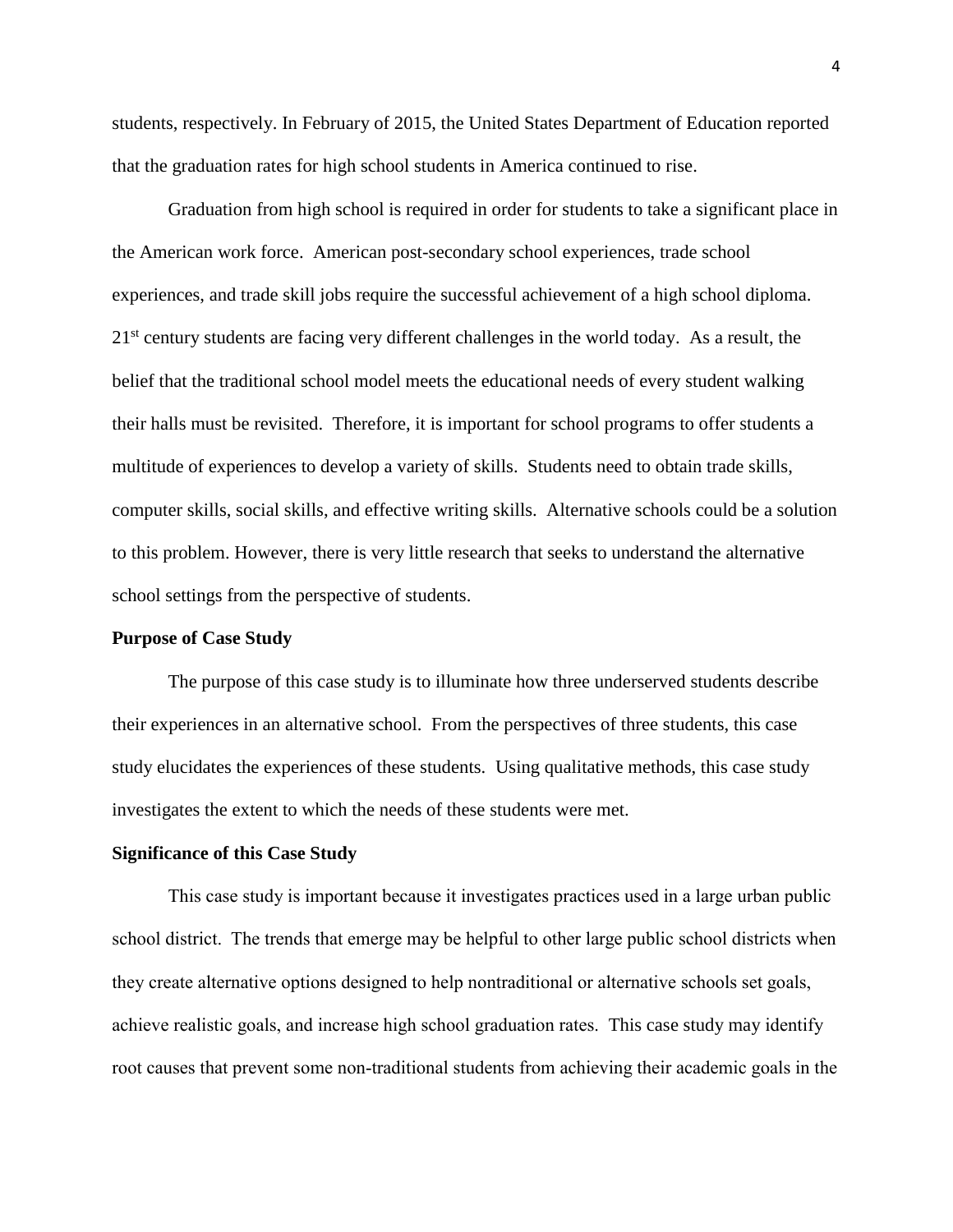traditional high school setting; identify characteristics that non-traditional schools and programs possess that lead to increased student achievement for non-traditional students; and uncover effective practices and strategies used by educators in non-traditional schools and programs.

# **Research Questions**

The essential research question I seek to answer is: How do underserved students describe their experiences in an alternative school in a large urban Midwestern school district? More specifically, how do three underserved high school students attending an alternative school:

- Explain why they chose to attend the alternative school?
- Describe their social and academic experiences at the alternative school?
- Create goals and define success?

The questions seek to identify trends and themes that may help to understand underserved students' experiences in traditional and alternative schools.

# **Theoretical Framework**

As applied to my study, Self-Determination Theory illuminates three student needs, including autonomy, competency, and relatedness, that Ryan and Deci (2006) suggested lead to student intrinsic motivation. Figure 1.1. depicts the interconnectedness between the three student needs and intrinsic motivation. As I interviewed students, teachers, and administrators in an alternative school, these needs emerged as influences that show a connection between student motivation and student success. I discovered effective practices used in a public alternative school located in a large urban Indiana school district. I also discovered whether these practices contributed to an increase in successful graduation rates for high school students attending it. A full explanation of Self-Determination Theory will be given in Chapter Two.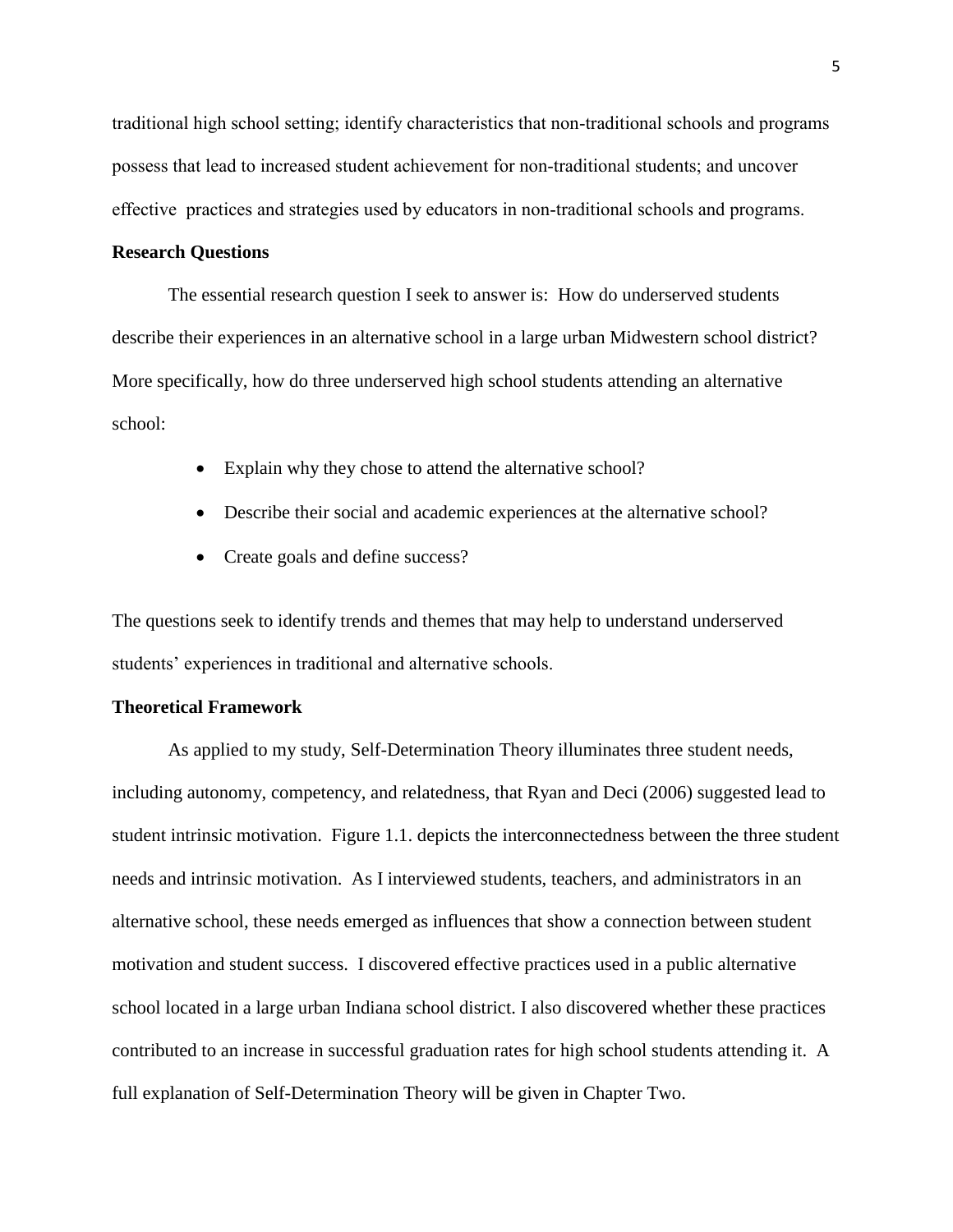

# Figure 1.1. Self-Determination Theory Components

When students who need a nontraditional educational approach are referred to and included in a category called "at risk" or alternative, a negative perception of the students is sometimes created. For example, Watson (2001) explained that some American schools view atrisk students as different from conventional students and define alternative schools as being formed for a specific type of student they call "at-risk." Instead of alternative, schools can use words like non-traditional, non-conventional, underserved, high ability, or non-standardized. The needs of the underserved student who thinks outside of the box, thrives in a flexible learning environment, and does not fit into the industrialized approach that most traditional programs follow are often not addressed. To provide consistency and a concise definition that encompasses the diverse types of students found in schools, these types of students will be referred to as underserved students throughout this dissertation. However, when performing searches for resource literature, the word alternative is used as a key word to find educational research regarding the nontraditional public or nonpublic student.<sup>1</sup> The Encyclopedia of Children's Health defines alternative schools as an educational setting designed to accommodate educational, behavioral, and/or medical needs of children and adolescents that cannot be adequately addressed in a traditional school environment (Conley, 2002).

 $\overline{\phantom{a}}$ 

 $1$  When performing resource searches, I used the word alternative as a key word to find educational research regarding the nontraditional public or nonpublic student.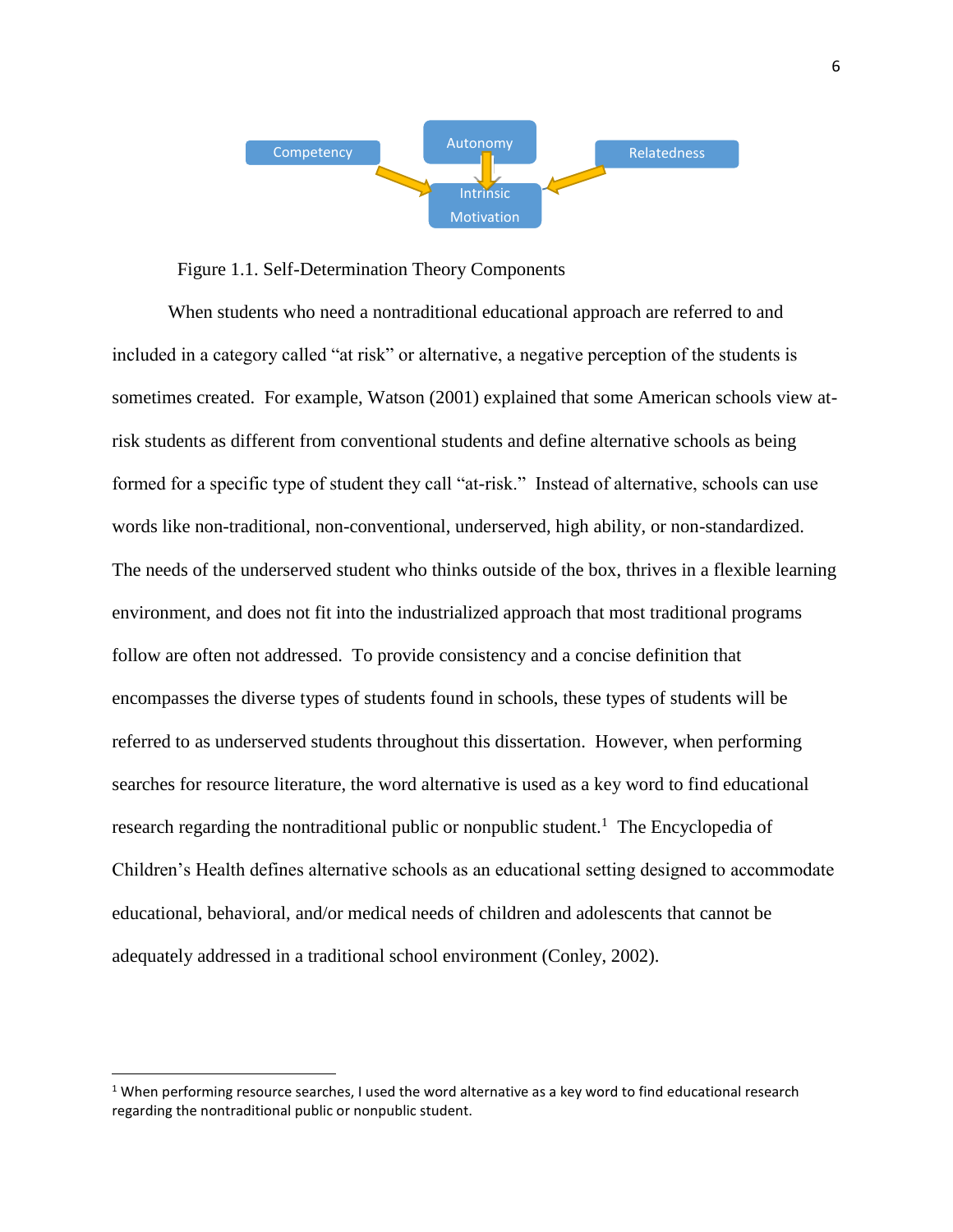## **Definitions**

For the purpose of clarity, the following terms will be defined.

**Self-Determination Theory.** The study of three basic needs of autonomy, competency, and relatedness that students need in order to perform effectively and to be successful. These three needs lead to intrinsic motivation in the student (Deci  $\&$  Ryan, 2000).

## **Autonomy**

The essential need of students to have choices and to make choices based upon their life goals and educational decisions (Deci & Ryan, 2000).

#### **Competency**

The essential need of students to believe that they have the ability to accomplish goals that they set for themselves (Deci & Ryan, 2000).

## **Relatedness**

The essential need of students to interact with others and experience connection to their learning environment (Deci & Ryan, 2000).

**Intrinsic motivation***.* Internal satisfaction experienced by students when they are allowed to make decisions for themselves regarding their education and life goals (Deci & Ryan, 2006).

## **Alternative School/Nontraditional School**

Schools or programs designed to serve a special student population (Koetke, 1999).

#### **Traditional School**

Schools or programs designed to standardize learning and to serve a large student population. The curriculum is compartmentalized and all students are required to accomplish the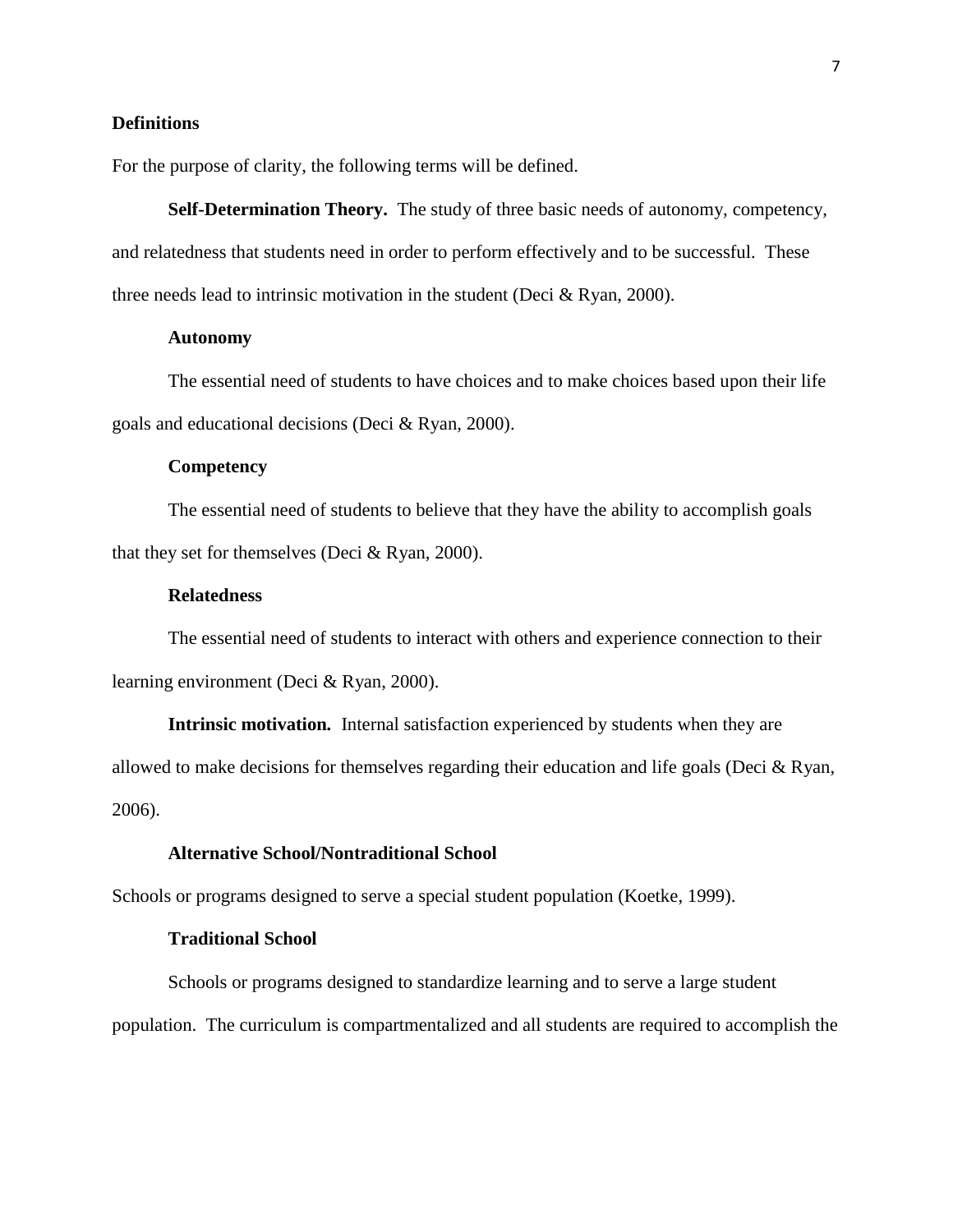same academic expectations and to achieve success in the same way as other students (Martin, 2000).

## **Nontraditional Student/Alternative School Student**

A student attending a nontraditional school or alternative school due to past disciplinary actions or their being considered "at-risk" of failure in the traditional setting (Martin, 2000).

## **Traditional Student**

A student attending a conventional school that is departmentalized (Martin, 2000).

#### **Underserved Student**

A nonconventional, African American, Latino, and other minority student groups who think outside of the box, thrives in a flexible learning environment, and does not fit into the industrialized approach that most traditional schools follow are often not addressed.

#### **Summary**

This dissertation sought to illuminate possible barriers faced by African American, Latino, and other underserved high school students, which prevented them from being successful in traditional schools. Furthermore, this study sought to understand why, despite an increase in overall graduation rates for American high school students, a large number of African American, Latino, and other underserved high school students were still not graduating from high school.

Chapter One of this dissertation outlined the problem, the purpose of this work, and the significance of this study. In addition, a summary of Self-Determination Theory was provided. Finally, important terms were defined that appear throughout this dissertation.

Chapter Two will review literature and previous research regarding the importance of addressing the needs of non-traditional students. Chapter Three will explain the qualitative research, performed through interviews, observations, and review of documents, proposed for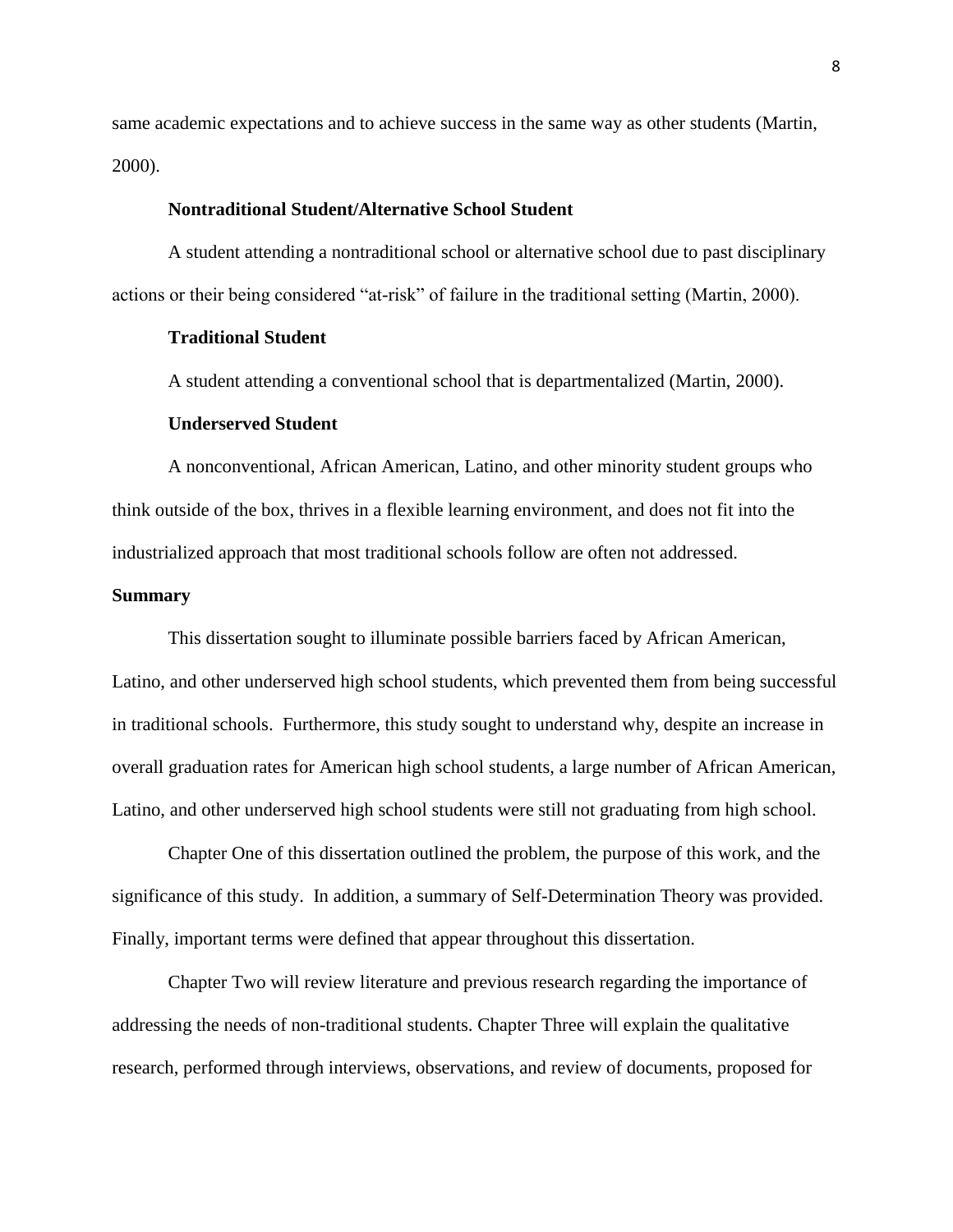this dissertation. Chapter four will analyze the data collected and reveal themes. Chapter five will make connections, explain limitations in the research, and reveal suggestions for future research.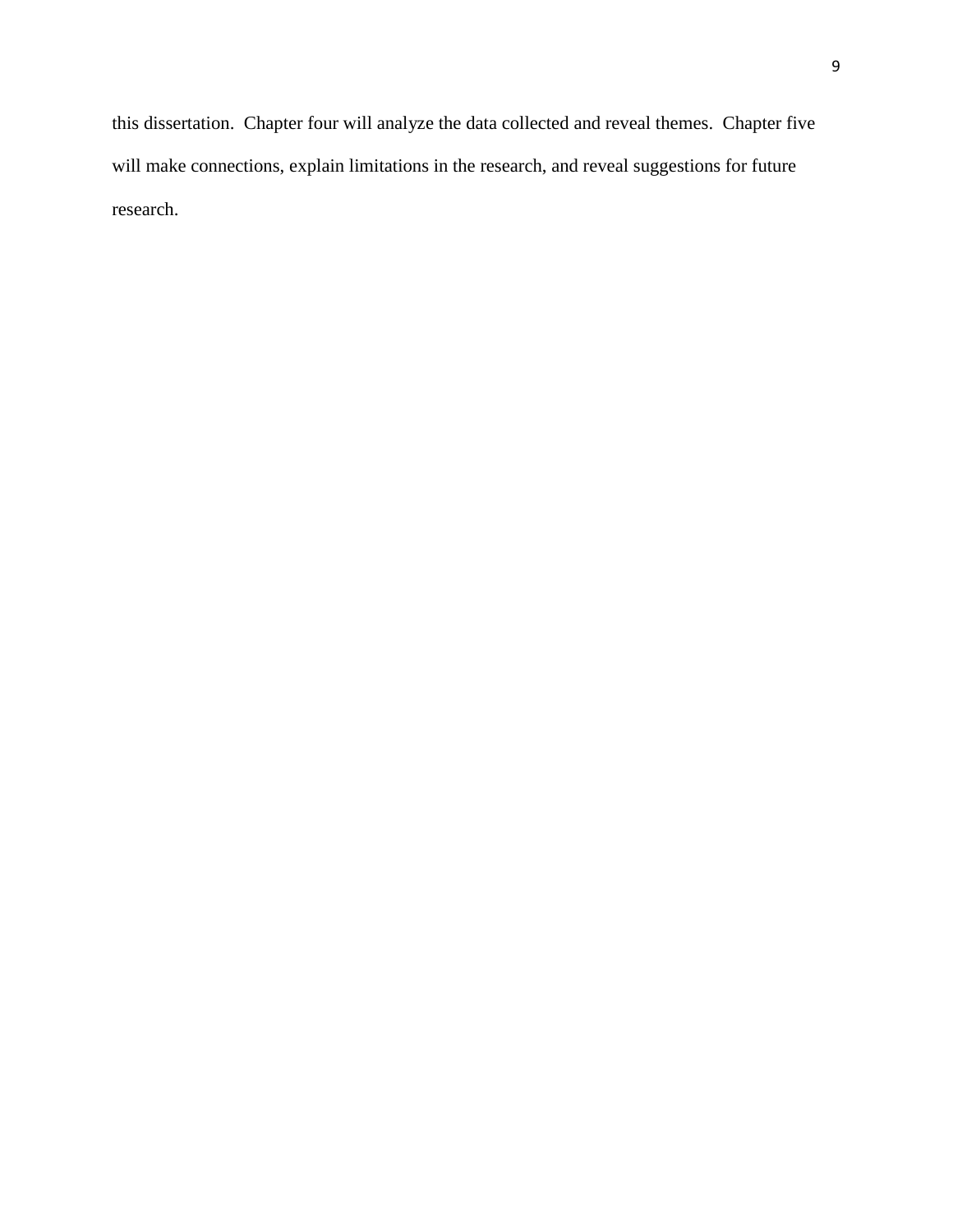#### **CHAPTER TWO**

In this chapter, the need for alternative educational pathways to graduation is explained from the perspective of students. Literature and previous research are reviewed exploring practices that alternative schools and programs implement to provide students with the opportunities to meet their academic goals and graduate from high school.

## **Research Questions**

The essential questions this case study seeks to answer are:

How do three underserved high school students attending an alternative school:

- Explain why they chose to attend the alternative school?
- Describe their social and academic experiences at the alternative school?
- Create goals and define success?

The literature reviewed illuminates why alternative schools are necessary and why alternative schools began. It also reviews how most large urban school districts make decisions to offer and to support alternative programming for underserved learners. The concepts shared in this literature review provide perspectives and perceptions surrounding the design of alternative schools and programs. The literature reviewed also reveals the complexities and barriers faced by school districts in creating learning experiences that address the needs of the underserved and nontraditional high school learner. Finally, the literature reviewed illustrates effective practices used when helping underserved urban students graduate from high school.

The research in this literature review is divided into nine sections: (a) Self-Determination Theory, (b) an overview of alternative schools and alternative schools in Indiana, (c) the historical evolution of alternative schools, (d) the current context of alternative schools, (e) curriculum and instruction, (f) alternative school appeal to students, (g) best practices in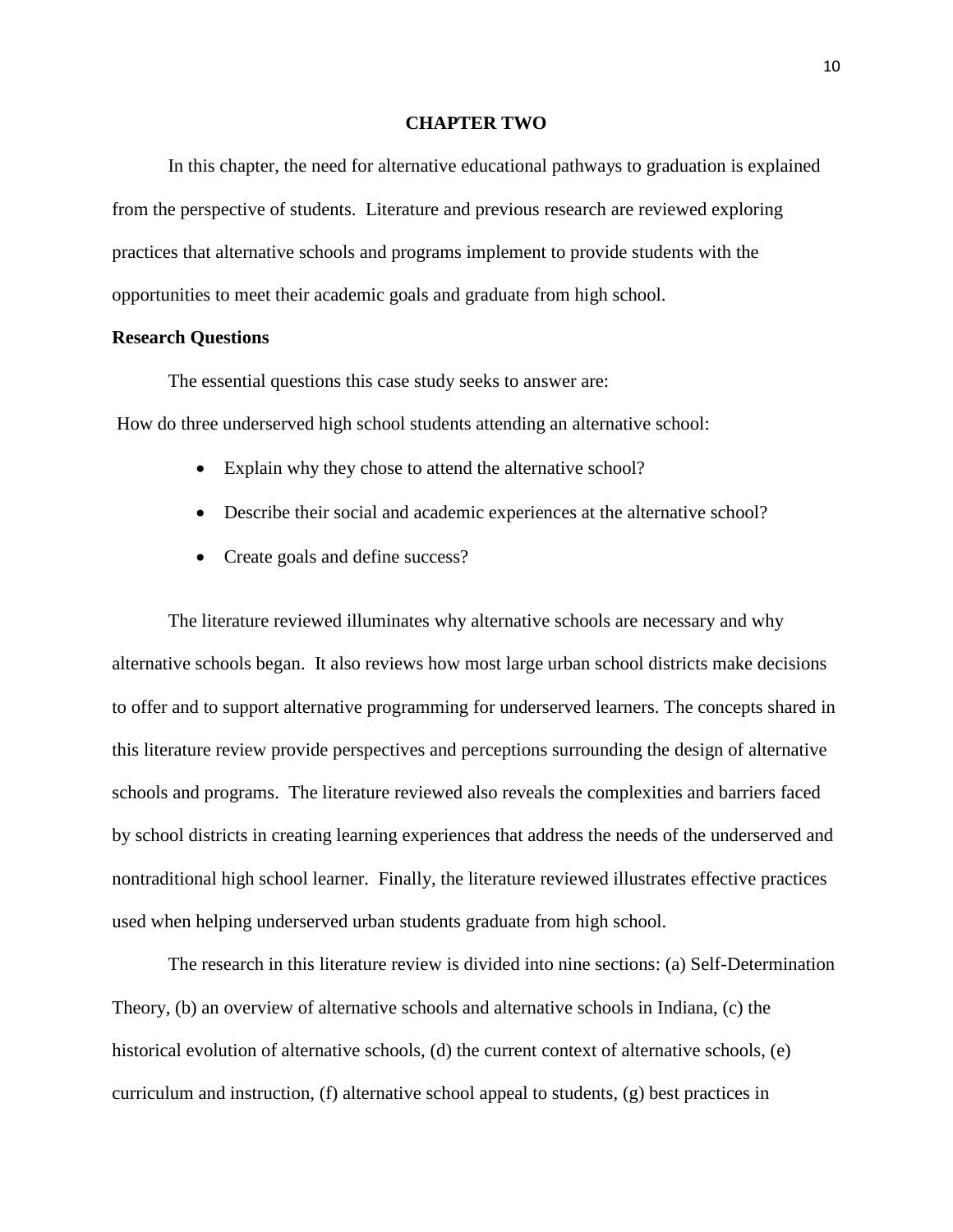alternative education, (h) barriers districts encounter when implementing alternative programs, and (i) alternative school concerns and issues that need to be investigated further.

## **Self Determination Theory**

Self-Determination Theory (Deci & Ryan, 2006) sheds light on what motivates and influences people. By applying this theory, traditional school districts can better provide underserved students with educational opportunities and experiences by creating learning environments that motivate all students, consider the psychological needs of students, and give students the opportunity to act autonomously when making decisions. An atmosphere conducive for a positive and successful experience is required for students to feel connected to their educational environment.

Edward Deci and Richard Ryan (2000) developed Self-Determination Theory, a set of ideas that address the intrinsic behaviors of humans. They discovered motivation greatly influences successful outcomes of students when they achieve goals. For example, when students are motivated intrinsically they tend to have a positive self-esteem, are more productive, and are more invested in their work. The application of Self-Determination Theory to education provides positive implications for schools when trying to motivate students and increase learning. Deci and Ryan's theory emphasizes the basic needs people must have met to perform effectively. They identified three basic needs that students need in order to be highly motivated: autonomy, competence, and relatedness (Deci & Ryan, 2008).

Figure 1.1 depicts the three needs essential to student motivation and student achievement as discussed by Self-Determination Theory. These three concepts—autonomy, competency, and relatedness—are needed for students to experience success. These three concepts foster the development of intrinsic motivation within students.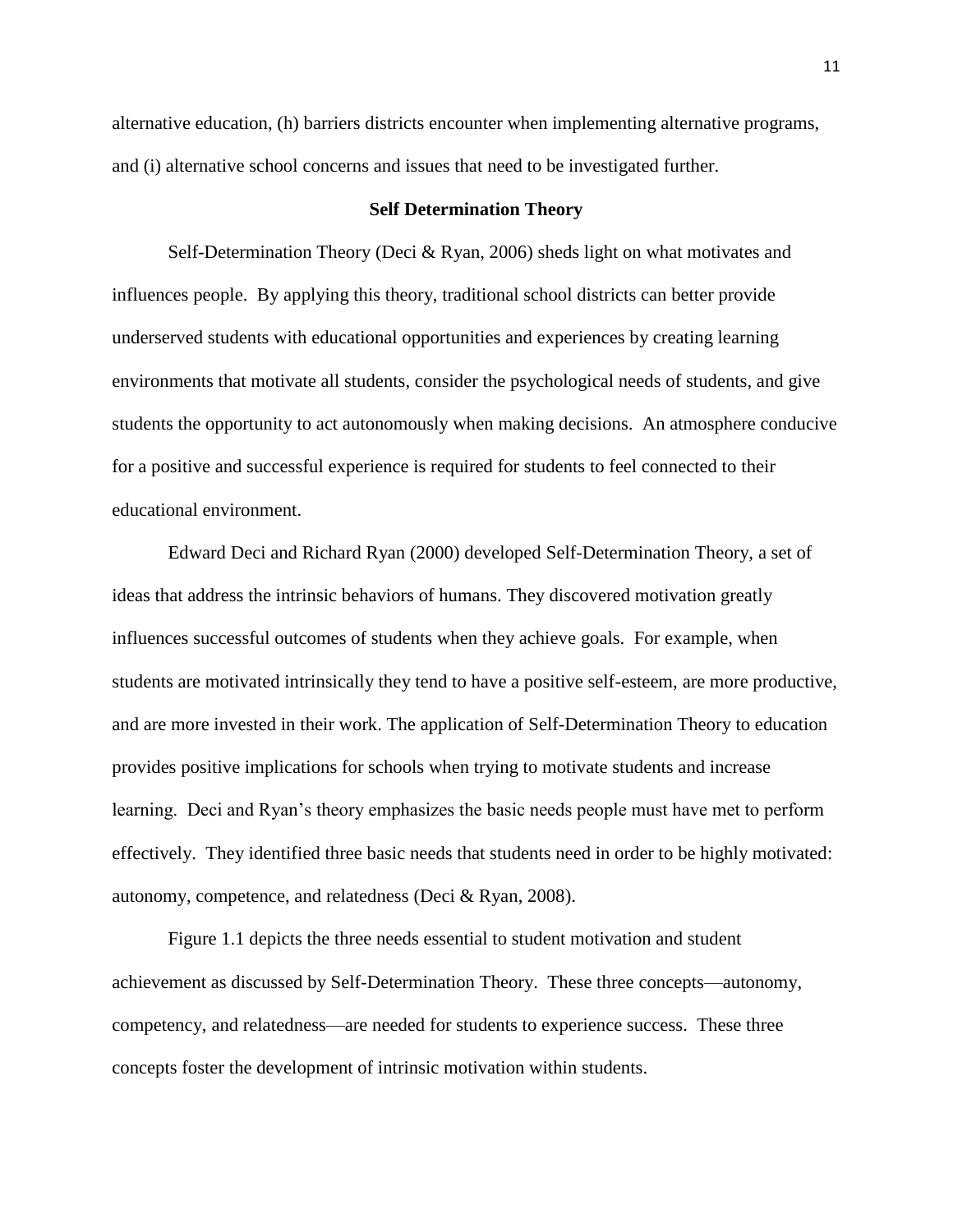#### **Autonomy**

Self-Determination Theory defines autonomy as the need students have to make choices that reflect their goals and decisions. Students are encouraged to regulate themselves. Deci and Ryan (2006) explained that autonomy and independence are not the same; autonomy refers to self-governance derived from intrinsic motivation, whereas independence refers to the regulation of one's self because of pressure from outside influences. If a school is to provide a student's needs to be autonomous, that school should provide the student with the opportunity to control their educational path by making their own educational decisions based upon intrinsic motivation.

## **Competence**

Self-Determination Theory defines competence as students setting a goal, understanding the goal, internalizing the goal, and believing that they possess the skills needed to achieve the goal (Ryan & Deci, 2000). Students must feel the ability to achieve the goals that they set for themselves. Schools must foster experiences for students to practice the skills they need to accomplish tasks. For example, schools can help students experience competency by giving them opportunities to make choices about the topics they study. Allowing students to make academic content choices provides students with a level of comfort and confidence that increases their motivation. When students feel in control of their learning, they may experience increased motivation and increased interest, which may improve their mastery of content skills. Furthermore, an understanding of the value and importance of obtaining their education and graduating from high school will transfer into improved life circumstances.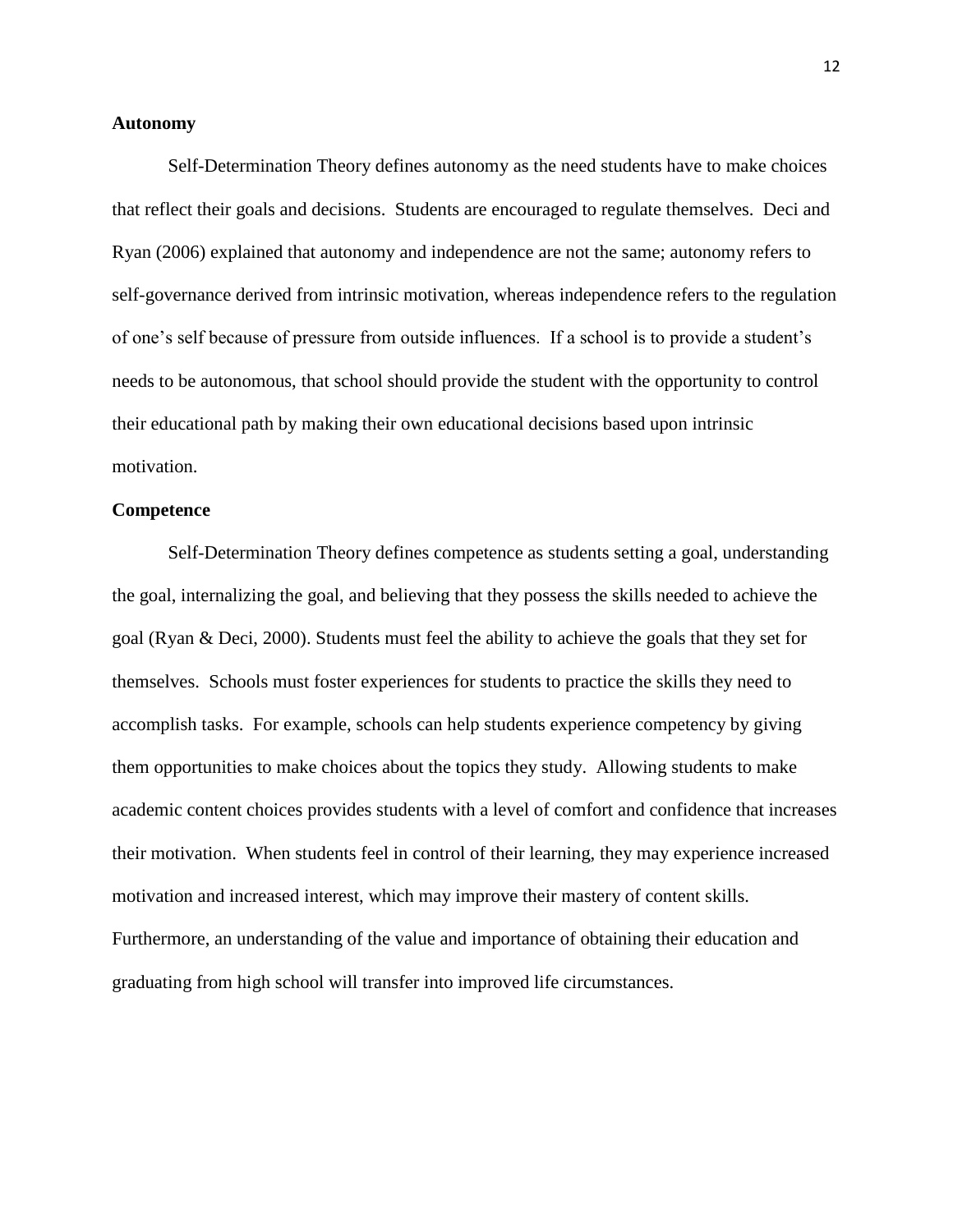## **Relatedness**

Self-Determination Theory describes relatedness as giving students the educational environment in which they feel comfortable expressing themselves. Students need opportunities to interact with others. As schools create programs and educational experiences, they need to provide a nurturing environment that promotes the importance of their students. School districts need to show their commitment to the well-being, and intellectual and emotional growth of students. When a school fosters an educational environment that allows students to feel connected to the other students, school groups, or to the school culture, the school has managed to create in students a sense of belongingness to the school. The student feels respected and cared for by the teacher (Deci & Ryan, 2000). It is essential that students feel that teachers and administrators genuinely care for them. Schools must be a place that students relate to and feel that the adults believe in them.

## **Motivation**

Relatedness, competency, and autonomy are three components needed to create motivation. The crux of Self-Determination Theory focuses upon those characteristics and needs that students must experience to be motivated towards the achievement of their goals. Deci and Ryan (2006) discussed extrinsic and intrinsic motivation sources by examining the impact that external rewards have on student behavior and how they undermine intrinsic motivation. Autonomy is a necessary condition that students must have to experience intrinsic motivation (Ryan & Deci, 2006). Deci and Ryan suggested that extrinsic rewards make it very unlikely that intrinsic motivation will be achieved.

Vallerand, Fortier, and Guay (1997) also discussed human behavior and identified selfmotivation as a key factor to predicting human behavior. For example, they applied their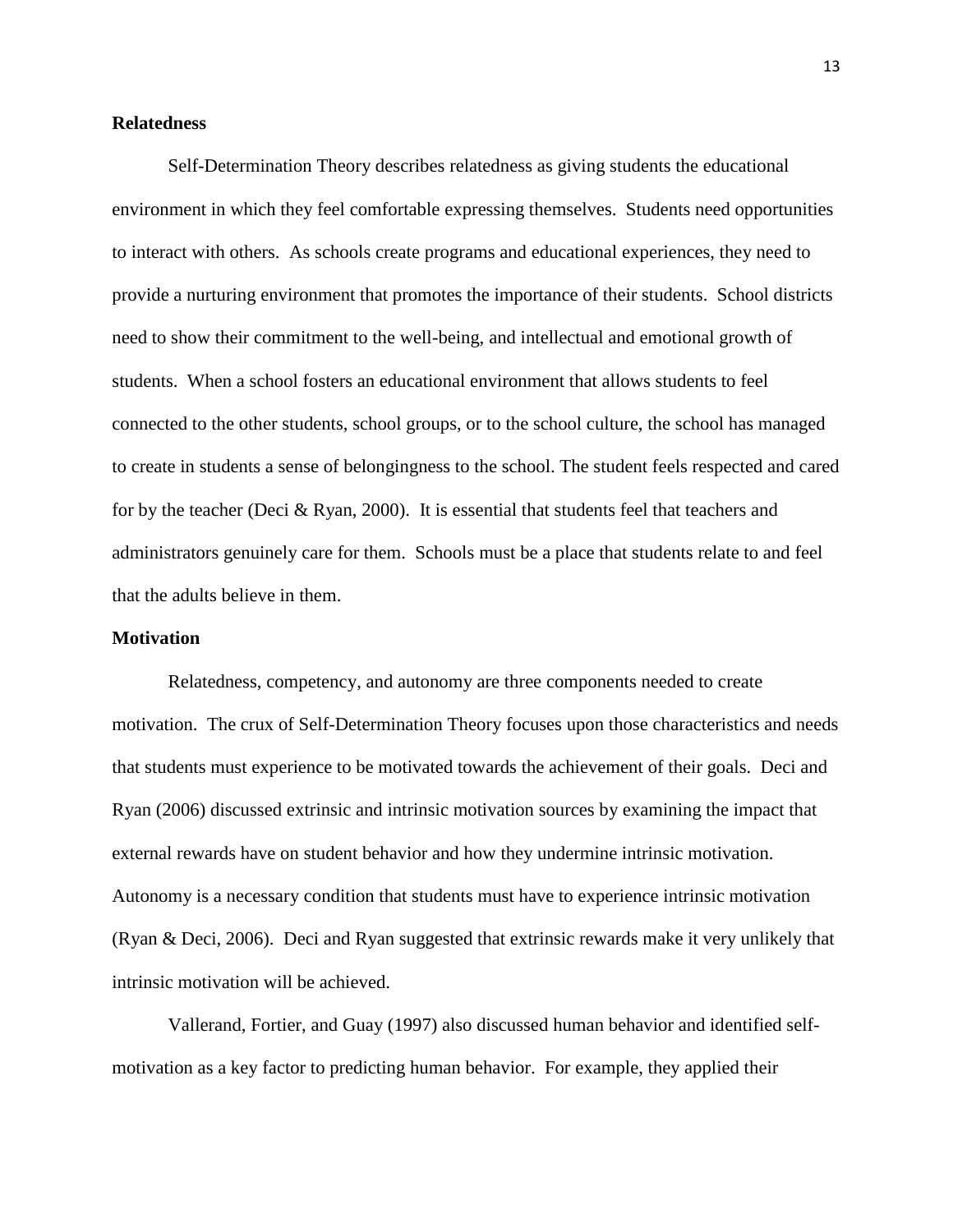research findings to further understanding of why students drop out of high school. They discovered that students who drop out often lack motivation. Deci and Ryan (2000) defined the characteristics that drop out students tend to possess as amotivation, or the state of lacking an intention to act. Similar to Deci and Ryan, Vallerand, Fortier, and Guay (1997) mentioned that controlling student behavior, by telling them what to do and how to do it with little regard for the student's goals and choice, destroys self-determined motivation.

Deci and Ryan (2000) found that the more students were externally regulated, the less interest, value, and effort they showed towards the achievement of their goals. They found that the more autonomy (freedom to self-govern) students felt in making decisions and regulating themselves, the more intrinsically motivated they were towards achieving their goals. Students need to feel free to make their own decisions to experience autonomous intrinsic motivation, which is opposite of teachers and parents telling them what should motivate them. Parents and teachers may begin with providing external rewards to students, but they should gradually seek to give students more opportunity to develop intrinsic motivation by allowing them to find personal value in their experiences. Figure 2.2 depicts the continuum between amotivation and intrinsic motivation. The figure illustrates the progression from the state of lacking motivation, to being motivated by external rewards, to the state of internal motivation. The goal of parents and teachers is to guide students to the state of intrinsic motivation so that they find value in their experiences and achieve the goals that they set for themselves.



Figure 2.2 Continuum of types of motivation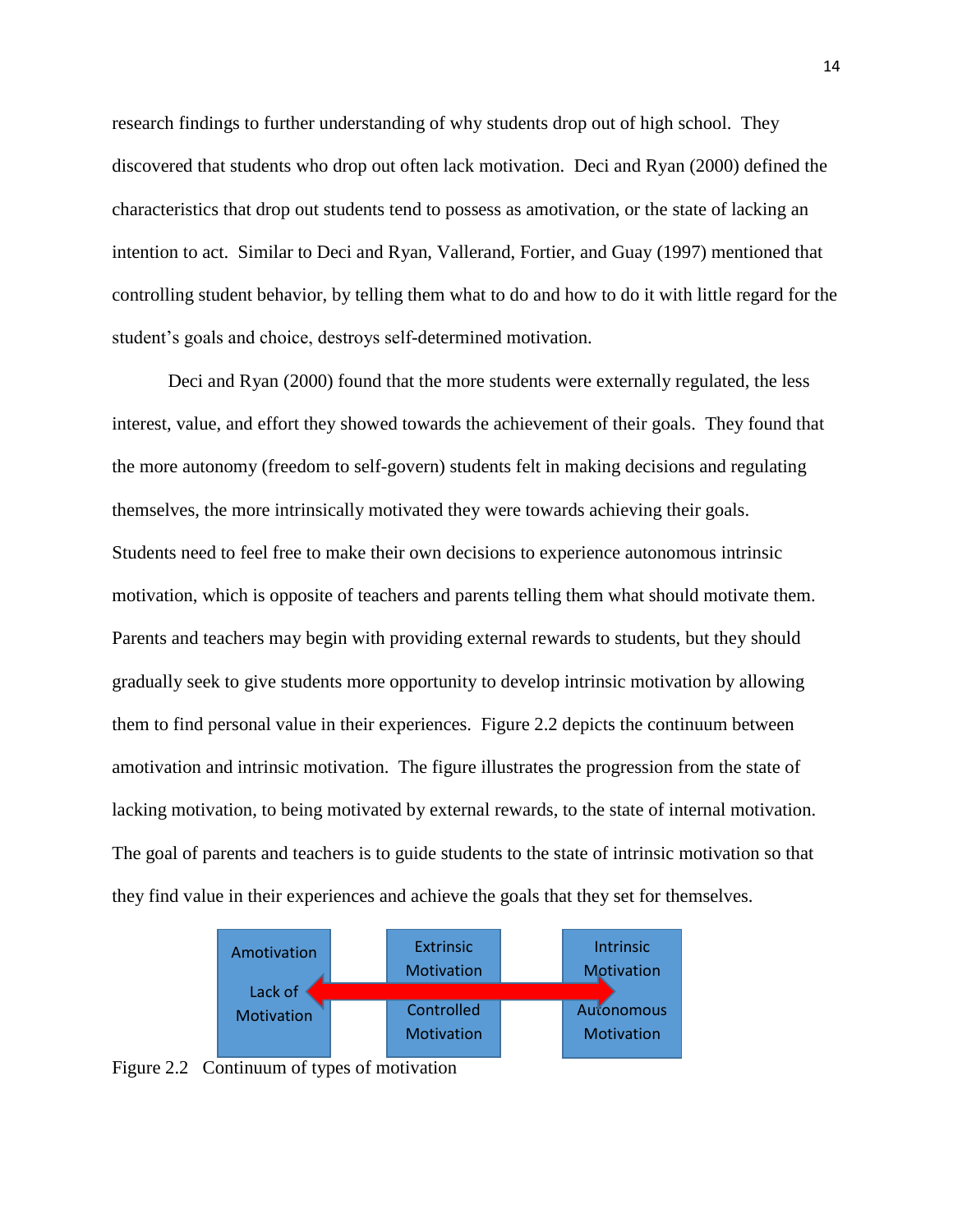Deci and Ryan (2006) explained that there is a difference between autonomous motivation and controlled motivation. The researchers observed participants engaging in different activities to determine whether the behaviors that the participants exhibited were autonomously motivated or extrinsically motivated. What they found was that when participants were autonomously motivated, they were also more psychologically healthy in comparison to when participants were extrinsically motivated by external rewards or pressures. The participants who exhibited effective performance in activities were more persistent, displayed positive self-esteem, and were more productive because of their intrinsic motivation and their opportunities to be autonomous. The researchers found that autonomous motivation involved both intrinsic and extrinsic motivation. Participants identified with activities that they actively engaged in as well as those where they understood the importance of the activity. As a result, participants internalized the process. Participants were intrinsically motivated because they saw the relevance of the experiences as they related to the goals they had set for themselves. Their experiences were not imposed on them by others or by the promise of an external reward. The beliefs that participants had about themselves improved as they actively engaged in the activities. Deci and Ryan (2008) called this self-endorsement of their actions. In contrast, they discovered that "controlled motivation" caused people to perform based on external pressures. Motivation was encouraged by the existence of rewards and punishments. People were made to think and feel in specific ways based on the fear of shame or of not receiving approval. Controlled motivation resulted in lower achievement. These participants lacked purpose and did not demonstrate that they had gained anything from their experiences. Controlled motivation or independence does not encourage students to self-govern and does not provide students with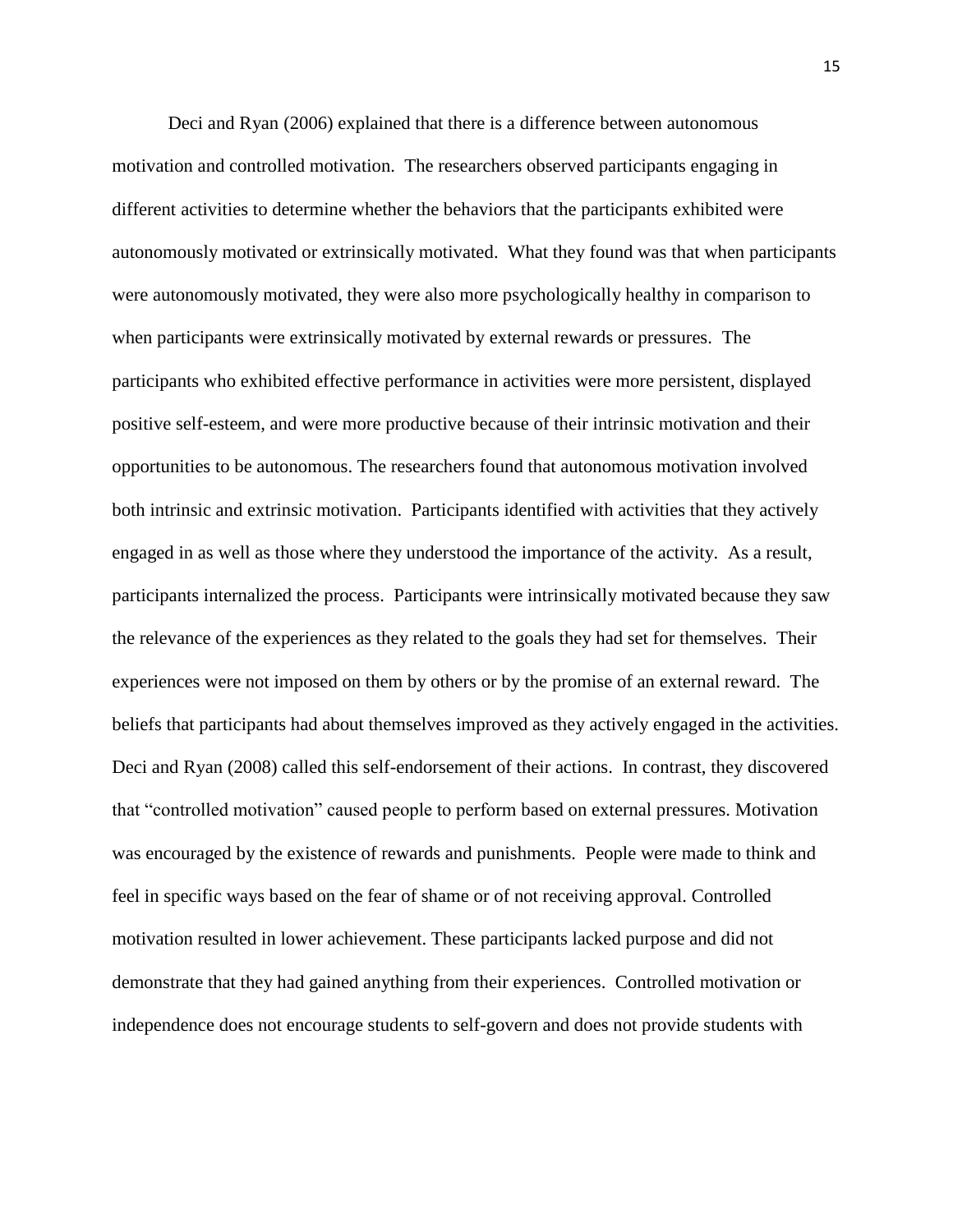opportunities to be autonomous. Autonomy promotes self-motivation because students set their own goals and paths to success.

Self-Determination Theory (SDT) has implications for the public school system. Traditional public school leaders and teachers need to focus on understanding what motivates students internally. By internalizing the process, students transfer their learning and decision making capabilities into other aspects of their education. Students need to be given experiences that facilitate autonomy, competence, and relatedness. Students need to be guided towards making decisions and setting goals that give them internal feelings of success. Deci and Ryan (2000) stated that when the basic needs to feel autonomous, competent, and related are thwarted, people adopt extrinsic goals that lead to external indicators of worth. SDT also supports the need for effective alternative programs and schools to ensure that students are provided with meaningful experiences that fuel intrinsic satisfaction. Families must also be involved in helping students make decisions about their education and post-secondary future.

#### **Overview of Alternative Schools**

There is evidence of the existence of several alternative schools and programs that have been designed by school districts. School districts have created individualized educational environments for students who make poor behavioral decisions in the traditional environment by offering programs that are alternatives to expulsion (Hanover Research, 2014; Losen & Martinez, 2013; Monroe, 2005). Several districts have created such environments; for example, Cincinnati Public Schools has a program called A2E program, Indianapolis Metropolitan School District of Warren Township has the Renaissance School, Oakland Unified School district has the Circle Up program, and Chicago Public Schools offers the Alternative SAFE schools program.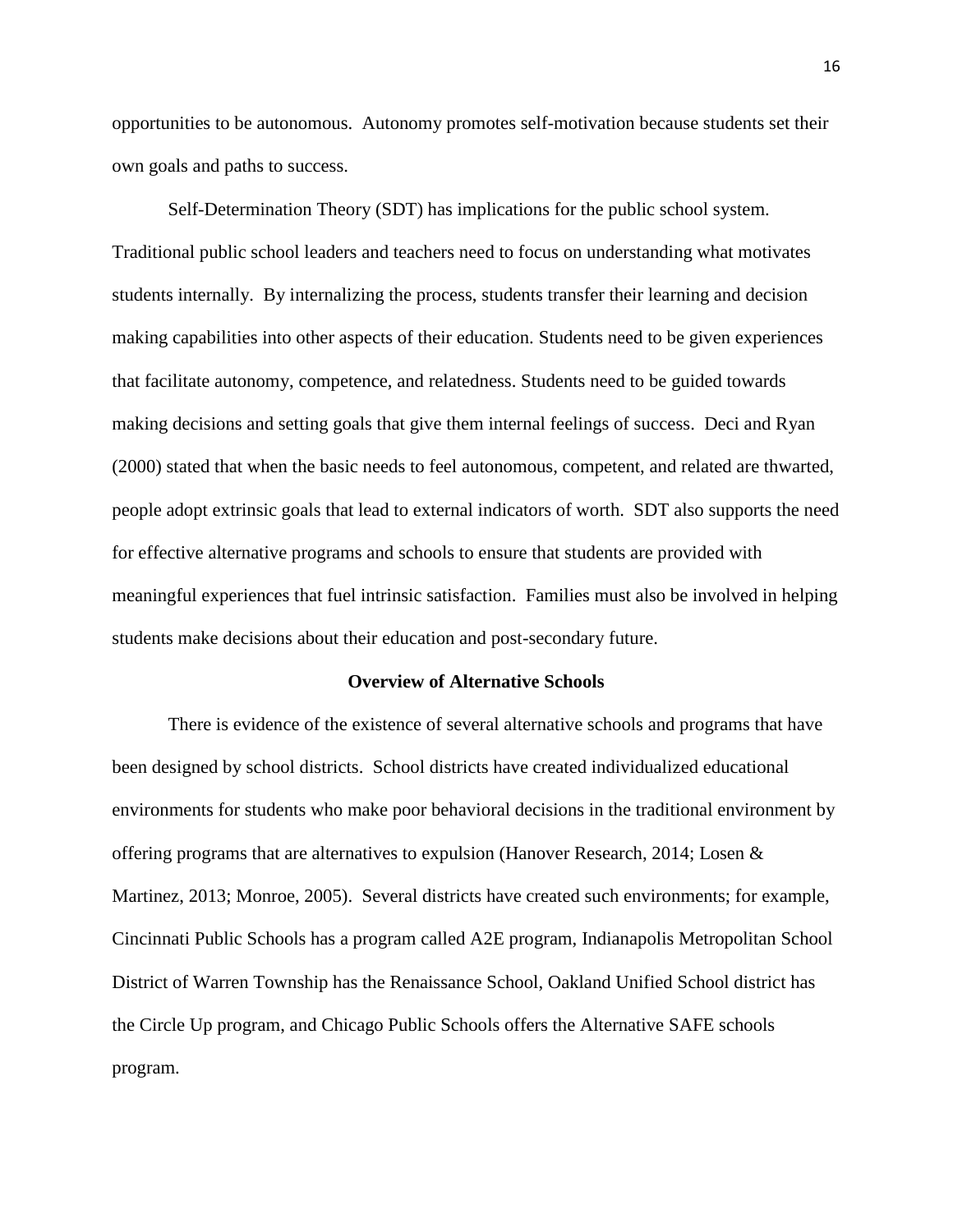It is important to discuss research that shows other ways school districts are providing students with options within the traditional setting that cater to their individual learning needs by providing students with educational choice. Horn and Staker (2015) explained that school districts are investigating effective programming that customizes learning to help each individual student succeed. For example, Hanover Research (2014) found that effective alternative schools or programs addressed students as individuals. They discovered that the most successful practices used in alternative schools were not based upon any universal measures or rubric for alternative school design. They also illuminated the importance of assessing outcomes that are less frequently assessed, like student self-esteem, student connection to school, and the student demonstration of appropriate behavior.

Watson suggested that school districts consider the impact that separating or isolating these students has on positively reforming or changing their future decisions. For example, alternative to expulsion programs are usually not offered to students as a positive option, but they are offered to students as an option that allows the individuals to continue their education, as well as a way to receive social skills training (Hanover, 2014). These students often perform better when taught using differentiated educational strategies and methods. However, according to the 2009 National Alternative Education Association report, alternative schools are often not able to provide differentiation due to lack in staffing. In some cases, an alternative school environment offers more structure and is more rigid (NAEA, 2009). For example, in some alternative schools, students must walk in straight lines to and from class, they wear uniforms, the curriculum is the same for all students, and the schedule is the same every day. The expectations for students are to conform and to be compliant. These types of alternative schools do not seek to give students opportunities to be individuals or to be innovative; rather these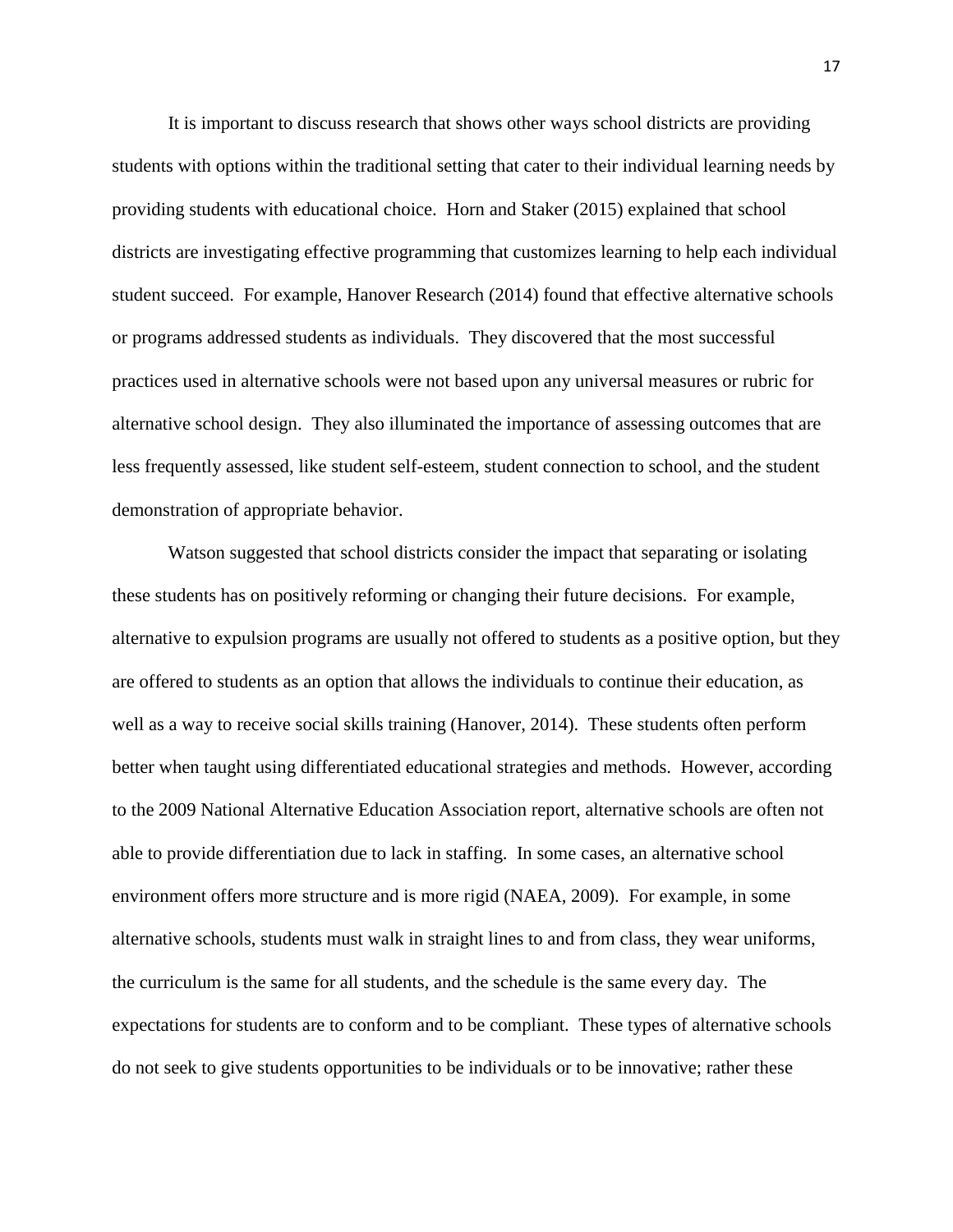alternative schools create an environment that reminds the student of their poor choice (Watson, 2011). While some students may thrive in a very structured environment, schools continue to investigate diverse school districts' designs and programs that allow for choice and differentiation of the academic experience (Duke & Griesdorn, 2010). The types of systems critiqued by Watson do not promote the creation of self-motivation, autonomy, relatedness, and competence.

All students need to be prepared for the future. Departmentalized educational experiences do not necessarily prepare students adequately for the real world. There is research that supports that departmentalizing the curriculum allows students to experience a differentiated academic experience because of the opportunity for choice (Ready, Lee, & Welner, 2004). However, students also need social skills and employability skills to be successful in the work world (Cardichon & Hammond, 2017). Wagner (2008) also discussed the importance of preparing students to be successful in the 21<sup>st</sup> Century. He explained that students need to be able to work with others, communicate their thoughts, and utilize technology effectively holistically and not in isolation. Students need experiences to use their skills in real world scenarios or in other subject areas. Integrated courses may be better suited to allow students to draw upon such skills.

In contrast to alternative schools, traditional high school programs have often been designed into separate departments based upon the curriculum. Many high school programs and alternative programs seek to recognize the differences among students, offer a variety of curricula, and use different instructional strategies to engage the students (Felder & Brent, 2005). Alternative schools often differ from traditional schools because of their small student body and small staff; therefore, many are not designed around curricular departments. When it comes to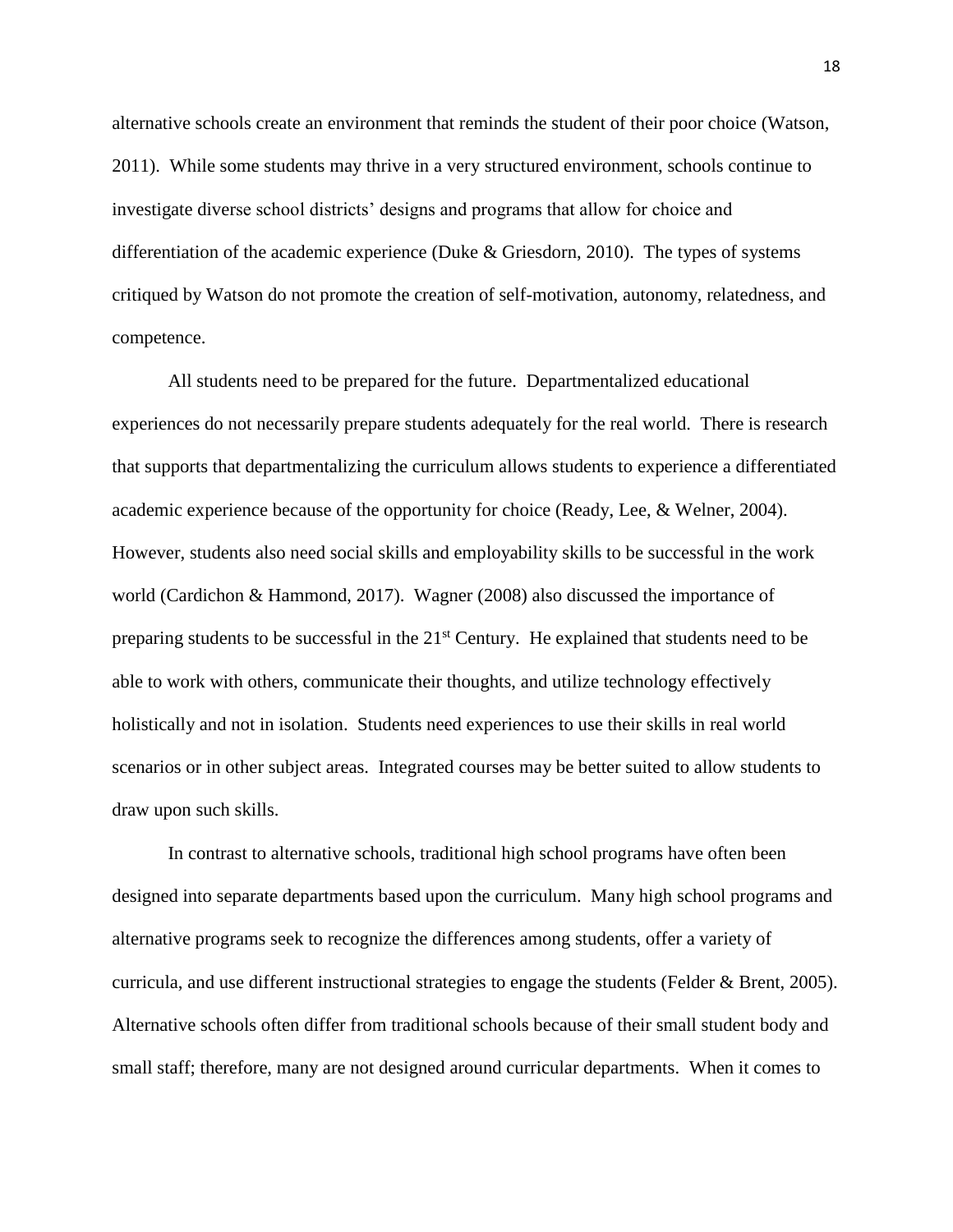alternative schools, one size does not fit all (Wai, 2014). Wai suggests that alternative schools address the multiple needs and learning styles of the students that attend them.

According to Felder and Brent (2005) and Dumont (2017), schools acknowledge that providing students with options that cater to the individual student needs and learning styles is appealing to most students; and having this option to choose seems to lead to more success among students who typically fall through the cracks or even make poor choices in the learning environment. Horn and Staker (2015) suggested that by offering students opportunities to experience personalized learning experiences that are competency based, school districts will better prepare students to enter into the working world. Deci and Ryan's (2000) Self-Determination Theory recognizes this opportunity to have choices as allowing students to feel autonomous. Students need to have opportunities to make decisions about their educational pathways.

Districts have to remain committed to providing all students and parents with educational options. As researchers like Johnathan Wai continue to point out, districts must embrace the fact that one type of school does not meet the needs of all of the district's students. Students should be encouraged to seek out educational opportunities that interest them (Mind Shift, 2014). School districts must realize that the nontraditional student does not only describe the rebellious student but also includes the nonconventional student who thinks outside of the box and does not thrive in a departmentalized and standardized academic environment. As Ashcroft (1999) pointed out, traditional school programs sometime reject the non-traditional student; and in turn, the non-traditional student rejects the traditional school programs because of the traditional school's inability to offer students choice and flexibility. Field and Hoffman (2004) created models designed to guide school districts in the development of instructional interventions that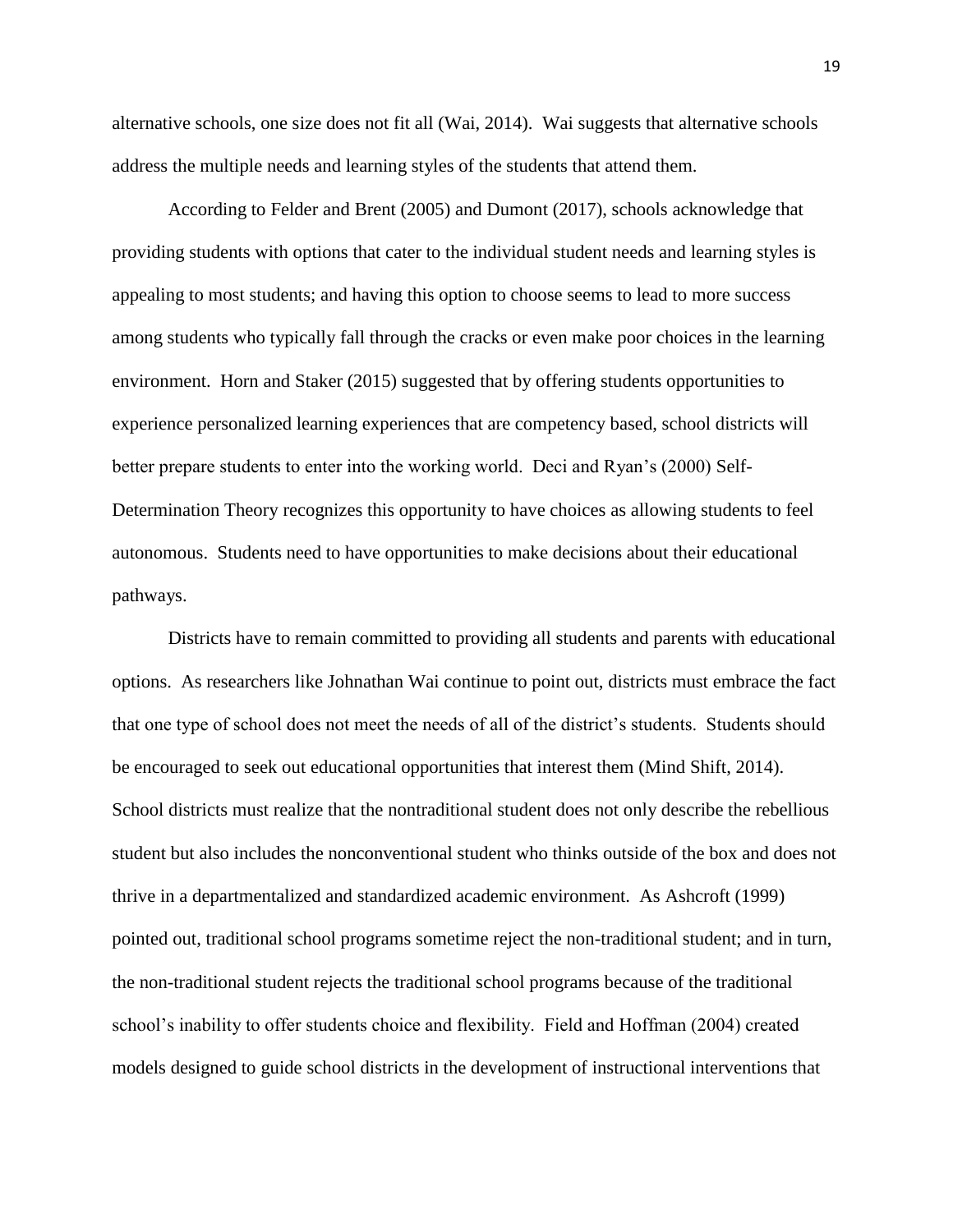promote self-determination. They suggested that self-determination instructional programs help students learn how to participate in making educational decisions, understand the educational planning process, and support students in developing skills needed to communicate their needs.

## **Historical Function and Creation of Alternative Schools**

Koetke (1999) described two types of alternative schools based on their being either inside or outside the system. Outside the system, alternative schools are private schools; and inside the system, alternative schools are public schools and serve special populations like students with specific learning interests or students with learning disabilities. School districts must strive to make sure that both traditional high schools and alternative high schools are departmentalized and offer differentiation regarding teaching methods used to deliver the curriculum to students. Students need flexibility with their school schedule and school choice. Martin (2000) emphasized three qualities that distinguish alternative education programs from traditional education programs: (a) philosophies and learning styles, (b) historical differences, and (c) addressing student differences and conflict. Traditional schools philosophically offer the same curriculum to all students. The curriculum is compartmentalized and separated. Watson (2011) made a similar argument, discussing ways in which traditional schools fail disadvantaged or "at-risk" students by treating them all the same. She explained that traditional schools attempt to standardize learning and ignore the individual differences that exist amongst students. She wrote that traditional schools force students to learn the required curriculum in a traditional period like quarters or semesters. By forcing students to learn this way, she suggested that the non-traditional students, who need more flexibility, develop learning deficiencies, along with low self-confidence, and end up failing. Martin (2000) added to the discussion by pointing out that teachers in traditional settings also use the same resources and instructional strategies to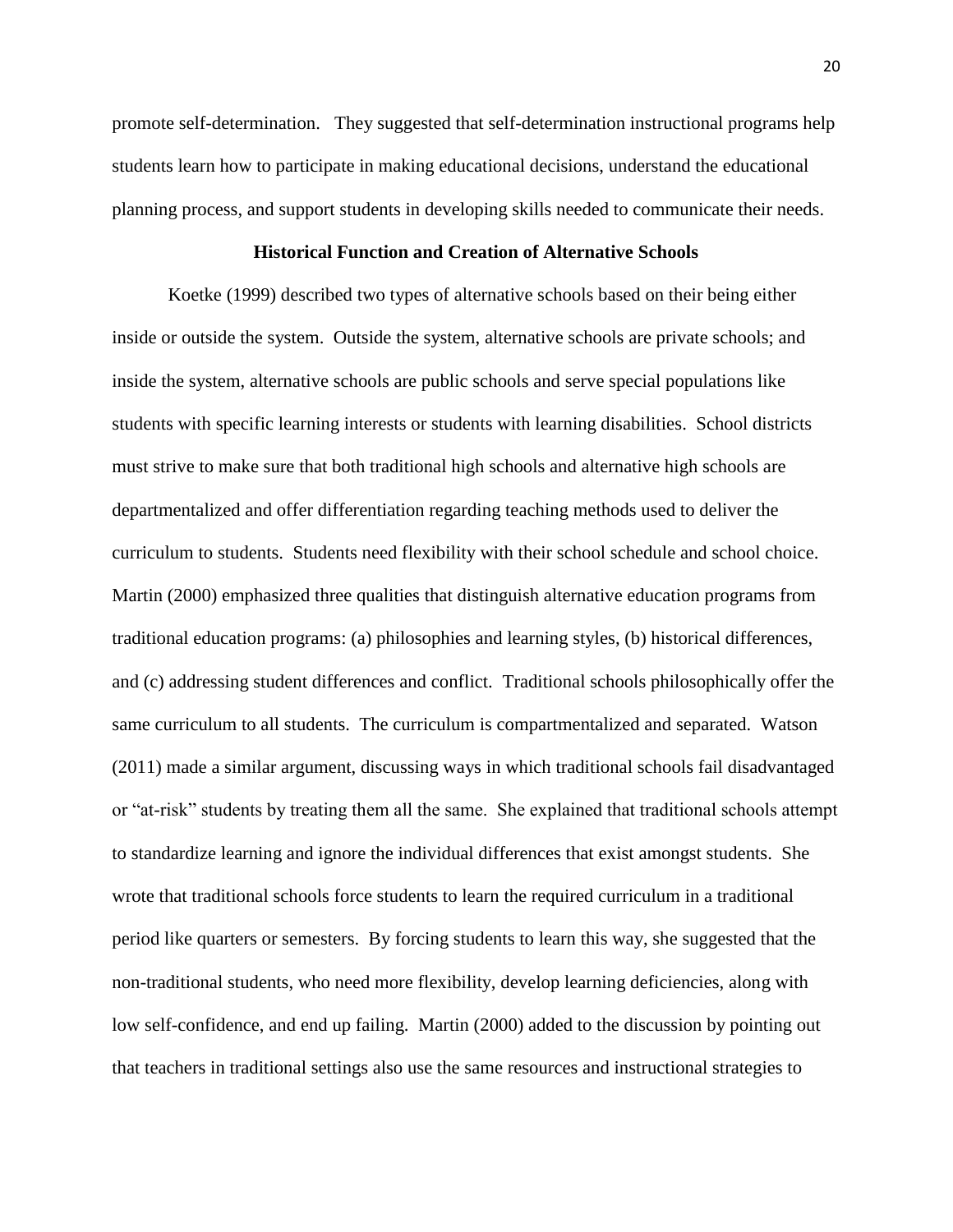teach all students, which negatively affects the success of underserved students. These experiences make it hard for underserved students to fit in because their needs are not addressed. These experiences could also negatively influence the self-esteem of the underserved student.

Alternative schools often have a negative connotation. The students enrolled in alternative schools often need a variety of skills, such as behavioral skills, differentiated lessons, and modified assignments (Martin, 2000). A concern arises when the term *alternative* is also used to describe a student who simply learns in a nontraditional manner. Sometimes, the label adversely influences how the teacher prepares lessons for the students. Therefore using the term *alternative* to describe students, schools, and programs becomes problematic when seeking research-based practices that help school districts design programs or schools that cater to the needs of the underserved student. Vast ambiguity in the terms used to define or identify alternative or nontraditional students, schools, or programs has been addressed by researchers. Porowski, O'Conner, and Luo (2014) provided a detailed report on their research regarding how different states define alternative schools. They found that 43 states define alternative schools as programs or educational activities that fall outside of the traditional K-12 curriculum and serve students who are at risk of school failure. This makes identifying strategies, including effective practices, and designing schools and programs complex. Because of the different definitions of programs and students, collecting data to determine effective practices in alternative education is complicated.

Martin (2000), as well as Lehr, Tan, and Ysseldyke (2009), agreed that most United States school districts' descriptions of alternative schools are ambiguous and biased due to being either very vague or very opinionated. As Porowski, O'Connor, and Luo (2014) found, the typical American school district seems to believe that alternative schools are for "at-risk"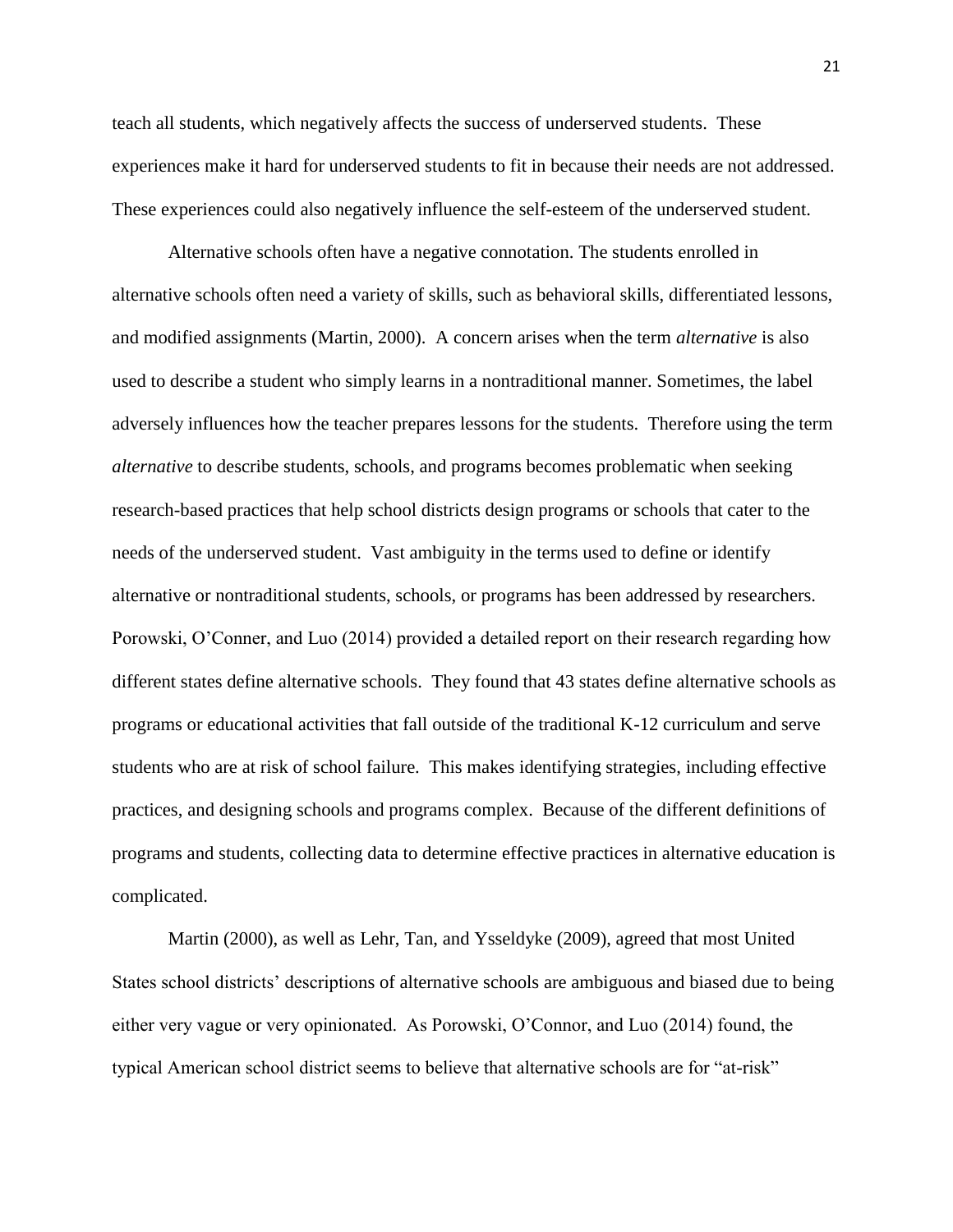students only. Failure of education and educational opportunities are two experiences that youth may have that classify them as youth at risk of delinquency or school failure (Phillips, 2011). Phillips suggested that these experiences make it more likely that students will participate in risky behaviors. Traditional American school districts acknowledge that students need alternative educational options or choices to be successful. School districts are investigating effective ways to provide all students with options that address their psychological needs so that students are less likely to participate in at risk behaviors.

#### **All Students are Alternative Students**

The research of Dewey (1938), Deci and Ryan (2000), Phillips (2011), Watson (2011), and Paul (2019) uncovered that underserved students typically thrive in environments that give them flexibility and educational choices, as well as the opportunity to feel valued, to have a personal connection to the school, and to have a good rapport with the school staff. Autonomous, competent, and relatedness experiences provide psychological needs that are essential to student success.

There is a difference between an alternative student and a nontraditional student. It is hard for school districts to distinguish the difference between the two types of students. Alternative students are most frequently labeled as such because of a disciplinary violation that they have committed. They are placed in an alternative school consequently for their action. Alternative and nontraditional students are often defined as "at-risk" students.

The problem with referring to and including all students who need a nontraditional educational approach into a category called "at risk" or alternative student is the negative perception that is created. Some minority students who simply need options for obtaining their education are perceived to be problem students when they are not problems. The typical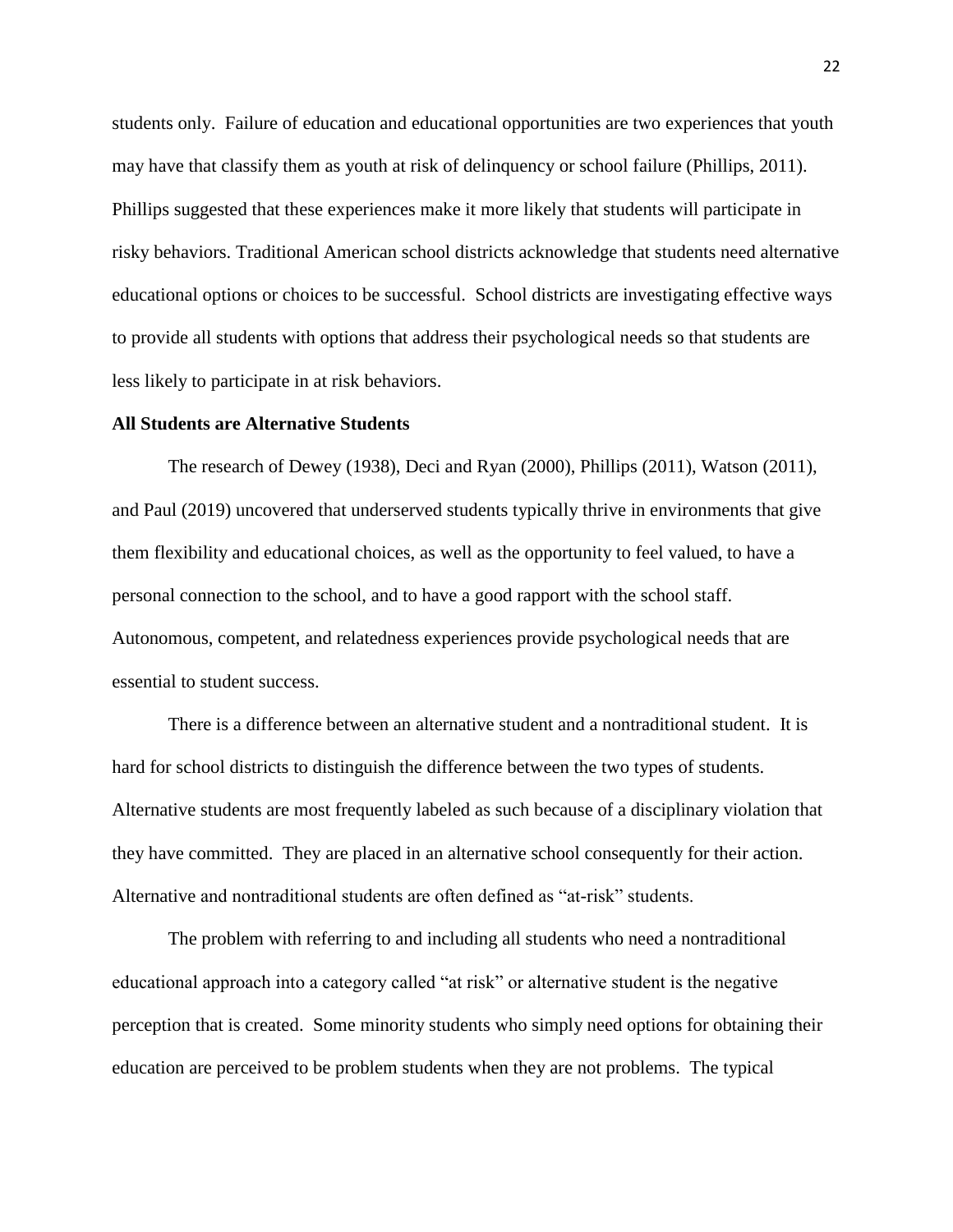American school views at-risk students as different from the conventional student; these school districts seem to believe that alternative schools are for "at-risk" students (Watson, 2011). They do not acknowledge that students need alternative educational options or choices to be successful.

Martin et al. (2000) suggested that there is a difference between alternative students and nontraditional students. They found that teachers in both nontraditional and traditional school settings use similar words when providing students instruction; yet based on their traditional or nontraditional setting, these words have different meanings. Schools need to use different words to define the types of students they serve. Instead of alternative schools, they can use words like underserved, non-traditional, non-conventional, or non-standardized. As previously defined, underserved students or nonconventional student who thinks outside of the box, thrives in a flexible learning environment, and does not fit into the industrialized approach that most traditional schools follow are often not addressed. However, when performing resource searches, the word alternative is used as a key word to find educational research regarding the nontraditional public or nonpublic student.<sup>2</sup>

Although there is a difference between nontraditional students and alternative students, it is important to recognize that these students do often have similar educational needs. For example, an alternative student who is placed in an alternative school because of discipline usually misbehaves because they do not feel that they fit in to their current educational environment. Often alternative students are bored, lack learning skills, or do not feel valued. Because of not feeling accepted in the educational environment by their teachers, administrators,

 $\overline{a}$ 

<sup>&</sup>lt;sup>2</sup> When performing resource searches, I used the word alternative a key word to find educational research regarding the nontraditional public or nonpublic student.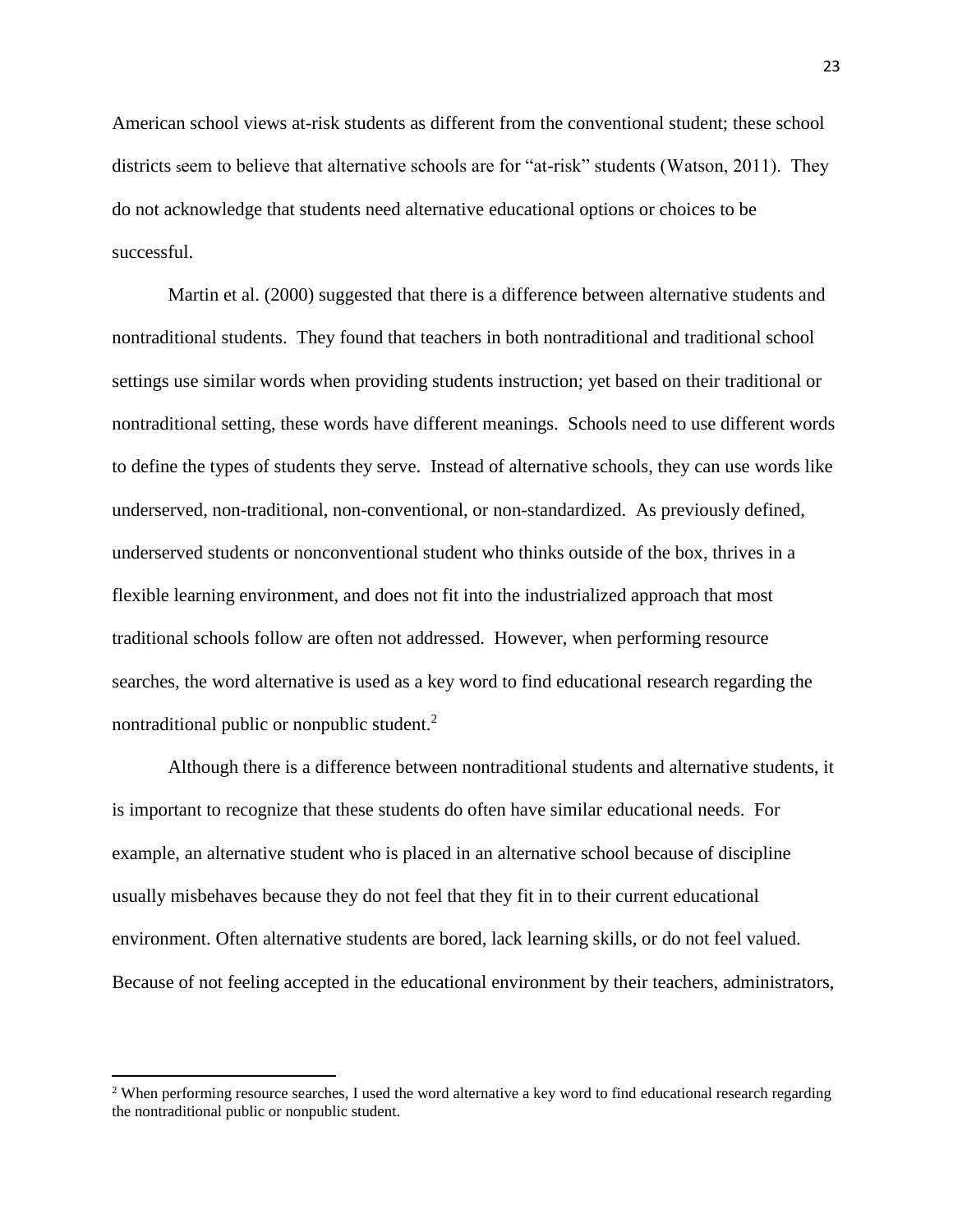and sometimes by other students, these students often form a bond with each other thereby giving them the sense of acceptance or relatedness that they need to feel valued and accepted.

On the other hand, a non-traditional student who is not necessarily a discipline problem sometimes becomes a discipline problem as they seek to find their place in a traditional educational environment that is failing to meet their needs. Watson (2011) and Santos-Longhurst (2019) suggested that these students often seek ways to make themselves feel valued. The barriers that alternative students encounter are often the same barriers that non-traditional students face. Educators and school districts need to identify the educational needs of both the alternative and nontraditional students. School districts have to consider designing educational programs that attempt to provide an individualized experience for students based on their diverse needs. School districts must consider the strategies that they use to motivate students. Self-Determination Theory emphasizes that students need to feel competent and related to their school environment. School districts must provide these experiences. Research like Deci and Ryan's (2008) reveals that alternative schools need to foster an environment that is appealing to non-traditional students who are not successful in the traditional departmentalized school environment.

## **The Historical Evolution of Alternative Schools**

To better understand the evolution of these alternative programs, this section of the literature review addresses the history of alternative schools in the United States. John Loflin (2007) shared that alternative schools were mainly created to address the needs of minority and low socio-economic groups.

## **Chronological Evolution of Alternative Schools**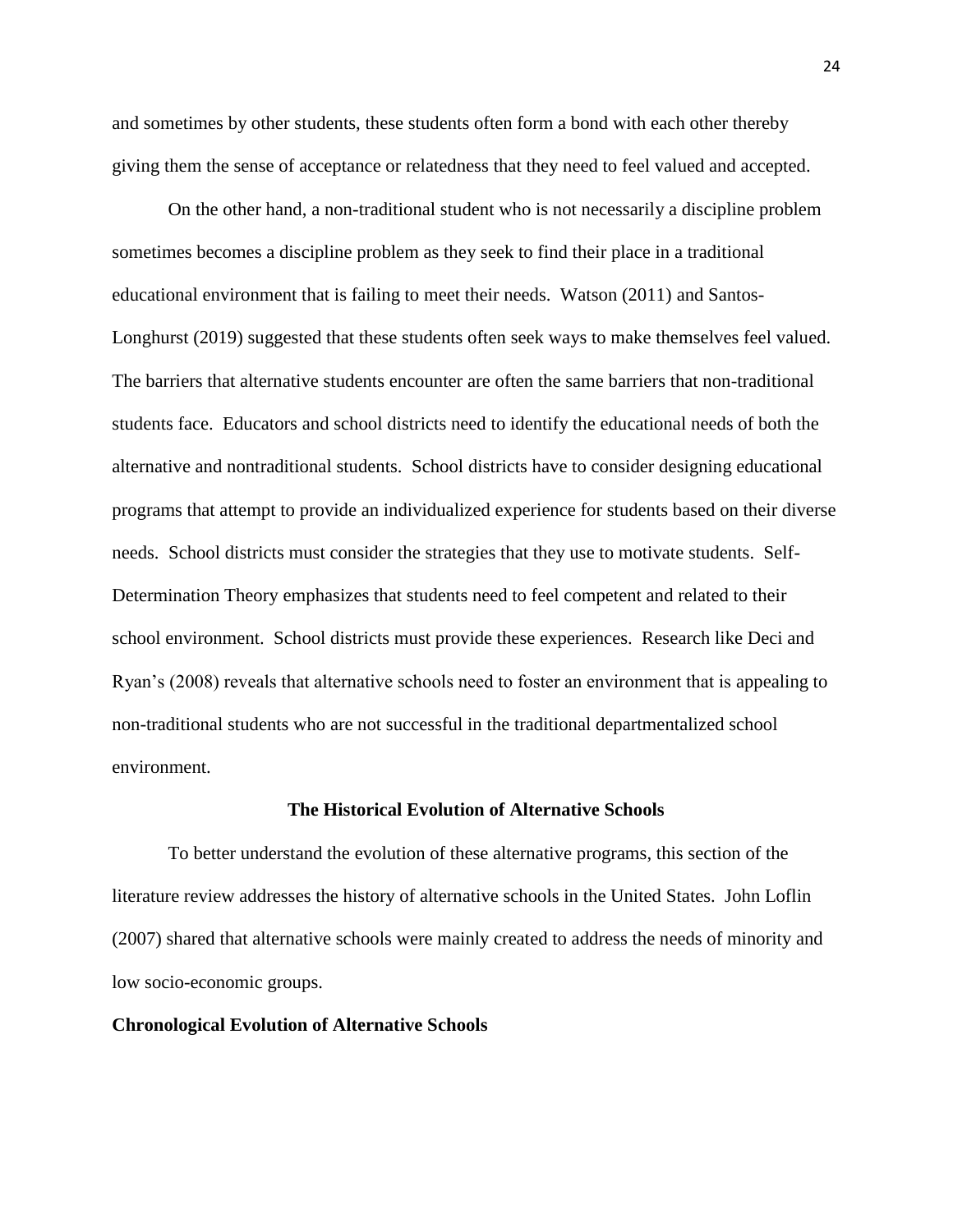Historically, alternative schools began as a solution to further educate students who did not appear to thrive in a traditional environment. Traditional schools in the 1950s and 1960s catered to middle and upper-class Caucasian students and were indifferent to the needs of students from other backgrounds and races. Historians discussed the origins of alternative schools between the 1960s and 1970s (Lange & Sletten, 2002; Neumann, 1994; Raywid, 1981). Neumann (1994) specifically suggested that alternative schools began because traditional schools failed to meet the needs of poor and working class students.

Young (1990) and Barr and Parret (2001) provided the context and setting for the evolution of alternative schools as a response to the indifference to the needs and rights of all students. Educators founded alternative schools to ensure the civil liberties of the underserved or under-represented racially, at-risk of failing, or poor. Young (1990) explained that by the end of the late 1960's, alternative schools were split into two categories: outside of the public school system and those within the public school system. Similarly, Koetke (1999) described two types of alternative schools as either inside or outside the system. Outside the system, alternative schools are private schools; whereas inside the system, alternative schools are supported with public funds to serve special populations like students with specific learning interests or students with learning disabilities.

The next phase of the evolution of alternative schools was the development of schools by community groups or individuals who viewed the traditional school system as either unfair or stifling to student potential (Cable, Plucker, & Spradlin, 2009). Lange and Sletten (2002) described the two types of schools created during the Free Schools movement, which occurred between the 1950s and early 1970s. Freedom Schools focused on freeing the oppressed minority student. Freedom Schools were created by groups of community members who opened store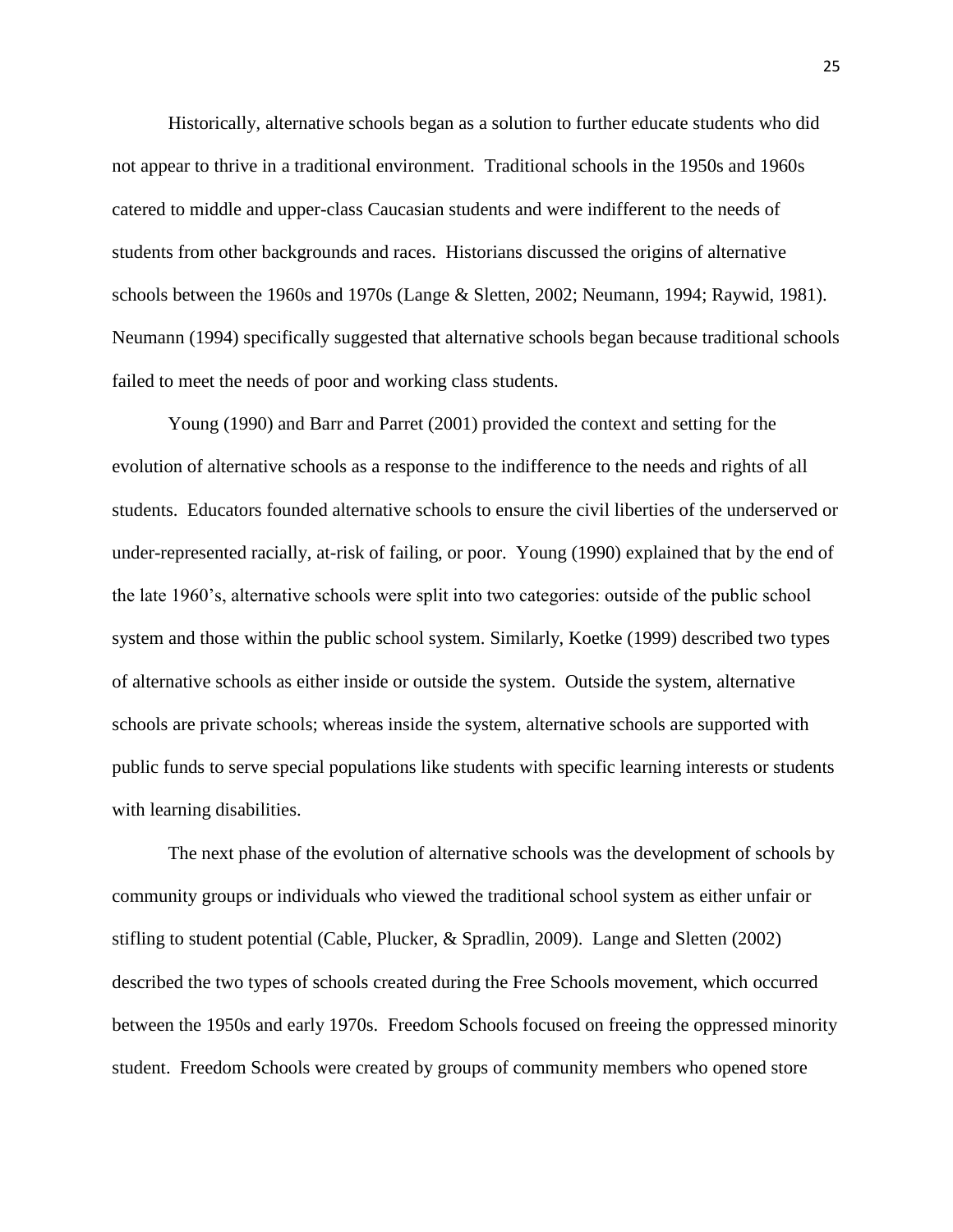front schools or church schools with the intent of providing minority students with a quality educational experience (Grubard, 1972). Free Schools lifted students from the restrictions placed upon them in the traditional school setting through focusing on individual achievement and the individual's needs (Lange & Sletten, 2002). Free schools were the innovative way that educators and parents, who were dissatisfied with the traditional way of schooling, changed education for students by making the experience more individualized (Cable, Plucker, & Spradlin, 2009). Free schools focused on giving students the openness to learn without imposing specific requirements. Students were given opportunities to investigate topics that interested them. A.S. Neill founded the most recognized Free School, Summerhill School, in 1921 (Lange & Sletten, 2002), which was recognized because of its success with delinquent students and nontraditional approaches to learning. Neill explained that his private boarding school was successful because it focused upon the student's ability to learn independently, free of teacher or adult dictation (Lange & Sletten, 2002).

Between the 1970s and1980s, some alternative schools were very diverse and seemed to focus mainly upon meeting the needs of Latinos and African Americans. In the 1970s, the number of alternative schools increased tremendously. For example, Raywid wrote that alternative schools proliferated, from about 100 to over 1000 alternative schools during a 10 year period. In the 1980s, alternative schools were not as popular and there was a decline in the creation of new alternative schools and the maintenance of existing schools.

There are several suggestions for why there was a decline. Cable, Plucker, and Spradlin (2009) suggested that the focus of many Americans was centered on the Cold War and global competition. Lange and Sletten (2002) suggested that another reason for the decline in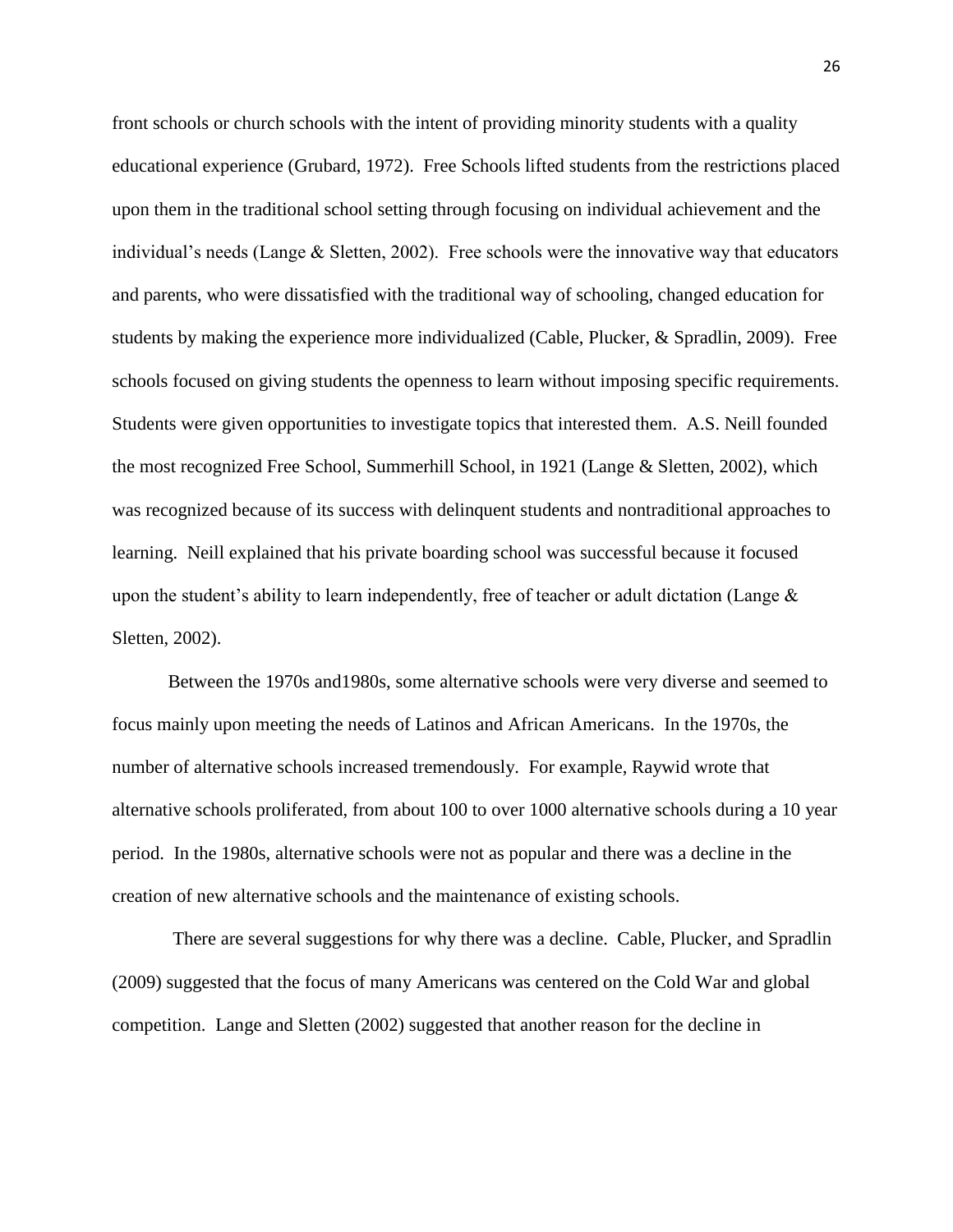popularity in and numbers of alternative schools was because of the change in the way alternative schools were defined.

Alternative schools had been defined in a much more liberal way. For example, alternative schools were not defined by specific qualities but were defined more broadly, as simply being different from the traditional way of attending school. In the 1980s, alternative schools began to be defined more specifically. For example, alternative schools were identified as schools designed to address specific students who exhibited inappropriate behaviors and seemed to focus upon remediating students (Conley, 2002). In their book American Education: A History, Wayne Urban and Jennings Wagoner (2008) cited the 1983 A Nation At-Risk report which addressed the decline in student achievement. They argued that A Nation at Risk (1983) contributed to the decline in alternative school enrollment due to the negative stigma that alternative schools carried which led to alternative schools not as popular during that period of time. At the close of the 1980s, there was a push to return to the basics by focusing on the core subjects (Urban & Wagoner, 2008).

In the 1990s, school districts began to create their own version of alternative schools, called Open Schools. The school districts, in collaboration with teachers and parents, described these district alternative schools as learning environments in which students had autonomy and learned at their own pace. The teachers committed to taking a student-centered approach when providing instruction. Over the years in the 1990s, alternative schools took on different purposes for different groups, school districts, states, and communities. The definitions of alternative schools also differed widely between states, school districts, and communities. Lange and Slatten (2002) gave examples of the differences that began to evolve amongst alternative schools. For example, some alternative schools became "last chance" opportunities for students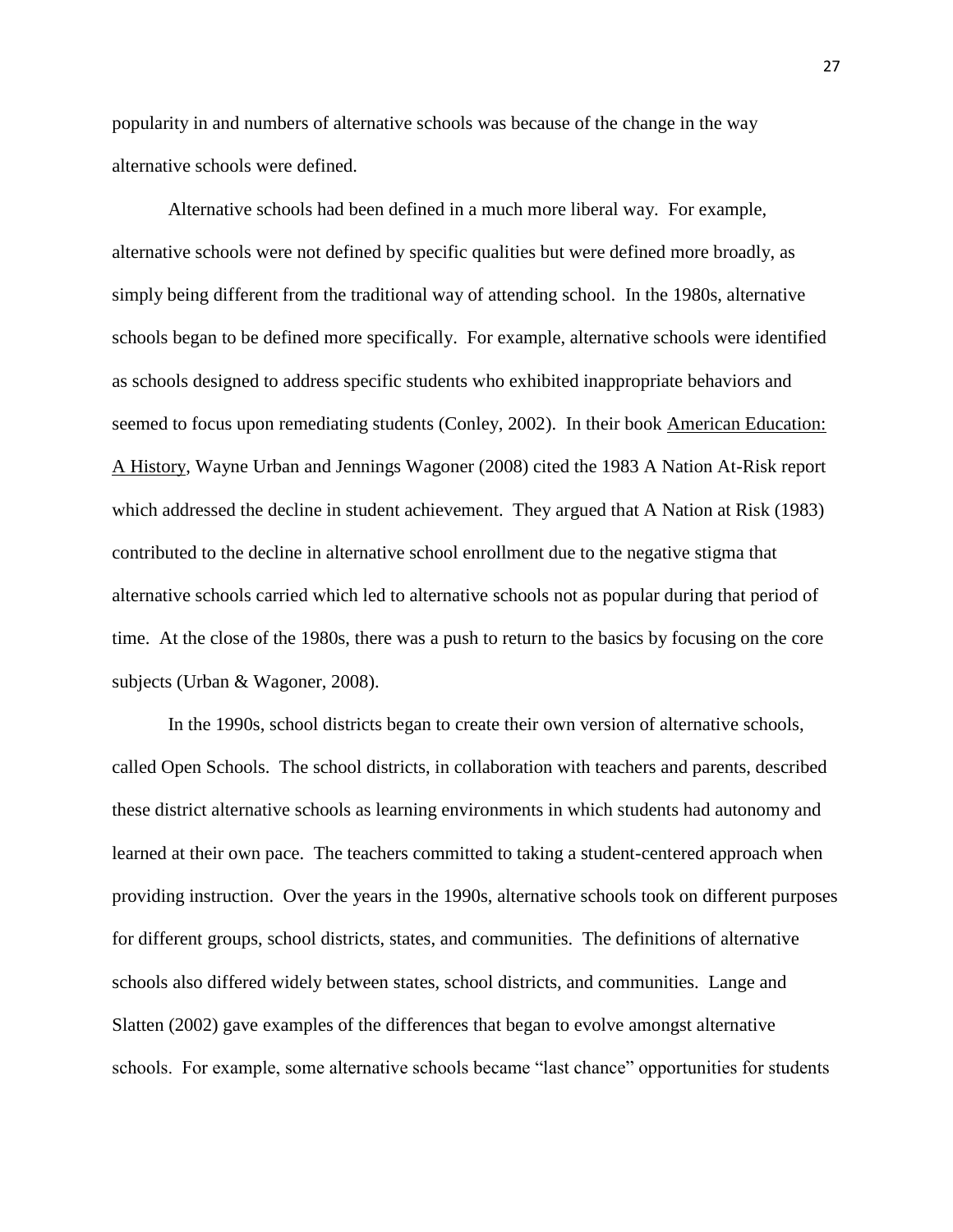who had been expelled from the traditional school. Other alternative schools became "last chance" opportunities for students who were failing academically in the traditional school. Some districts created alternative schools for students who believed that the traditional school was failing to challenge them. With the refocus and diversity among alternative schools, the nation as well as individual states began to address policies and rules to govern alternative schools.

In the early 2000s, alternative schools were impacted by the change in national policy regarding federal and state regulations due to the No Child Left Behind Act, which required that all schools, including alternative schools, provide students with best and highly qualified teachers and staff members (Chalker, 2007). As a result, Chalker reported that alternative schools became more legitimate because they were held to the same standards as the traditional schools. Due to the increased number of alternative schools, alternative schools clearly advertised how they differed, which increased their appeal (Cable, Plucker, & Spradlin, 2009; Lange & Sletten, 2002; Raywid, 1999). The inclusion of alternative schools in NCLB and the recognition of alternative schools by the US Department of Education also required alternative schools to adopt specific structures, identify effective practices that work in alternative schools, clearly define their purpose, and make decisions based upon the data of their students.

#### **Present Day Results of the Evolution of Alternative Schools**

Since the mid-2000s, alternative schools continue to be popular and difficult to define. The focus of many present day alternative schools is on dropout prevention (Tyler & Loftstrom, 2009). Because alternative schools are now expected to meet state and national standards, some alternative schools find it challenging to define themselves, to state their specific purpose, to secure funding, and to establish the rigid guidelines and requirements. Alternative schools often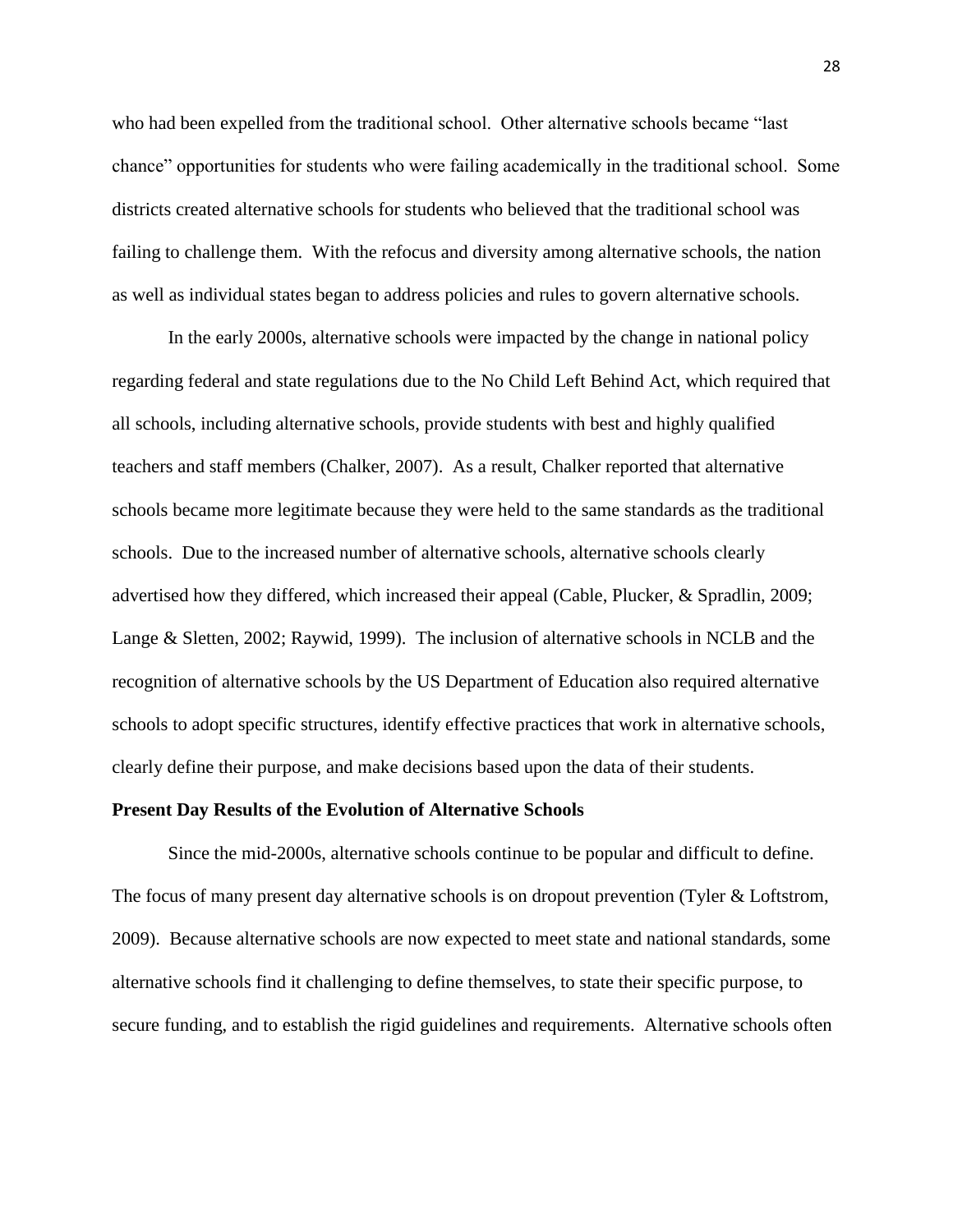must comply with these standards and requirements to receive federal or state funding (Raywid, 2009).

Raywid (2009) and Cable, Plucker, and Spradlin (2009) suggested that present day alternative schools stand on the same premise as their predecessors, which is that not one type of school, not one type of approach, nor one type of curriculum works for all students. It is interesting to note that during the mid-2000s, alternative schools were growing all over the country. The next section of this literature review discusses the current context of alternative schools.

#### **Current Context of Alternative Schools**

This section describes the current context for alternative schools. Topics of discussion include the characteristics of alternative schools; the context of alternative schools nationally, the types of students attending alternative schools, and the alternative education experiences. Minimal graduation requirements are held by school districts all over the country.

When considering the current and future graduation expectations required of students, school districts acknowledge that students need a variety of learning opportunities to propel them into their post-secondary pursuits, whether it be entering into post-secondary education programs or entering directly into the work force. As a result, school districts are designing alternative programs as well as schools within their school districts that provide students with a variety of learning opportunities by providing small, flexible school settings.

In 2008, the United States Department of Education reported that there were 10,300 public alternative schools and programs across the country. The current environmental characteristics that usually identify alternative schools include small class sizes, small staff, enhanced student/teacher rapport, college and career experiences based upon student interests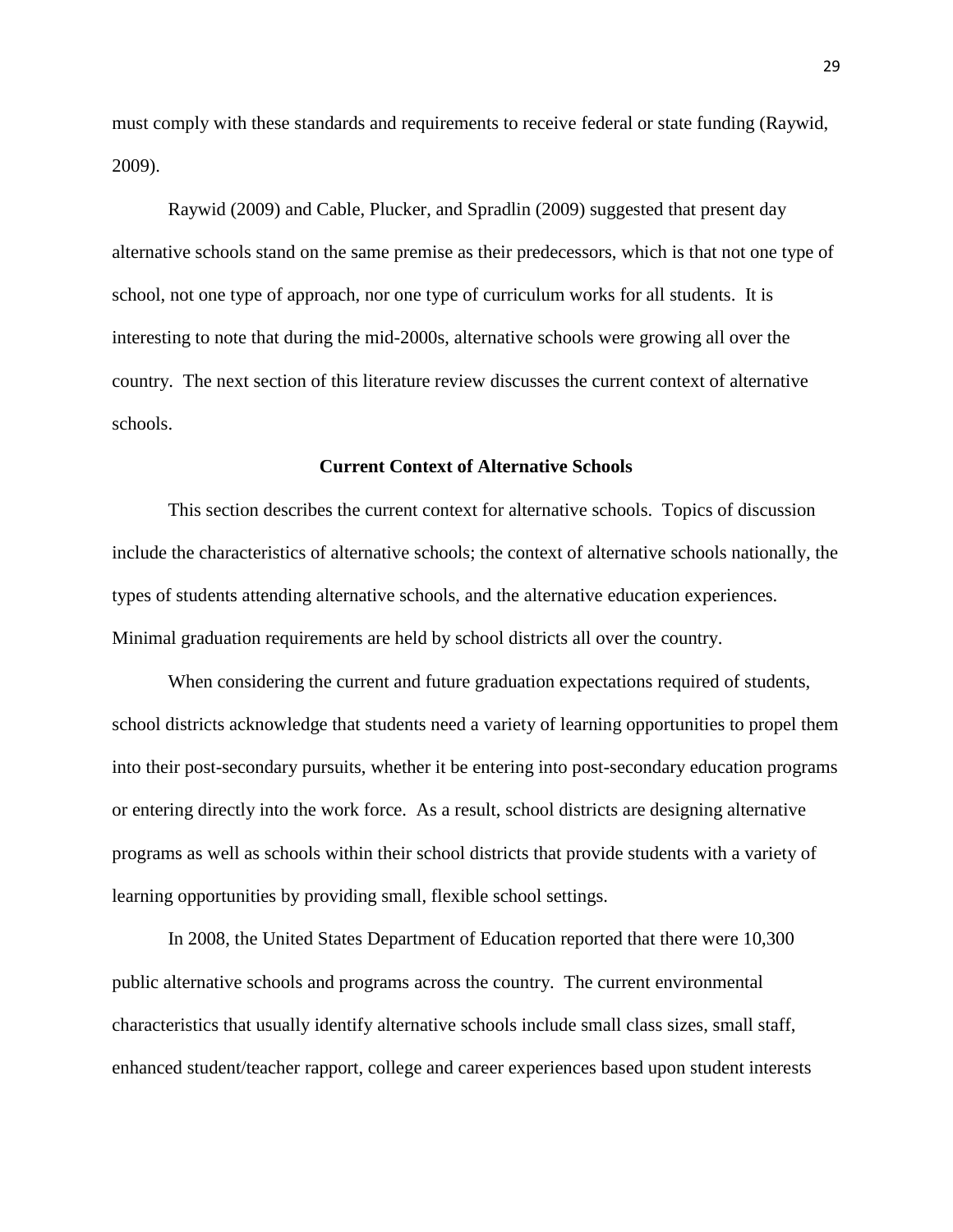and student decisions, an integrated curriculum, and a flexible school schedule and environment (Lange & Sletten, 2002).

## **Alternative School Characteristics**

For a school to be considered alternative, it should differ from a traditional school. Opponents to alternative schools point out that alternative schools often have the same mission statement as traditional schools (Cable, Plucker, & Spradlin, 2009). In 2007, the United States Department of Education published four characteristics that alternative schools possess: (a) they address the needs of the underserved student not being met in the traditional school, (b) they provide a non-traditional education, (c) they are an adjunct to the traditional school, and (d) they are not defined as special education, vocational school, or traditional. Alternative schools serve students who are struggling in the traditional school setting. They offer the underserved student flexible schedules and a more integrated curriculum. Cable, Plucker, and Spradlin (2009) pointed out that alternative schools differ greatly from each other because they cater to the specific needs of the particular students they are serving. To this end, Raywid (1994) classified alternative schools as follows: (a) schools that use progressive ideas; (b) schools that serve students who have committed violent crimes or displayed disruptive behaviors; and (c) schools that teach students to problem solve.

On one hand, some alternative programs are considered an extension of the traditional school. They receive accreditation because they are linked directly to the traditional school. On the other hand, alternative schools are their own stand-alone entity and they have their own school identification number, the same as traditional schools. For example, alternative programs share the same school number as the traditional school (Mintz, 1994). However, alternative schools have their own school number and follow the same accreditation requirements that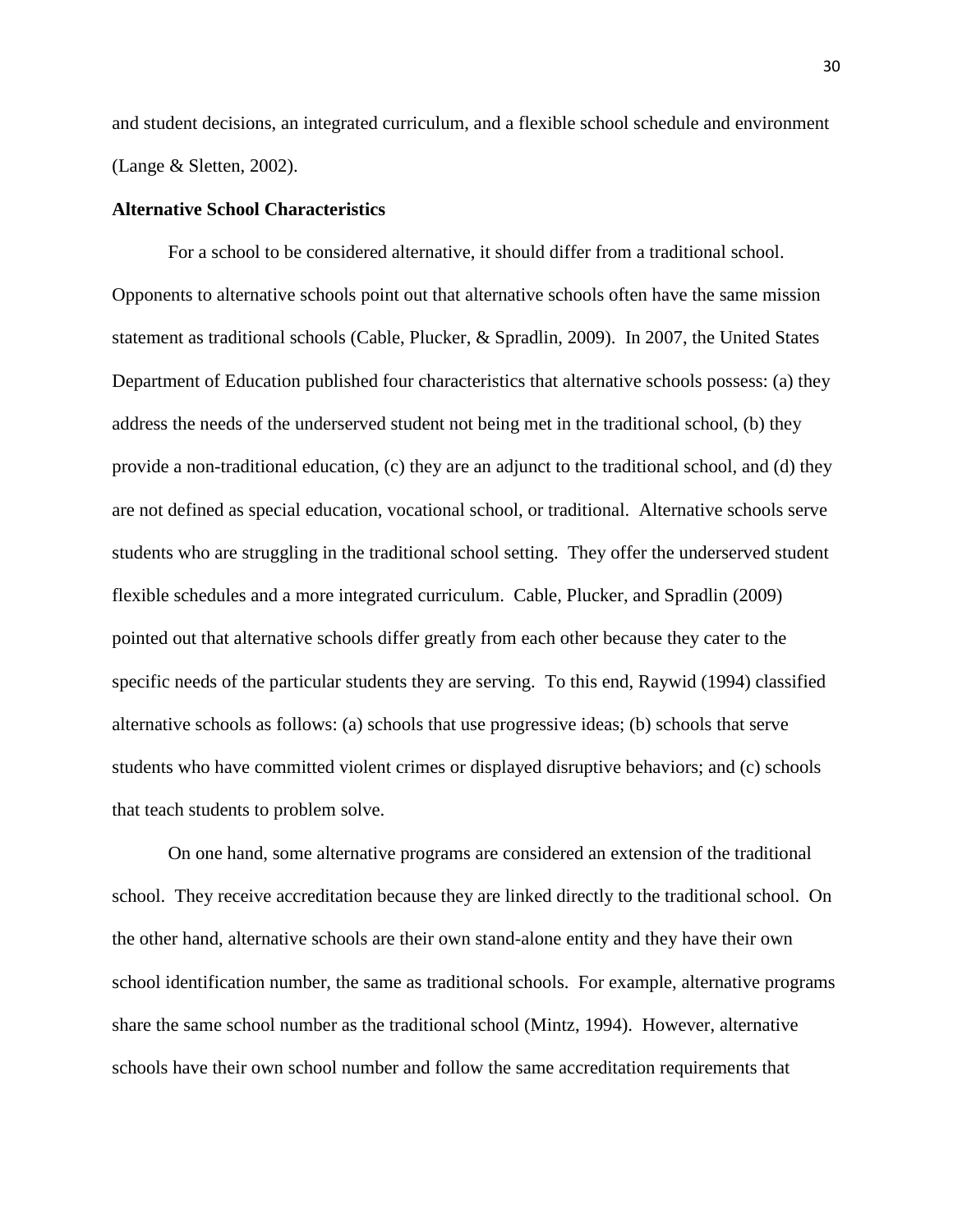traditional schools meet to obtain accreditation. School districts can use these differences when making decisions to create alternative educational experiences to meet the diverse needs of students. For example, small class sizes provide opportunities for underserved students to receive more attention from teachers.

# **National Alternative Schools**

The United States Department of Education also makes a distinction between alternative schools and alternative programs around the country. They provide links to the National Center for Education statistics, which illuminate the differences found among alternative schools and programs from state to state. The 2014 National Center for Education Evaluation report showed that most states defined alternative settings as either a program within a traditional school or as a separate school within a traditional school district. The report also pointed out that although the states described themselves as either a school or program, they described the type of student they served as at-risk with behavior problems. The 1998 National Youth Risk Behavior Survey reported that there were 1,390 alternative schools in the United States and that those schools served approximately 280,000 high school students.

By 2001, the number of students enrolled in alternative schools had increased to 612,000 across the United States. The FRSS District Survey of Alternative Schools and programs reported that 39 percent of 2,000 schools districts contained at least one alternative school or program for at-risk students for students from grades 6-12. According to the 2000-01 National Center for Education Statistics, 66% of the urban public school districts in the United States have alternative schools or programs, 41% of the suburban public school districts in the United States have alternative schools or programs, and 35% of the rural public school districts in the United States have alternative schools or programs. These results were based on 1,515 school districts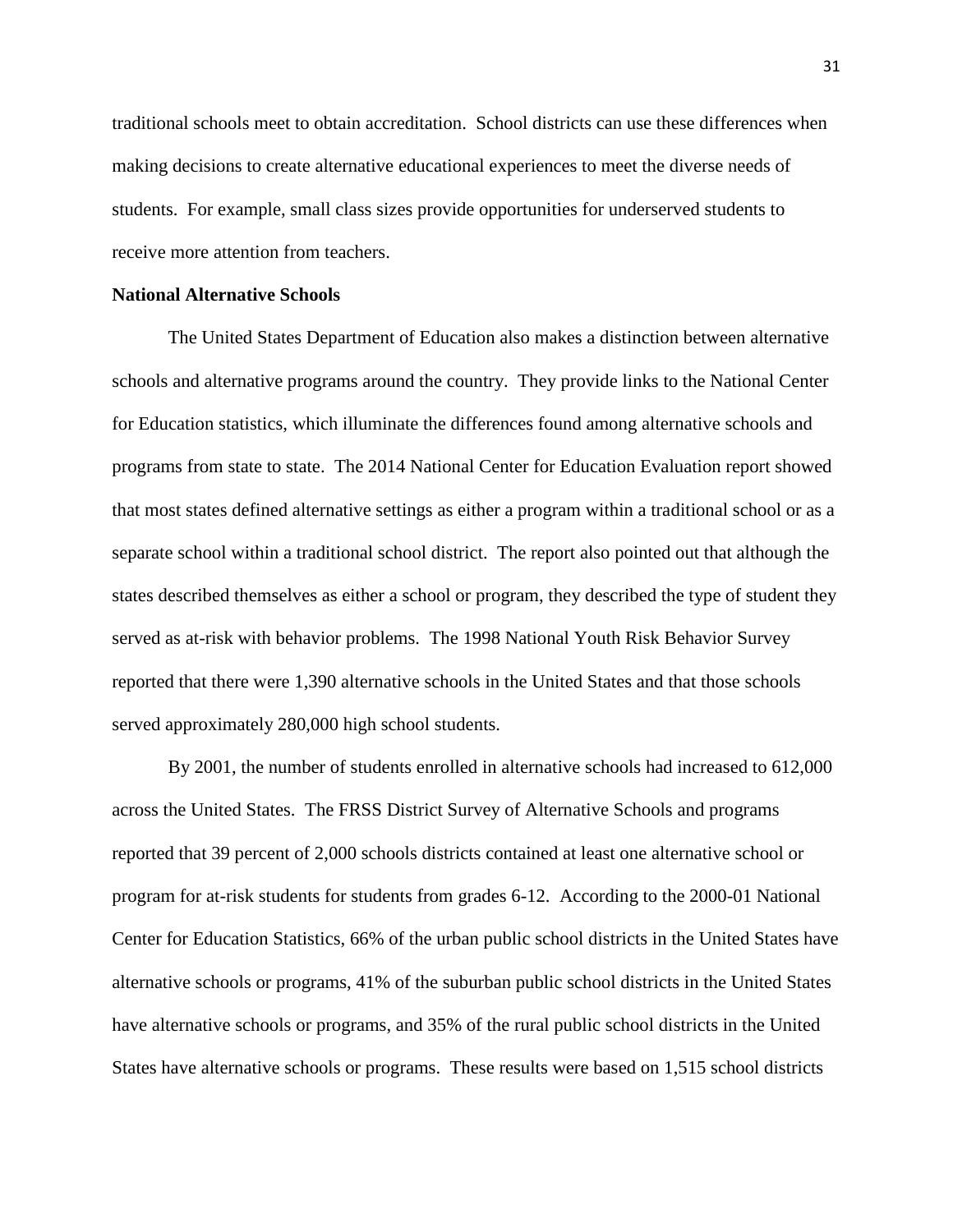that kept data on the amount of poverty existing in their district as well data on the number of minorities enrolled in alternative programs. Disproportionality exists among the numbers of minority students enrolled in alternative schools or programs in these 1,515 school districts. For example, in 62% of school districts, more than 50% of the students enrolled in the alternative schools or programs were minorities. Forty-five percent of the school districts reported that more than 20% of the students enrolled were living in poverty.

#### **Type of Student Attending Alternative Schools**

The Indiana Department of Education lists five criteria that qualify Indiana students seeking attendance at alternative schools. The student criteria are: (a) at risk of dropping out of school, (b) failing academically in the traditional school setting, (c) a teen parent, or (d) the student has to be employed and earn an income (IDOE, 2002). Students who are not attending school or participating in the workforce are at a greater risk of dropping out of high school and potentially being involved in criminal activities. Cable, Plucker, and Spradlin (2009) suggested that it is important for school districts to identify these students as soon as possible and provide academic interventions. They also identified outside influences that alternative students encounter. These influences included abuse, neglect, poor reading skills, low income, and poor nutrition. School districts need to consider both the academic and social influences that impact the underserved student's ability to successfully complete high school with a diploma.

#### **Alternative Education Experiences**

The National Association of Colleges and Employers (2017) identified the skills and qualities that employers and colleges expect potential employees to possess. Earning a high school diploma is the gateway to post-secondary opportunities. For example, students need to be employable by possessing the ability to work with others effectively, be proficient with their use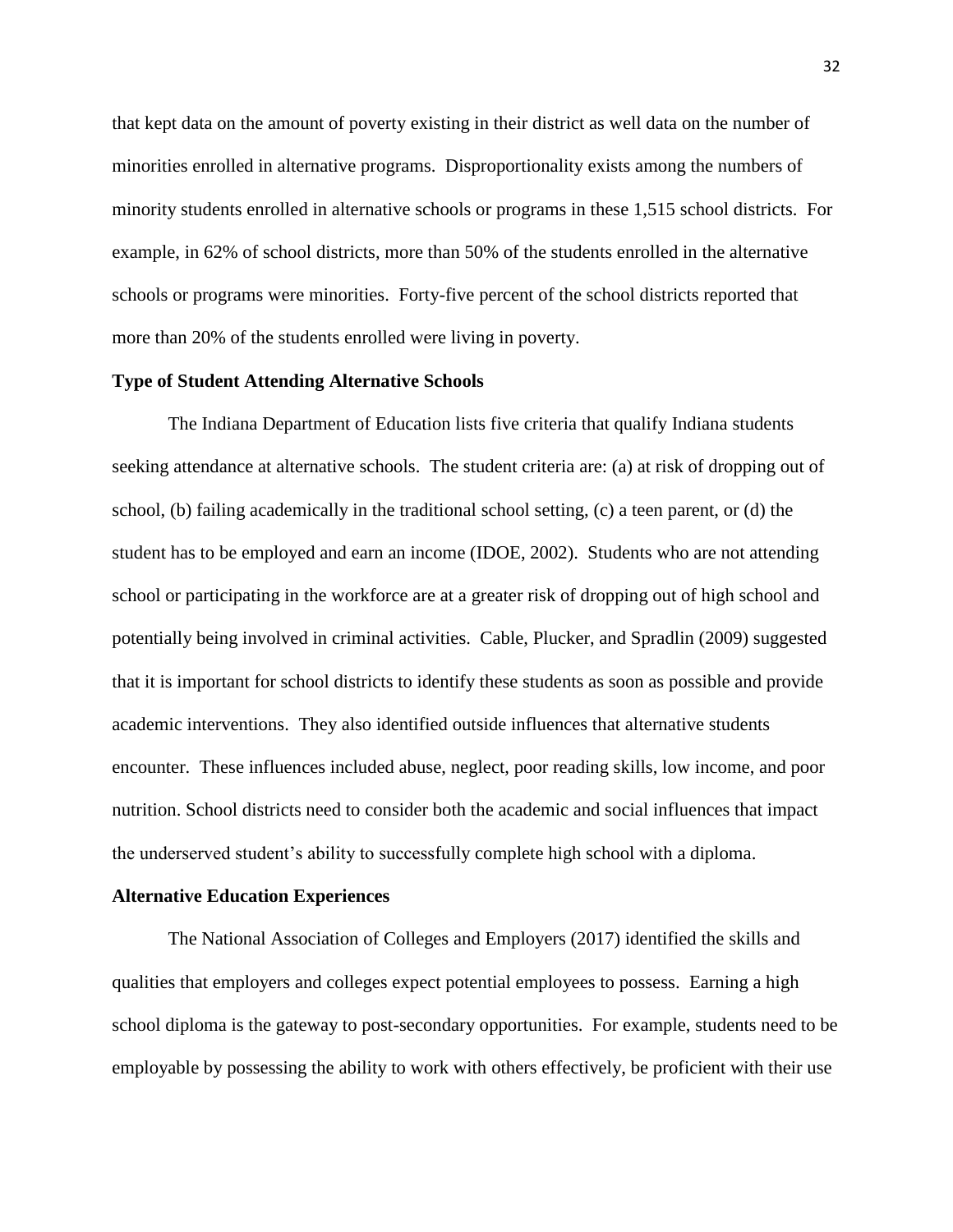of technology, demonstrate the ability to solve problems, and successfully earn a high school diploma. These needs provide the context for the goals alternative schools attempt to achieve. Horn and Staker (2015) suggested that by offering students an environment to experience personalized learning opportunities that are competency based, school districts prepare students to enter the working world more seamlessly.

Students need to have opportunities to make decisions about their educational pathways. Deci and Ryan's (2000) Self-Determination Theory recognizes the opportunity to have choices as allowing students to feel autonomous. Alternative schools often differ from traditional schools because of their small size and small staff; and therefore, they are not designed around curricular departments. Because of their small size and small staff, the educational environment of alternative schools tends to offer students more individualized experiences, an integrated curriculum, and increased opportunities to develop a deeper rapport with the staff (Lange & Sletten, 2002). However, as some research suggests, these characteristics do not guarantee that a student will be successful academically.

### **Indiana Alternative Schools**

The Indiana Department of Education (2007) makes a distinction between alternative programs and alternative schools. Currently there are several schools classified<sup>3</sup> as alternative in the state of Indiana. The Indiana Department of Education (2009) suggested that the ideal student to teacher ratio in alternative settings should be 15:1. Indiana alternative schools or programs are expected to have a small student base to foster opportunities for the staff to be

 $\overline{\phantom{a}}$ 

 $3$  The Indiana Department of Education could not give me a definitive number of alternative schools for Indiana and an updated number of alt. schools in the country after at least 2016.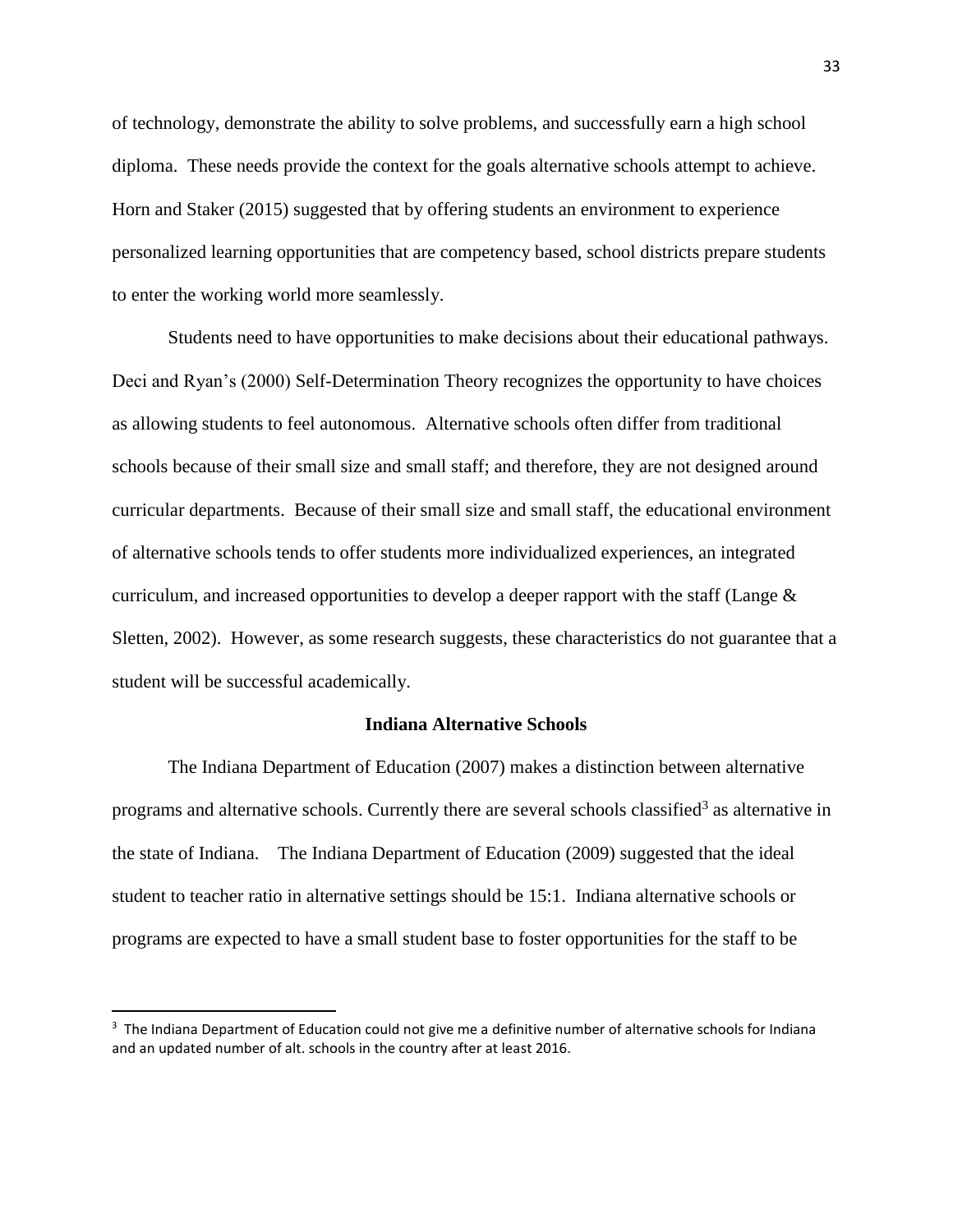caring and hold students to clearly communicated expectations. Indiana alternative schools are also expected to keep specific data on their students to ensure that the individual needs of students are being met. For example, alternative schools who apply to receive alternative education grant money from the state are expected to create "Individualized Service Plans" for each student attending as well as to report the graduation exit data for each student (IC 511 Rule 9). Alternative schools are expected to follow up with students for one year after they have successfully graduated from the alternative school.

The state of Indiana requires that all high school graduates earn one of four types of diplomas, including the General Diploma; the Core 40 diploma; the Core 40 with Academic Honors; or the Core 40 with Technical Honors. Graduates are also required to successfully pass the ISTEP+ test by the end of their senior year of high school (Indiana Department of Education, 2016). The state of Indiana has recently revised the graduation requirements for all students. The new graduation requirements are now called graduation pathways. According to the Indiana State Board of Education (2017), high school graduates will now be required to complete three requirements: They must earn a high school diploma, complete a work-based, project-based, or service-based experience, and prove that they are postsecondary ready by passing a postsecondary institution or military entrance exam. These requirements will begin to be implemented beginning with the class of 2023. The state has given school districts permission to implement certain portions of the graduation pathway requirements beginning with 2018 summer high school graduates who were not able to graduate by earning a Core 40 diploma and passing the ISTEP+ standardized test. The number of students receiving diplomas from those alternative schools that do exist increased in the mid-2000s (Sue Foxx, IDOE, 2009).

# **Curriculum and Instruction in Alternative Settings**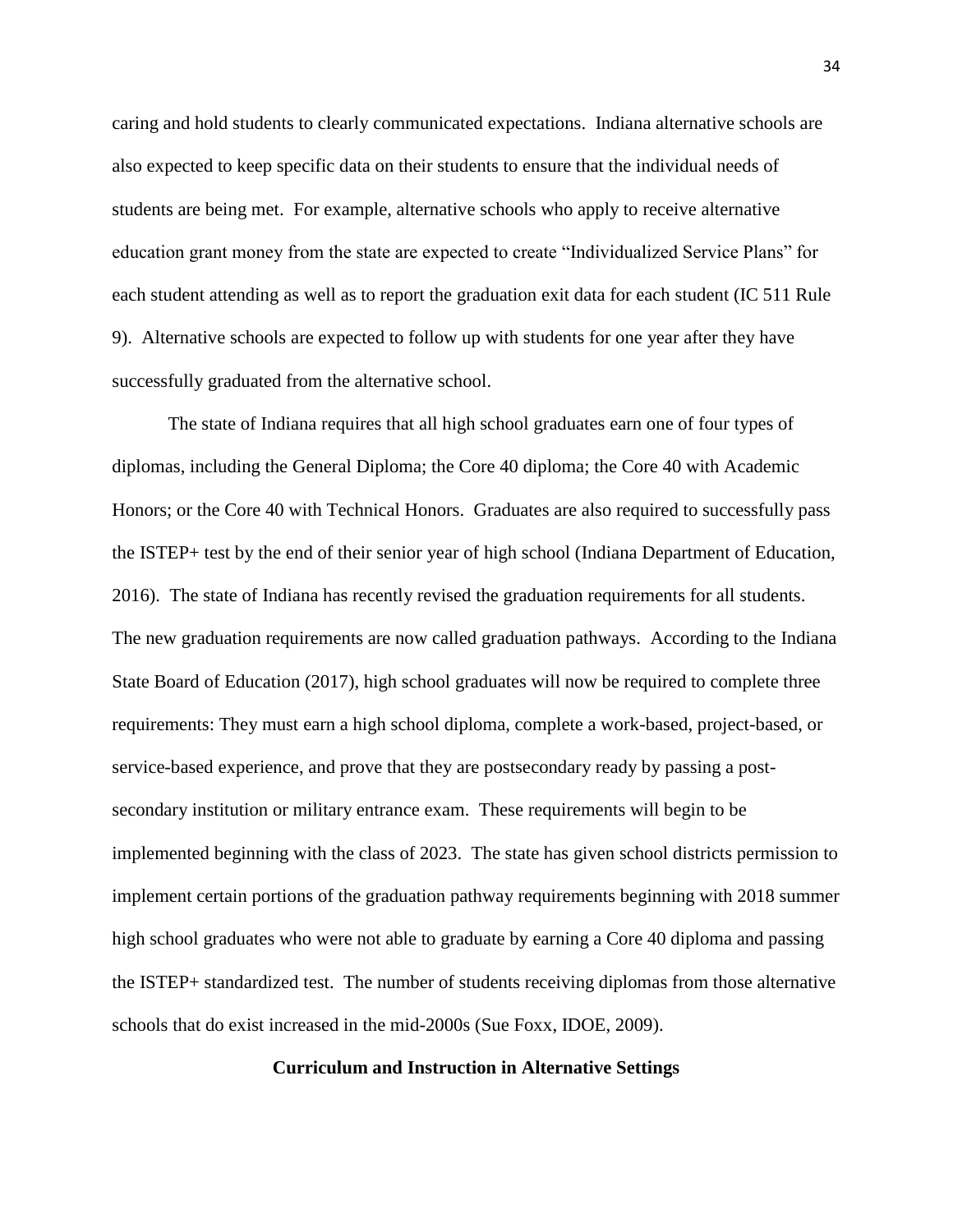Twenty-first century alternative and traditional high school programs both seek to recognize the differences among students, offer a variety of curricula, and use diverse instructional strategies to engage students and prepare them for the future. However, in contrast to alternative schools, traditional high school programs have often been designed into separate departments based upon the curriculum. Aron (2006) discussed that alternative school research is fairly new. This research into alternative schools and what makes alternative schools and alternative school structures work for students at risk of failing is based upon the findings that alternative schools offer students a more integrated curriculum and problem-based learning experiences.

This section illuminates the different ways in which students can be provided with educational choice and a differentiated educational experience and focuses on how alternative schools and programs provide differentiation within the alternative learning environment. Newmann, Marks, and Gamoran (1995) discussed authentic pedagogy and the essential skills students need. For example, students must be capable of solving problems and given real world experiences to increase student performance. Wagner (2008) discussed the importance of preparing students to be successful and competitive in the 21<sup>st</sup> Century workforce. He explained that students need to be able to work with others, communicate their thoughts, and utilize technology effectively. He also suggested that students need a more integrated educational experience. For example, teachers should provide students with cross curriculum learning experiences by creating lesson plans that incorporate more than one academic content area. For example, teachers can give students word problems in mathematics requiring that they utilize English content. Wagner (2008), Ashcroft (1999), and Martin's (2000) research further supported that when school districts design educational programs, they need to take into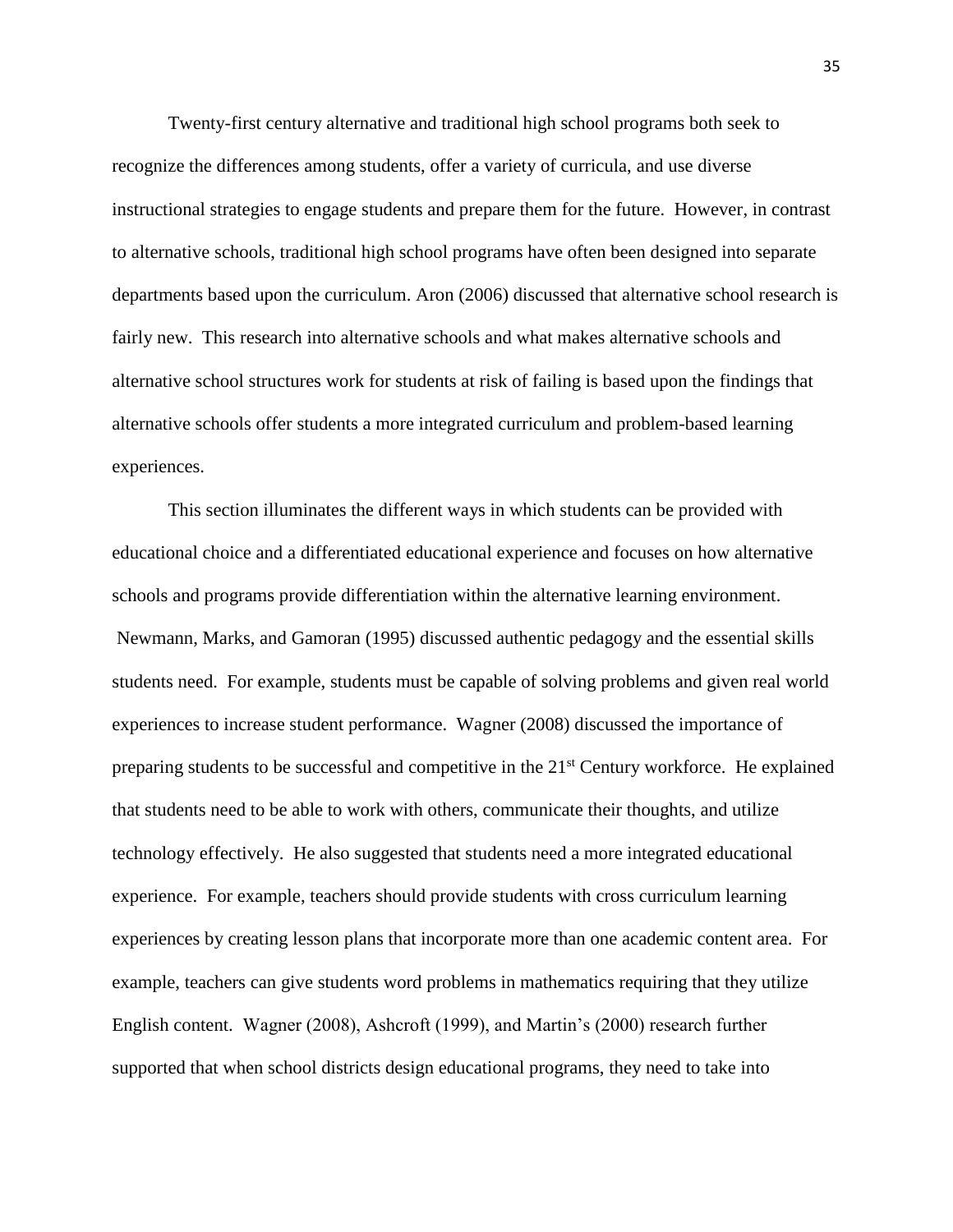consideration the individualized needs of students and the importance of providing students with an integrated curriculum.

Students need more well-rounded and integrated learning experiences because soft skills, communication skills, interpersonal skills are needed to solve real world problems on the job and in their lives (Yoder, 2014). If students are only given departmentalized and isolated experiences, they are not being trained to pull upon multiple resources when solving problems or overcoming obstacles. Students need to make connections between the materials they learn from the different courses they take in school. Newmann, Marks, and Gamoran (1995) supported providing authentic learning experiences through classroom activities, such as real world application of mathematical and scientific content concepts. Colleges are recognizing their purpose to prepare students to work in the industrial world and therefore provide students with hands-on experiences, rather than focusing solely on textbooks and philosophy (Svetlik, 2007).

Research further supports that school districts should consider the individualized needs and the different learning styles students possess when they design educational programs. Giving students opportunities to explore their interests and to make connections between their educational experiences encourages creative thinking **(**Ashcroft, 1999; Martin, 2000; Wagner, 2008). This is fast becoming the focus of most schools but tends to be a consistent focus of alternative educational settings. Even colleges are recognizing the need to offer experiential learning to students.

Alternative schools and programs recognize and cater to the differences among students and the changing needs students have over time. The focus is on the student and giving them the skills they will need to make better decisions, not only in academic decisions but also in social decisions (Barnhardt, 2006). The focus is also on giving students a flexible learning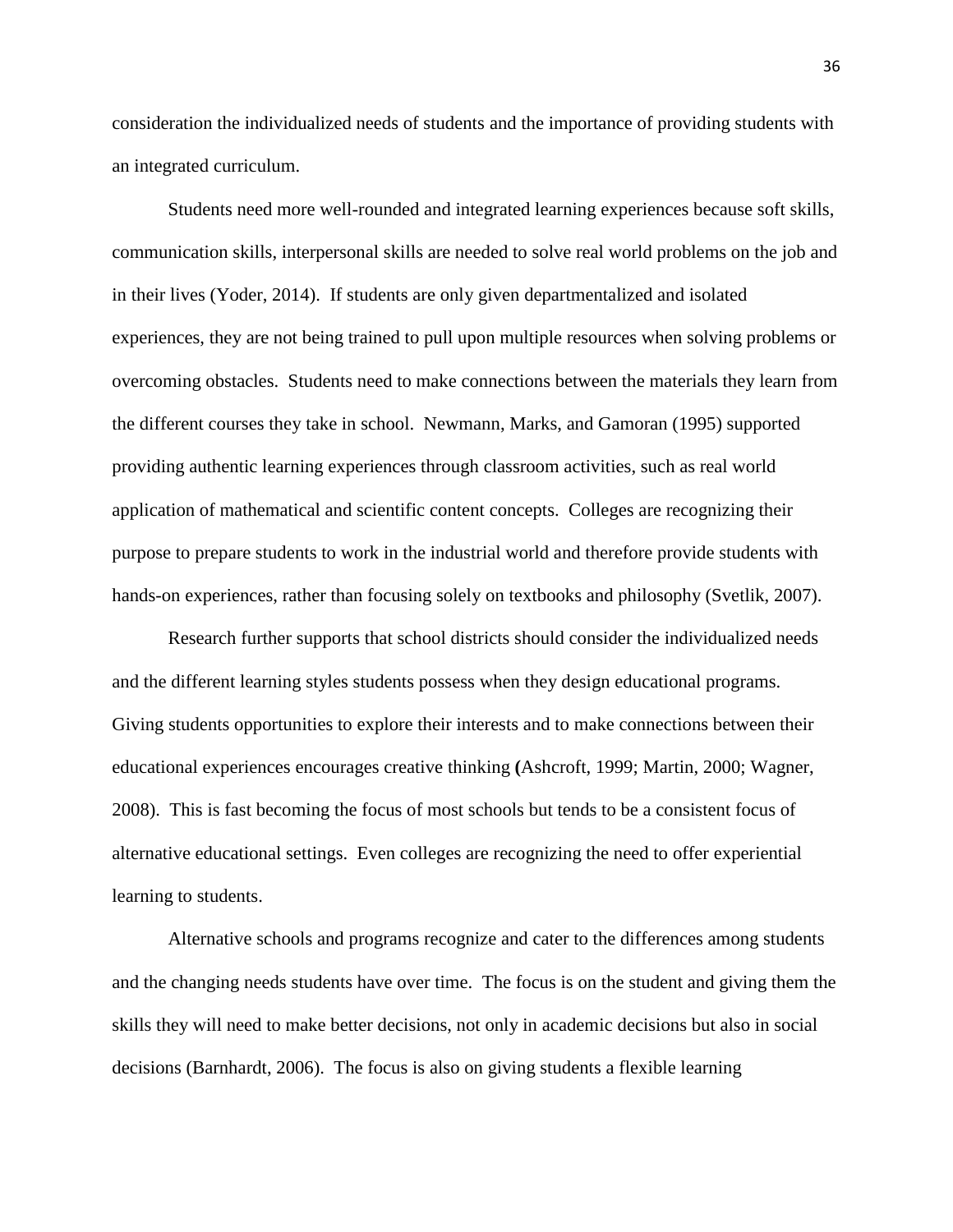environment along with several opportunities to make choices. There is an attempt to make learning more experiential. Tomlison and Allan (2000) illuminated the ideas of differentiating the content, differentiating the process, differentiating the product of learning, and differentiating the learning environment to effectively meet the needs of students in schools. Other researchers agreed that differentiation is important as well as the consideration of student learning styles. However, they mention that unfortunately these processes are often disjointed and detract from the effective use of differentiation. It is important for school districts to provide cohesiveness between instruction, curriculum, assessments, and teacher training to make learning consistent for students (Cohen & Ball, 1999). Alternative programs and alternative schools tend to focus on the needs of students by differentiating the process of learning, differentiating the content students learn, differentiating the way students are assessed, and differentiating the learning environment. As explained in the next sections, differentiation is not a collection of strategies but is a mindset that teachers adopt when planning instructional lessons (Tomlison, 2008).

#### **Differentiating Academic Content**

When applying this concept of differentiation to alternative schools, alternative schools and programs provide students with the same academic learning standards as required by the federal, state, or school district. However, teachers can differentiate the content they use to teach those learning standards to students. The content is differentiated, for example, by allowing students the opportunity to make choices with what they read, incorporating student interests into lesson plans, and focusing learning experiences toward post high school plans. At other times, the content is integrated by incorporating learning standards from multiple content areas. Cohen and Ball (1999) explained that the materials used by teachers serve as mediation between the content and what the students actually learn. They define materials as the text, questions asked,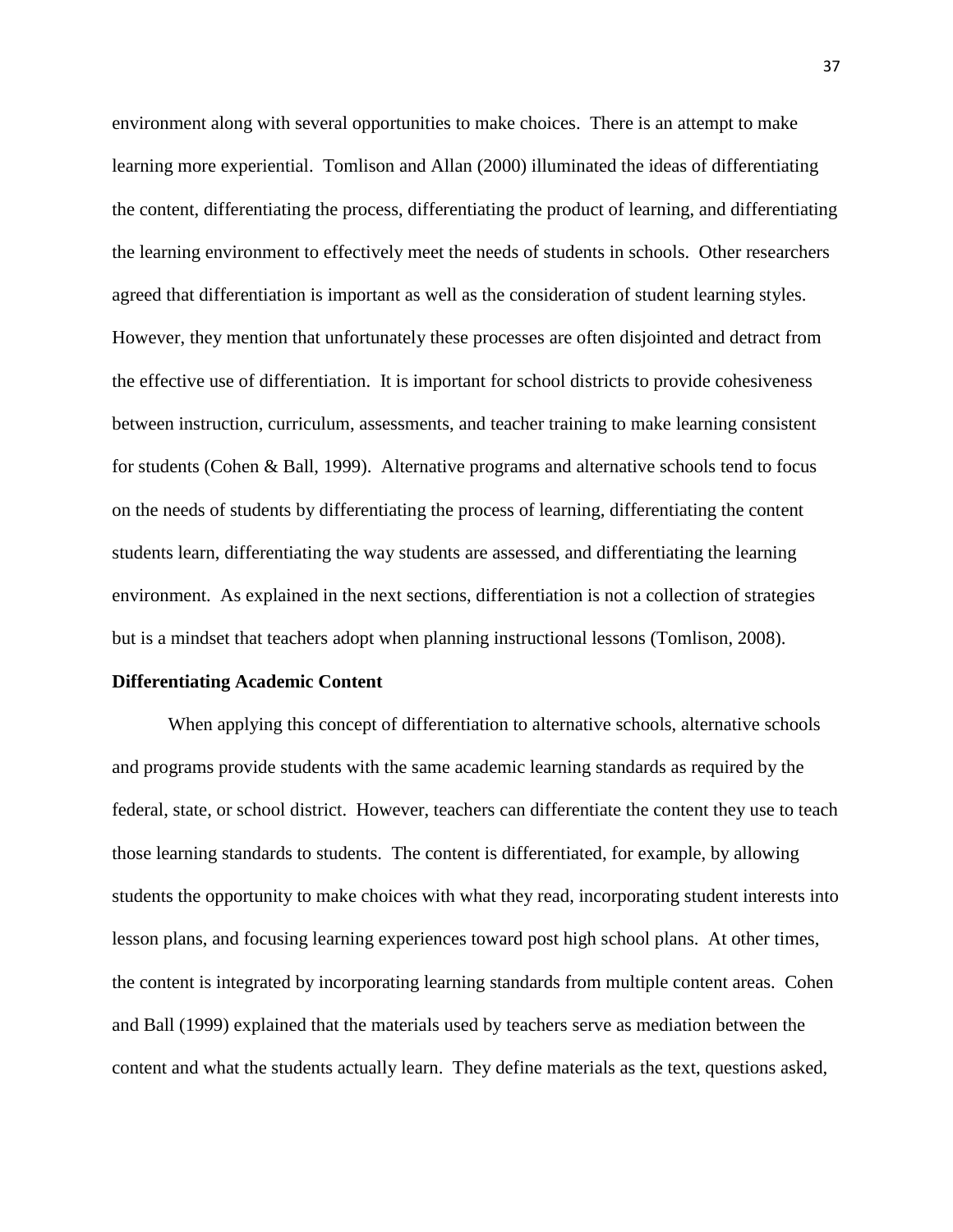or tasks to be performed as being a part of the content. Tomlinson (2000) gave a few examples of how teachers can differentiate the content. For example, books on tape, flip books, and varied text are resources teachers can use to offer students variety in the ways they interact with the content they are learning.

#### **Differentiating the Learning Process**

Alternative schools and programs differentiate the learning process by providing different ways in which students engage with the content (Tomlinson & Allan, 2000). Students are provided with learning expectations that cater to their learning styles and interests. Students are expected to demonstrate their knowledge, apply their knowledge, and use their knowledge to solve problems. For example, students interested in particular employment areas are provided with opportunities such as work shadowing experiences, team projects, individual presentations, research projects, and community service opportunities. Students are not expected to only read books and answer questions. This implies that teachers should be differentiating the alternative learning experiences that students are exposed to during classroom instruction.

All aspects of learning can be differentiated. Tomlinson and Allan (2000) have conducted extensive research regarding the importance of differentiating the learning experience. Their research does not specifically address alternative settings but references what all effective learning environments should provide. Tomlinson and Allan (2000) argued that differentiation provides students with multiple ways of engagement and expression. Differentiating the ways students interact with the curriculum also means that the individual learning styles of students should be considered.

# **Differentiating the Products of Evidence of Student Learning**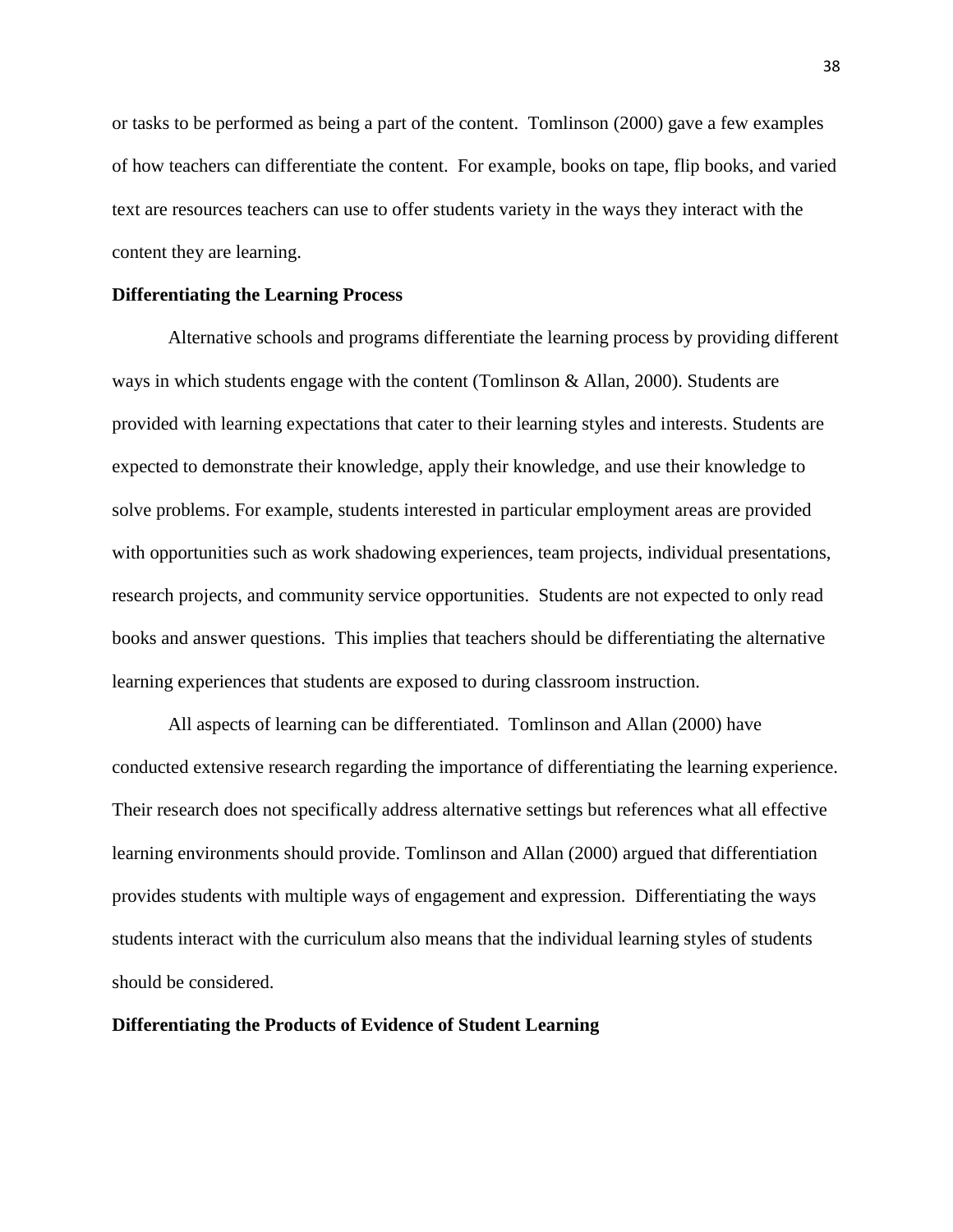Alternative schools and programs also differentiate the ways they assess students to align with the different ways they teach students. Tomlison and Allan (2000) referred to the product as the tangible pieces of evidence that demonstrate what students have learned, like having students present to a group, create a brochure, or take a written test. Differentiation of product in alternative schools could be expecting students to demonstrate and apply their learning by completing project-based assignments using a rubric that is aligned to how the project will be graded. Some of these projects are completed individually and at other times they are completed with a team. Whether they are to attend a post-secondary institution or to enter directly into the work force, students are expected to participate in job shadowing experiences that support their post high school plans.

#### **Differentiating the Learning Environment**

A review of the characteristics suggested for effective alternative schools supported the premise that alternatives are not departmentalized but focus on student needs and authentic educational experiences. Tomlison and Allan (2000) explained that the learning environment can be differentiated by arranging the furniture in ways that encourage collaboration and align with classroom routines and expectations. Research suggests that the characteristics of alternative schools lean towards some of the key strategies mentioned by Tomlison and Allan (2000). Differentiation in alternative schools may include implementing flexible school hours, using round tables instead of desks, and incorporating technology to create flipped classrooms.

#### **Addressing Student Differences and Student Conflicts**

Failure of education and educational opportunities are two experiences that youth may have that classify them as youth at risk of delinquency or school failure (Phillips, 2011). Phillips suggested that these experiences make it more likely that students will participate in risky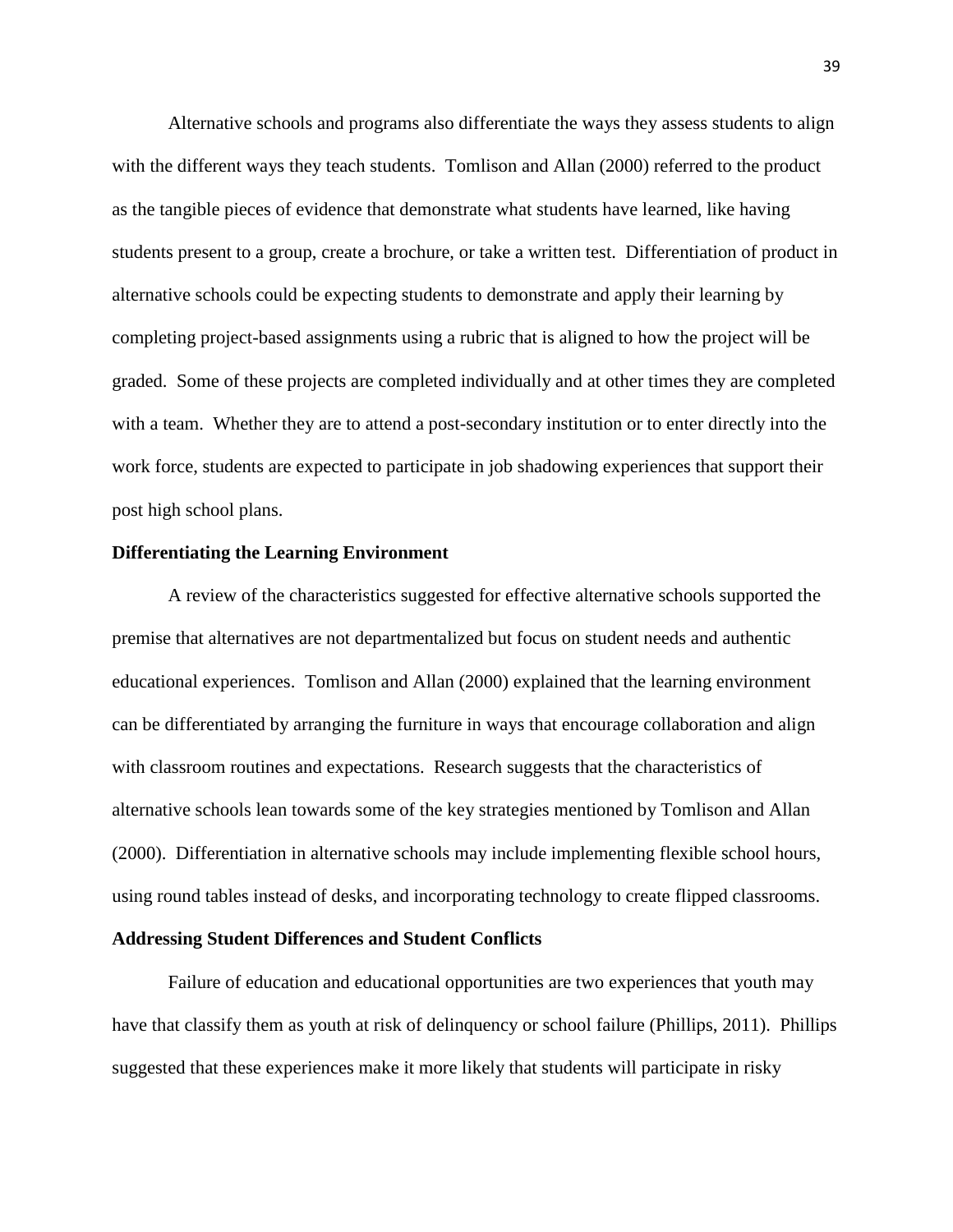behaviors. They did not acknowledge that all students need alternative educational options or choices to be successful. But school districts are recognizing that all students need individualized learning experiences (Masters, 2015).

# **Alternative Schools and Programs Provide Educational Choice for Students**

Although there is a difference between how all students learn, regardless of their label, it is important to recognize that these students often have similar educational needs (Masters, 2015). The barriers that alternative students encounter are often the same barriers that nontraditional students face (Masters, 2015). Districts have to remain committed to providing all students and parents with educational options. As researchers like Johnathan Wai continue to point out, districts must embrace the fact that one type of school does not meet the needs of all of the district's students. Students should be encouraged to seek out educational opportunities that interest them (Mind Shift, 2014). School districts realize that all students can be considered alternative due to their individual needs. This is evidenced by the increasing number of services that schools are providing to students that include providing instruction, providing opportunities to practice soft skills, and making social services available to students and families (Horn  $\&$ Staker, 2015).

Deci and Ryan (2000), Lange and Sletten (2002), and Masters (2015) suggested that school districts must consider the strategies that they use to motivate students. Self-Determination Theory emphasizes that students need to feel competent and related to their school environment. School districts must provide these experiences. Research like Deci and Ryan's (2008) reveals that alternative schools need to foster an environment that is appealing to non-traditional students who are not successful in the traditional departmentalized school environment.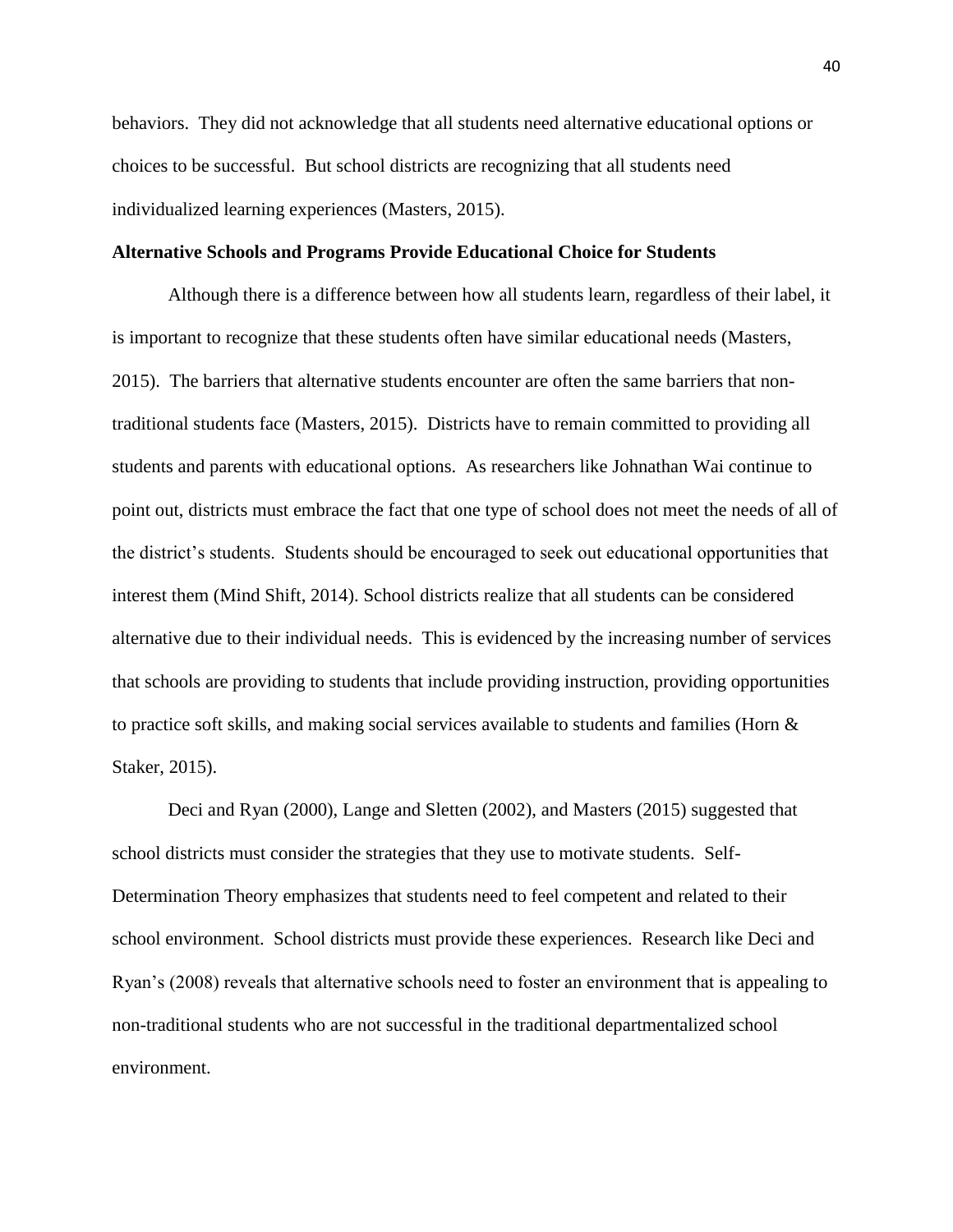Martin (2000) emphasized three qualities that distinguish alternative education programs from traditional education programs (a) philosophies and learning styles, (b) historical differences, and (c) addressing student differences. Additional important characteristics of alternative schools include how they define themselves and the students served. Edwards (2013) and Raywid (1999) also included student choice as an important characteristic found in alternative schools. Chad D'Entremont explained that some alternative students are seeking a more creative educational experience or a smaller environment which provides them more support (Learning Lab, 2015). He recognized the need to differentiate the learning experience for students. This suggests that these experiences make it more likely that students will be successful and more confident.

#### **Alternative School Appeal**

To begin to address the needs of the underserved student, districts need to consider the characteristics of successful alternative schools or programs as well as identify what successful alternative schools and programs offer that appeals to the educational needs of their students and brings she students into the alternative school doors.

What attracts students to nontraditional programs? Martin (2000) discussed specific alternative programs and identified factors that appeal to the nontraditional student. She emphasized that nonconventional programs address a student's individuality, provide constant communication, involve parents, set clear expectations, and give students choices. Students and parents want to be involved in decisions that impact them. This makes both students and their parents feel valued and respected. Reimer (2003), Cash (2003), and McLaughlin (2019) also suggested that students and parents find alternative programs appealing because they offer individualized instruction, small classes, flexible scheduling, and differentiated instructional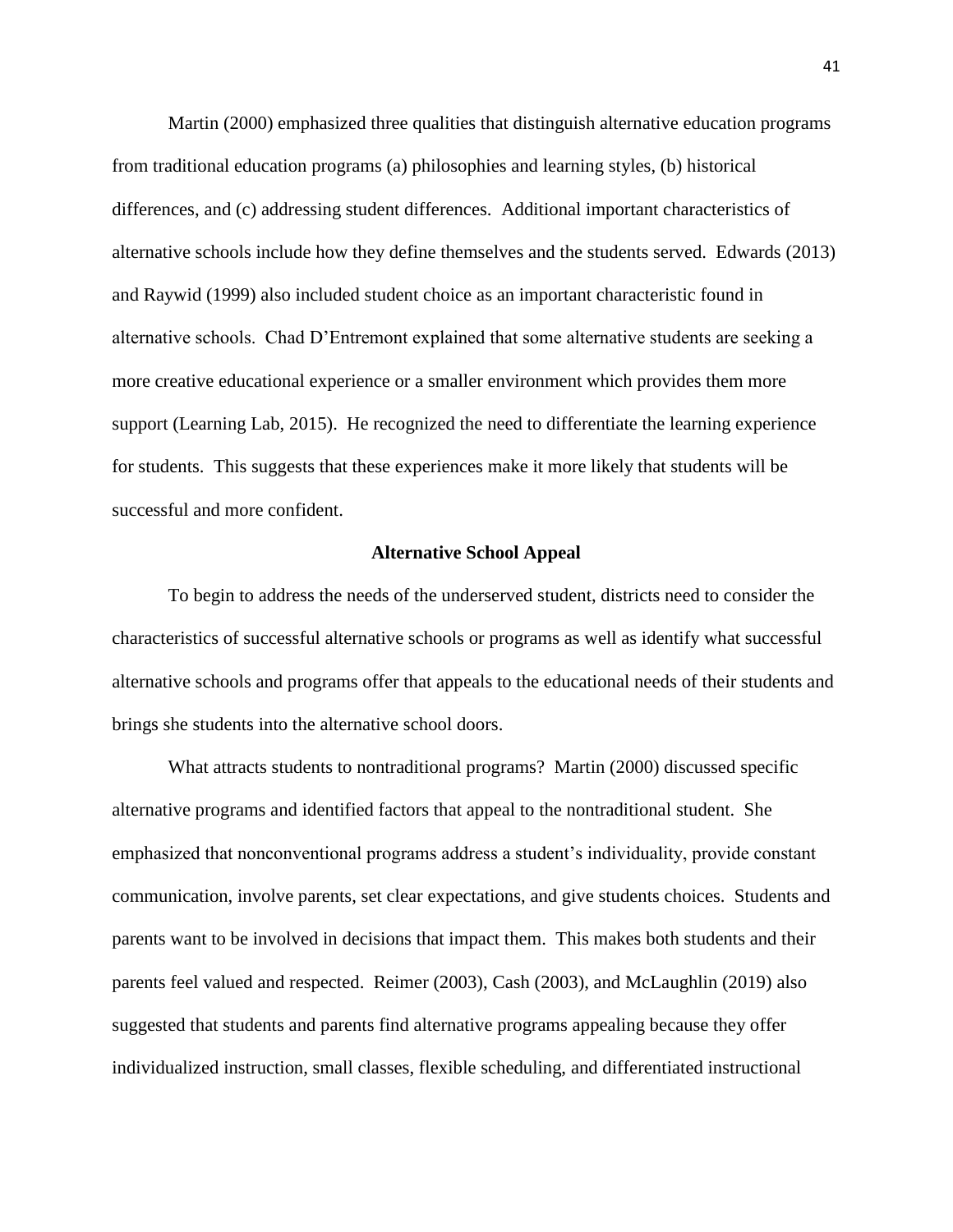methods to engage and motivate students. From two focus groups, Phillips (2011) found four themes that emerged as student needs for successful learning to occur: positive relationships, social learning, learning that is connected to the real world, and student autonomy tied to achieving goals. The characteristics suggested by Phillips et al. (2001) align with Deci and Ryan's (2006) Self-Determination Theory. Students must be motivated toward success by having their needs for competence, relatedness, and autonomy met.

### **Family Influences on Students**

Parents make decisions for their children based on their own personal past educational experiences, from which develop the perceptions they have about educators. Students and their family find schools appealing when they feel good about the interactions they have with staff at the school and know that their individual needs and interests will be addressed. Parents and students are drawn to schools that send the message that all students can and will be successful because the staff will be flexible and committed to every student. Students are able to see where they fit in to the culture and believe that they will be successful. Families must be able to see the differences between their current unsuccessful educational experience and their potential for success in their new educational experience. Parents have had concerns of schools and the traditional structures that were created as far back as the  $20<sup>th</sup>$  century. For example, David Tyack (1974) shed light on just how deep the feelings of distrust of traditional schools goes for parents and students. In his research, he explained their fear and distrust of public schools and of public school teachers. Tyack discussed the need for creating alternative systems within urban school districts to improve the educational experience of nontraditional high school students. Self-Determination Theory stresses the need for students to feel competent in their educational environment.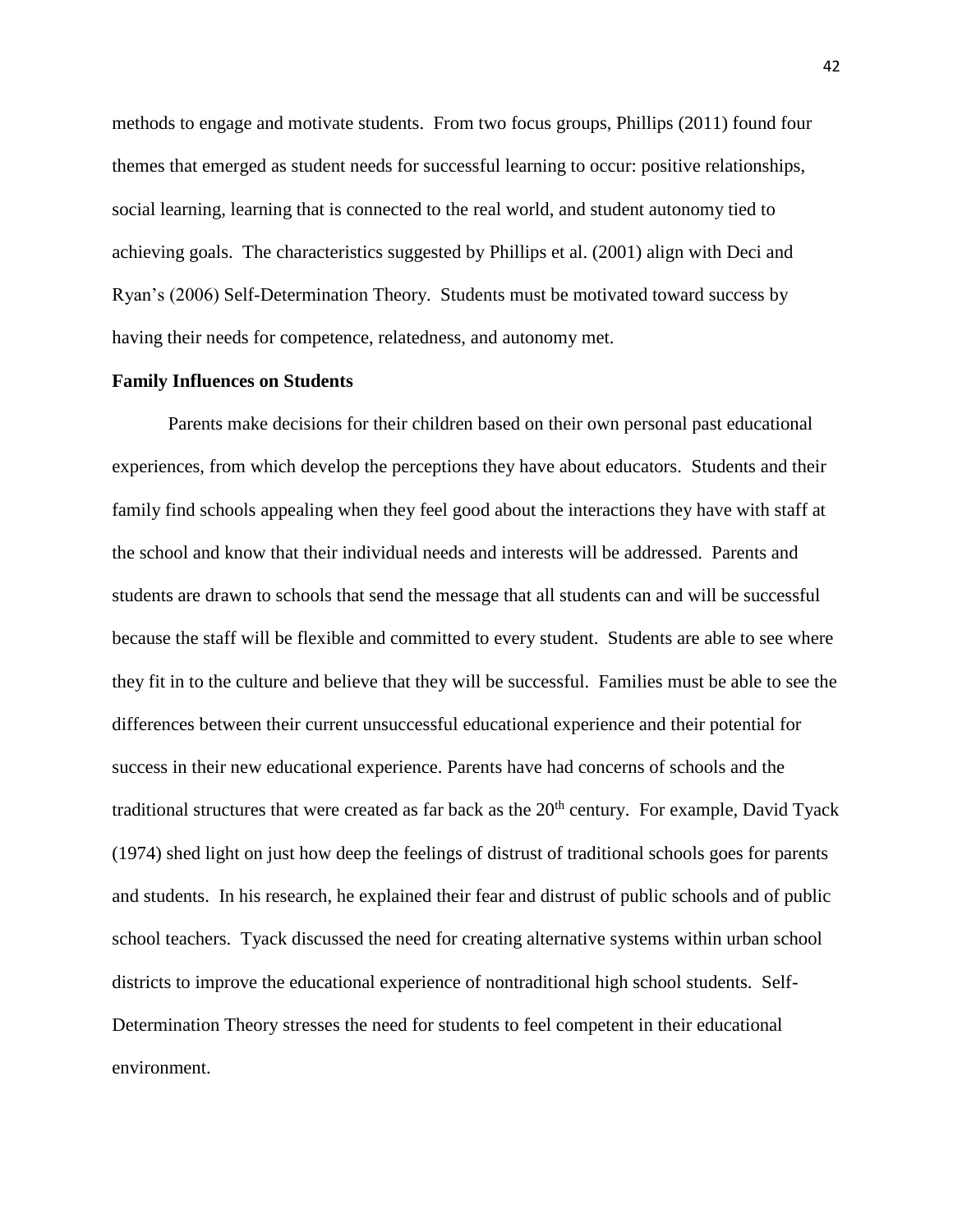The experiences that the Chicago students described in their interviews with Tyack seemed to support Deci and Ryan's findings by providing an example of why students need to feel competent. The feeling of self-worth fosters their belief in themselves, which is needed to stay intrinsically motivated. Phillips (2001) discussed how student experiences, values, and conduct serve as sources of influence on the learning experiences and interactions with the broader world. She emphasized that learning does not happen in isolation. The people that students encounter and interact with have either a positive or a negative influence on them. Students need to have access to resources and a value system.

# **Addressing Student Learning Styles: Student-Centered and Individualized Learning Experiences**

Graves (2011) and Martin (2000) emphasized that alternative schools, as they call them, do not operate on the premise that one model fits all students; they adhere to the belief that alternative schools should seek to give students educational experiences that are meaningful, fun, and uplifting. When these opportunities and experiences are not given to underserved students, these students can develop negative attitudes toward education in addition to a low self-esteem because they do not feel empowered and their experiences are not relevant to their home life. School districts and other educational organizations are striving to give more students access to a quality education. This is leading to their investigation of effectivepractices in educational methods and instructional strategies. For example, schools are providing students with blended learning opportunities, which allow students to have choice and to use technology creatively. Blended classrooms allow for more flexibility in staffing and are appealing to students (Horn  $\&$ Staker, 2015).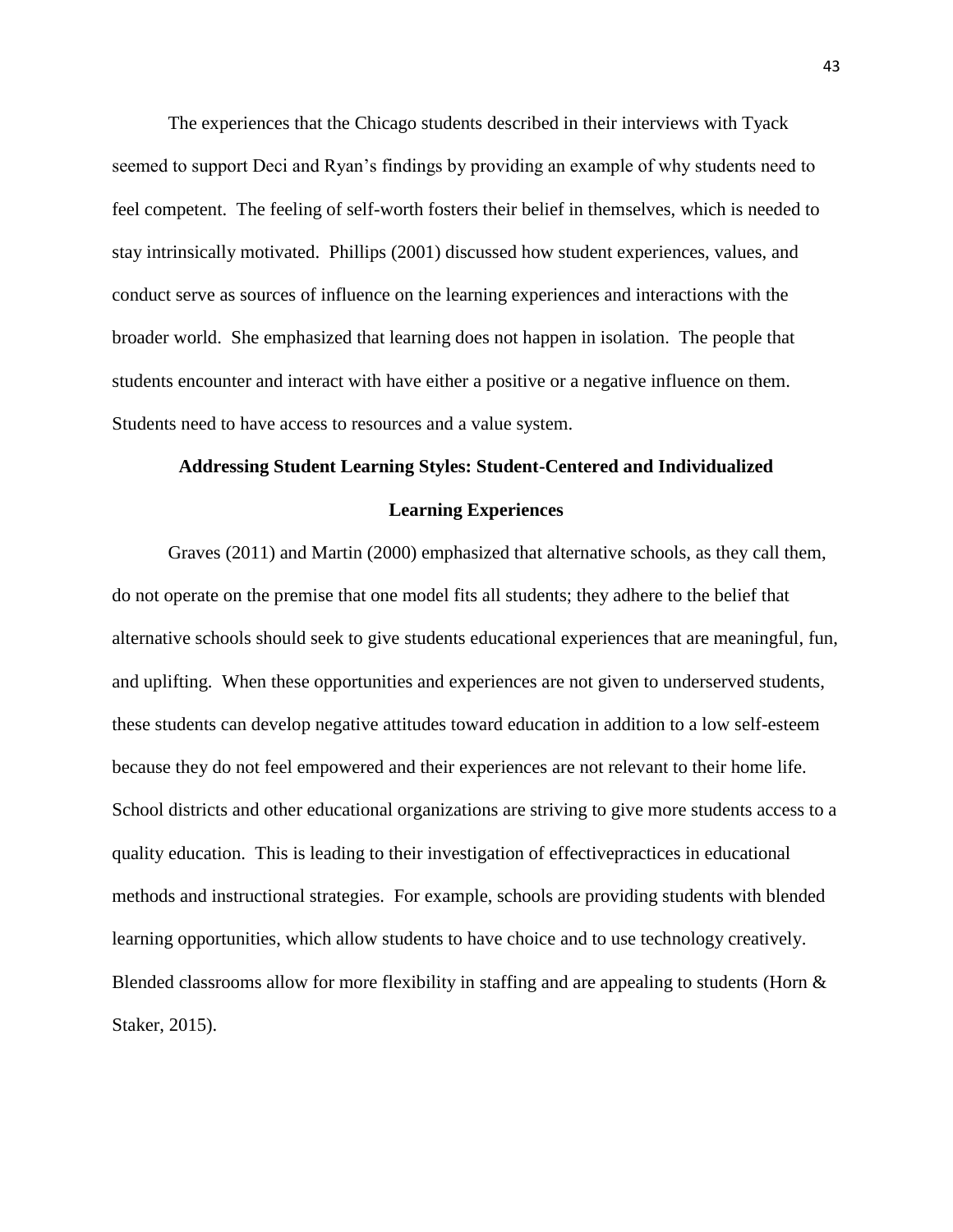Nontraditional high school programs recognize these needs and provide students with diverse, hands on, flexible, and meaningful learning experiences, involving the students in the process. Self-Determination Theory emphasizes the need for the students to feel related to their learning environment. Martin (2000) and Graves (2011) findings align with Deci and Ryan's observations; school districts should offer students opportunities to become comfortable with setting goals for themselves as well as to create individualized pathways to achieve those goals. There are specific practices that alternative schools implement that provide a setting for students to be successful.

#### **Research Based Practices in Alternative and Nontraditional Programs**

The next section will discuss research-based practices used by alternative schools and programs. Topics such as recommended practices, engaging the family, effective practices used by teachers to develop rapport with students, types of professional learning provided to teachers and alternative education school leaders in the alternative setting.

# **Alternative School Suggested Recommendations for Success**

There is abundant research to help guide districts in creating alternative options for high school students. An important practice is to accommodate a variety of student interests, supporting both white and blue collar work (Wagner, 2008). Students need to be given educational experiences that cultivate and enable them to use  $21<sup>st</sup>$  Century skills, which involve communicating, exploring careers, and using technology. Research suggests that alternative schools should provide a variety of learning opportunities for students that cater to student needs and prepare them to be successful in the real world.

Dewey (1938), Reimer and Cash (2003), Reese (2013), and Schargel and Smink (2004) provided insights that school districts might consider when developing nontraditional school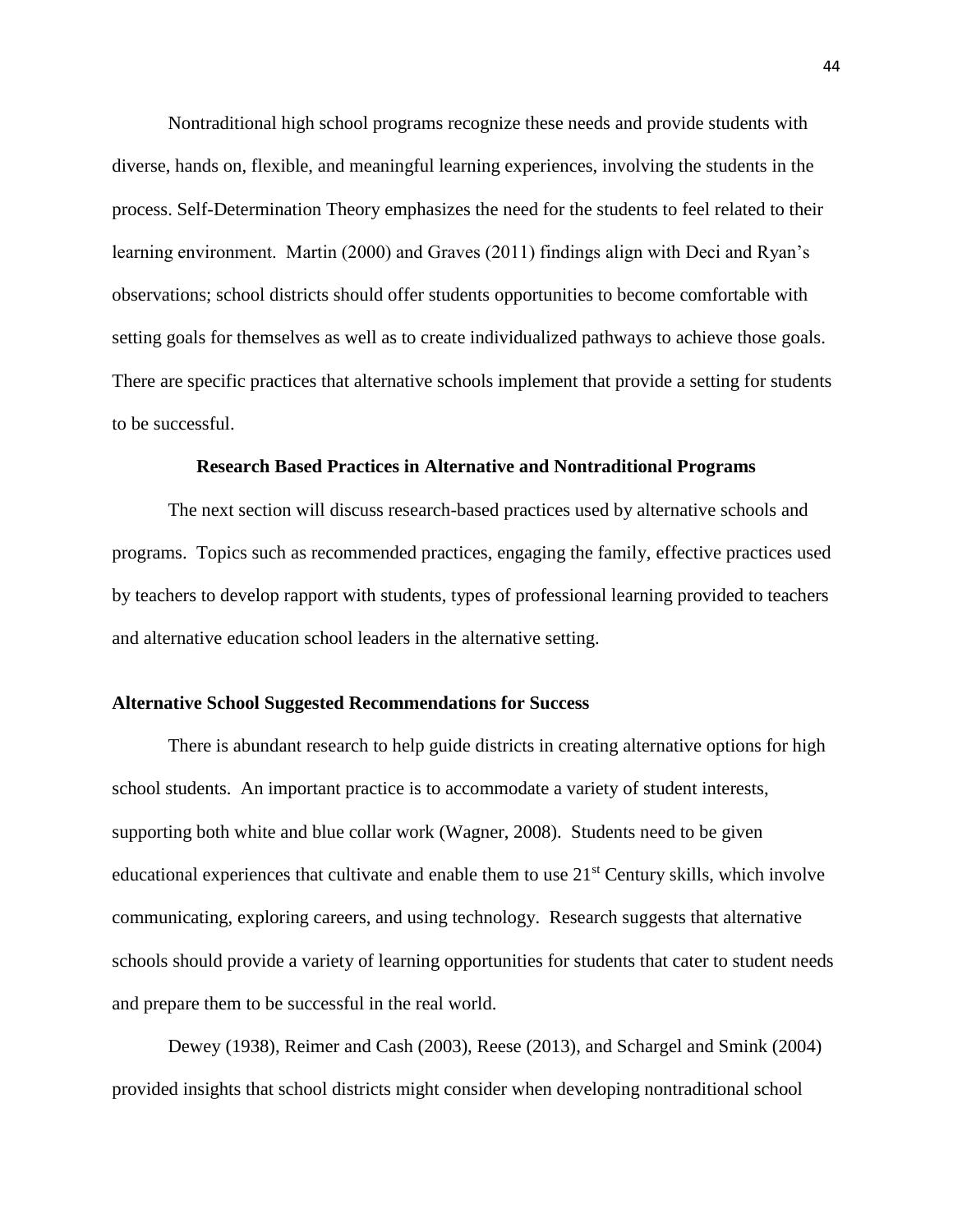settings. Dewey (1938) suggested that schools needed to rethink the meaning of the educational activities and the purpose of educational standards. He argued that schools should focus on educating the whole child and that teachers should provide educational experiences that allow students to demonstrate their different talents and interests. Schargel and Smink (2004) reviewed the best practices that nine successful model alternative schools used. By observing different alternative schools and interviewing the staff at these various alternative schools, they identified eight best practices: (a) student to teacher ratio of one teacher to 10 students; (b) total school enrollment of no more than 250 students; (c) a clear school mission and discipline code; (d) an effective, caring school staff, with exposure to relevant professional training; (e) a school staff that maintains high expectations for student achievement; (f) learning opportunities and programs that cater to student interests, expectations, and student learning styles; (g) a flexible school schedule and opportunities to be involved in their community; and (h) a staff committed to each student's ability to be successful.

Along with these effective practices used by alternative schools and identified by Schargel and Smink (2004), the National Dropout prevention report (2003), sited by Reimer and Cash (2003) offered ten suggestions for the evaluation of alternative schools that districts can use to gage the success of alternative programs offered in their school districts. The ten strategies can be grouped into six categories that address the different aspects of the school culture and learning environment. These six categories are: administrative structures and policies; curriculum and instructions; faculty and staff; facilities and school climate; student support services; and program funding. Grouping the ten strategies organizes the strategies into the suggested areas that school districts and school leaders should focus on to address the needs of students.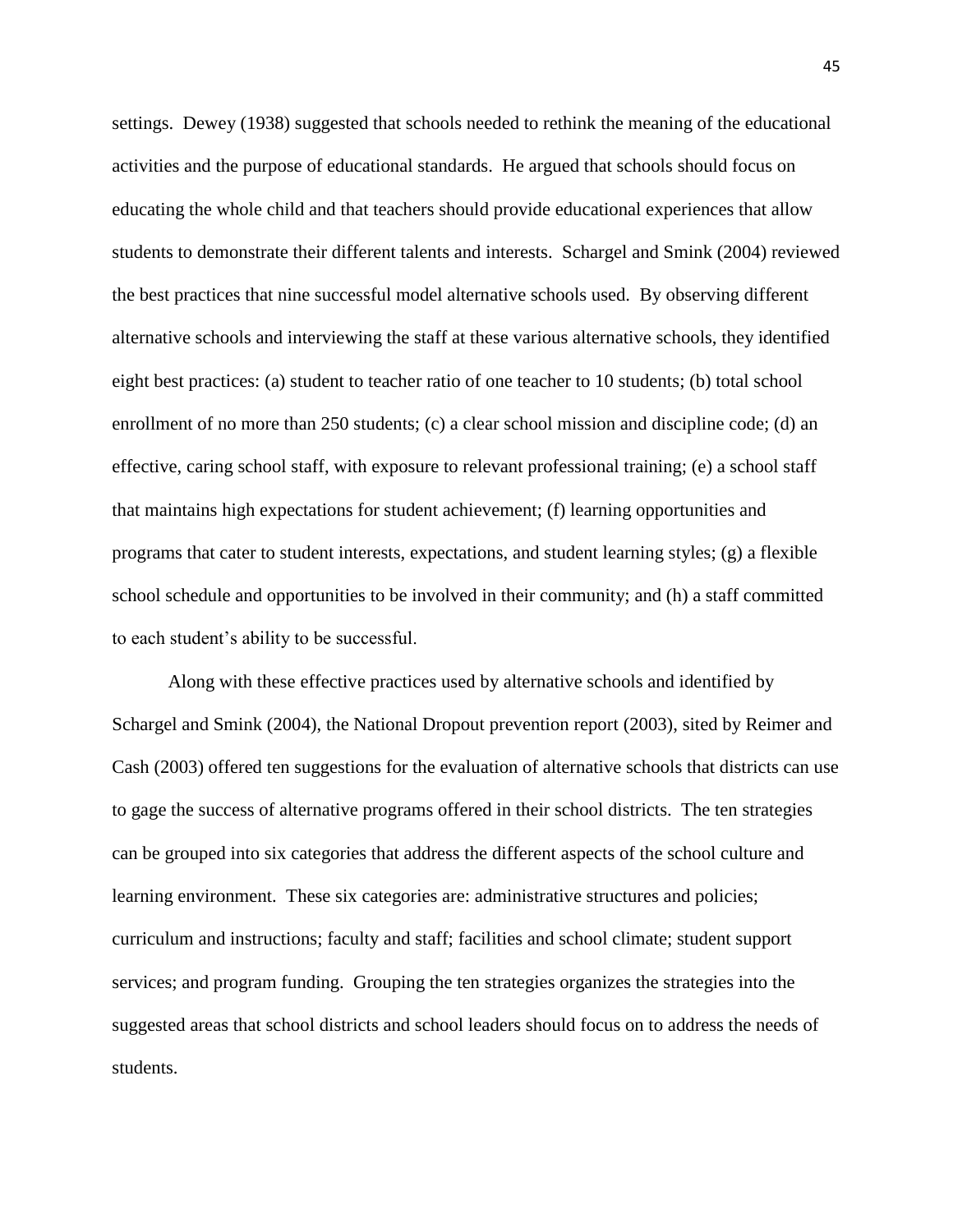Schools tend to create systems that call for students to fit in to a very departmentalized and structured learning regimen. This departmentalized approach is often used to help schools, especially large schools, govern students. Creating a structured experience makes lesson planning, master scheduling, and student supervision effective. Despite this, Gatto (2011), Tyack (1974), and Watson (2011) suggested that these conditions create barriers for a large portion of the students in the traditional school setting, such as limiting opportunities to make choices and inhibiting the creation of an inclusive learning environment. Recognizing the differences among students, successful alternative programs involve the parents and acknowledge the unique differences that their students possess (Yazzie-Mintz, 2006). These factors influence the educational decisions parents and students make regarding the school they attend.

School districts can create opportunities for all students to be successful by embracing the differences among students and by encouraging student and parental involvement in educational programs (National Education Association, 2008). Research has suggested that students benefit from feeling valued. A suggested effective practice and recommendation for an alternative program or school to successfully meet the needs of students is to give students the opportunity to choose the program that best fits their educational and social need (Wai, 2014). Enabling students to feel a part of the school environment fosters relationships and inspires them to strive towards success, especially for the underserved student (Moore, 2013). Watson (2011) described Sennett and Cobb's (1972) explanation of the cycle of distrust and disappointment that nonconventional students often experience in traditional schools. They defined key factors in the cycle of disappointment that make students feel inadequate and not valued. These factors included lower expectations, poor student performance, and traditional classroom practices.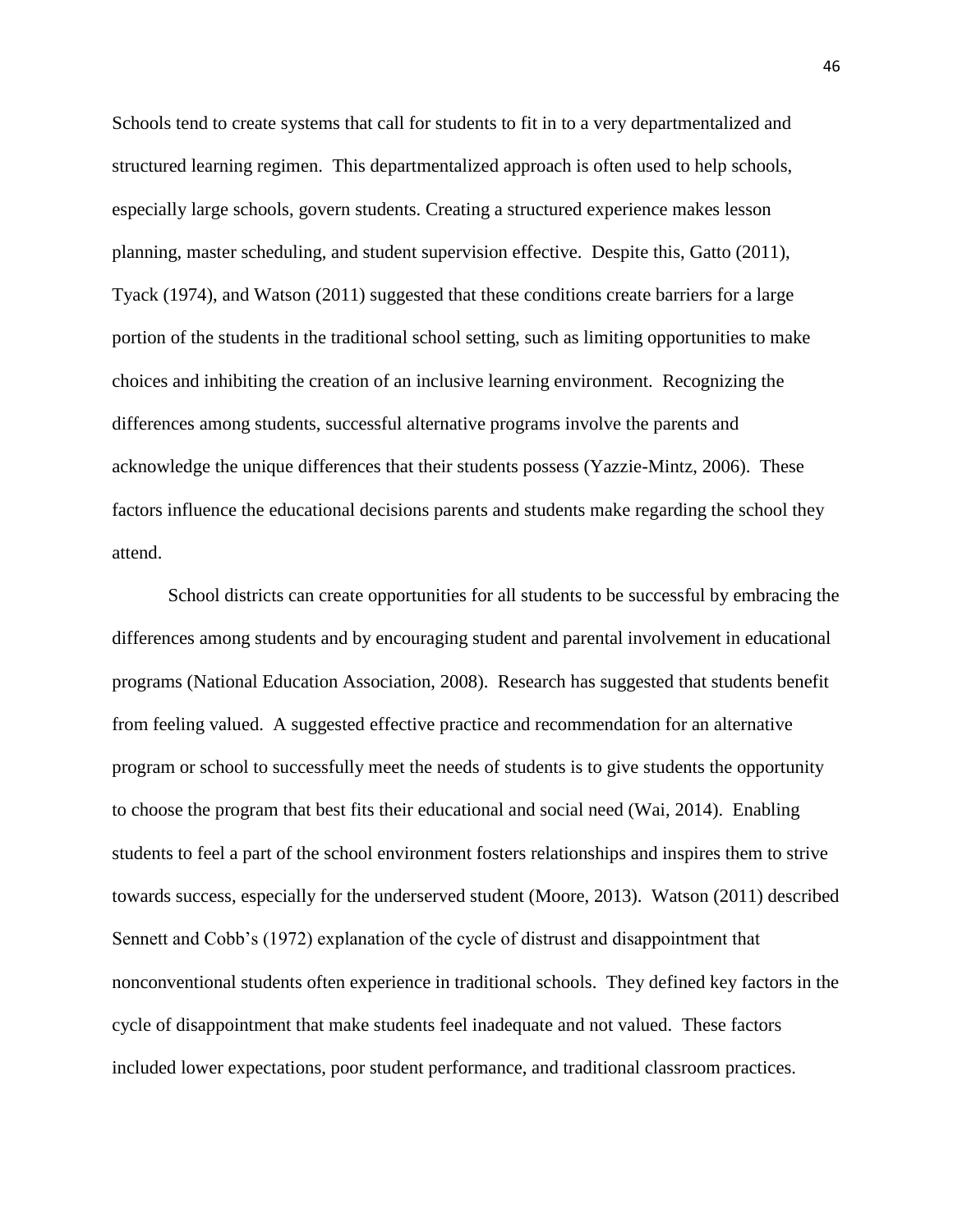Teachers must be trained and prepared to provide differentiated instruction and authentic learning experiences for all students, as well as being trauma informed regarding challenges students may face outside of school (Pickens & Tschopp, 2017).

Martin (2000), Neumann (1994), and Watson (2011) agreed that the main strategies and best practices for a successful alternative school that benefit its students are: small class sizes; a flexible environment; parent involvement; student choice; and differentiated instruction. Alternative schools can be systematic in the support they provide students. Research suggests that alternative programs and schools should not lower their expectations and should offer rigorous instruction and rigorous curriculum. Providing students with opportunities and involving their family in the alternative school experience helps the students experience a sense of belonging, safety, and support (Pickens & Tschopp, 2017).

# **Family Engagement**

In a variety of ways, successful alternative schools and programs communicate frequently and clearly with parents and guardians regarding their students. Barkhurst and Wolf (1979) discussed the results of their study of American alternative schools in the northeast sector of the country. They found that successful alternative schools used a variety of communication strategies with their students' parents and guardians. They identified four strategies that were used: open classroom visitations; making literature about the program available to others; providing workshops; and writing articles for the educational community. The results of their study were similar to Martin's (2000) and Watson's (2011) findings regarding the need to involve and communicate effectively with alternative school families. Communication with parents and students helps schools and alternative programs involve parents in their child's education.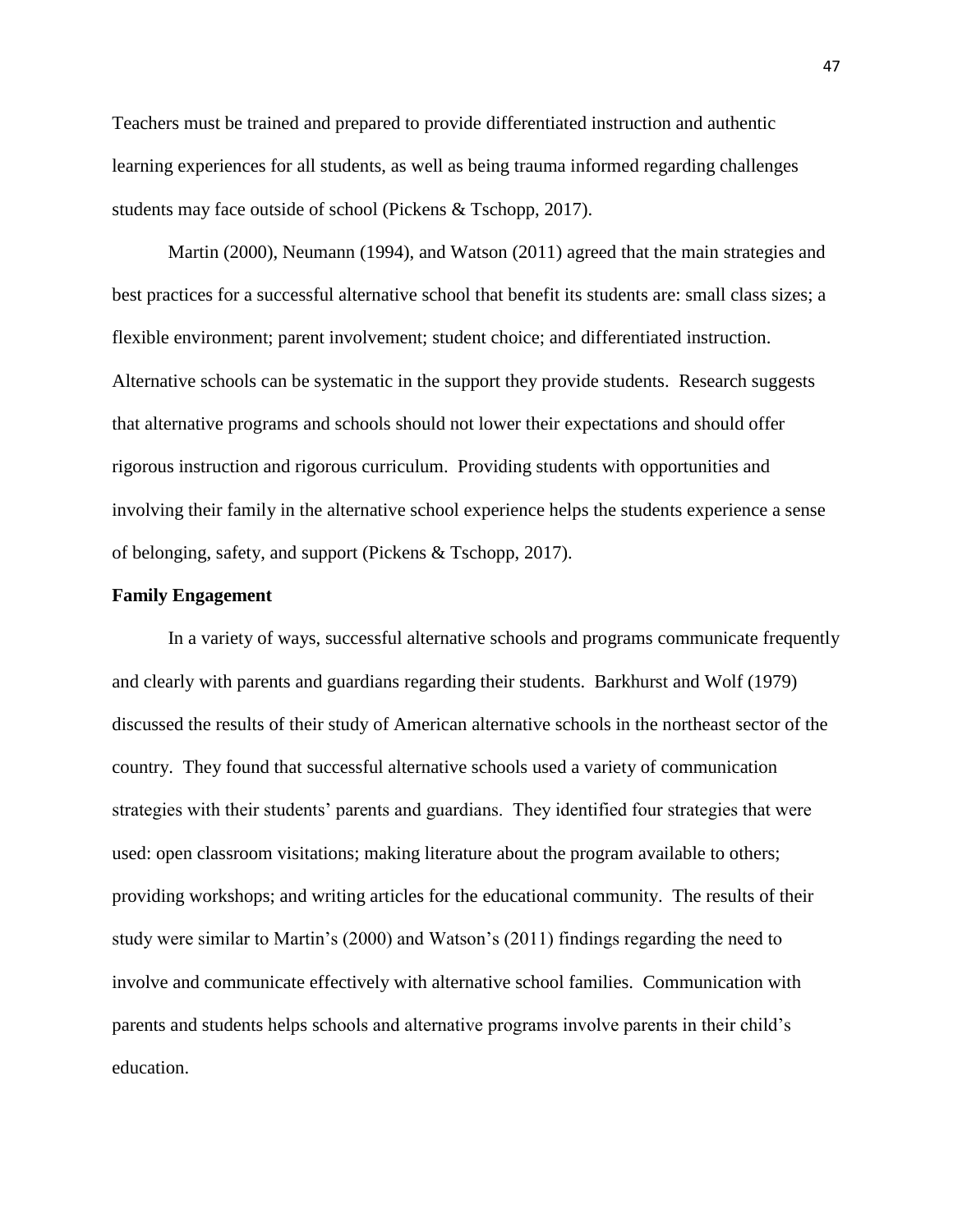Watson (2011) suggested that schools need to shift away from the industrial age based approach and move toward a more learner-centered approach. She studied the culture of learning that students' experience. She recognized the differences that exist among students. To embrace the differences that also exist in student backgrounds, districts must personalize the educational environment and ensure opportunities to engage parents in their child's education. Moore (2013) wrote that school districts create a partnership with families when the school district empowers parents and guardians by giving them opportunities to practice supportive parenting. Consistent with Self-Determination Theory, Mageau et al. (2015) described the difference between supportive and controlling parenting styles and suggested that supportive parenting results in autonomous and motivated students. Families who adopt supportive parenting skills give their children opportunities to practice autonomy and develop intrinsic motivation. The main distinction between these parenting practices is the emphasis on the process versus the outcome. For example, when parents focused solely on the outcome of grades, students were less likely to exhibit autonomous behavior. Instead, when parents focused on the learning process rather than grades, students were more autonomous.

If alternative schools are striving to give students opportunities to be autonomous, competent, and related to the school and others, alternative schools need to provide resources to parents to help them understand the expectations that their students must achieve to be successful. Sharing this information enables parents to set goals that support their children's needs, and in turn, will increase students' ability to be successful.

Grolnick and Pomerantz (2009) studied the parenting control concept. They divided parenting skills into two domains: parenting controls, which provide discipline and restrictions to children; and parenting structures, which provide guidelines and boundaries for children. They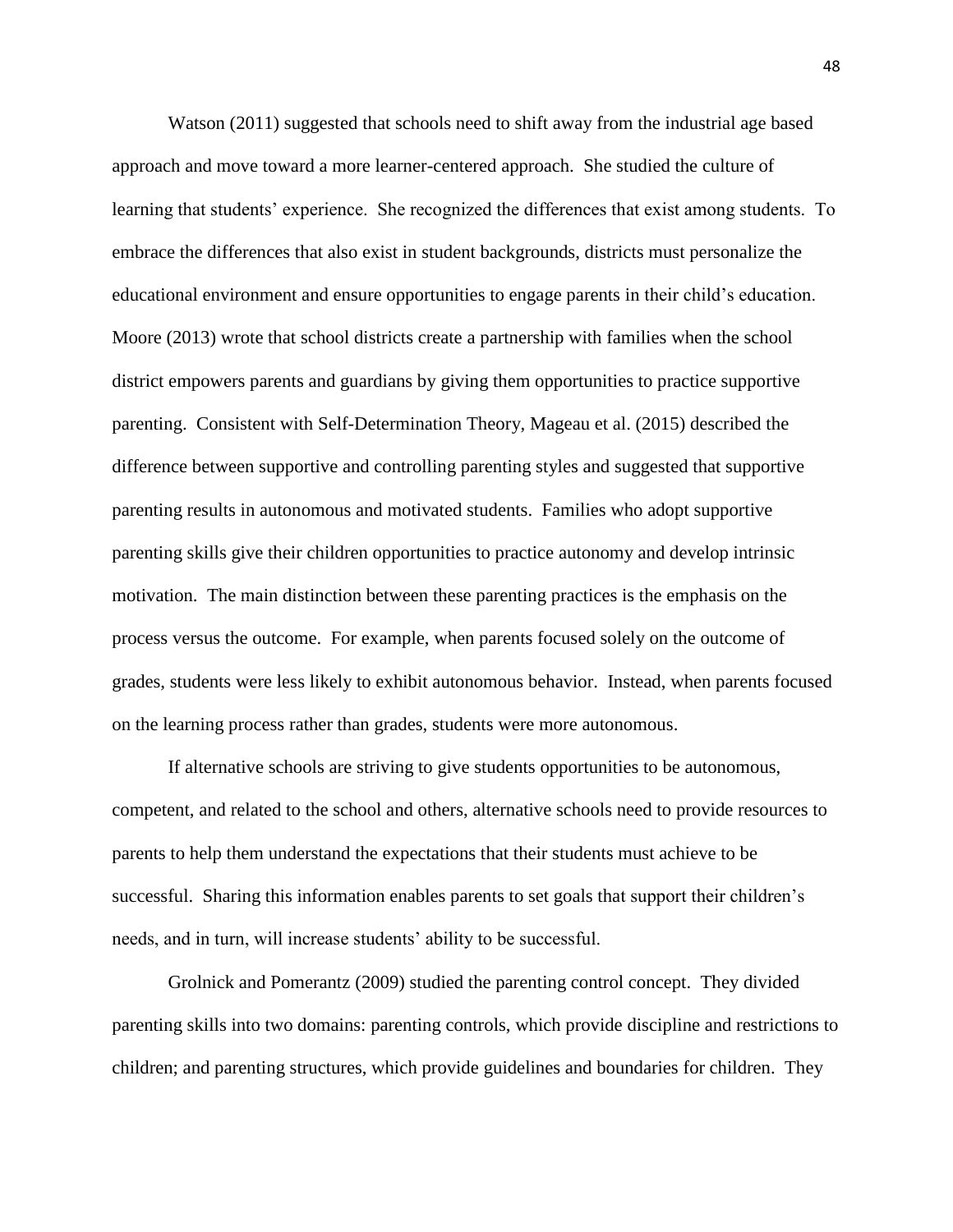suggested that parenting behaviors that allow children to be more autonomous lead to child competence. Grolnick et al. explained a link between parenting skills and academic, social, and psychological development. This aligns with Deci and Ryan's Self-Determination Theory that suggests that students have a strong need to have ownership of their behaviors and decisions to develop intrinsic motivation by making their own decisions and having ownership of their behavior.

# **Effective Practices with Teacher Behaviors, Teacher-Student Relationships, and Teacher Training**

Successful teachers in alternative schools do not lower their expectations. In many cases, they hold students to higher standards (Moore, 2013). Alternative school teachers need to be prepared with creative strategies that they can use to address the different obstacles that their nonconventional students often are struggling to overcome. These teachers need to have opportunities to build relationships with students.

Ashcroft (1999) and Martin (2000) agreed that alternative school teachers should be trained specifically for the population that they serve. In the effort to provide students with the best learning environment, McHugh, Horner, Colditz, and Wallace (2013) studied teenager's perceptions of alternative teacher characteristics.

Although there are qualities that all teachers should possess, students in this study had previously experienced teachers in traditional schools who did not possess qualities that made the students feel competent, related, or autonomous. Students reported that effective alternative teachers possessed some common characteristics: student centered, provided differentiated instructional strategies, made students feel a since of belonging in the classroom, possessed high expectations of students, and helped students set and meet individual academic goals. Because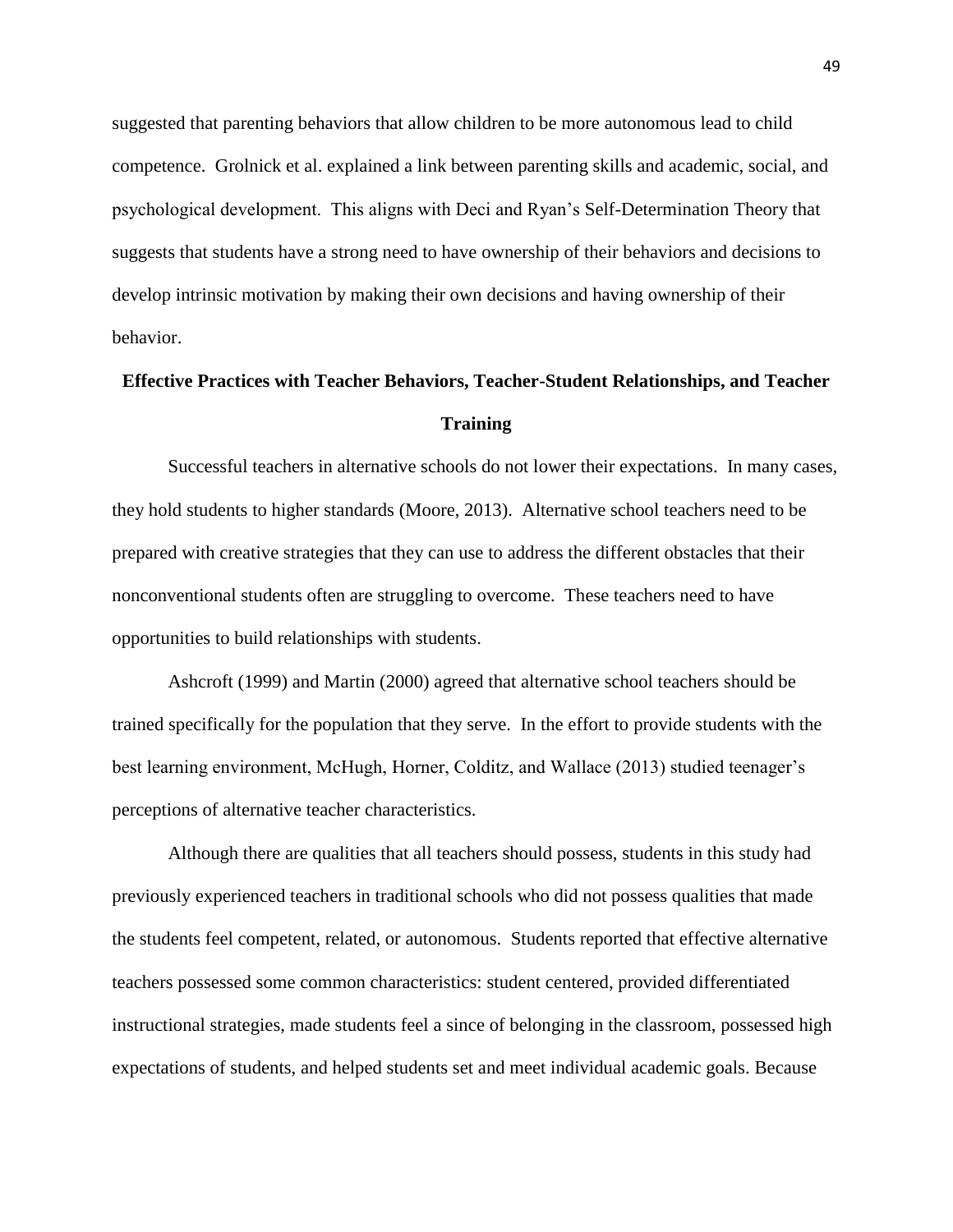the alternative school setting is often the last chance opportunity for some students to be successful in school, alternative schools must offer something different from the traditional school setting. A few states have recognized the importance of preparing teachers to be effective teachers in alternative or nontraditional school settings. Lehr et al. (2009) mentioned states that acknowledged the different set of skills and challenges that teachers in nontraditional schools face and which offered these teachers more pay.

The California education code has different requirements for alternative school teachers in comparison to traditional teachers. The California education code requires that alternative school teachers prove that they possess the proper licensing and special fitness. Ashcroft explained that the term "special fitness" is undefined, but teachers working in alternative setting face challenging circumstances. Therefore, alternative teachers need to be fit or become fit to endure those circumstances they encounter in an alternative setting. The California state code recognizes the difference between the traditional school setting and the alternative school setting and defines the alternative school setting as "special."

Ashcroft (1999), Devlin, Dutton and Singer (1998), and Tyack (1974) all mentioned that teachers' perception of students and their families have an influence on the nontraditional student's success in school. Tyack (1974) revealed that teachers often viewed the barriers and challenges that students faced as personal problems and not public problems. This meant that teachers viewed the problems their students possessed as being caused by their home lives and not the responsibility of the teacher or something the teacher could help students overcome. There are negative perceptions teachers sometimes have regarding the problems alternative or underserved students face (Kim & Taylor, 2008). Teachers often develop a deficit-thinking paradigm and blame students for their failures (Valencia, 2010). For example, some teachers fail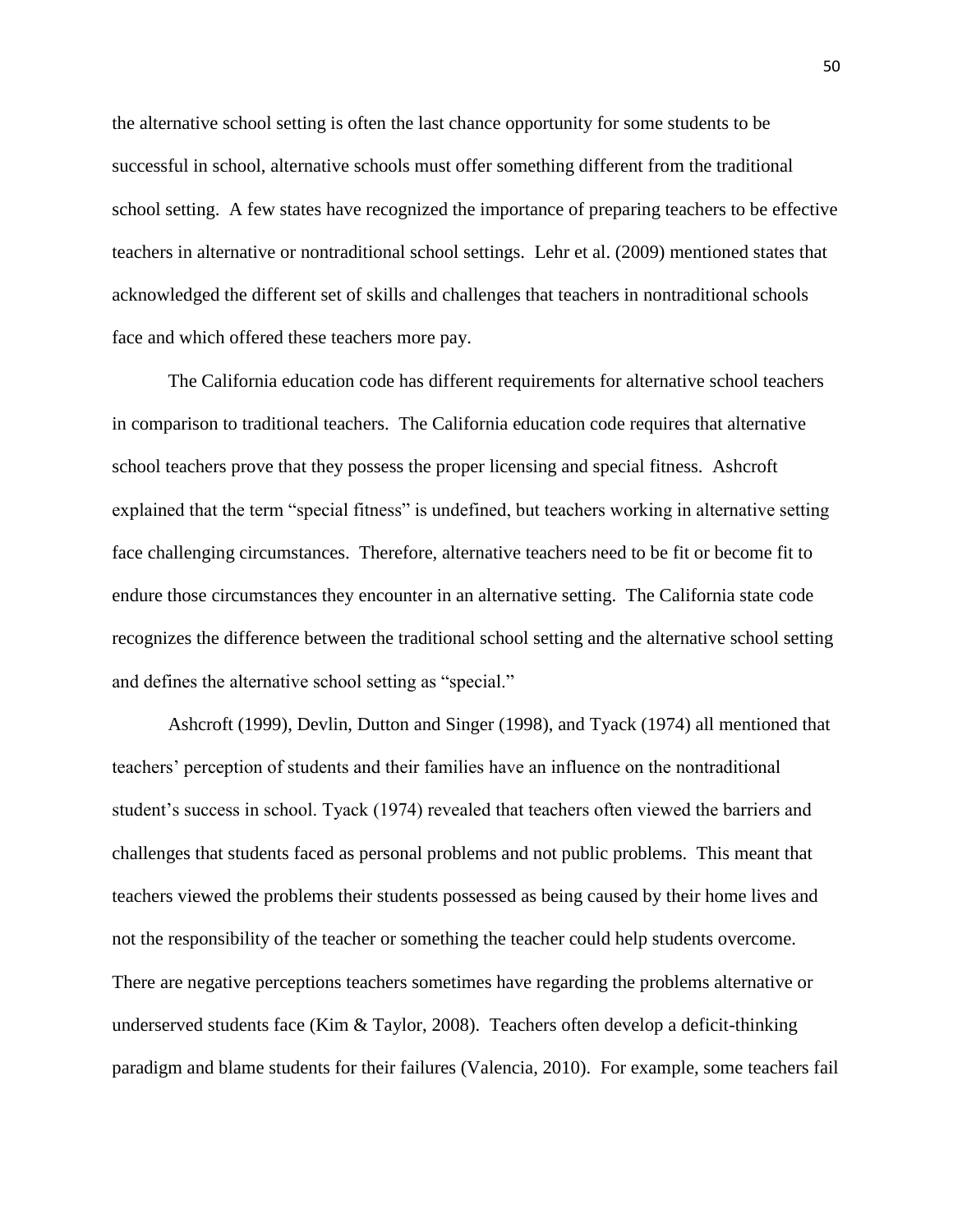to consider the external factors that might be related to academic failure. Moore (2013) and Valencia (2010) found that teachers viewed poverty, minority status, and dysfunctions in the family as the root causes that made it unlikely that students could be successful. These teachers were detached from students and tended not to provide a nurturing environment for students. Teachers failed to see the public issues that exist and identified the issues as personal problems students face. This type of thinking resulted in blaming students for their failure because of their low economic status.

In contrast, Arsonson and Laughter (2015) emphasized that all good teachers, whether traditional or alternative, are culturally responsive. Culturally responsive teachers consider the differences that their students bring to the classroom and how those differences influence what and how they learn. These teachers see their students as individuals and build bridges academically and emotionally for students so that they can experience success academically. This practice aligns with Self-Determination Theory, which suggests that students have the need to feel competent in their learning environment. Arsonson and Laughter (2015) found alternative teachers needed to ensure that students feel competent academically and culturally. Alternative teachers do this by giving students opportunities to set goals that they can achieve and opportunities to understand themselves and others culturally.

Watson (2011) emphasized the importance of student-teacher relationships and the need for a collaborative and relaxed learning environment. Teacher behaviors and teacher expectations influence a student's educational success as well as shape the way students view themselves. Watson identified risk factors that affected student achievement, including: (a) learner attitudes and motivation toward education; (b) low teacher's expectations; and (c) the widespread anti-school culture and peer-group attitudes toward schools as significant obstacles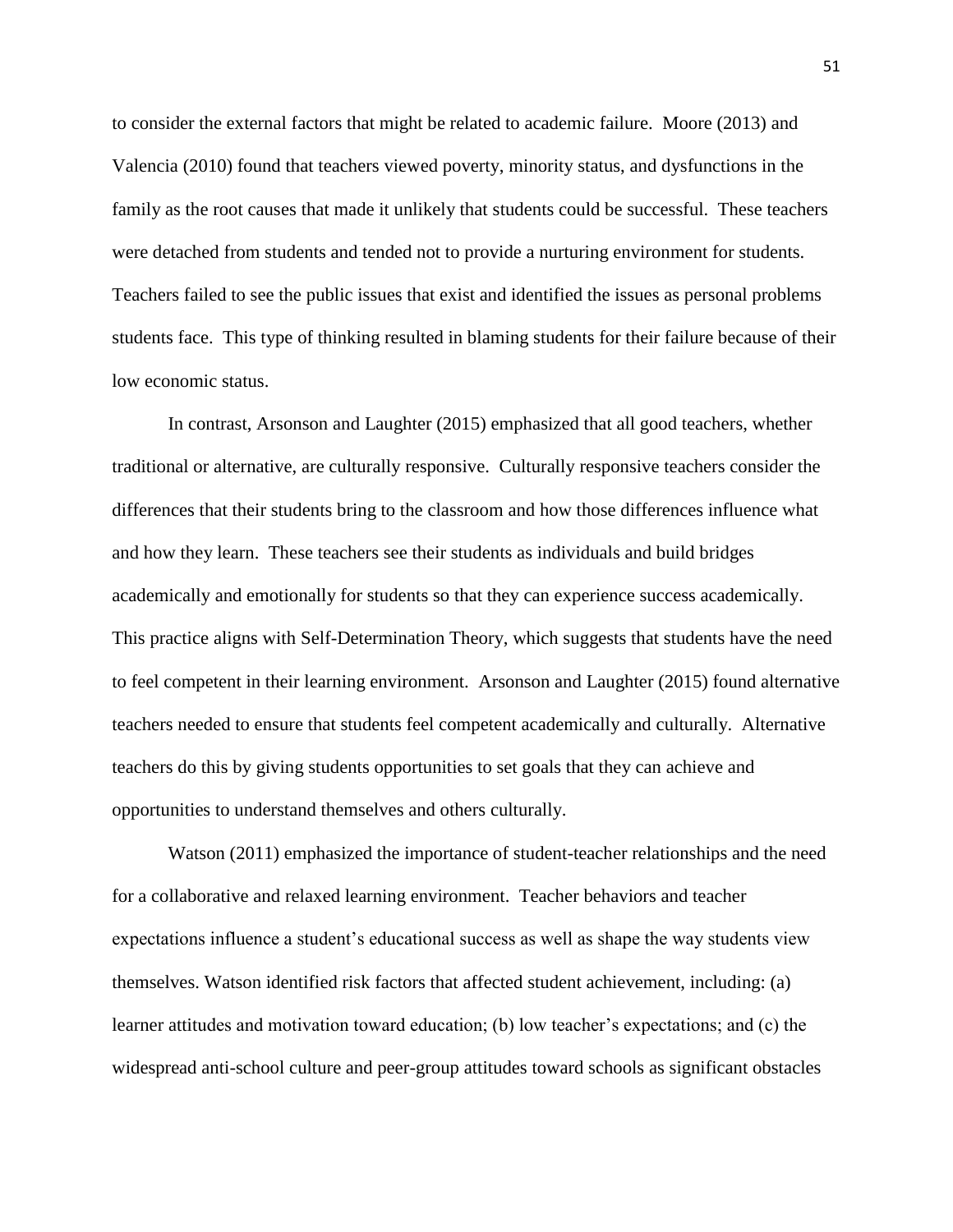to education. These factors align with the three needs of competency, autonomy, and relatedness that Deci and Ryan (2006) identified as essential needs that foster intrinsic motivation and lead to student success.

#### **Addressing Teacher Training and Teacher Effectiveness in Alternative Settings**

Lehr, Tan, and Ysseldyke (2009) addressed strategies that some school districts and states are implementing to address teacher training and teacher effectiveness. For example, teachers must hold professional teaching licenses, provide proof of their ability to influence positive behaviors in disruptive students, demonstrate proof of their ability to educate troubled or disruptive youth, and possess mentoring skills. Some states also require that alternative school teacher applicants possess a specific set of skills needed to address the academic and social needs of nonconventional students before they are considered for alternative school teacher interviews. Lehr et al. (2009) recognized the importance of choosing teachers who are effective with students who face barriers such as behavior problems, learning deficits, poor attendance, or who are disinterested in the curriculum. Again, the student who thrives in a more hands-on or innovative learning environment is left out of their research and definition of alternative school and student.

Teachers in nontraditional settings must have a genuine rapport with their students and have high expectations of them. They must have content knowledge and a variety of instructional strategies that they can use to engage all students. "Differentiated instruction also focuses on the principle that there is diversity within any group of learners and that teachers should adjust student learning experiences accordingly" (Watson, 2011, p. 1501). The teacher must be able to see beyond the barriers or opinions that their students bring to the table. If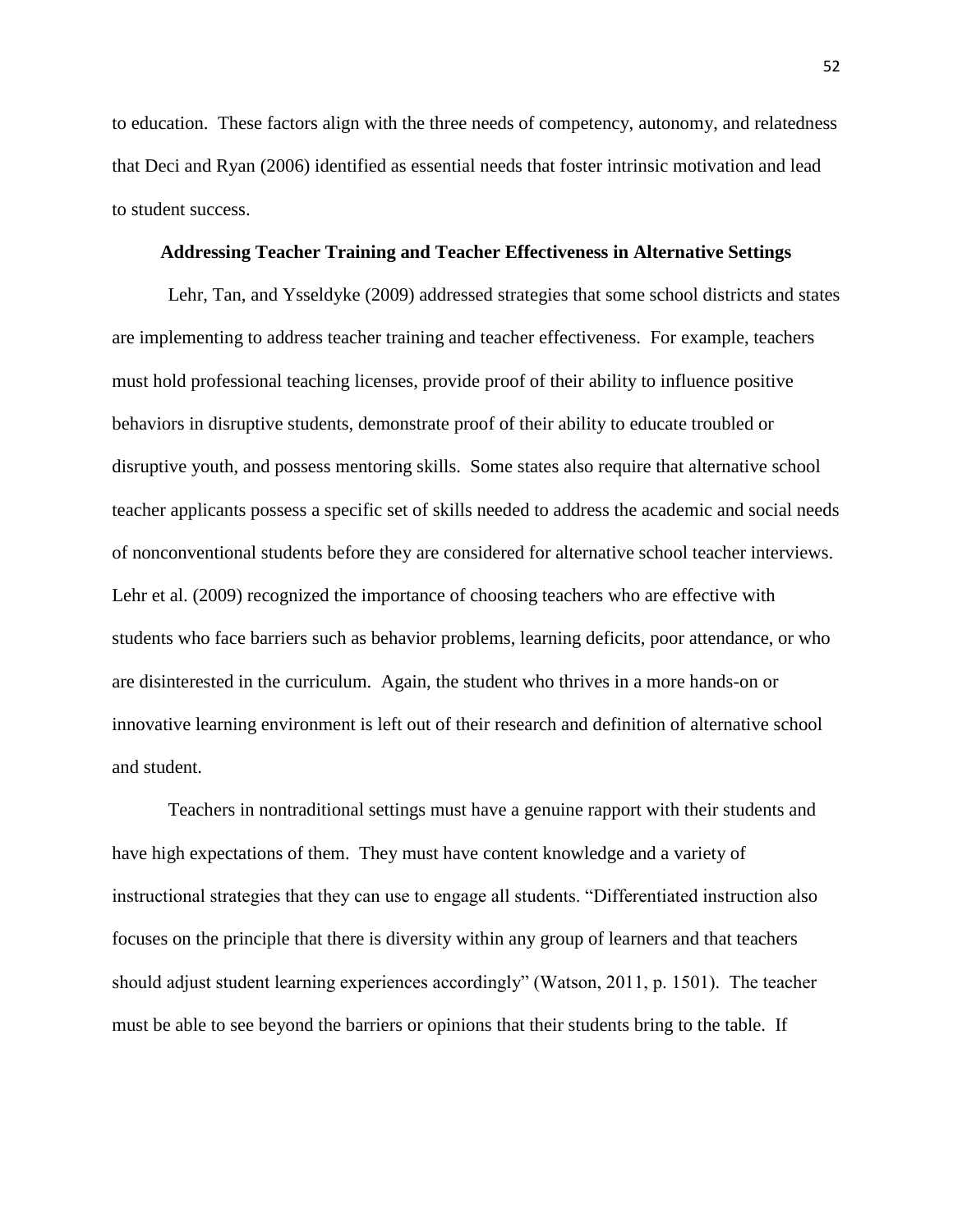teachers in nontraditional settings fail to do this, student self-esteem and academic success suffer.

# **Leadership Practices in Alternative Settings**

Creation of a family-like school environment starts with the alternative school's administrator and teachers. "You often hear the words 'community' and 'sense of family' in reference to successful alternative schools" (McGee, 2001, p. 591). School leaders are responsible for establishing the culture of buildings and using data to make decisions (Yazzie-Mintz, 2010). Alternative school leaders are no different; and because there are so many different types of needs that alternative students bring with them, alternative school administrators must enlist the help of others and surround themselves with adults who have an understanding of the alternative student. Because alternative schools often do not receive the same level of funding and staffing, alternative schools leaders must reach out to the community surrounding them (Lehr, Lanners, & Lange, 2003). Leaders need a staff that understands the varied and unique needs of alternative/nontraditional students as they work at creating a comfortable and family-like school environment for students. Alternative school administrators must be creative. Researchers have identified several characteristics successful alternative school leaders possess as well as things they do to ensure the success of their school. Barkhurst and Wolf (1979) and McGee (2001) discussed the importance of leadership in alternative schools and programs. They recognized that successful alternative school leaders are creative, hire well-trained teachers, secure funding, communicate with families, and foster community partnerships. Because of the many challenges nontraditional or underserved students face, alternative school administrators and their schools undergo frequent change in the effort to ensure that they are addressing the needs of their students. In order to deal with these changes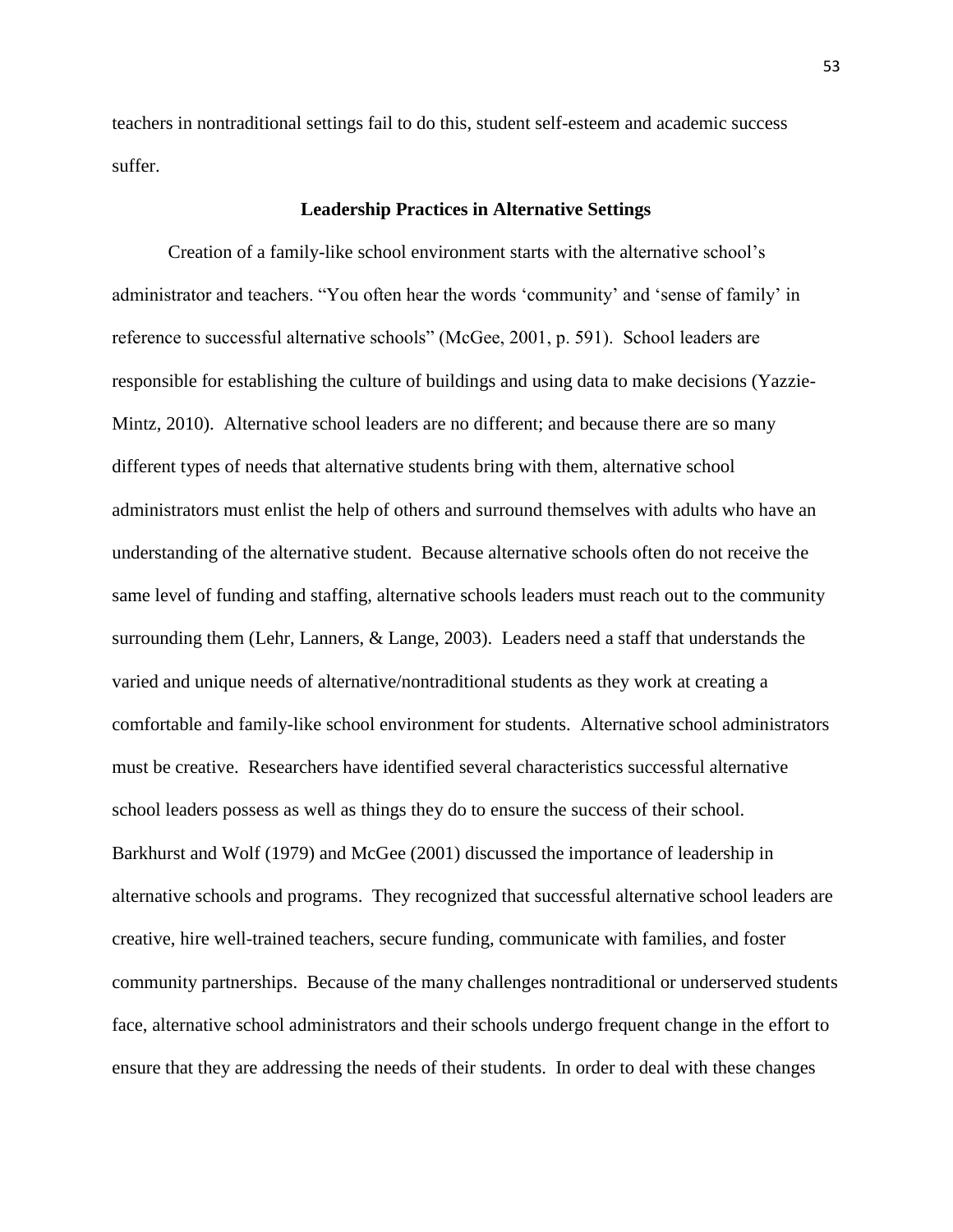effectively, alternative education administrators must be knowledgeable of effective nonconventional strategies that other nontraditional schools use such as creative funding, business partnerships that help provide educational experiences and student internships, and alternative school teacher training. They must have an accurate pulse on the needs of both the students and staff. As Barkhurst and Wolf (1979) pointed out, the changes typically affect curriculum, governance, scheduling procedures, admittance process, and facility expansion plans. When these changes are necessary, the alternative education administrator typically initiates these changes and must be able to think outside the box, foster staff and student buy in, and receive support from their district as well as the parents and community.

Reimer and Cash (2003) illuminated characteristics that successful alternative school leaders possess. Successful alternative school leaders are able to articulate the vision of their school to stakeholders, staff, and the families that attend their school. They navigate through obstacles and politics by communicating to others that the needs of their school are just as important, if not more important, than the needs of traditional schools. Successful alternative school leaders secure the resources they need to allow their teachers to provide quality instruction and a variety of learning experiences. Alternative school leaders provide professional learning opportunities and direction for their teachers that lead to increased student achievement. Barkhurst and Wolf (1979) and McGee (2001) expressed a concern regarding the isolation that alternative school administrators fall into because their circumstances are so different from the traditional school setting. Alternative school administrators often communicate with only each other (Barkhurst & Wolf, 1979). Pannell, Glaze, Haynes, Skelton, and Davis (2015) suggested that school administrators should partner with community businesses and other schools to create an atmosphere for sharing and supporting each other. Isolation may stifle their creativity and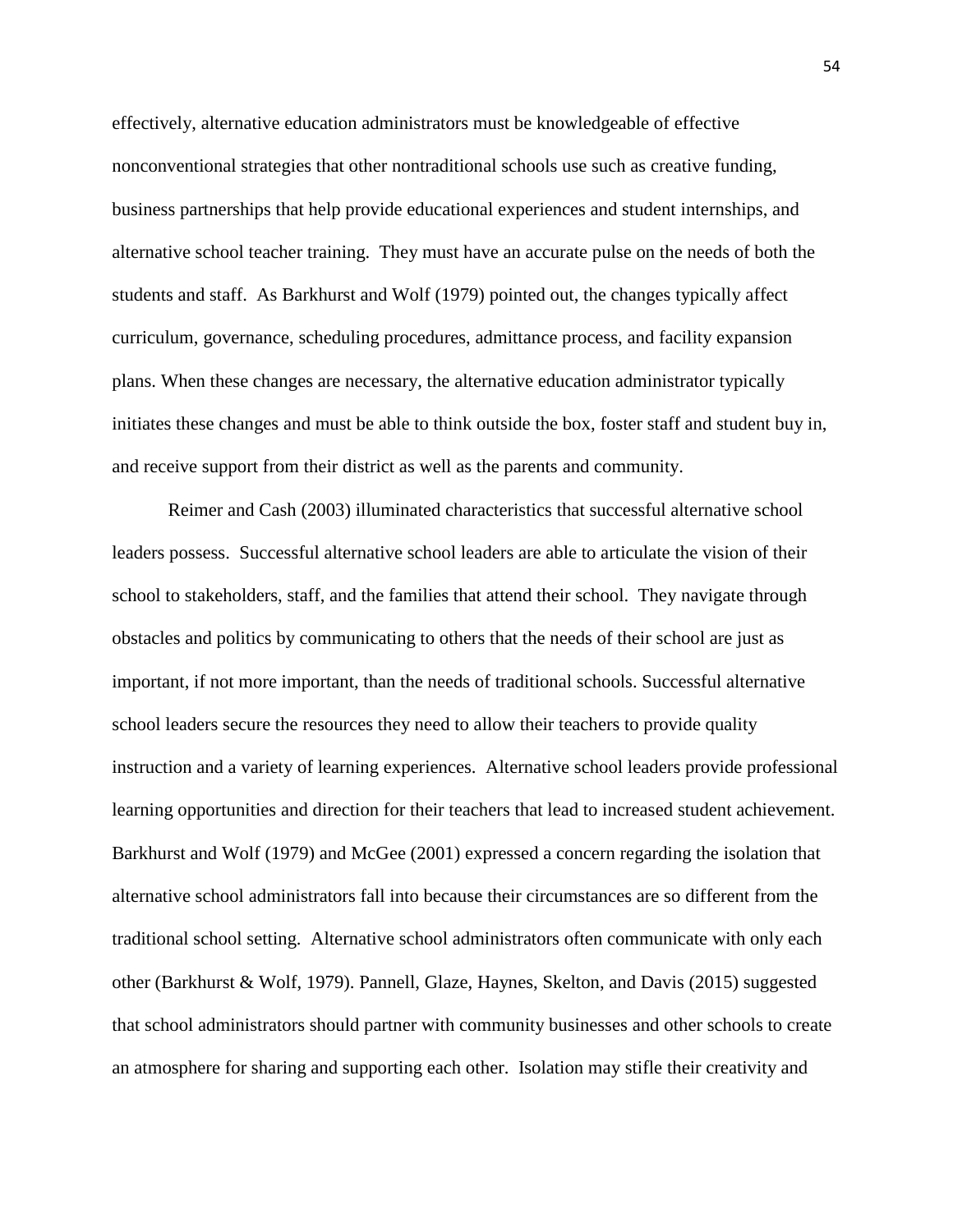their ability to stay up to date with new trends in education and new skills their students need to be successful in today's society.

Barkhurst and Wolf (1979) and McGee (2001) found that school leaders often become isolated in professional communities, where interactions with persons like themselves unintentionally limit the knowledge, learning, and experiences they could obtain to help them develop better and more effective alternative or nontraditional schools and programs. McGee (2001) also discussed the importance of encouraging alternative school administrators to communicate with others outside of the alternative school community. McGee emphasized that by communicating with others there will also be a positive change in the public's negative perception of alternative schools. He suggested that alternative school administrators should communicate with the public. Like Barkhurst and Wolf (1979), McGee (2001) suggested possible strategies that effective alternative school administrators use to communicate a positive message to the public and to keep the public informed. Two of these strategies were to have an open door visitation policy for the public and to maintain frequent communication with their students and their families. Inviting the public in to observe the positive things occurring in the school helps to redefine any negative perceptions of alternative schools and alternative students. Maintaining frequent communication with the public keeps them informed and allows the families in the school to be involved. McGee (2001) argued that school districts need to get community and school board support for the creation of more educational opportunities for nontraditional students. He suggested that school districts demonstrate to the community that nontraditional schools and programs are successful with a diverse body of students. Alternative schools and programs should not serve one specific type of student who is viewed as incorrigible.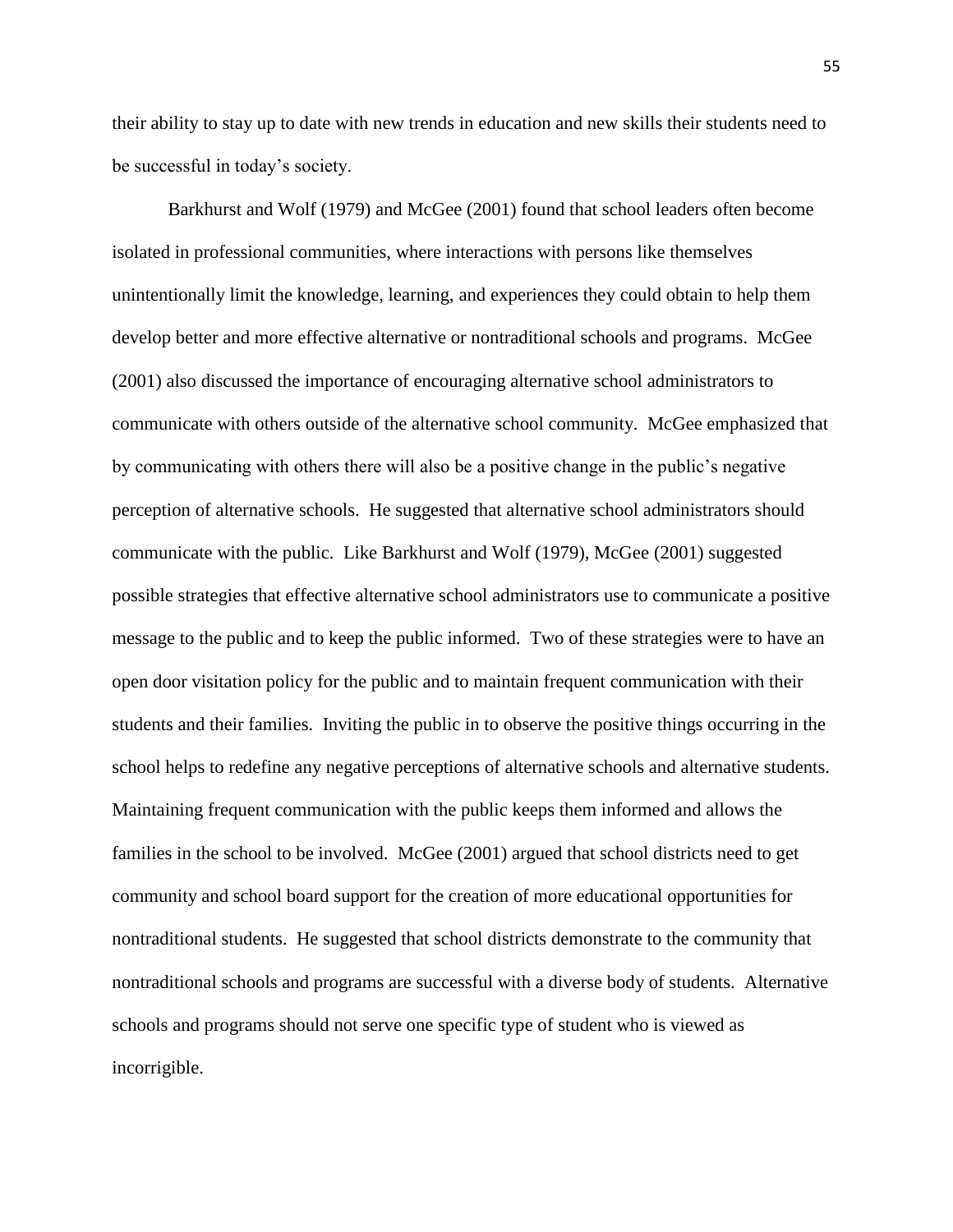Working with the community can positively impact public perception around alternative schools and programs. Involving community members in alternative programs and alternative schools can help schools and school districts provide diverse opportunities for students that cater to their needs.

Alternative school administrators are very important to the success of alternative schools and programs (McGee, 2001). They play many roles and juggle many tasks. They are administrators, teachers, parents, publicists, and politicians. In addition to the variety of roles alternative school administrators hold, McGee (2001) pointed out several major barriers alternative school administrators and students face. These barriers influence the effective implementation of alternative education programming. These barriers also affect student achievement and self-esteem.

# **Barriers and Challenges School Districts Encounter Implementing Alternative Programs and Schools**

It is important to address the many challenges and barriers nontraditional programs experience when they are implemented, as well as the negative experiences the nontraditional learners must overcome before they experience success in alternative schools. Blazar, Litke, and Barmore (2016) addressed test-based evaluations versus value-added evaluations to rank alternative schools and teachers within school districts and states. They raised questions about the potential unfairness of evaluating alternative teachers the same way as evaluating teachers in traditional schools, specifically the use of test-based evaluations instead of value-added evaluations. Blazar et al. (2016) described the biased practices some districts use when assigning teachers to alternative schools as well as when supplying alternative teachers with resources.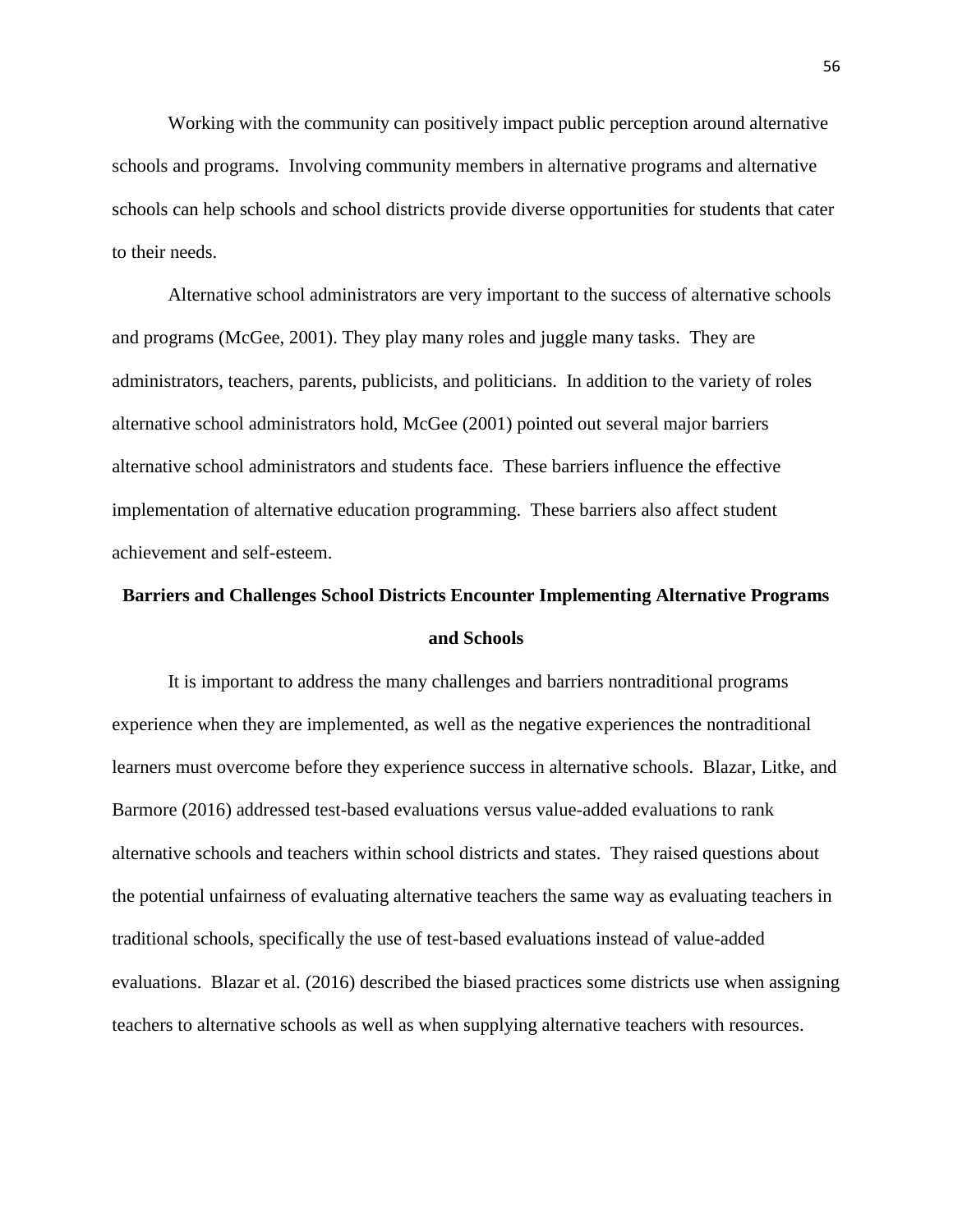Reimer and Cash (2003) explained that in addition to state and federal accountability formulas, funding is also a barrier faced by alternative schools.

Alternative schools encounter a variety of barriers. For example, state and local policies, such as inadequate staffing and funding, inadequate alternative school teacher training, poor teacher attitudes towards students, and an industrialized approach to school, all present barriers to the success of alternative programs. Reese (2013) concluded that American policies will continue to be significant barriers to nontraditional schools as long as they continue to emphasize and judge school success and teacher effectiveness by standardized test results. Instead of judging the school and its teachers, alternative schools should be evaluated on their ability to be student-centered, to motivate students, and to build capacity within their students to be successful citizens or college-ready immediately after high school.

# **Further Research Needed To Understand Alternative School Success**

Though much is known about alternative and nontraditional students and their needs, there is still more that researchers need to investigate. Most of the research in this review focuses on the views of teachers and administrators. There seems to be an abundance of literature describing alternative schools from the perspective of adults, school districts, parents, and politicians. However, there is very little literature exposing the student perspective or the student experiences in alternative schools. The student perspective can add to the field of alternative education research. Further investigation should be done regarding student perspectives and experiences. Exploring these student perceptions will provide insight into how students explain their needs. Chapter three illuminates the perceptions that three underserved Indiana High School students share regarding their experiences in an alternative school. Researched-based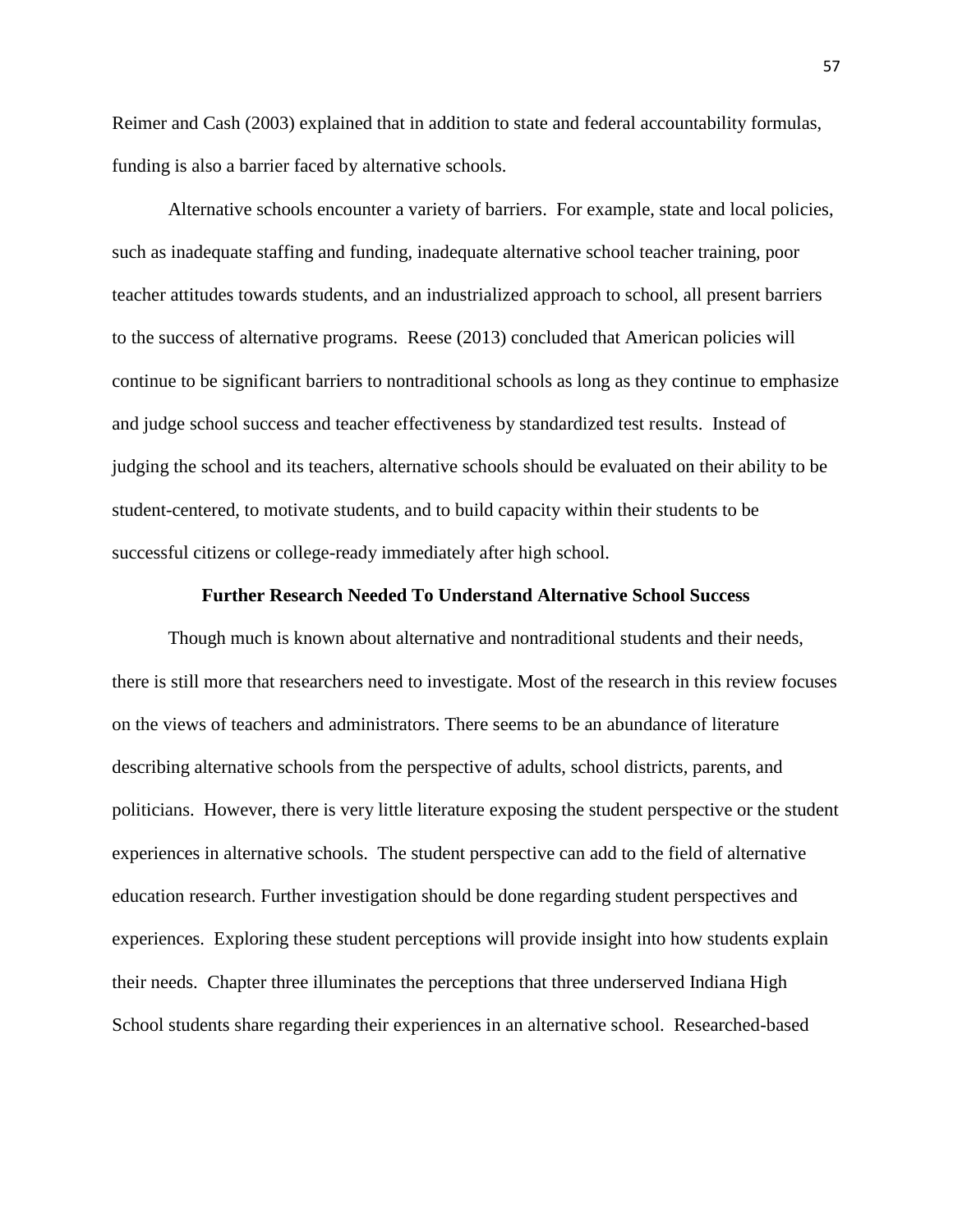effective practices will be elucidated through interactions with these students as well as through observation of the educational environment in their alternative school.

#### **Summary**

Graduation from high school is required in order for students to take a significant place in society. Students need to graduate from high school to progress in their adult lives. Students need high school diplomas to get jobs, join the military, and to attend post-secondary educational institutions. Graduation rates have been increasing over the years; however, there are still students who are not graduating from high school successfully. This literature review has shed light on potential root causes preventing some students from graduating from high school. The research discussed in this literature review suggests that students struggle and have unsuccessful experiences because they lack self-esteem and self-motivation. Families are often not included in their child's educational experience, which fosters negative feelings and creates communication barriers between the school and families. The absence of nurturing school relationships with adults causes some students to lack the feeling of relatedness to their school environment.

This literature review illustrated a need for alternative educational programs to assist nontraditional learners to successfully graduate from high school. We still need to know and understand the essential needs of nontraditional learners as well as what school districts should provide to fulfill these needs and motivate students to complete high school successfully. This case study helps school districts create alternative schools and programs that are centered on student needs, are committed to the inclusion of families, are designed to ensure student achievement, are able to clear obstacles in the pathway, and lead to successful completion of high school.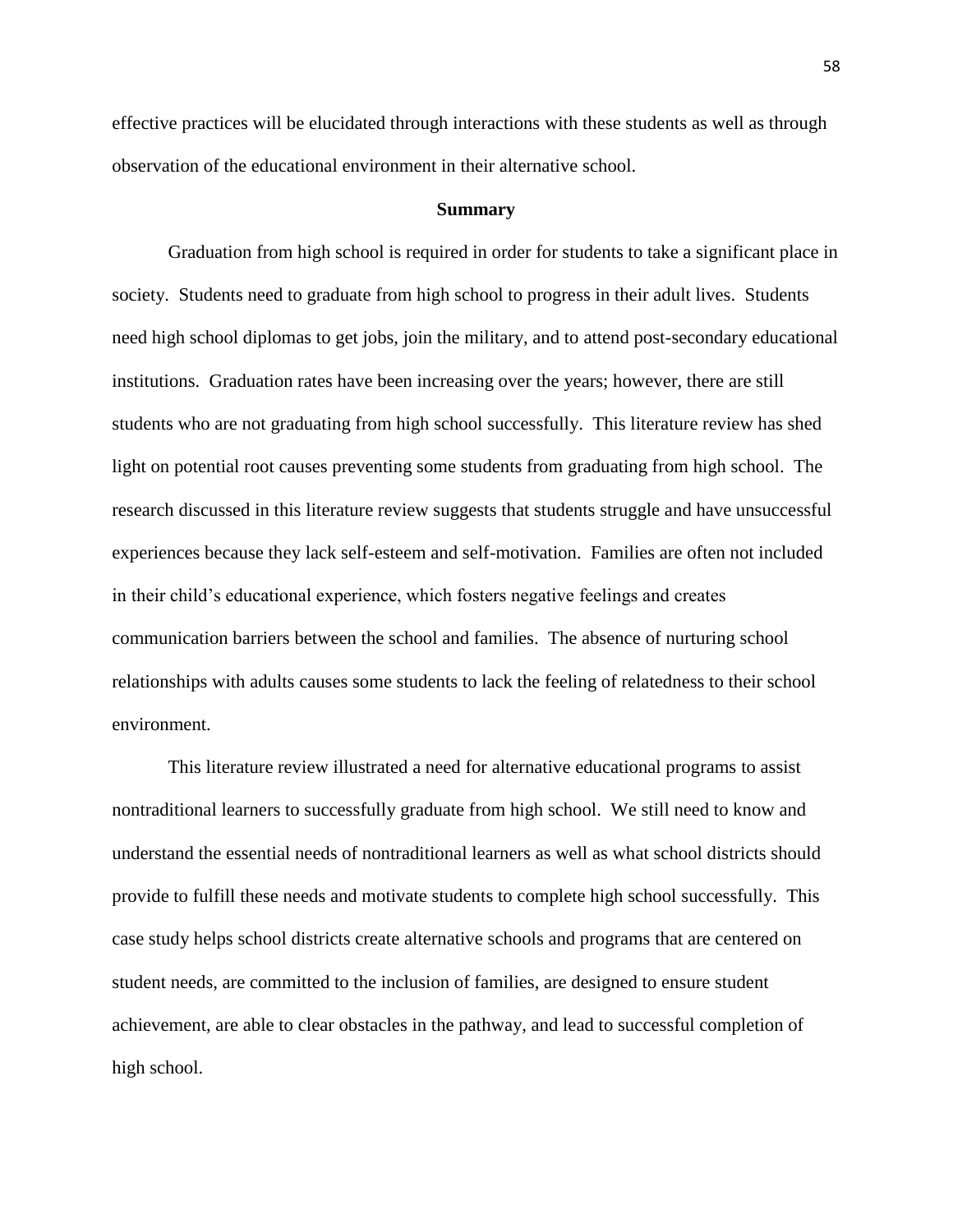# **CHAPTER THREE**

#### **Research Methods**

In this chapter, I describe the methods I used to respond to my research questions. The essential research question this study sought to answer was "How do three underserved high school students seeking describe their experiences in an alternative school setting in an urban school district?" Using contextual observations, participant interviews, document reviews, and based on an analysis of a comparison between three student participants and their experiences, a case study was conducted. Through data collection and analysis, I hoped to understand how the practices of the alternative program influenced student achievement of high school diplomas. Therefore, qualitative methods were well suited to respond to my research questions.

#### **Self-Determination Theory**

As described in Chapter Two, Self-Determination Theory undergirds this study. This theory provides insight into specific teacher practices schools implement to meet the needs of students. It also illuminates the psychological and emotional needs necessary for students to experience success. Self-Determination Theory suggests that autonomy, relatedness, and competency are needs that students must have filled to increase the likelihood of self-motivation. Deci and Ryan (2006) described *autonomy* as the regulation of self, *relatedness* as connection to environment and others, and *competency* as control of one's experiences. In this study, I postulate that a positive teacher-student relationship contributes to student engagement and potential graduation. These three needs provided the framework for which data were collected and analyzed for this case study.

# **Research Questions**

In order to understand the experiences of underserved learners in alternative schools, my case study focused on three students who attend one urban non-traditional high school located in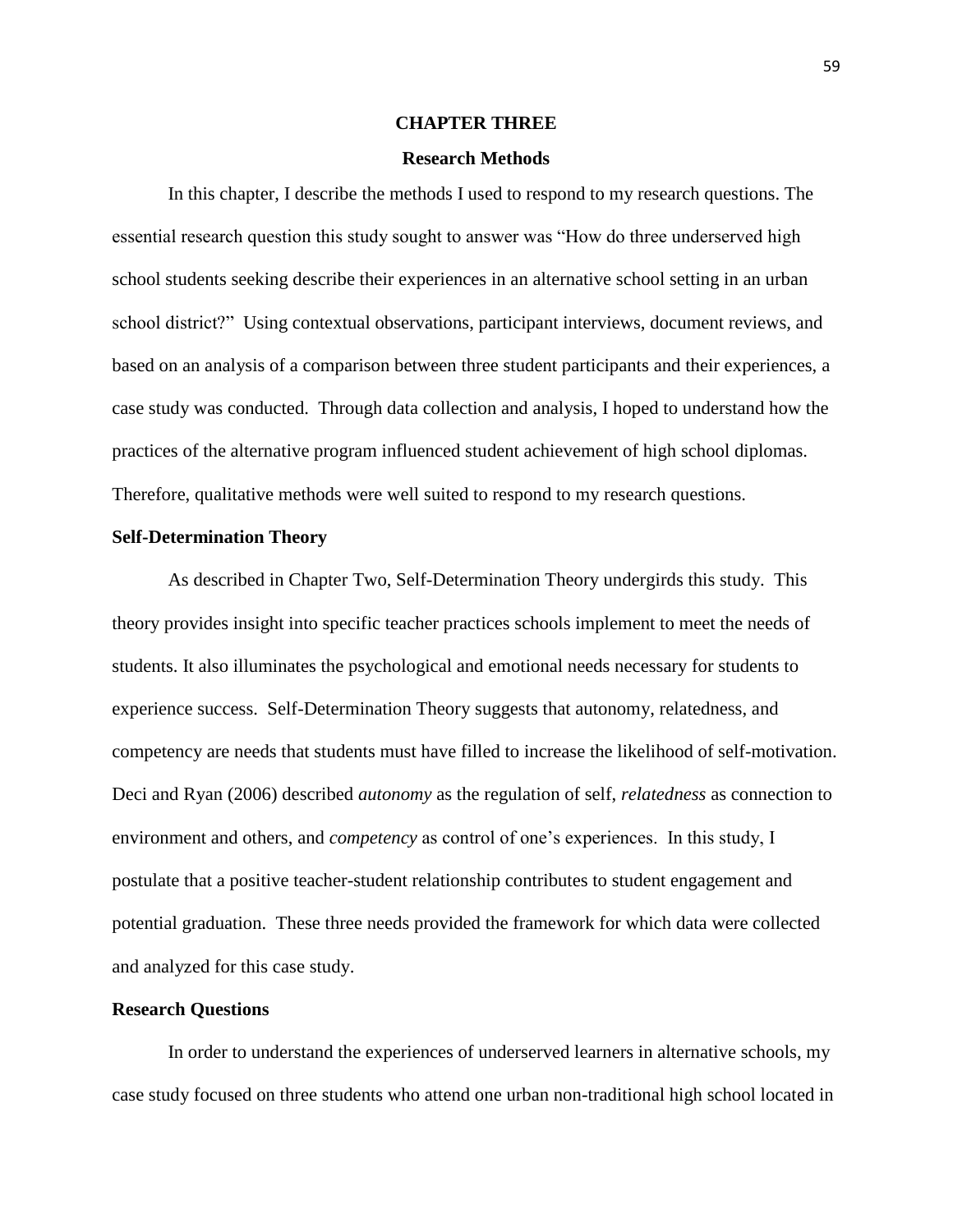a large urban Indiana school district. The non-traditional school has a large minority population and receives monetary and curricular support from their school district; this school is located in a separate facility from the traditional high school program. Through observations, interviews, and document review, I learned about the thoughts and feelings students and their families have regarding their schooling experiences. I sought to understand how these feelings affected their high school experiences and choices. Through analysis of interviews, observations, and review of documents, I explored the practices used by the non-traditional high school teachers and administrators. I posed the following research questions:

- How do three underserved high school students attending an alternative school:
	- a) Describe their social and academic experiences at the alternative school.
	- b) Create goals and define success.
	- c) Explain why they chose to attend the alternative school.

#### **Research Design**

As Patton (2002) stated, qualitative inquiry leans toward exploration, discovery, and inductive logic. Participants were observed in context of the non-traditional program they attended; therefore, a case study design was used to investigate the practices used by a large school district to address the needs of the underserved learner. As Robert Yin (2016) explained, observations should take place in the natural setting. Observing students and staff in their natural setting provided a visual confirmation of feelings and beliefs shared by participants during interviews. During interviews, student participants were encouraged to share their own personal school experiences to obtain an understanding of the feelings they have toward public schools and the reasons they did not believe the traditional school was meeting their individual needs. The important characteristics discovered by the review of school documents, lesson plans, and handbooks were used to explore whether the specific needs identified by Deci and Ryan's (2006)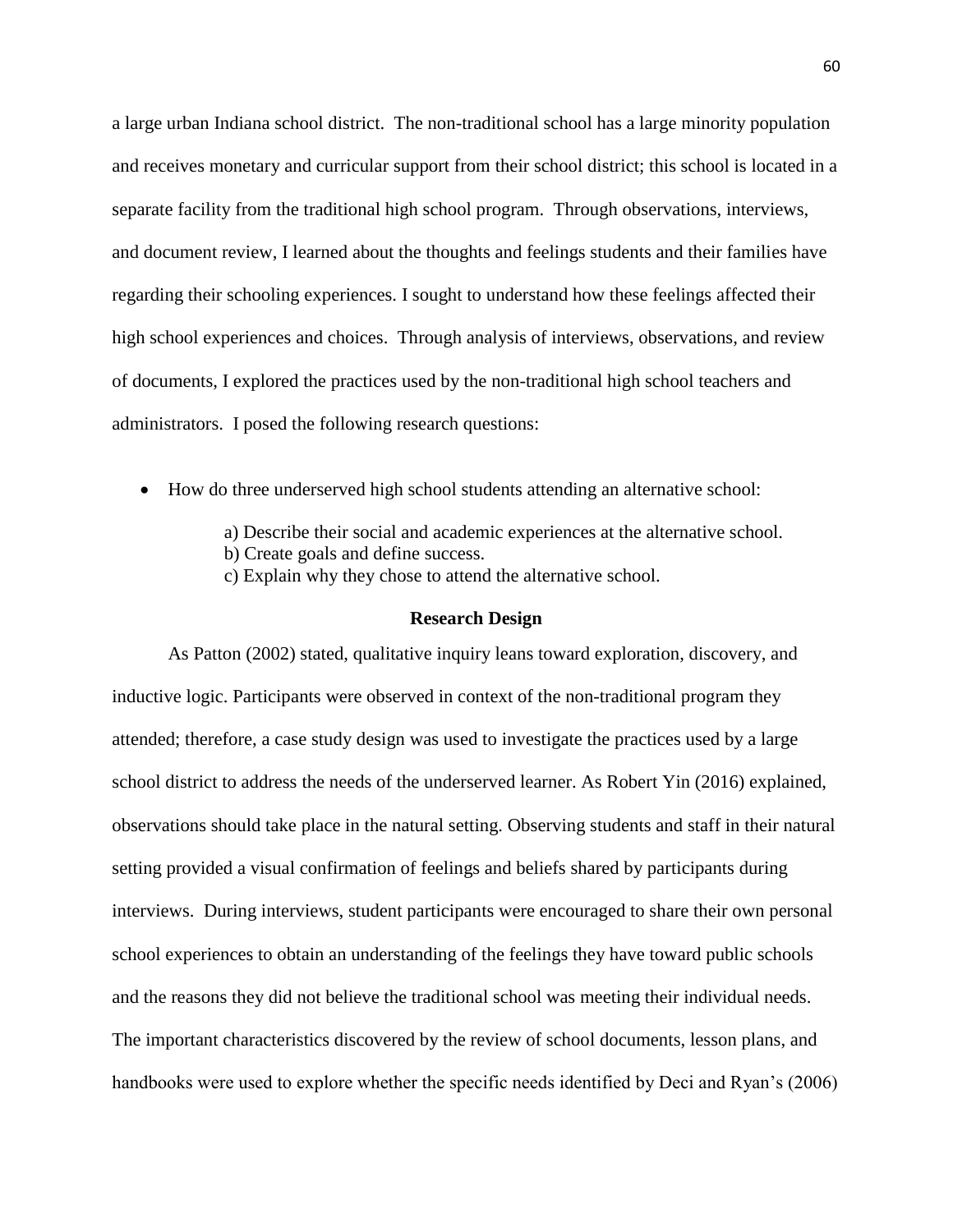Self-Determination Theory were met within the <sup>4</sup>Endor High School structures and systems. I triangulated the data collected from observations, participant interviews, and institutional document analysis.

# **Context**

Three participants were observed in the context of the nontraditional school to illuminate the experiences that shaped their views of traditional schools. This naturalistic approach to collecting data provides an atmosphere for obtaining genuine responses from participants. Inductive strategies provided direction for data collection and data analysis.

#### **Endor High School**

Empire School District serves 12,500 students and is the largest school district in a Midwestern state. Empire School district has five traditional high schools, one Career Academy, one alternative to expulsion school, and one alternative school of choice. Each of the five traditional high schools has enrollments ranging from 1000-2300 students.

Endor High School was the school studied for this case study because it is the only alternative offered to students in the Empire School district. The district offers this opportunity to students who are seeking a different way to obtain their high school diploma and is the only option offered by Empire School district to students who are contemplating dropping out of school. Endor High School is an alternative school of choice available to students in the Empire School district and receives students from the traditional high schools located in the Empire School district. Endor High School reports that they graduate an average of 89.4% of the Empire School district students each year who had planned to drop out of school. They did not offer quantifiable data to support this claim.

 $\overline{\phantom{a}}$ 

<sup>4</sup> Pseudonym will be used throughout.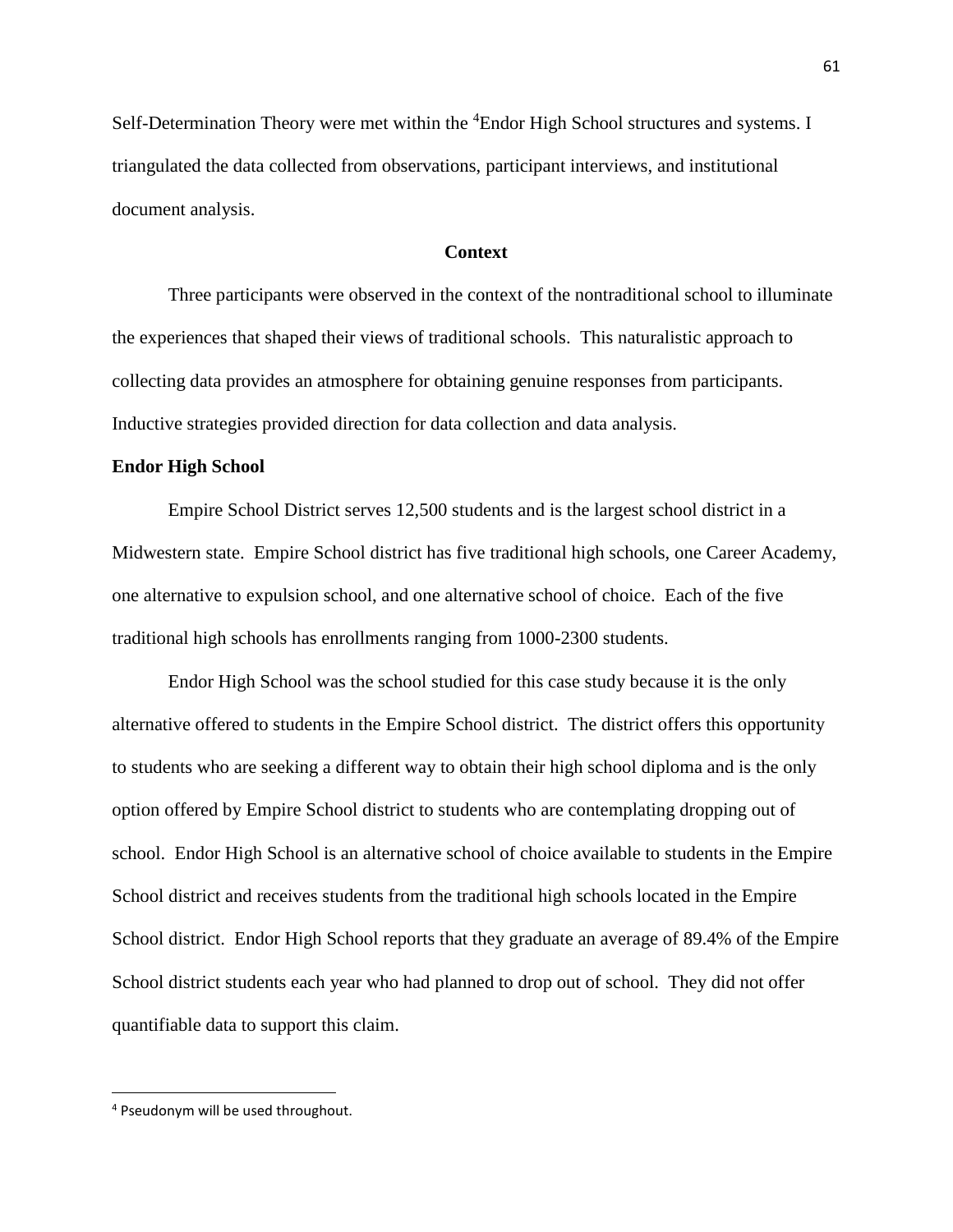The <sup>5</sup>Empire School District began Endor High School, a nontraditional high school, to meet the diverse needs of the district's students. Endor High School has an enrollment over 300 students. The school serves students in grades 7 through 12. The purpose of the school is to prevent students from dropping out. Empire school district supports Endor High School with teachers, administration, support staff, as well as school materials and textbooks. It has been recognized as the first program in the United States to offer the "School to work to life transition program which incorporates character education, service learning, work readiness, and career development.

#### **Student Selection at Endor High School**

Students are not assigned to Endor High School but choose to seek enrollment if they are not earning credits quickly enough to graduate from high school on time, are disinterested in the larger traditional high school, or if they are seeking a more flexible school schedule.

Students choose to attend Endor High School based upon their need to recover credits at a fast pace and/or due to life circumstances requiring a flexible daily schedule. They make arrangements to meet with their traditional high school counselor to discuss graduation choices. To seek attendance at Endor High School, eleventh or twelfth grade students meet with their traditional high school counselor. If it is decided that Endor High School is the best option for the student, the traditional guidance counselor completes a referral form and submits it to Endor High School.

After Endor High School receives the referral, the student is scheduled for an interview with the school principal. During the interview, students express what they are seeking to achieve by attending Endor High School. The school principal makes a decision based on the

 $\overline{\phantom{a}}$ 

<sup>5</sup> Pseudonym for the school district that will be used throughout.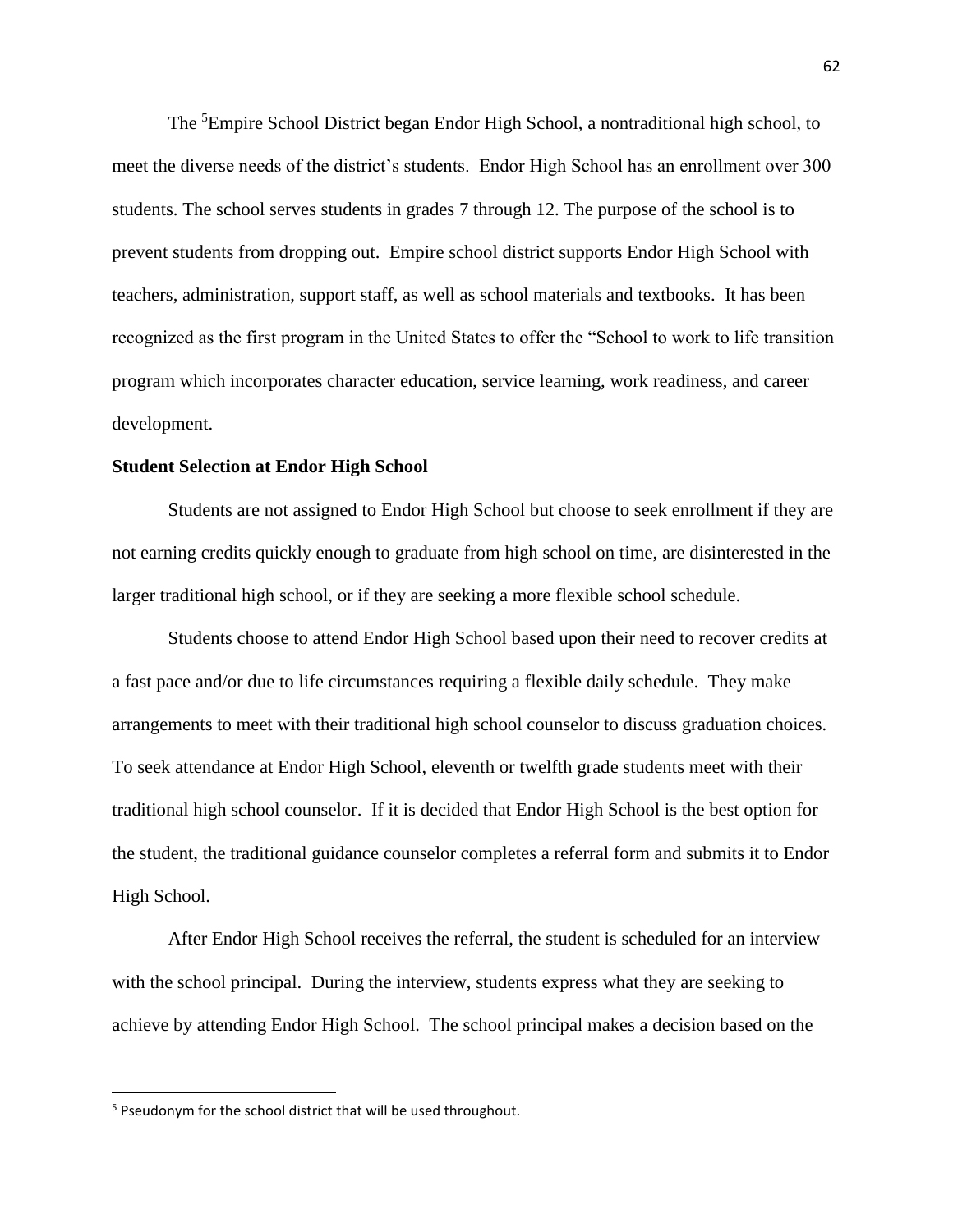student's ISTEP+ and district assessment test scores, answers to the interview questions, and the number of credits the student needs to earn in order to graduate with their senior graduation cohort. Students who do qualify are referred back to their traditional high school with the recommendation that the traditional high school provide remedial opportunities for the students to assist them to improve assessment scores and obtain more credits.

# **Staffing and Schedule**

The average student-teacher ratio is 15:1. The staff consists of four teachers, one principal, one administrative assistant, and one secretary. All 40 teachers hold Indiana teaching certifications in high school content areas (Mathematics, English, Social Studies, and Science). Each teacher is also able to teach multi-disciplinary courses, which do not require a specific content area type license. This is important because Endor High School students will still need to earn elective courses. By teachers being able to teach the multi-disciplinary courses, Endor High School students can receive their elective courses. The state of Indiana does not require a content specific teaching license to instruct the multi-disciplinary courses. Examples of multidisciplinary courses include Community Service, Peer Tutoring, and Basic Skills. The principal holds an Indiana administrators license. The administrative assistant and secretary are considered classified employees and are essential to the functioning of the school because of their small size. There is not a high school guidance counselor available to students at Endor High School.

Though Endor's school hours are 8:30am to 4:00pm (see Figure 3.1), students do not all attend during the same hours. There are several class sessions and two tutoring sessions available to students.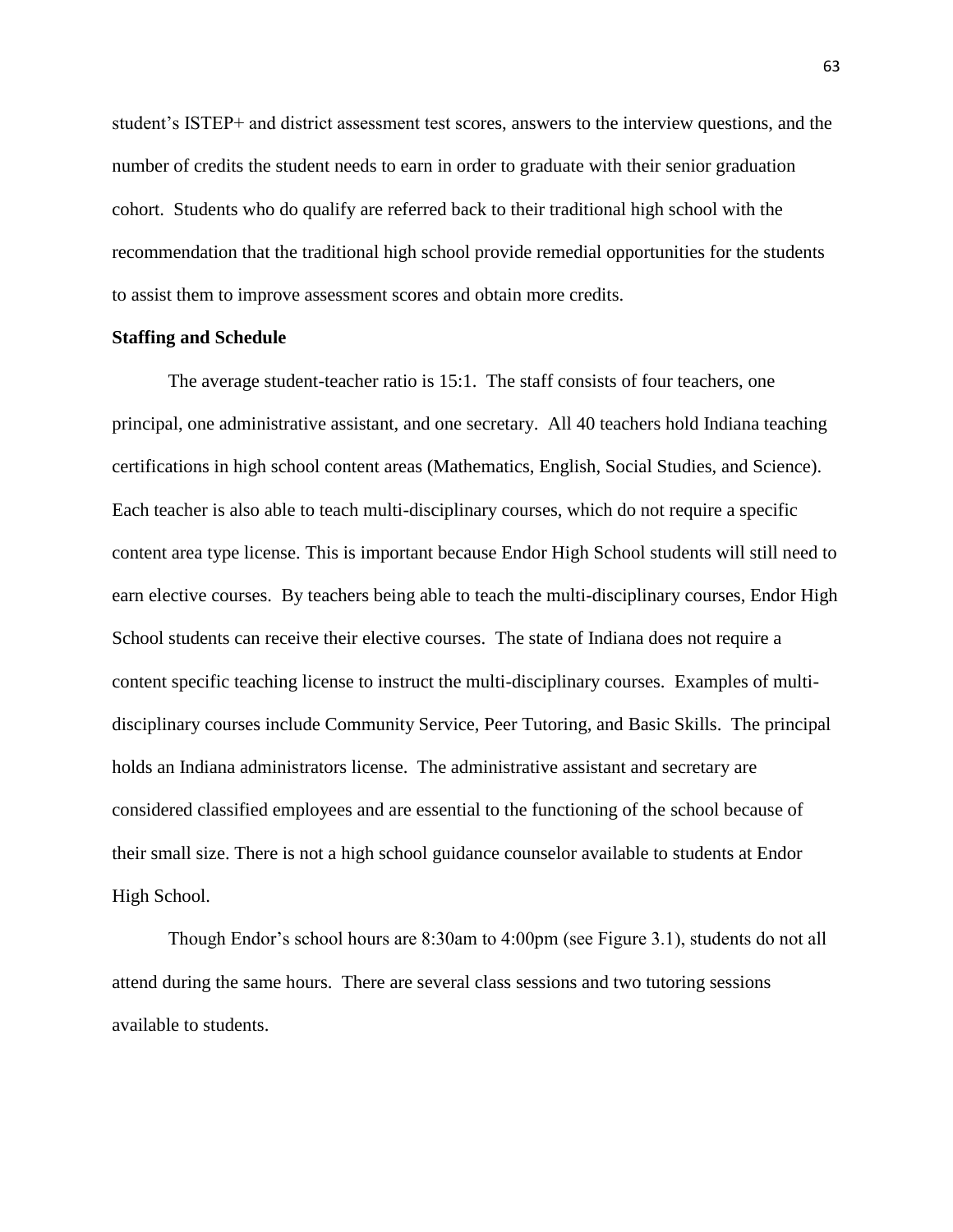Figure 3.1 Endor High School Schedule

| <b>Class Sessions</b>    | <b>Class Session Times</b> | Session days of the week |
|--------------------------|----------------------------|--------------------------|
| <b>Session One</b>       | 8:00am-11:15am             | Monday through Friday    |
| <b>Lunch Session</b>     | $11:15$ am-11:45am         | Monday through Friday    |
| <b>Session Two</b>       | 11:45am-3:00pm             | Monday through Friday    |
| <b>Session Three</b>     | 8:00am-3:00pm              | Monday through Friday    |
| <b>Session Four</b>      | $3:00$ pm $-3:45$ pm       | Monday through Friday    |
|                          |                            |                          |
| <b>Tutor Sessions</b>    | <b>Tutor Session Times</b> | Session days of the week |
| <b>Tutor Session One</b> | 7:30am-8:00am              | Monday through Friday    |
| <b>Tutor Session Two</b> | 3:00pm-3:30pm              | Monday through Friday    |
| Teacher time             | $3:30$ pm-4:00pm           | Monday through Friday    |

Student hours are determined based on the courses students need to complete for graduation and when the courses are offered. Teachers do not have a traditional teaching schedule. For example, when necessary, teachers may have to provide instruction for at least two different courses of the same content in one class period. For example, an English teacher may have students needing English 10 semester one and English 11 semester two in the same class period.

Endor High School students are not offered the opportunity to participate in traditional school sports. Students at Endor High School do not have extracurricular activities and do not participate in extracurricular activities at the traditional high school they previously attended.

# **Facilities and Transportation**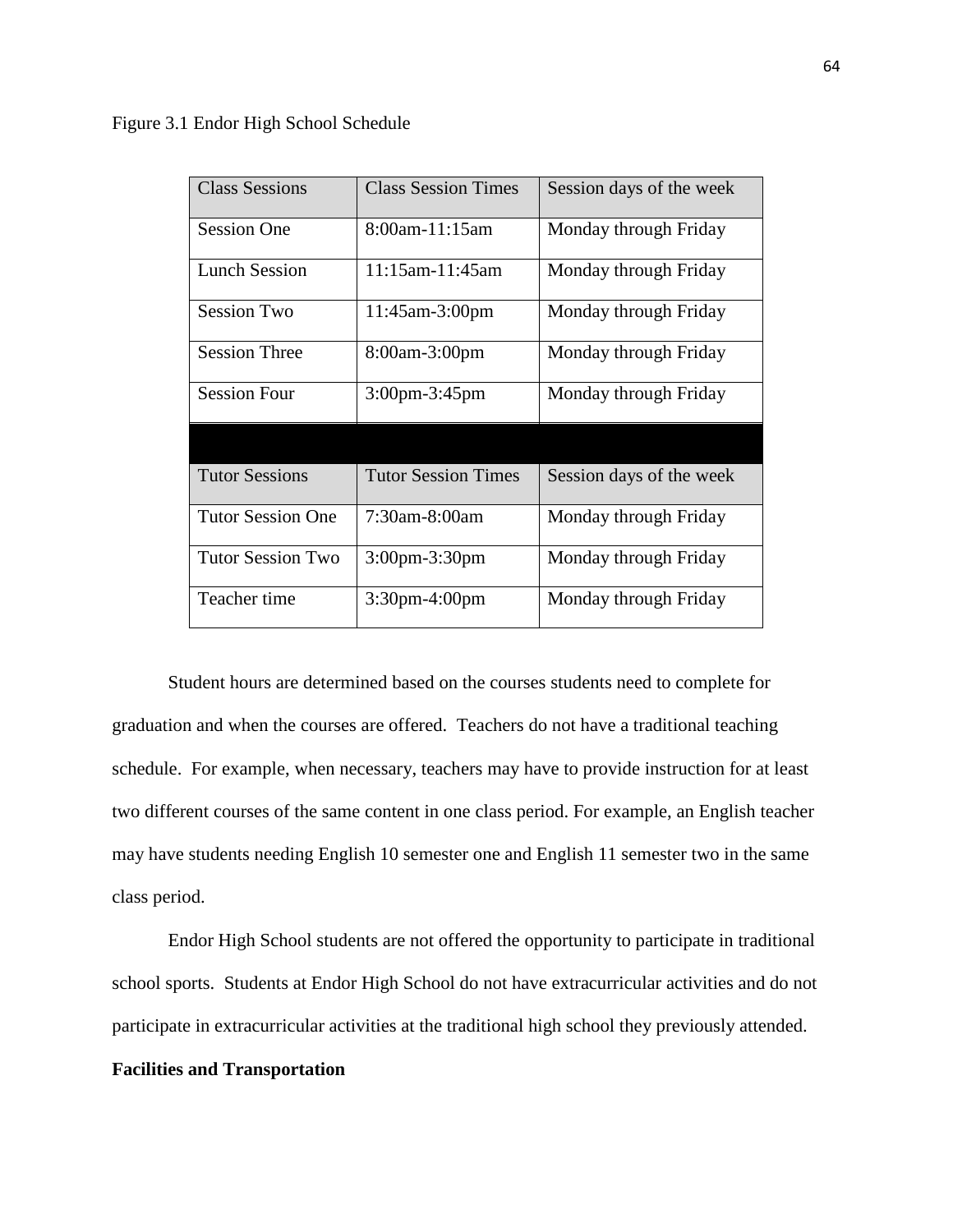To provide a visual context of the location of the physical setting, conditions, and location of Endor High School, a description of the facility will be provided. Students either receive transportation to Endor High School provided by the school district, or students provide their own transportation. The school is a separate facility. There are 13 classrooms, one computer lab, one study room, one small conference room, one room used as a lounge for students and teachers, an office for the director, and an office shared by the administrative assistant and the secretary. Because there is a formal cafeteria and a cafeteria for staff to have their lunch in the facility, students and staff can bring their lunch.







# **Students**

Three students attending Endor High School were selected for this case study. Only students from the traditional high school in Empire School district were eligible for selection. The selected students shared similar reasons for consulting their traditional high school counselor and choosing to attend the alternative high school. For example, the selected students were at risk of dropping out of high school because of their not earning at least 14 credits their freshmen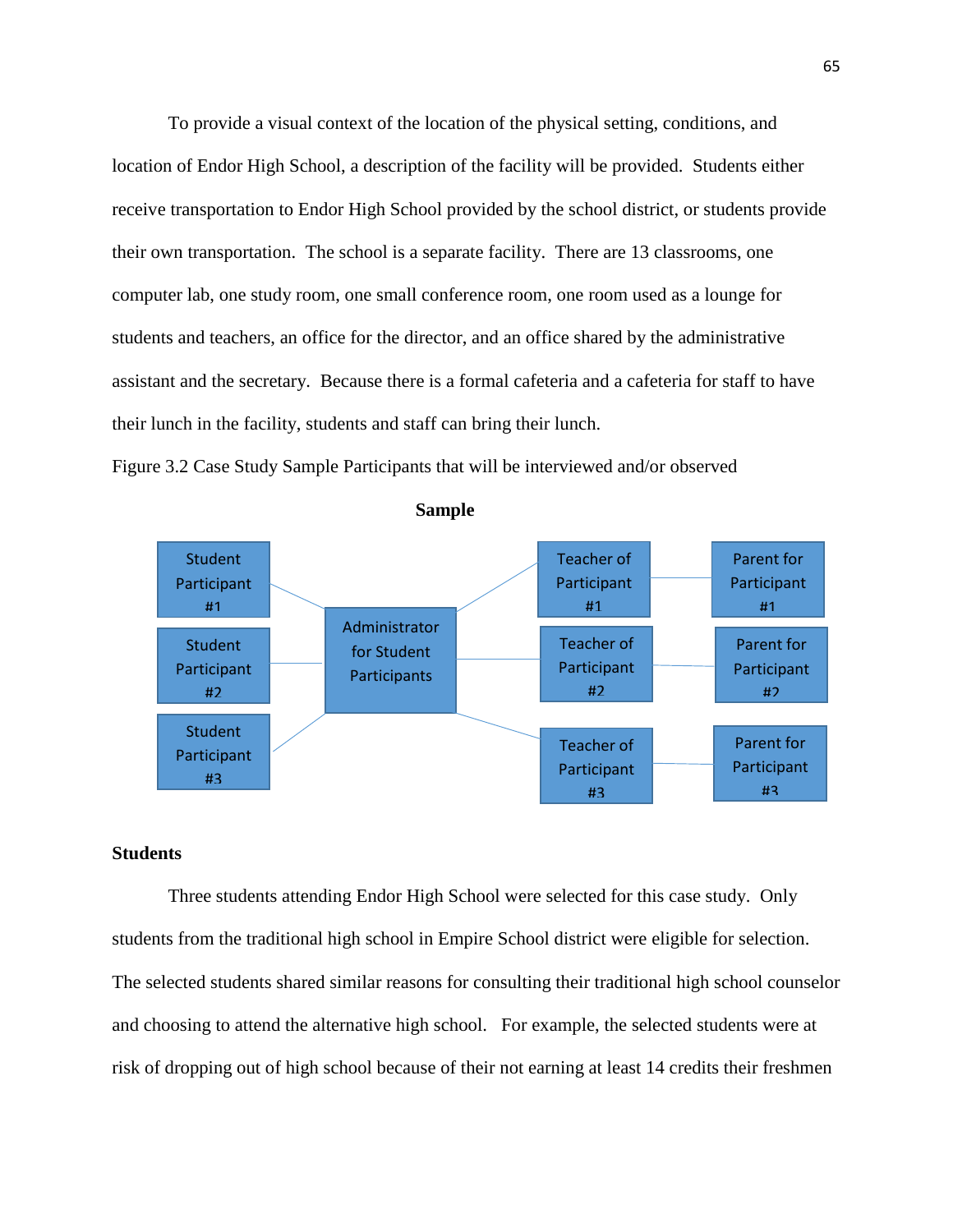and sophomore years of high school, or they had poor attendance in the traditional high school setting for a variety of reasons.

Each student selected had different experiences while attending Endor High School. The experiences were ranked based upon the number of high school credits students earned and their post-graduation plans. The first student has earned 40 credits, a core 40 diploma, and has postgraduation plans. The second student has earned 40 credits, a general or core 40 diploma, but is undecided regarding post-graduation plans. The third student three has not earned 40 credits, has no diploma, and lacks a post-graduation plan. The experiences of three underserved students were explored to explain how an urban school district is meeting their needs and the factors that encouraged them to attend the alternative school (relatedness), to seek completion of high school (competence), and to develop post-high school graduation plans (autonomy).

# **Teachers**

One teacher was selected for each of the three student participants by using the students' schedule of daily classes. I cannot assume that one teacher can represent all three students because each of the students may not be earning credits in all subject matters. For example, a student may have entered Endor High School as a senior student and may have already earned all English, Science, and Social Studies credits and only needs to obtain their mathematics credits. The selected teacher had daily interactions with the student and monthly interactions with the student participant's parents. The selected teachers were full time teachers employed by the Empire School district to work specifically at Endor High School. The selected teachers interacted with the student participants' parents or guardians.

# **Administrator**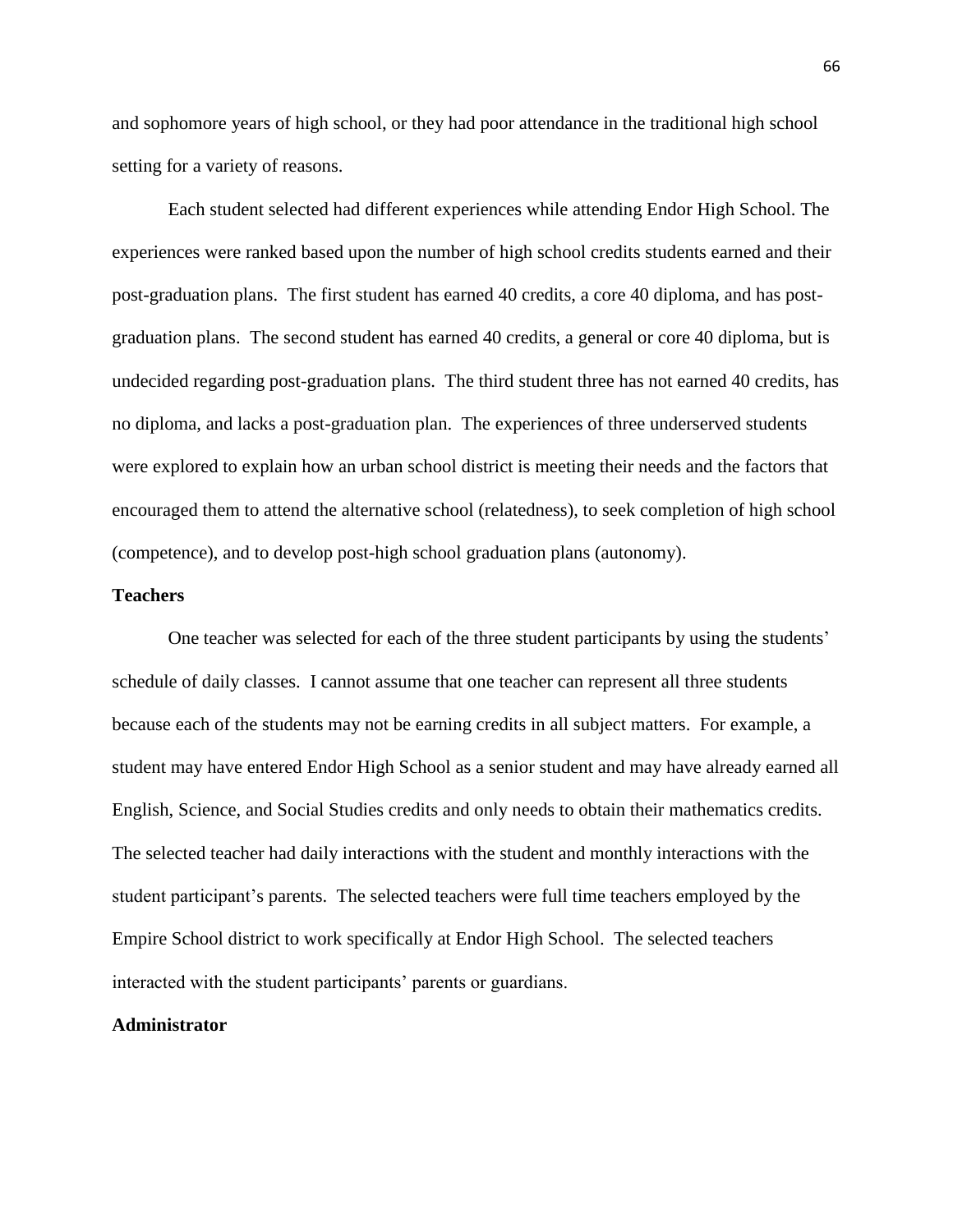There is only one administrator at Endor High School. The administrator was interviewed and observed interacting with each of the three student participants. The administrator was a full time administrator employed by the Empire School district to work specifically at Endor High School. The administrator was also observed interacting with Endor High School teachers for each of three student participants. In addition, the administrator was observed interacting with each student participant's parents or guardians.

## **Parent(s)/Guardian(s)**

One parent or one guardian of each of the three-sample student participants was selected who had consistent interaction with the teachers and administrators at Endor High School. Involving the parent and/or guardian helped to illuminate perceptions they had regarding their child's experiences at Endor High School.

## **Instrumentation**

In preparation to perform the collection of data for this case study, I created semi-scripted interview protocols for students, parents, teachers and administrators that are broken into three categories based upon the three psychological needs identified by the Self-Determination Theory (See Appendix #). The three categories include those that describe: 1) how Endor High School meets the need of students to feel competent, related to the educational environment, and autonomous; 2) which Endor High School autonomous experiences have influenced the threestudent participants' successful completion of high school; and 3) which Endor High School experiences have allowed the three participants to control the final outcome of their attendance and experiences at Endor High School.

## **Interviews**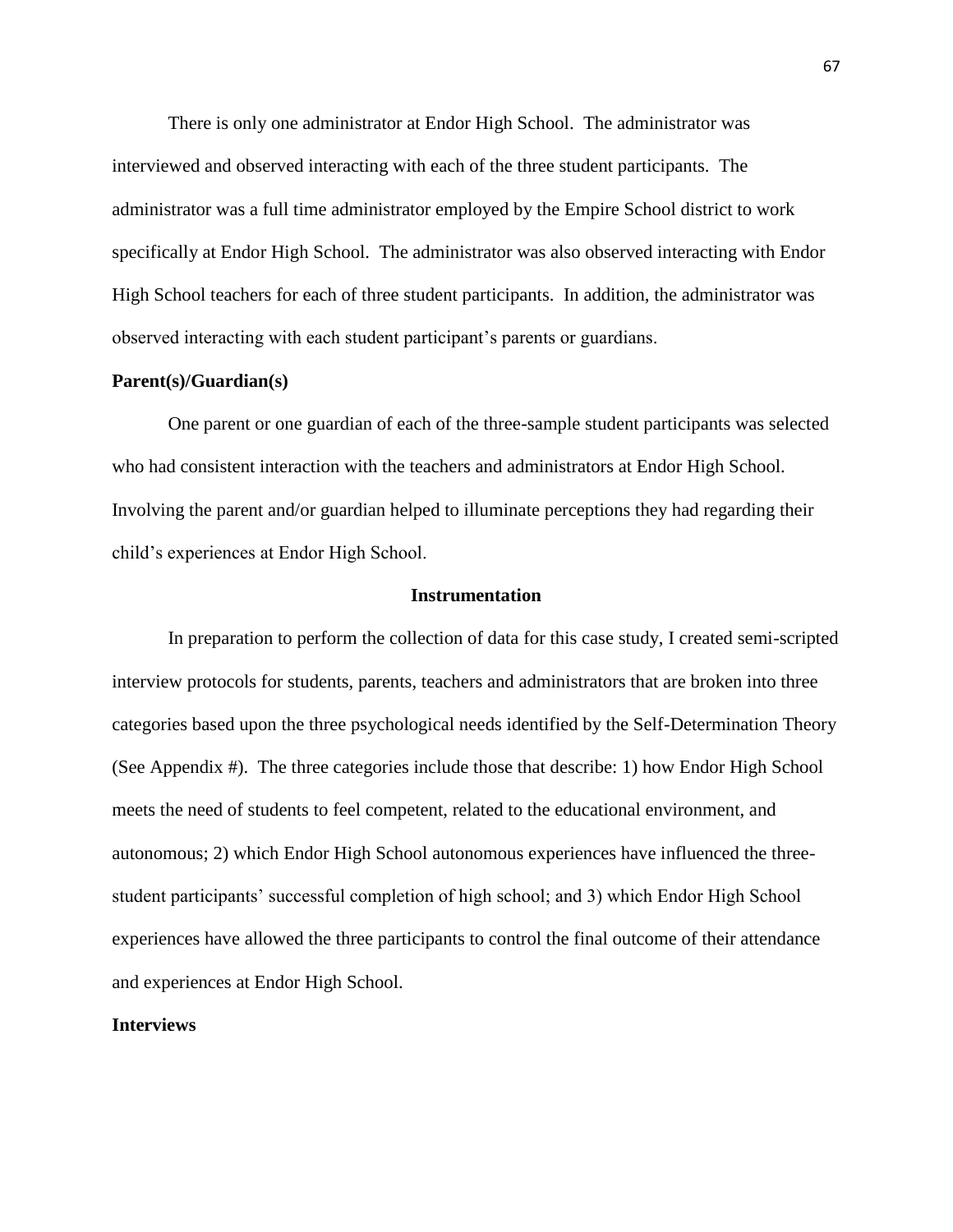Interviewing three students with a range of earned credits and post-graduation plans elucidates the autonomy student participants had in deciding to attend Endor High School as well provided insight into their experience at Endor. I asked questions to understand the students' journeys to and through Endor High School. The questions varied for each of the student participants to capture their individual experiences.

Parent interview questions sought to obtain an understanding of why the student participants are attending Endor High School. I wanted to understand the parent's perception of Endor High School. I also wanted to illuminate any supports the parent provided at home that influenced their child's experience at Endor High School.

Interviews of student participant's teachers and administrators helped me understand the practices and supports provided by school staff that afforded student participants with opportunities to make autonomous decisions regarding the courses they take to receive a core 40 diploma. Teachers were interviewed and asked questions regarding intrinsic and extrinsic motivators that exist in their school environment and how these influences affect the successes that the particular student participant experienced.

## **Observations**

Each of the three student participants was observed in class, interacting with teachers and administrators as well as with other students. I wanted to discover whether the three main needs for success and motivation identified by Self-Determination Theory were present and influential in the student participant's educational experience at Endor High School. I created an observation rubric to identify self-determination characteristics which were observed in the culture and climate. For example, I observed student interactions with teachers and other students in the classroom to discover the quality of relatedness students have with each other. I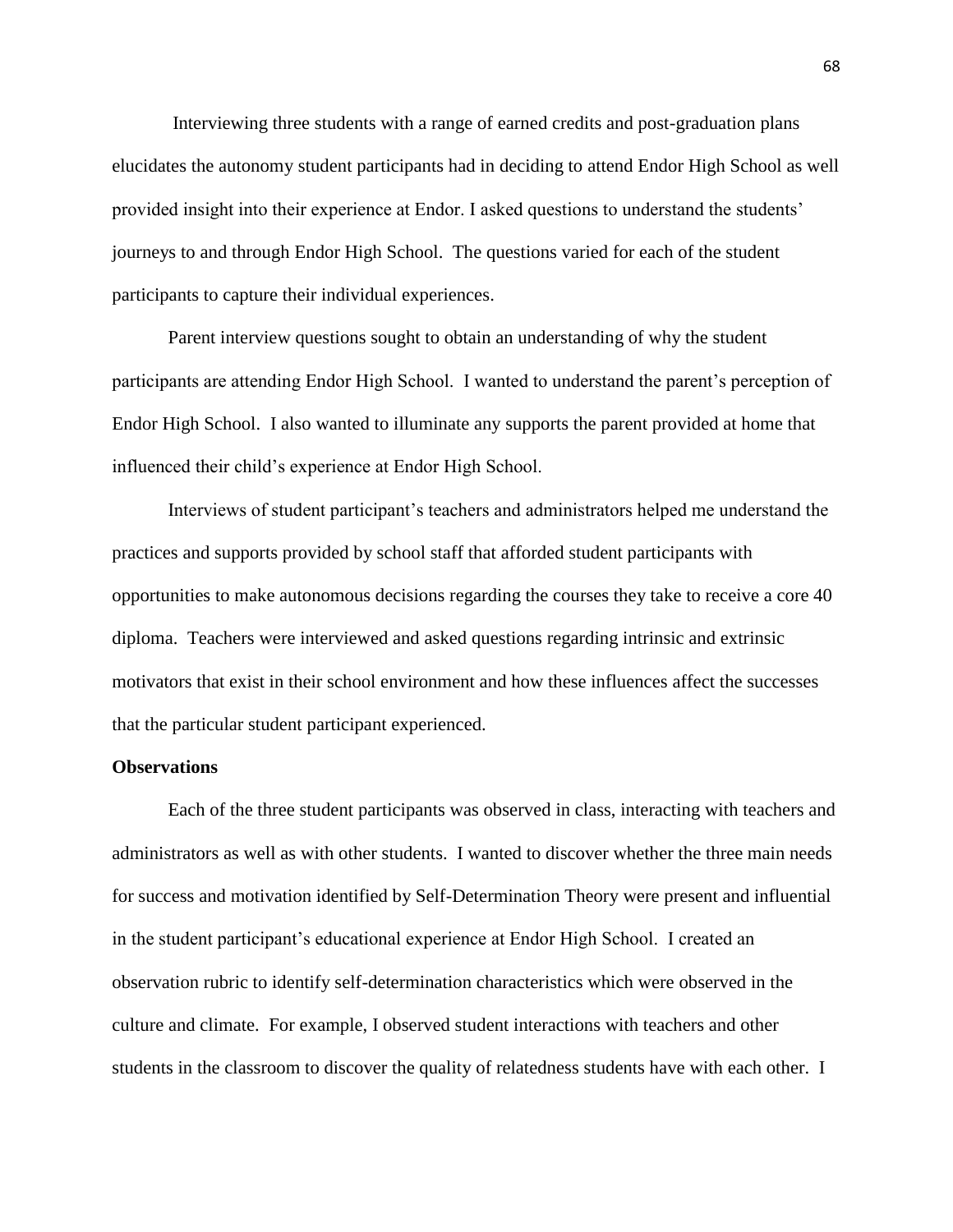also observed the students, teachers, and administrators in their natural non-traditional setting to gather data regarding their interactions and learning environment.

## **Artifacts**

The review and analysis of school documents helped me understand school policies and practices that enabled or constrained Endor High School students to earn credits, to graduate from high school, and to pursue a post-graduation plan. Analysis of program handbooks, lesson plans, student goals, student work, and student commitments completed the triangulation of the data collected. The review of teacher lesson plans uncovered teaching strategies used by teachers to create a student centered environment that possibly provided opportunities for students to exercise autonomy. Reviewing school guidelines and enrollment procedures described the structures that exist that give students the opportunity to have control over their educational experiences (competency). The Endor High School's handbook and professional learning plans were additional examples of artifacts reviewed.

Along with the artifact review checklist, a checklist of documents used by the nontraditional school to communicate their expectations, curriculum, policies, procedures, and student goals was created.

## **Data Collection**

I received formal permission from the superintendent of the Empire School District and the principal of Endor High School. Upon receiving permission from the Ball State University Institutional Review Board, I selected three student participants at Endor High School. I asked four students and they all agreed to participate. Because, I had four willing student participants I went with the first three who said yes to participating.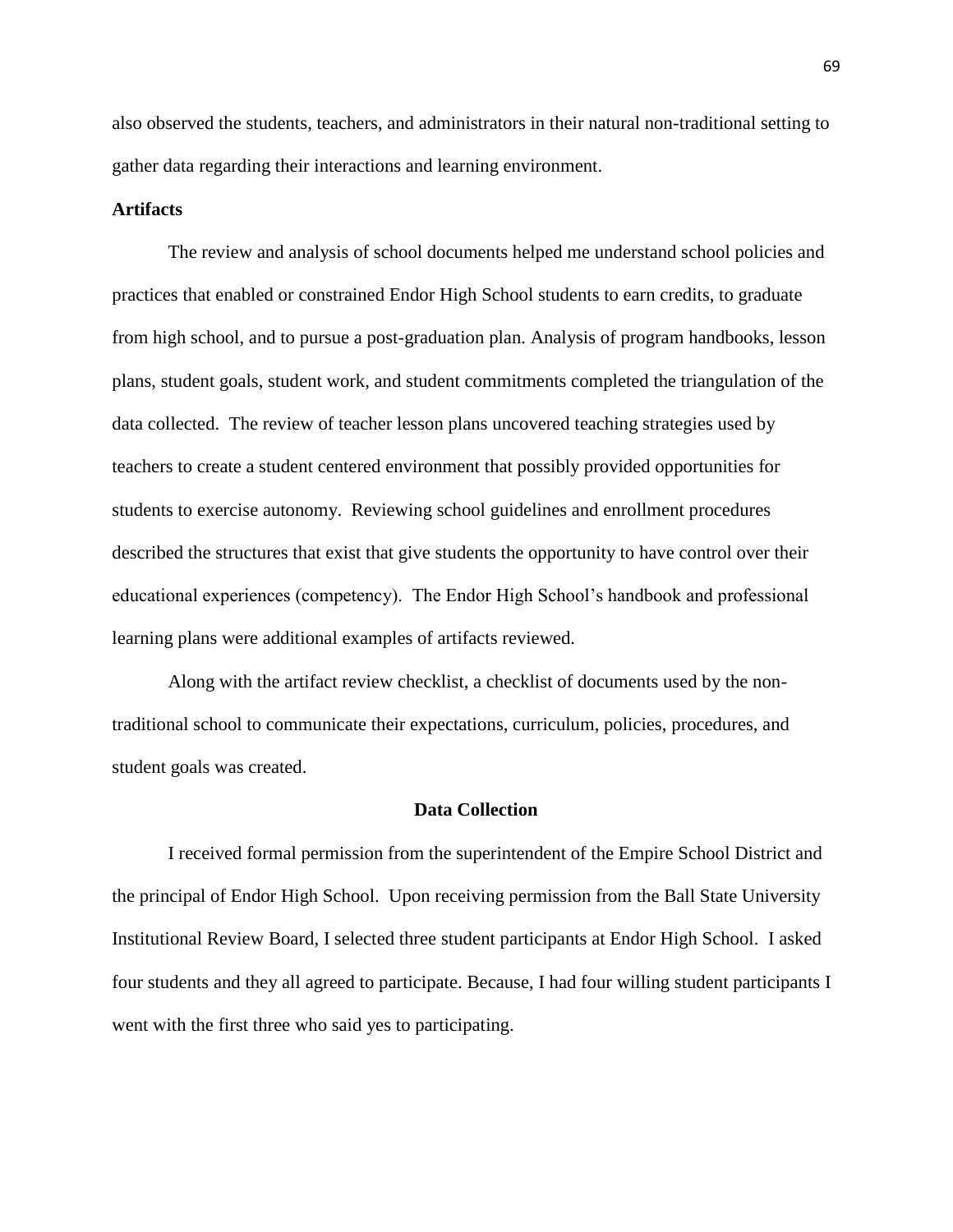To capture the educational experiences of these three student participants, open-ended questions were asked that prompted the participants to share their school experiences. Robert Yin (2016) calls this method of interaction between the researcher and participant narrative inquiry. I recorded the interviews and provided specific interview questions that allowed the participants and those who interacted with them to tell their educational stories.





# **Interviews**

Data were collected through interviews of the students, teachers, and the alternative school administrator to discern the opportunities students are given to feel related and to be connected positively to the school environment. *Narrative inquiry* is the focus on the participant's reality (Yin, 2016). Participants described their personal experiences. As Patton (2002) explained, the naturalistic inquiry approach allows for qualitative data collection of realworld situations as they unfold naturally and are not manipulated, leaving the research open to whatever emerges. The stories of the students and parents offered the educational world insight into some of the reasons students do or do not graduate from traditional high schools. Students also shared the emotional and educational needs that are being met at Endor High School which allow them to experience success.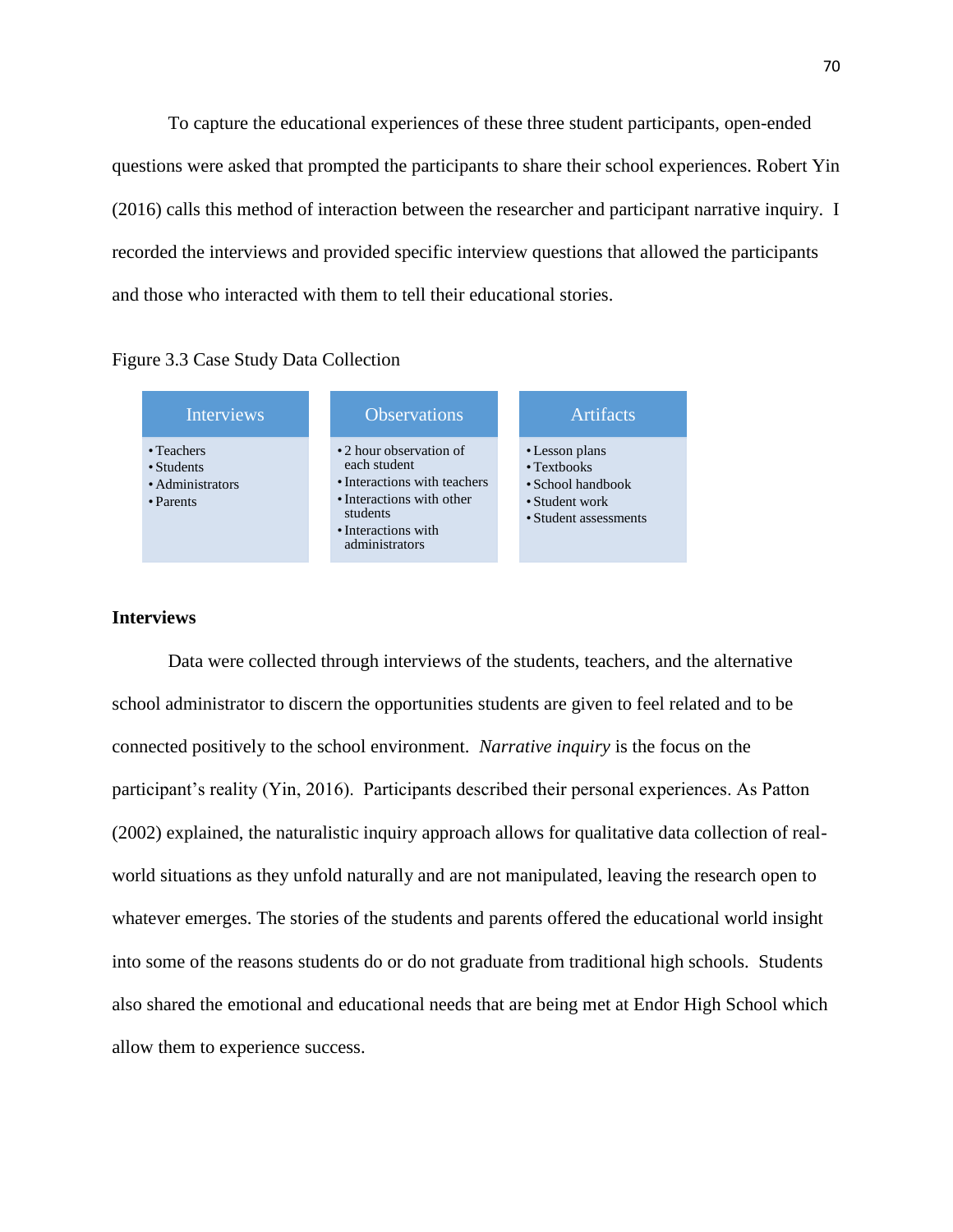A student who is excelling at Endor High School was interviewed using the student protocol. One parent of student participant one was interviewed using the parent protocol. All interviews were recorded in a conference room located in Endor High School. Interviewing parents about their experiences with traditional public high schools triggered their positive or negative memories and provided an opportunity for them to compare their experiences with those of their child, thus exposing any connections between their experiences and the experiences that their children are having. Finally, teachers and administrators were interviewed. The purpose of these interviews was to gather data that explained why their non-traditional program successfully addressed the needs of the non-traditional learner. The interviews for each student lasted approximately 30 minutes.

## **Observations**

After interviewing each participant, a two-hour observation of the student was performed. Participants were observed interacting with teachers, students, and administration. *Systematic observations* of students and teachers interacting revealed the opportunities students have to feel autonomous and in control of their education. An observation check list located in the appendix had been created, which identified teacher-centered practices, student-centered practices, and subject-centered practices (Yin, 2016) that were tallied during my observation. Using *nonreactive measures* to observe characteristics that are already present prevented me from influencing or altering the interactions between participants. Robert Yin identified this approach by the researcher's ability to not instigate or interfere with the natural social environment of the participant. This means that the researcher derives meaning from the existing features of a social environment that result from the participant's natural interactions in the environment (Yin, 2011). Student participants were observed participating in class discussions and administrator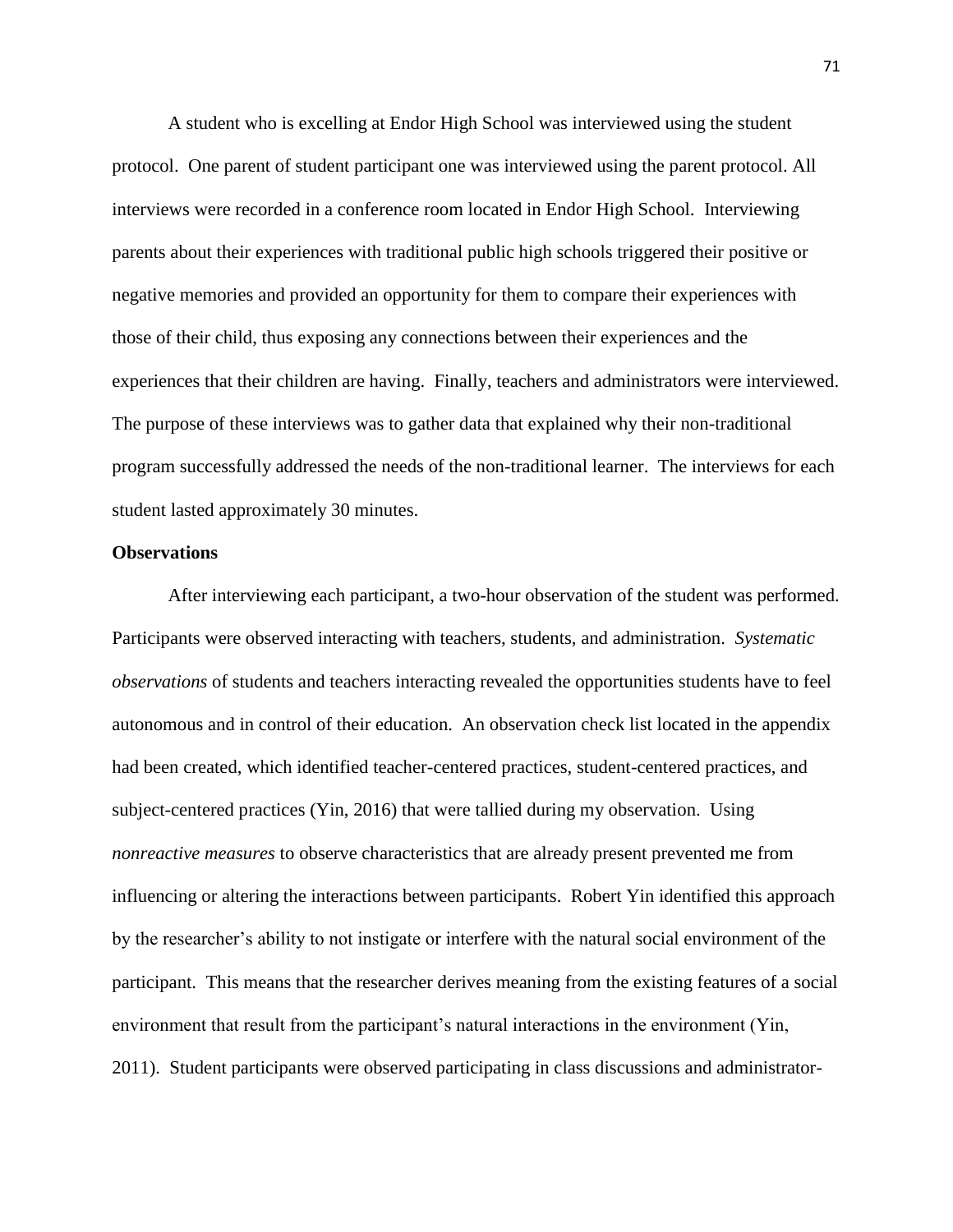student planning, completing written class assignments, and engaging in class discussions, social interactions with other students, and informal interactions with staff. Examples of observable interactions included those regarding routines, program schedule, instructional strategies, and student behaviors.

## **Collection of Documents**

Robert Yin wrote that collecting data is the accumulation of objects (Yin, 2016). To complete the triangulation of data collected for this case study, the review of institutional documents served to elucidate the specific practices implemented by the school to motivate and empower students. Data collection was not limited to interviews and observations. The collection of tangible artifacts completed the triangulation of the data collected during this case study. Endor High School documents and artifacts were collected from a variety of sources. Examples of documents that were collected included lesson plans, student handbooks, sample written class assignments, sample class assessments, and planning documents. Marketing brochures, student motivational programs, website descriptions, and parent involvement opportunities were also analyzed to reveal the amount of parent engagement Endor High School extends to parents and the needs the school promises to meet for students. Deductive approaches guided my determination of what additional data I needed to collect to discover the extent to which the documents provided evidence of the characteristics of the Self-Determination Theory, specifically student autonomy, student competency, and student relatedness.

#### **Analysis**

Using Self-Determination Theory and an inductive qualitative research approach, opportunities for student participant one were investigated to identify the reasons the student had chosen to attend Endor High School to achieve graduation and to exercise his/her freedom of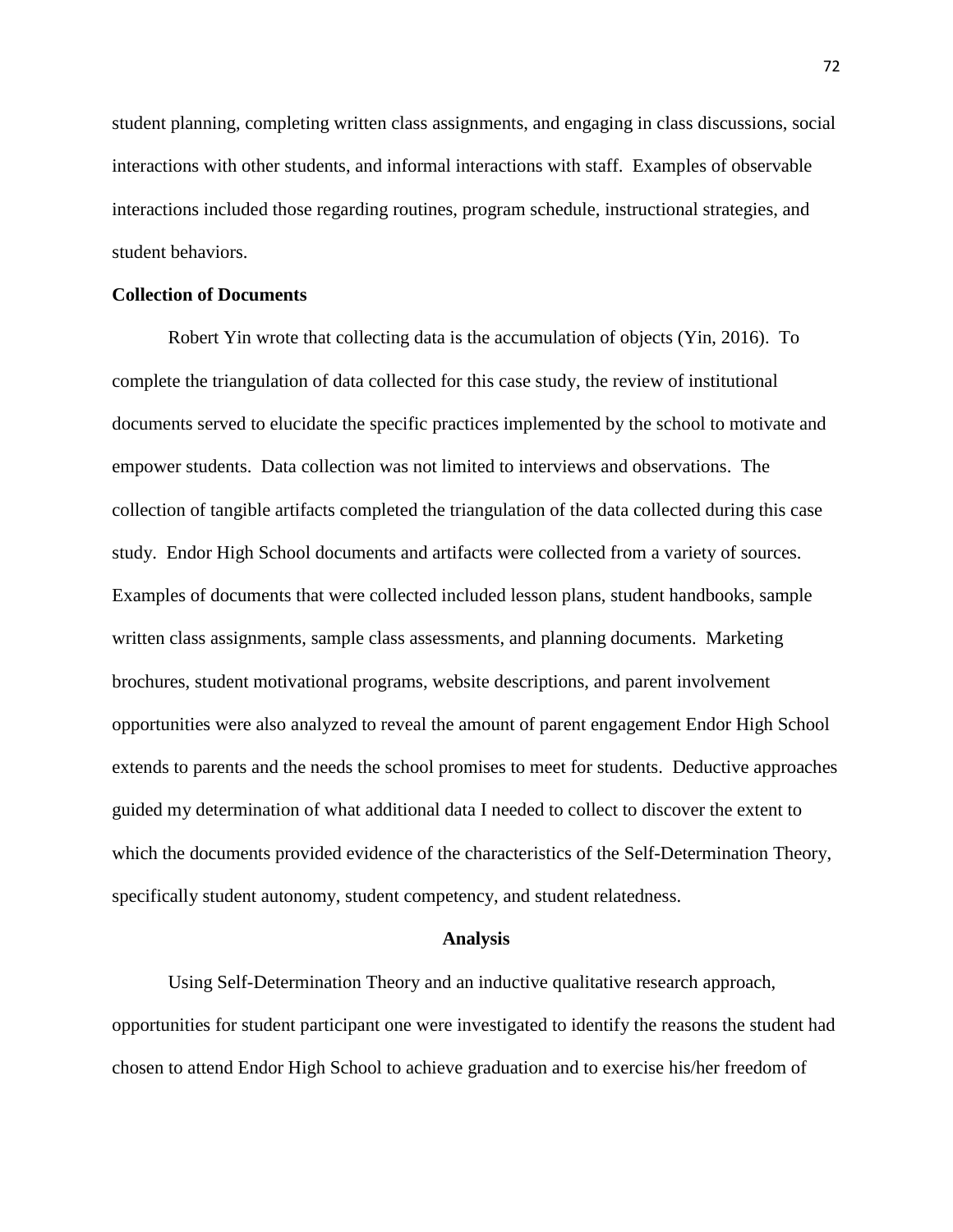choice that Endor High school provides. I looked for evidence of the student's ability to be autonomous, related to the other students and staff, and the motivating factors that made the outcome of graduating from high school intrinsically important to the student.



# Figure 3.4 Data collection

*Inductive and deductive analytic methods* (Yin, 2016) were used to analyze (1) the ethnographic field notes, which documented the observations, (2) the interviews, and (3) the Endor High School documents. Then, my data were organized to allow emerging trends to be identified. Deductive approaches allowed characteristics of the Self-Determination Theory to emerge and to be confirmed. Inductive approaches let the data lead to the emergence of additional concepts. Deductive approaches allowed the researcher who collected the data to determine the relevance of what was collected (Yin, 2016).

An investigation of several elements of the Endor High School was conducted to identify themes across the school connect to the Self-Determination Theory. These themes, such as how teachers used collaboration time and how administrators monitored teachers during collaboration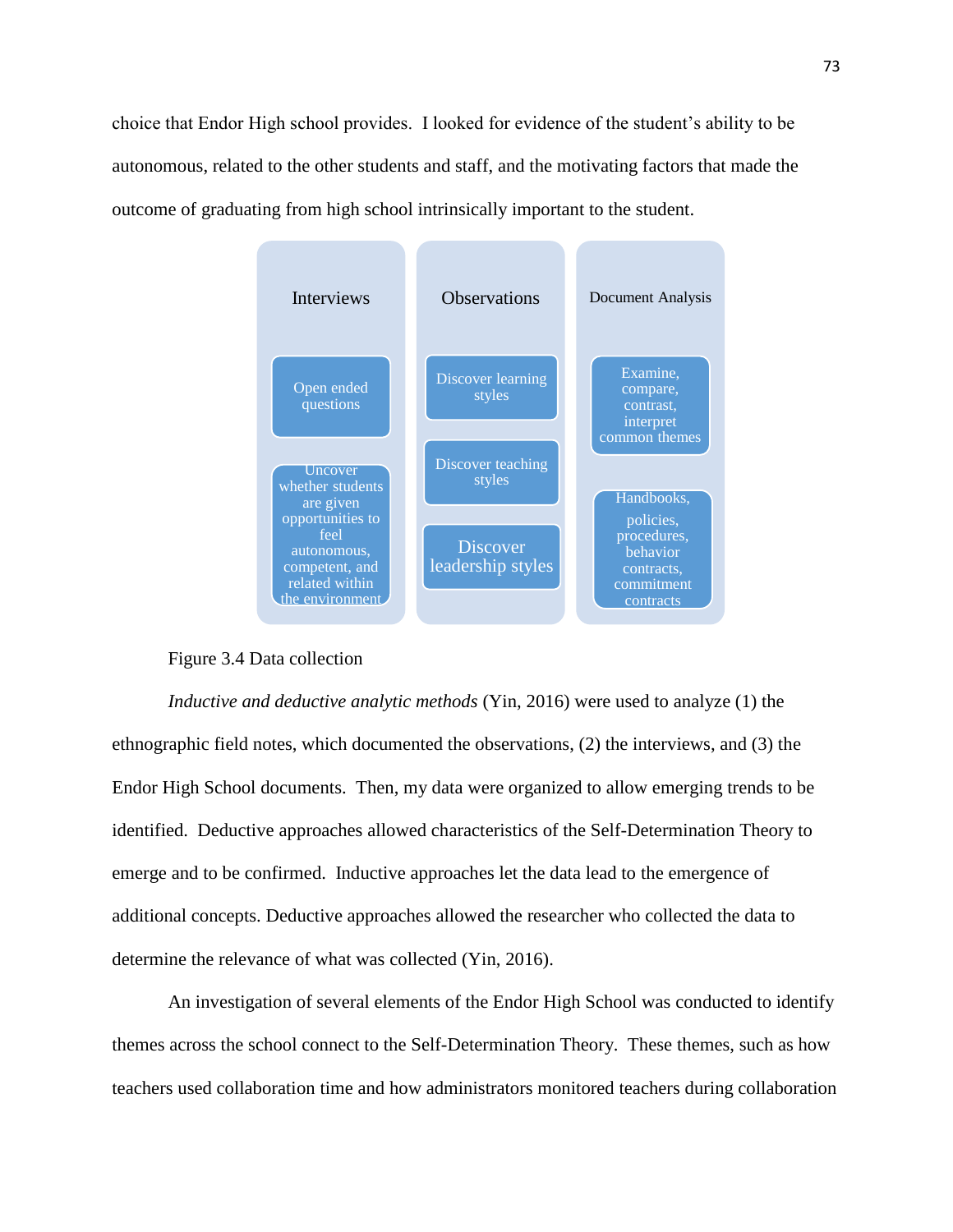time, illuminated the practices used by Endor High School. I triangulated the findings with different sources of evidence, including observations, interviews, and school artifacts.

## **Observations**

The observations of students, teachers, and administrator interactions provided opportunities to discover student learning styles, teaching styles, and leadership styles that were being used at Endor High school. By observing these styles, a comparison and a contrast grid was created, which identified differences and similarities between Empire School district's conventional high schools and Endor High School, the alternative high school. For example, teaching strategies, student engagement, and student graduates were coded and placed in the grid so that themes could easily be discovered and identified.

## **Document Analysis**

Because the focus of this case study was to identify what it is that successful nontraditional schools or programs do to address the needs of the nontraditional learner, the review of program practices was helpful in obtaining an informed perspective regarding the school, in identifying the themes that evolved, and in triangulating the data collected during interviews and observations. Qualitative modes of data analysis provide ways of discerning, examining, comparing and contrasting, and interpreting meaningful patterns or themes. Specifically, I used the techniques of data reduction, data display, and drawing conclusions or confirming phenomena, approaches recommended by Miles and Huberman (1994).

By reviewing the Endor High School handbook, procedures, policies, grade scale, class schedules, and expectations for students I was able to identify specific practices implemented at Endor High School that assisted students in earning credits towards attaining their high school diploma. Additional documents that I reviewed included behavior contracts, commitment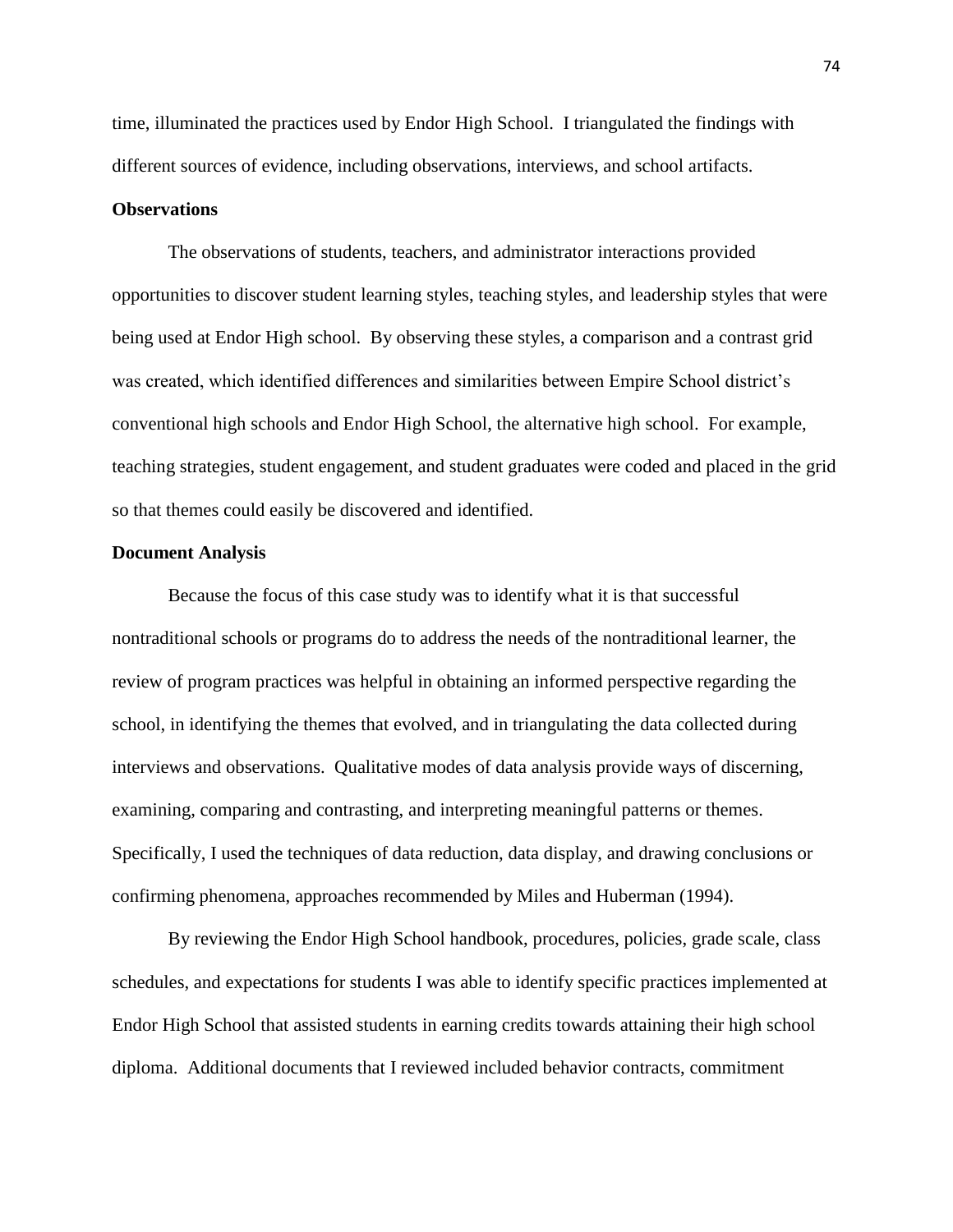contracts, and student goal sheets. Review of these documents informed my research by showing opportunities parents are given to provide input into these documents. Lesson plans provided evidence of instructional strategies teachers used in the non-traditional program that addressed the different needs possessed by their non-traditional students. Finally, I reviewed the school budget to see how the district supports the program financially regarding teacher allocation, materials, supply purchases, textbook rental, and lunch fees.

# **Interviews**

The process of conducting qualitative interviews by asking open-ended questions improves the likelihood that student participant answers will be authentic. Interpretation of the results and analysis of the answers given by participants allowed me to understand the perceptions and experiences of the student participants that influenced their decision to attend Endor High School. After compiling and organizing the answers to the interview protocol questions, the answers were disassembled to better identify whether students' three basic needs identified by the Self-Determination Theory were met while attending Endor High School.

## **Triangulation of Data**

The triangulation of data collected from interviews, observations, and documents served to illuminate how Endor High School motivates the students to achieve by supplying their emotional and psychological needs as identified by Self-Determination Theory. Student and parent interviews revealed how much control students and parents perceived that they had in the non-traditional environment. The interviews also provided insight into how connected the parents and students felt to the non-traditional school. Observations and review of documents provided examples of how the school motivated students intrinsically and gave the students choices regarding curriculum and instruction.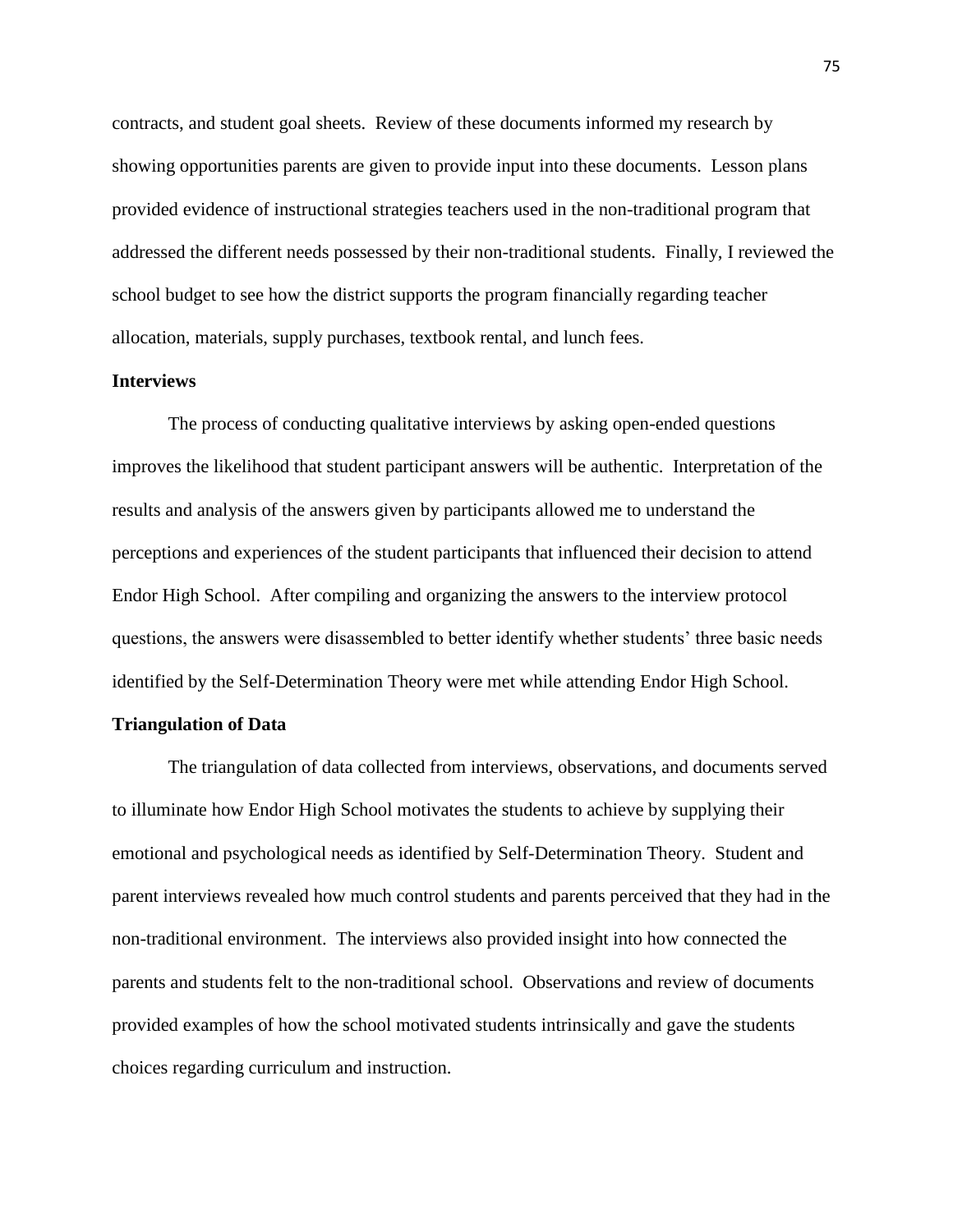After collecting field notes and documents, Miles and Huberman offered guidance on effective organization and analysis of the data collected. They recommended using contact summary sheets and document summary forms, coding interviews, coding observations, making reflective remarks, and drawing conclusions by triangulating the data (Miles & Huberman, 1994). As a result of the triangulation of the data, stronger conclusions and evidenced based conclusions can be drawn from the various sources of data collection.

### **Positionality Statement**

Because I am not an administrator at the traditional high school in this school district which will be called Football High School, all students who attend Endor High School, the alternative high school, will be eligible for selection providing opportunities for students to share the student's perspective freely.

As an African American female educator and a former alternative school principal, I will be able to connect with the staff, parents, and students that I will interview. I am currently an administrator in an alternative school and this will give me the ability to put the interviewees at ease as they share their experiences. Being raised as a middle class African American female and being 48 years old will allow me to understand the differences some of the interviewees share in their descriptions of their experiences both in the traditional and alternative settings. Alternative schools were not prevalent during the time that I attended school and alternative schools that did exist were for students who were teen parents, drug dealers, or expelled from school for rule violations only. Because of my experiences as an alternative school administrator and my personal traditional education experiences, it will be necessary for me to remain objective and be mindful of any biases I may have regarding the educational experiences shared by participants.

# **Conclusion**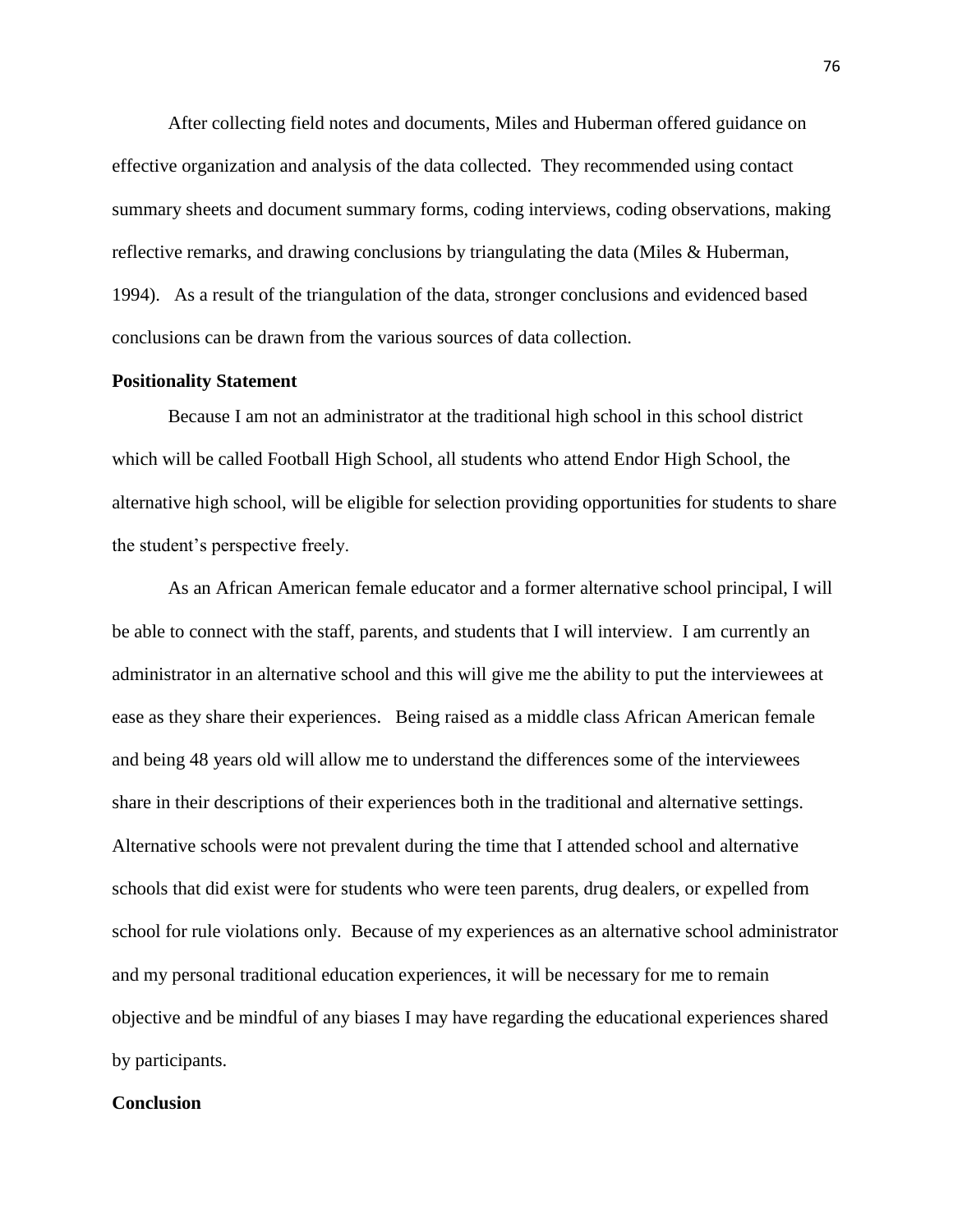Chapter Three provided a description of the case study research plan. The qualitative methods, context, participant sample, data collection, and instrumentation were described. Chapter four provides the results of this analysis.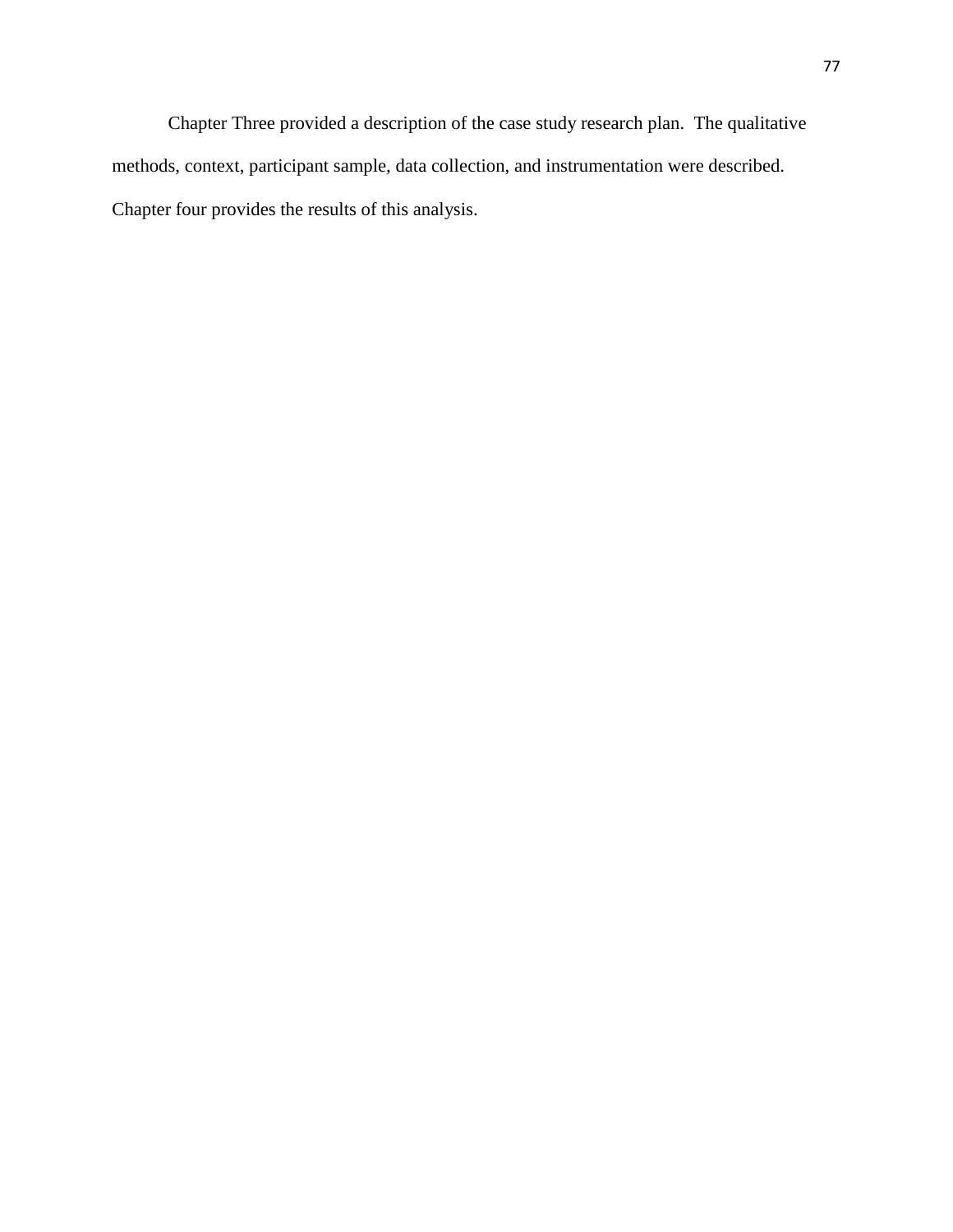## **CHAPTER FOUR**

Chapter Four will discuss the analysis the data collected. After collecting my data at the Endor High School and organizing the data from the interview transcripts, I organized Chapter Four based upon emergent themes. The chapter will explain the three emergent themes that were illuminated through interviews and observations. Finally, the major findings will be discussed and presented through the lens of the three students who participated in this case study.

## **Purpose of the Case Study**

The purpose of this case study was to illuminate how three underserved students describe their experiences in an alternative school. From the perspectives of three students, this case study elucidated the perspectives of these students. Using qualitative methods, this case study investigated the extent to which the needs of these students were met from the perspective of three students.



Figure 4.1 Types of data collected

When triangulating the data, the analysis of the documents and observations aligned well with the organization of the data by themes. Interviews were conducted to gain each student's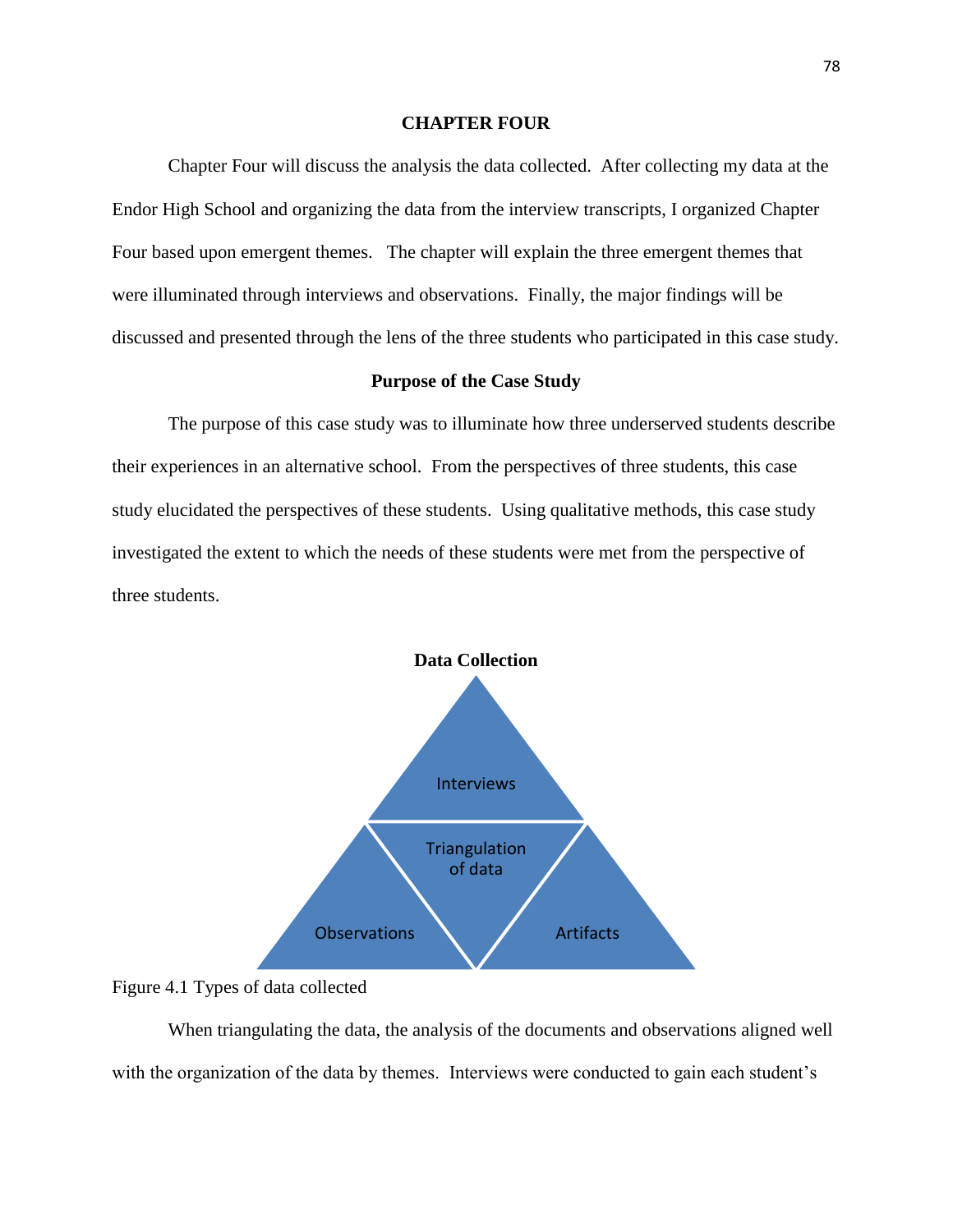perspective from three current students attending the Endor vAlternative School. A different teacher who interacted with one of the three students in class and had a positive rapport with the student was also interviewed to provide insight into the student's experience at the school. The school principal was also interviewed to gain an additional adult perspective different from the teachers.

Observations were performed of the three students and the three teachers interacting in the classroom setting. Each student was also observed interacting with administrators and other students. These observations helped support experiences described by the three students.

Artifacts were analyzed. These artifacts included lesson plans, anchor charts, encouragement posters, handbooks, orientation meeting documents, and posted progress charts. The artifacts helped further illuminate the emerging themes from the case study. The anchor charts provided information supporting previous lessons taught, classroom routines, or classroom expectations.

From interviews, observations, and artifacts, three themes emerged from the data analyzed. I describe the themes in the following section. Data addressing each of the themes are provided from the perspective of the student. Data from school staff who interact with the three students focused upon in this case study provide further insight into the perspectives of the students. In addition to interviews and observations, the artifacts analyzed provided supporting evidence of perspectives shared by both students and adult staff.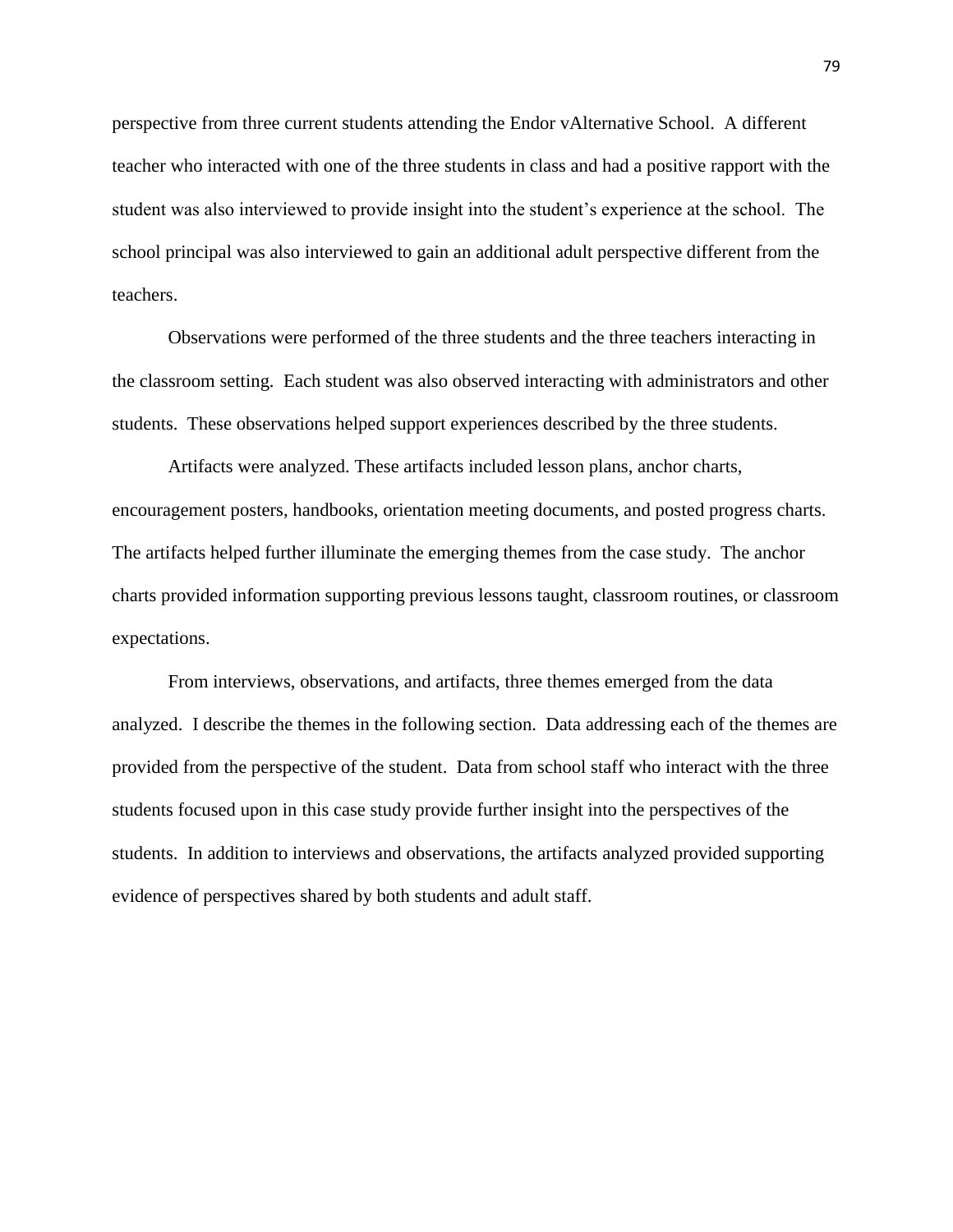

#### **Figure 4.2 Visual depicting student participants and how they are connected to other participants.**

### **Participant Background/Overview**

For this case study, I interacted with three student participants and three different teachers; for each case, I interviewed the student's current teacher. Each participant was referred to using a pseudonym. In the next section, information on each of the participants is shared to provide insight into their backgrounds.

Participant One, who was called Gary for the purposes of this case study, was an eighteen year old male senior student. Gary has five siblings and his parents are divorced. Gary is currently living in a group home. He explained that he wanted to live with his mother but due to poor decisions that he had made along with an anger problem, he was put out of the family home by his mother. Gary explained that the courts had placed him in the group home. He shared that his time in the group home allowed him to reflect on his current life and where he wants to go. Gary also shared that being at the alternative school had helped him grow up. He stated that his teachers cared about him and helped him plan for his future. Gary revealed that the most influential teacher was his science teacher, Mrs. Rock.

During an interview, Mrs. Rock explained that she had received her teaching degree in 1976, but she did not teach for several years. Before she began working at the Endor alternative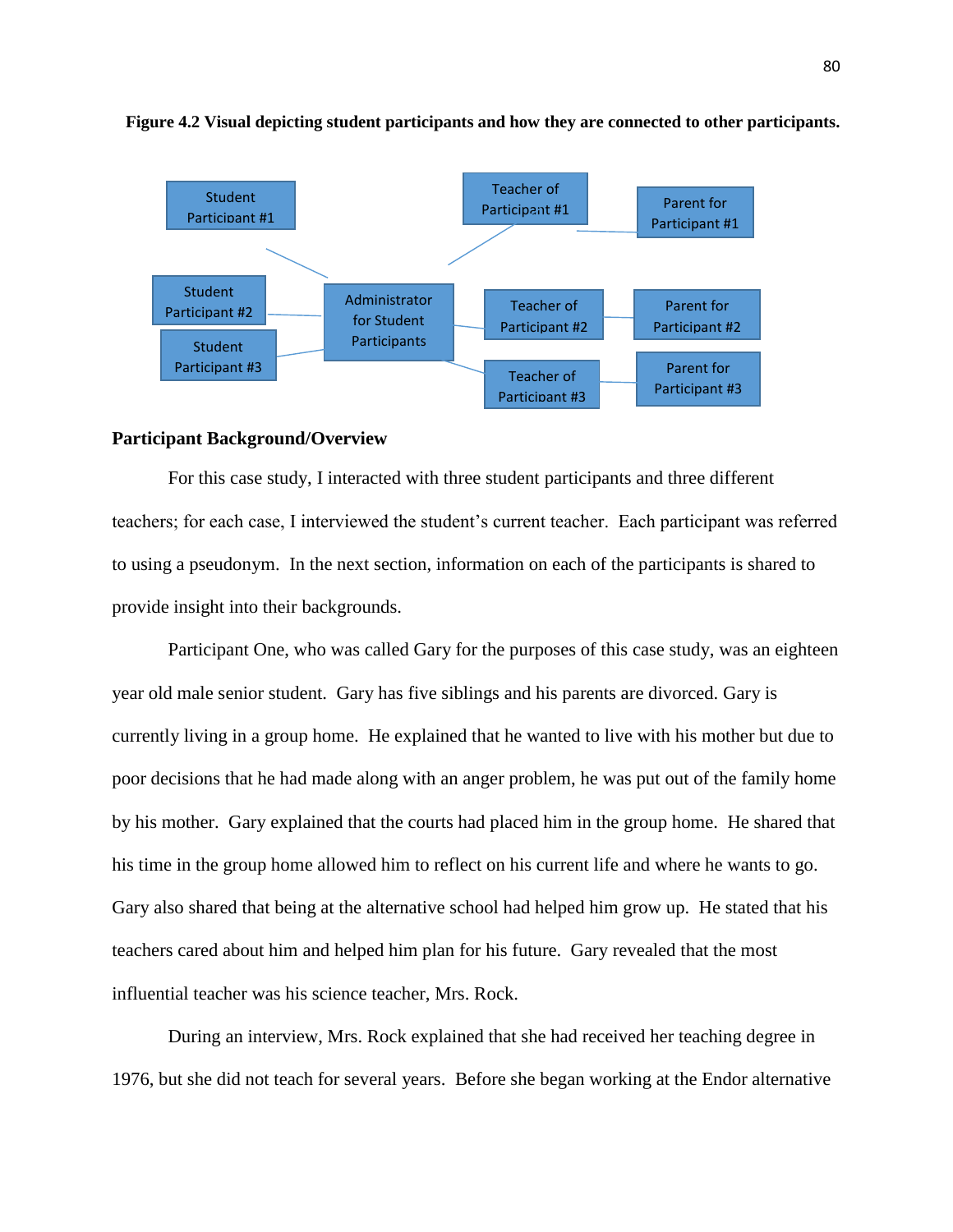school she had worked as a consultant for the state welfare department and as a teen leader at the YMCA. Mrs. Rock shared that it was through her working experiences at the YMCA that she had learned about the Endor alternative school. She said that the students from the Endor alternative school used the YMCA for physical education class; she had enjoyed her interactions with Endor students and wanted to be more involved with the students in the program. She explained that when she sought the opportunity to work at the school, she actually had to apply to become a teaching assistant to get into the school because that was the only position available. She later became a science teacher when a position became available.

Participant Two, Candy, was an eighteen year old female senior student. Candy came to Endor alternative high school from a different school district, where she had been in trouble. When she transferred to the Empire school district, the Empire school district placed her in Endor alternative high school. After completing her sophomore year, she was allowed to begin her junior year at the traditional high school. She was an athlete but after the season ended, her grades dipped, and she was not earning her credits. Another student she was working with outside of school suggested that she go back to the alternative school. Candy saw that the student coworker was accelerating through her credits and was going to graduate. Candy said that this inspired her to reach out to her guidance counselor and to have a conversation with her mother to seek admittance into the alternative school again. Candy shared that once everything was settled, she was happy to be back at Endor alternative school where she was thriving and had a graduation plan. She shared that her most helpful teacher was Mr. Middle, her social studies teacher.

Mr. Middle explained that he was in his  $14<sup>th</sup>$  year of teaching at the Endor alternative school. Before going into teaching, he had been a restaurant business owner. As a business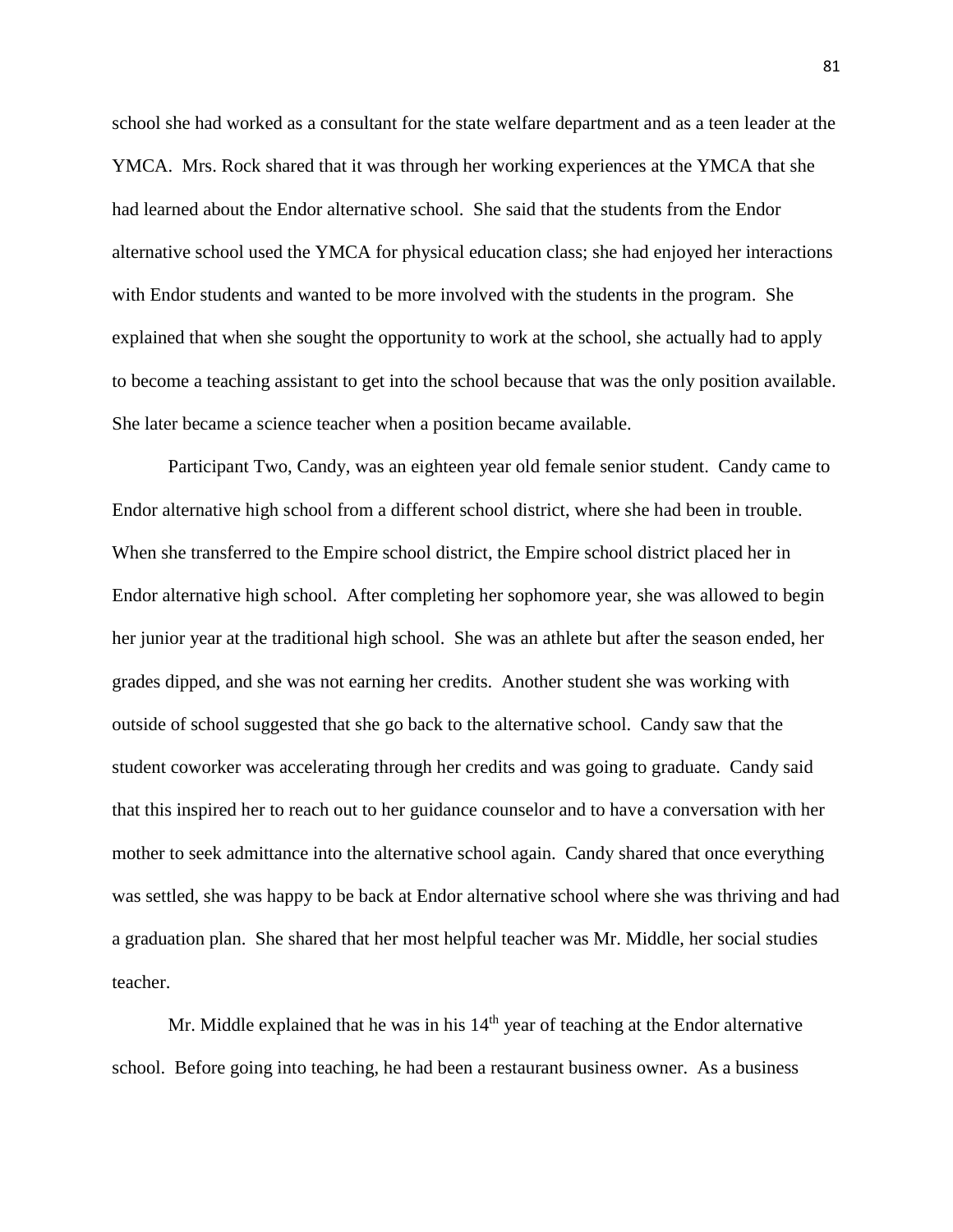owner of a fast food store, he had opportunities to interact with Endor alternative high school students. Mr. Middle said that it was these interactions that made him consider education. He said for a while he operated his business and went to school. Mr. Middle said he saw the different struggles the students had and he hired a few of them to work at his restaurant. Mr. Middle believed he had a great impact helping students make plans for their future as their teacher. Candy is one student who had faced many challenges mainly based upon the decisions she had made. Mr. Middle has been able to see Candy mature and definitely make better decisions. He too has learned from his students and reports that "he is a better teacher and a better human" because of his work with Endor students. He has not worked at any other alternative school and has no desire to do so.

Participant Three, Porsha, was 19 years old and had a four year old daughter. She currently lives on her own with her daughter. Porsha worked and was completing her last few credits. She explained that pregnancy had been difficult and was the reason she had almost dropped out of school. She had contracted a bacterial infection while in the hospital and ended up having a minor surgery. This complication had increased the length of time she was out of school. She explained that she had hit a low and felt hopeless. She shared that her time at Endor alternative education school had truly renewed her hope. Porcha named Principal Zelle and her English teacher, Mrs. Sand, as most instrumental in keeping her encouraged and telling her that they believed in her ability to be successful.

Mrs. Sand has been teaching for over 20 years. She described her educational journey as one that had been very unique. Looking back over her journey, Mrs. Sand said she never would have thought that she would become a teacher in a majority minority alternative school. Mrs. Sand had begun teaching in a very wealthy school district that had little racial diversity. She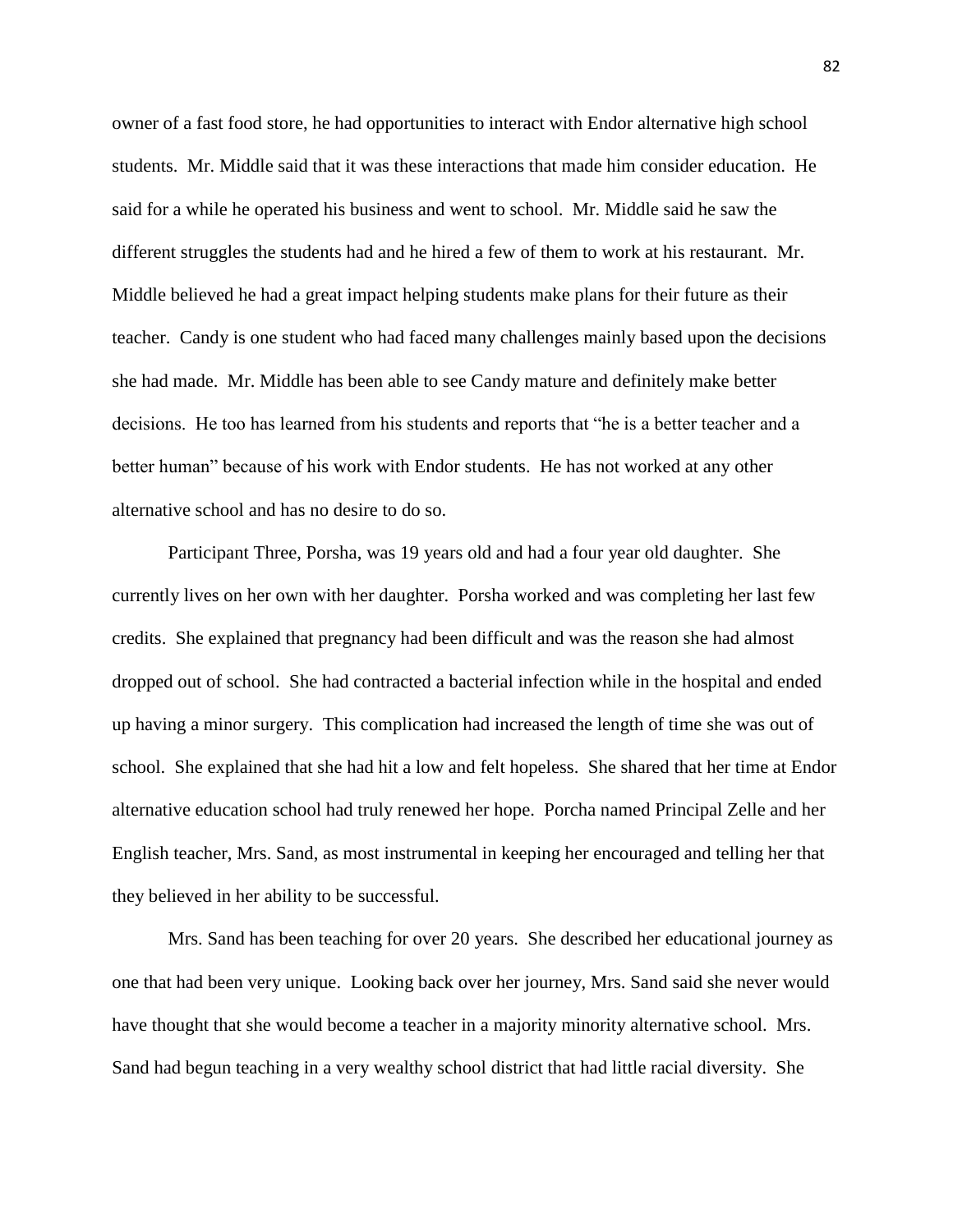explained that she really had not felt comfortable in that setting because she had not felt that she was making a difference in the lives of the students. She felt more as though she was just existing. She searched for more challenging experiences and found a good fit at a juvenile detention center. She said that she really enjoyed her experience but due to a change in leadership it became an unsafe teaching experience. When she was applying for jobs, Mrs. Sand said that she specifically applied for alternative or non-traditional schools. When she saw the posting for the Endor alternative high school, she was excited and applied for the position. She has been teaching at the Endor alternative high school for over 10 years. She described her experience as one of close comradery and fulfillment. Mrs. Sand believes that she has a calling to work with underserved populations. For example, she explained that she clicked right away with Porsha because Porsha was a young mother with a daughter who was close in age to her own daughter. She remembered Porsha being very self-conscious about the fact that she had a four year old daughter. Mrs. Sand looked at it as a way to bond with Porsha and by talking about baby stories she was able to get Porsha to break down her walls.

The main trend that bound these three students with the three teachers was the strong teacher student relationship. As I discuss the three main themes that emerged during this case study, my specific observations highlight the importance of these teacher student relationships. Every observation focused upon the student perspective.

#### **Findings**

In this section, I describe the data collected from interviews, observations, and artifacts. The data were organized by theme. After describing the three themes and data collected, I draw conclusions separately for each theme. The three themes included: (a) teacher student relationships, (b) student experiences, and (c) complexities of resources.

### **Theme One: Teacher Student Relationships**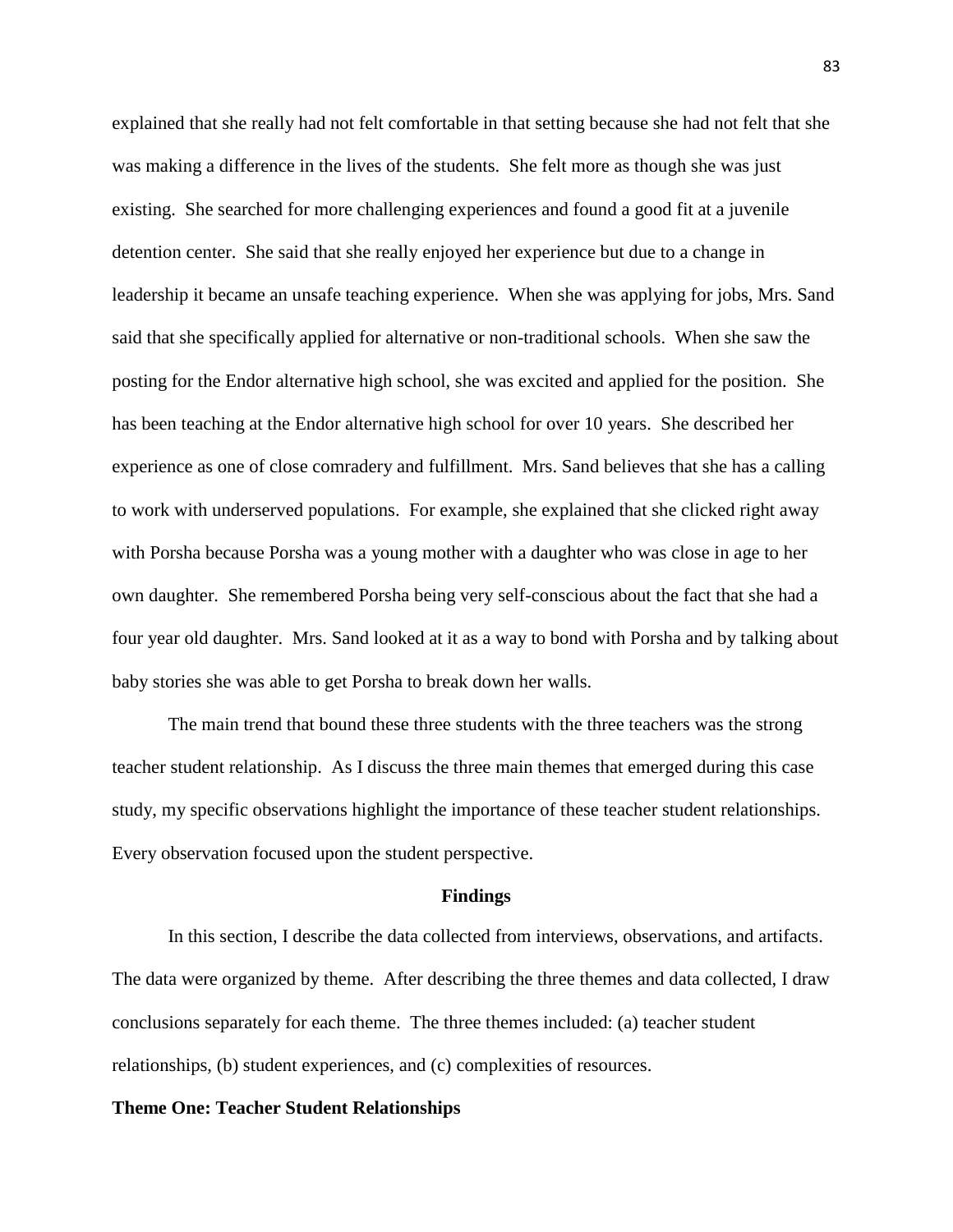Relationships and social experiences emerged as a major theme as I talked to students, teachers, and administrators. Through the collection of data, I observed students experiencing success because of the connections the teachers had with the students. Both teachers and students discussed how their interactions positively shaped the self-esteem of the students.

My observation of students and teachers in the natural setting of the classroom further illuminated the importance that strong teacher student rapport has on the school culture and the classroom environment. I observed each student interacting with a teacher and other students in the classroom. I observed specific factors which included student engagement, student time on task, equity and access to learning, positive classroom environment, student-teacher interactions, student-teacher communication, and student-student interactions. For example, my discussions with teachers regarding their lesson plans and choices of instructional strategies provided examples of how learning was customized for each student. Because the same state standards were taught in the alternative school, the teachers strive for equity by providing personalized instruction to each student and by holding each student to the same academic expectations as those of students taught in the traditional setting. The existence of lesson plans that contained specific student names and my observations of student-student and teacher-student interactions further exemplified the focused effort that teachers took to provide students with quality instruction and to develop a positive rapport with students.

To ensure that I captured the perspectives of the specific students selected for this case study, I selected teachers who the students currently had as instructors. I then observed the student during the class they had with the teacher on two different days. Figure 4.2 provides a visual representation of the pairing of the students and teachers. I also observed the same two students interacting with the school principal.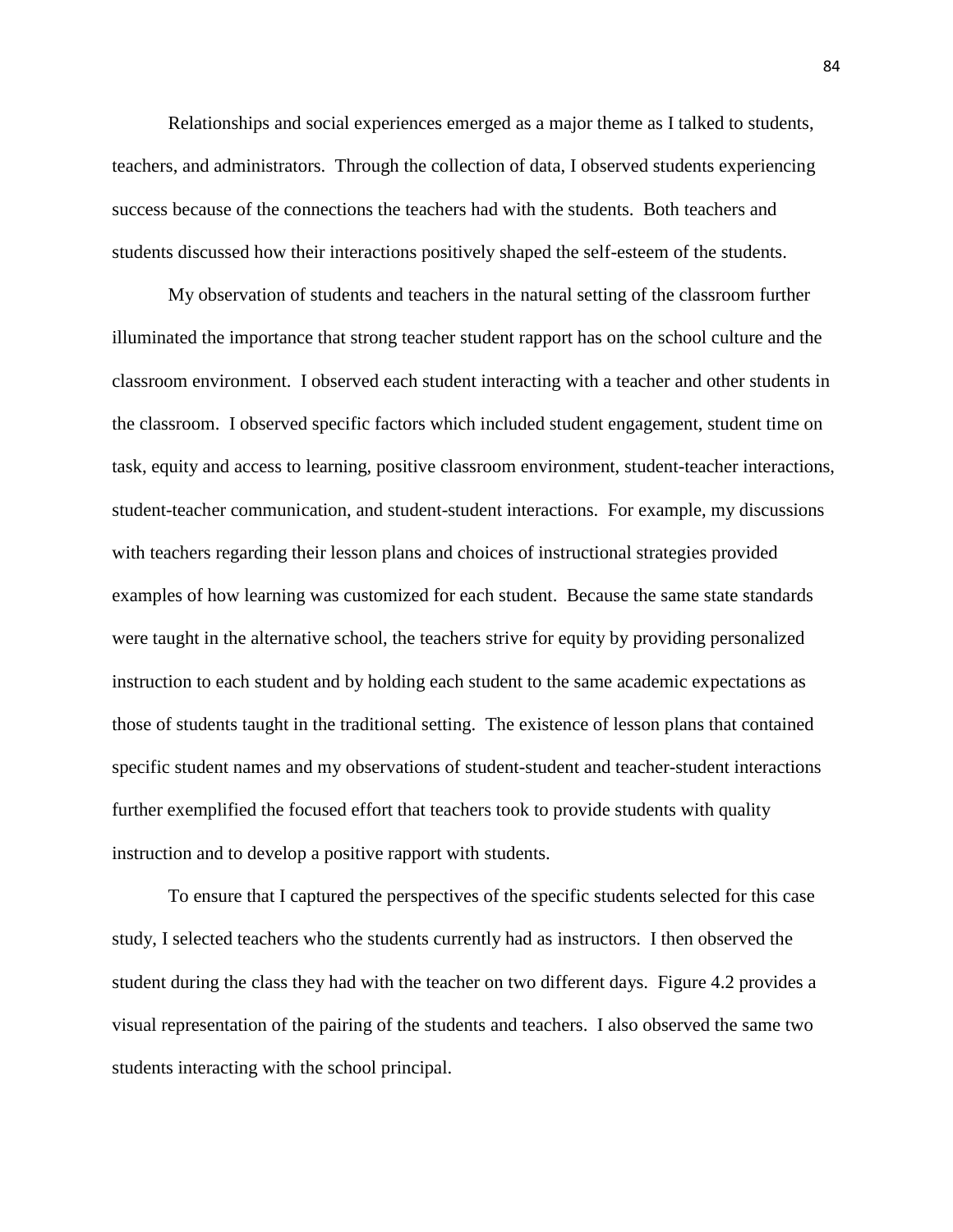All observations confirmed that students were comfortable interacting with their teachers and others students in the classroom. For example, I observed these three students raising their hands to answer questions, approaching their teacher to ask questions, and staying on task; some students needed prompting from the teacher, and some stayed on task with little to no prompting from the teacher.

I observed teachers using instructional strategies during the specific lessons I watched. I documented whether the teacher was lecturing or whether students were working with others or working on assignments individually. These strategies were also confirmed in the lesson plans that I reviewed.

To get a more informed student perspective, I interviewed three specific students who participated in this case study as well as at least one teacher that each of the specific students had for classroom instruction. When possible, I also interviewed an administrator that each specific student interacted with frequently.

The interviews of students and teachers illuminated the thoughts, feelings, and depth of student-teacher relationships. Interviews were performed with the intent of gaining insight into the school from the students' perspectives. Interviewing teachers associated with the three students provided additional data regarding the perspective students shared about the positive beliefs and perceptions expressed about their teachers.

Students revealed that they felt more comfortable at the alternative school. They shared reasons like acting more like a family, receiving more individual attention and more help, and getting greater encouragement from teachers. Students also revealed that their teachers believed in them. During our interview, Gary stated, "Um, so, here I feel like I've built closer connections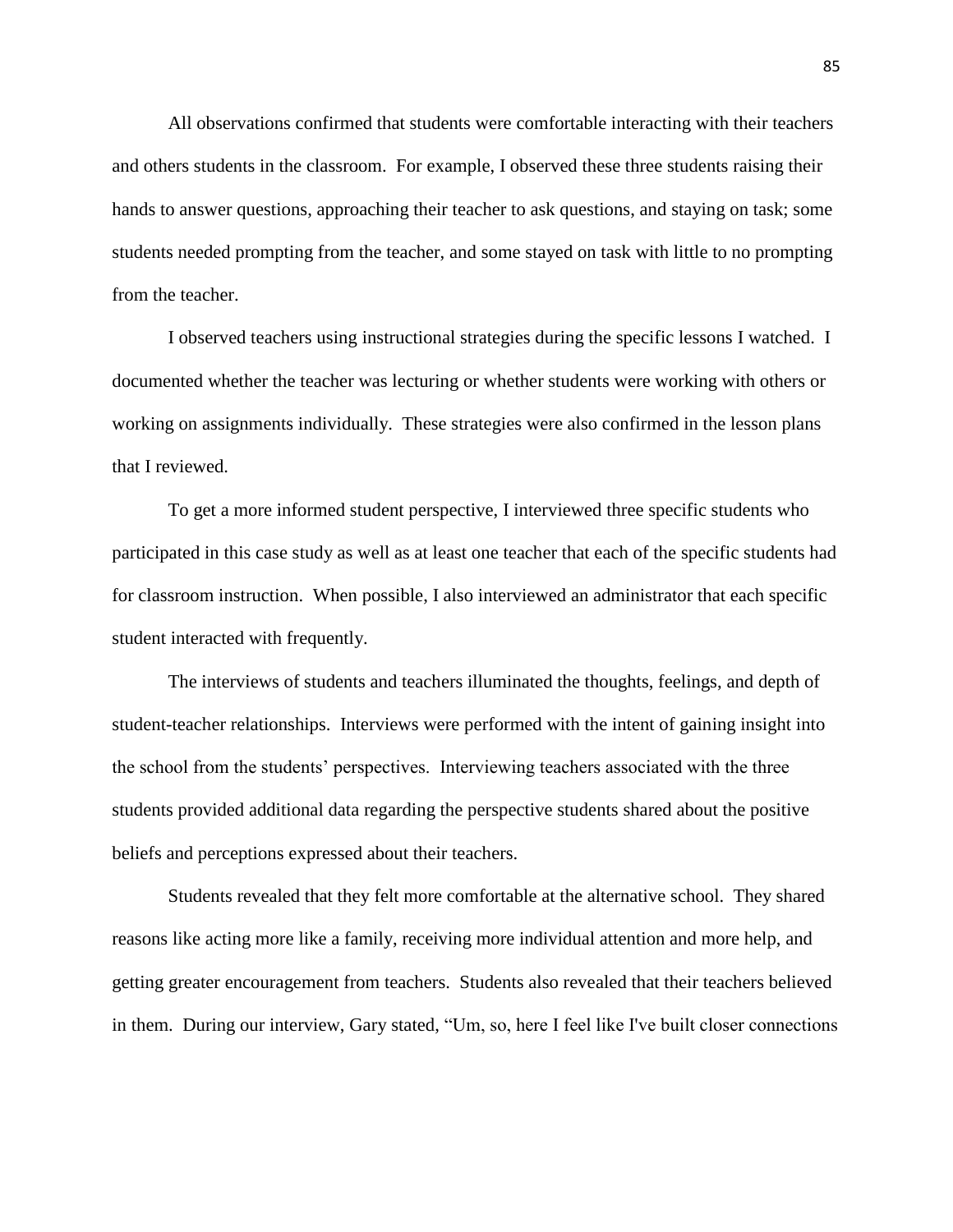instead of more connections. Well, stronger connections instead of more connections." And Candy stated, "Teachers are respectful to the students and care about the students."

Teachers shared that in many cases students seemed to have doubted themselves before coming to the alternative school. The three teachers all expressed the strategies they used to encourage students to try hard and to find academic success. For example, teachers made adjustments to lessons by working one on one with students, had high expectations for students, provided each student with positive encouragement, and gave students immediate feedback on assignments.

Based upon the review of written school artifacts, classroom observations, and interviews, the importance of the student-teacher rapport was evident. Mrs. Rock, Mr. Middle, and Mrs. Sand purposely fostered opportunities for students to ask questions, take risks outside of their comfort zone, and to work at their own pace while providing immediate assistance and feedback to students.

During my discussions with teachers, teachers shared their lesson plans with me. The lesson plans revealed that teachers planned specifically for each of the courses they teach. Lessons also included planning for the computer-based courses. I observed that two of the three teachers listed specific student names in their lesson plan books. Upon reading the details next to the specific student names, it appeared that teachers were planning specifically for the strengths and challenges of each of the students written in their lesson plan books.

I collected and reviewed artifacts from the school. The handbook contained general information about the school such as hours of operation, staff names, contact information, disciplinary expectations, and consequences for non-compliance. The school handbook did not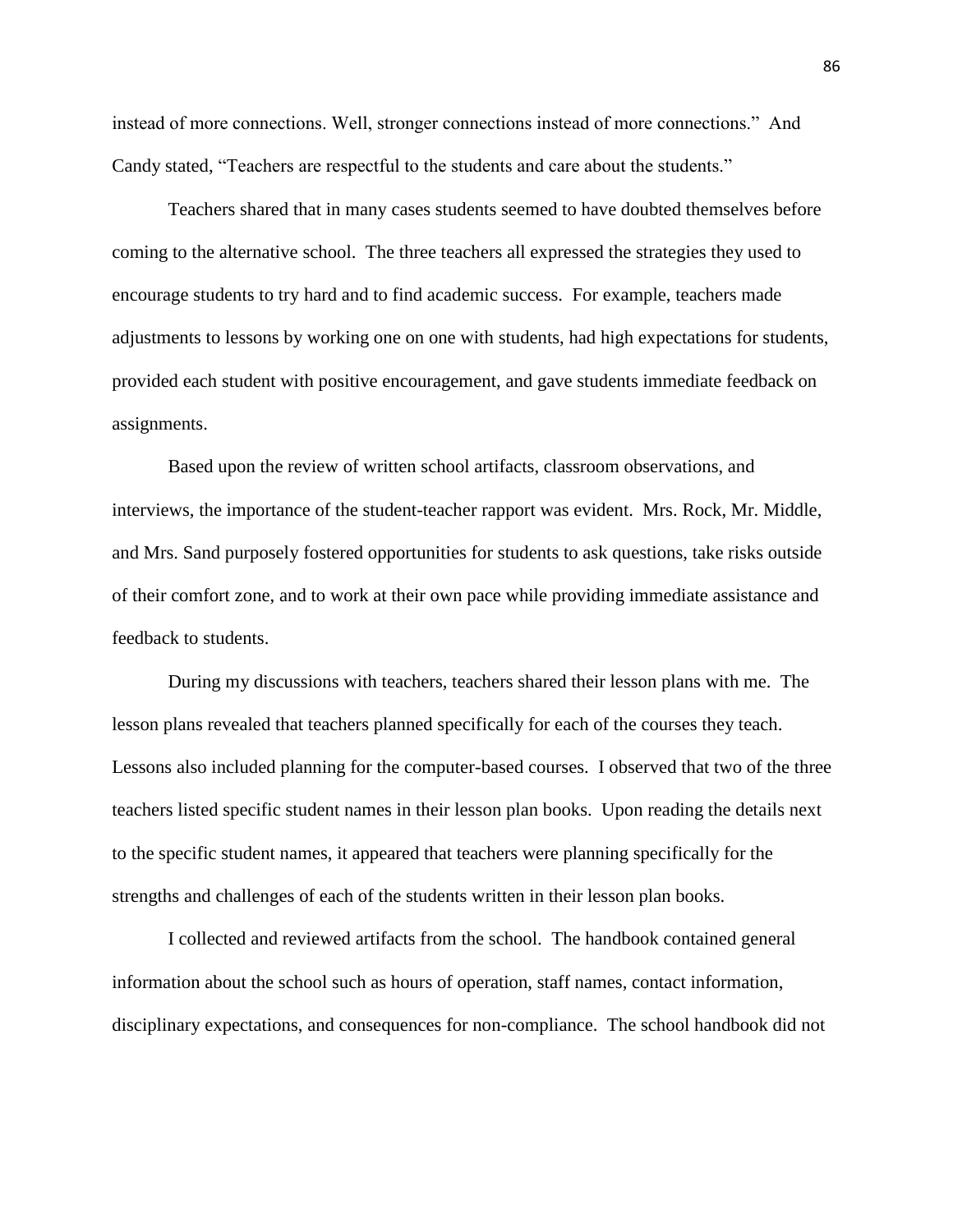reveal any specific evidence supporting the importance of the strength of the teacher-student relationships.

Analysis of the lesson plan books supported the finding that teachers value their relationships with students and strategically planned to meet each student's individual needs. These specifics in lesson plans also provided evidence that teachers personalized the academic experiences for students. This finding also confirmed that teachers knew their students beyond just knowing their name.

Mrs. Rock, a science teacher, used a variety of teaching methods. The first day I observed her, she allowed students to work on their computer course work individually and she supported them by walking around answering their questions about the material in the computer course. Before the end of the class period, she met with each student individually and did a mini student-teacher conference to check on the student's progress. Gary explained the practices that Mrs. Rock specifically used to help students be successful in her science class. Gary stated:

One thing that the teachers do is, like, my teacher Mrs. Rock. She has, um, she has these little point charts up, well, class charts. It tells you what class or what subject you're in. Now, she's the science teacher- so, she puts, um, she has categories. So, like, the biology, chemistry, um- Yeah, earth space and science, those classes. And then she'll put your name in which ever class you're, and for every test that you do, she'll put a sticker up there. She also has a, um, minute monster chart because we had to have - a lot of time- ... we had to have at least 10 minutes, um, worth of study time before we can take our tests. (Gary, personal communication, April 3, 2019)

The students were working quietly and remained on task throughout the entire fifty minute class period. The second day I observed Mrs. Rock, she was working with the entire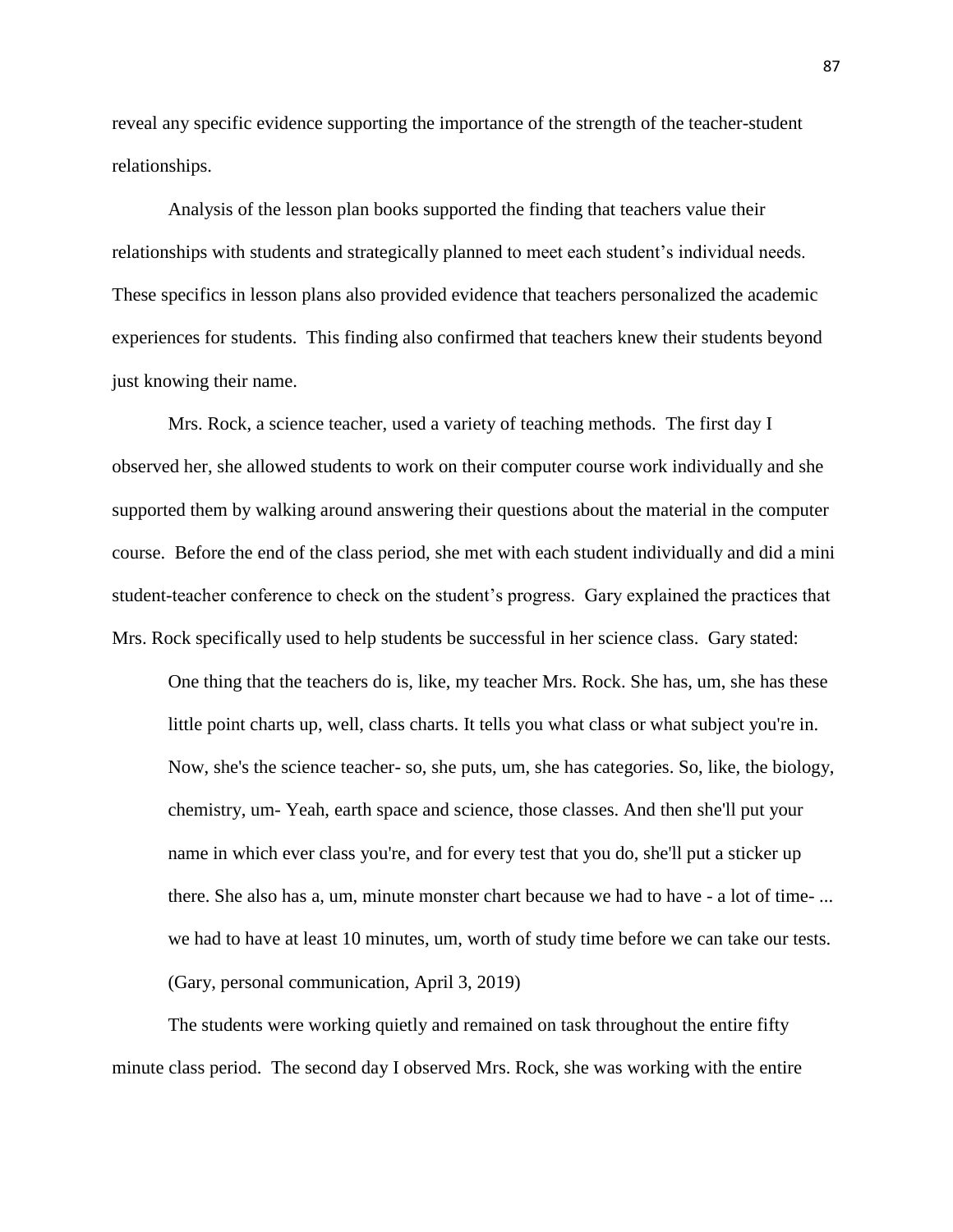class on specific science concepts. She then followed up with an activity that followed the "I do, We do, and You do" instructional strategy. Students were given a task focused on probability. Mrs. Rock performed the experiment with dice for the students. She then had the students throw the dice with a partner and then throw the dice by themselves. She had each student write an explanation regarding the probability task involving the dice throwing results. Gary commented on instruction:

They don't just, "Well, we're going to teach you this. We're going to teach you that," and then leave us alone. No, they, "Hey, you need any help? Aye, um, got any notes you need? I've been working on my notes. I've been taking the test that you guys are taking. I can show you guys what needs to be done- what, um, which, which questions are the tricky ones." Like Ms. Gladwell. She's my, uh, Algebra II teacher. She'll take the test before we take it, study it- and then tell us which ones are going to be tricky. She doesn't tell us the answers, but she tells us which ones are going to be tricky, and what we should do, and be careful of. So, with that being said, high school, um, doesn't really ... they don't really, uh ... they don't really push us towards anything. They don't ... It's do this, do this, do this. Do it when I tell you to do it, or they're not saying it directly. (Gary, personal communication, April 3, 2019)

Gary was focused during the class period. He came into class and sat down in his seat immediately and began working on his computer course. He asked Mrs. Rock a few questions regarding the material but did not talk much to the teacher or other students during the class. Upon first observing this, I had thought that the teacher and student did not have a good rapport. However, when the bell rang to go to the next class, Gary went to the teacher's desk and asked her how her day was going and shared a story about an incident that happened at his job the night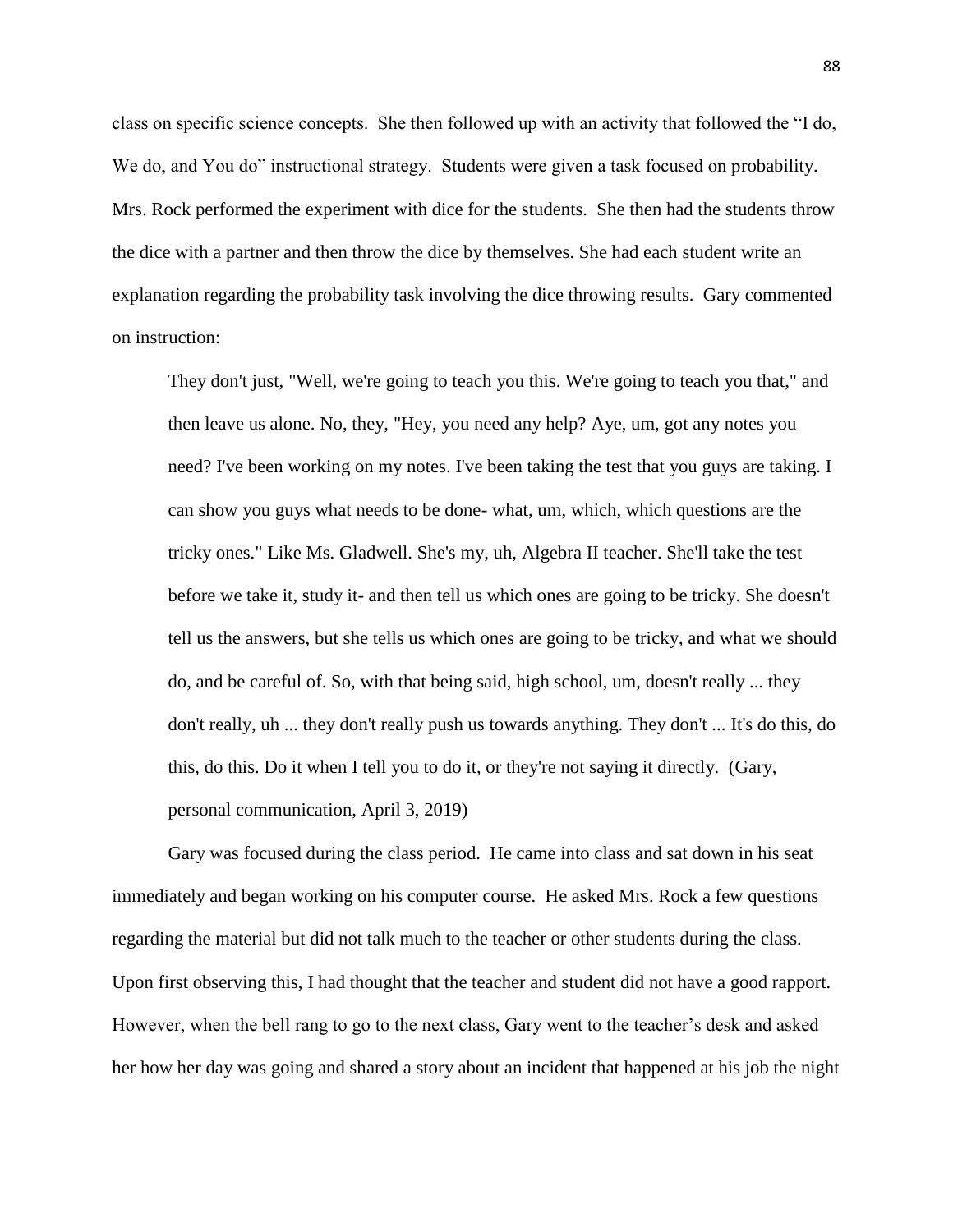before. Mrs. Rock listened and commented on the incident and the two laughed together. Gary then told Mrs. Rock he would talk to her in the morning during family night. Although the school referred to this event as "family night," the events were actually held during the school day right after breakfast. The staff explained that they created "family nights" because they wanted to give students a feel of how family nights work in natural families. The teachers explained that the name was actually coined by the students. The students preferred to call them family night. When I interviewed Gary, he felt that the teachers in the school really cared about him and the other students. During the interview, Gary shared:

So, being here, I feel, like, they really do ... They, they really do care for us. And with it being a small school, all the teachers know everyone. They really do care for a lot of people. They try ... They connect with them themselves- to help better our experiences here. (Gary, personal communication, April 3, 2019)

Mr. Middle, a social studies teacher, used the lecture method for the two days that I observed his classroom. This teacher had discussions about the content with students. Students were comfortable interrupting the lecture to ask questions, and the interruptions were appropriate and related to the topic of the lecture. Mr. Middle appeared to be comfortable with the interruptions and used them as teachable moments.

My observation of Mr. Middle did not afford me the opportunity to observe one on one interactions between the students and teacher. I was able to observe that Mr. Middle had clear classroom routines and expectations of the students. For example, behavior expectations were posted and academic procedures were posted and reviewed at the beginning of the class. Before the lecture began, Mr. Middle reminded students that they were to take notes, keep their heads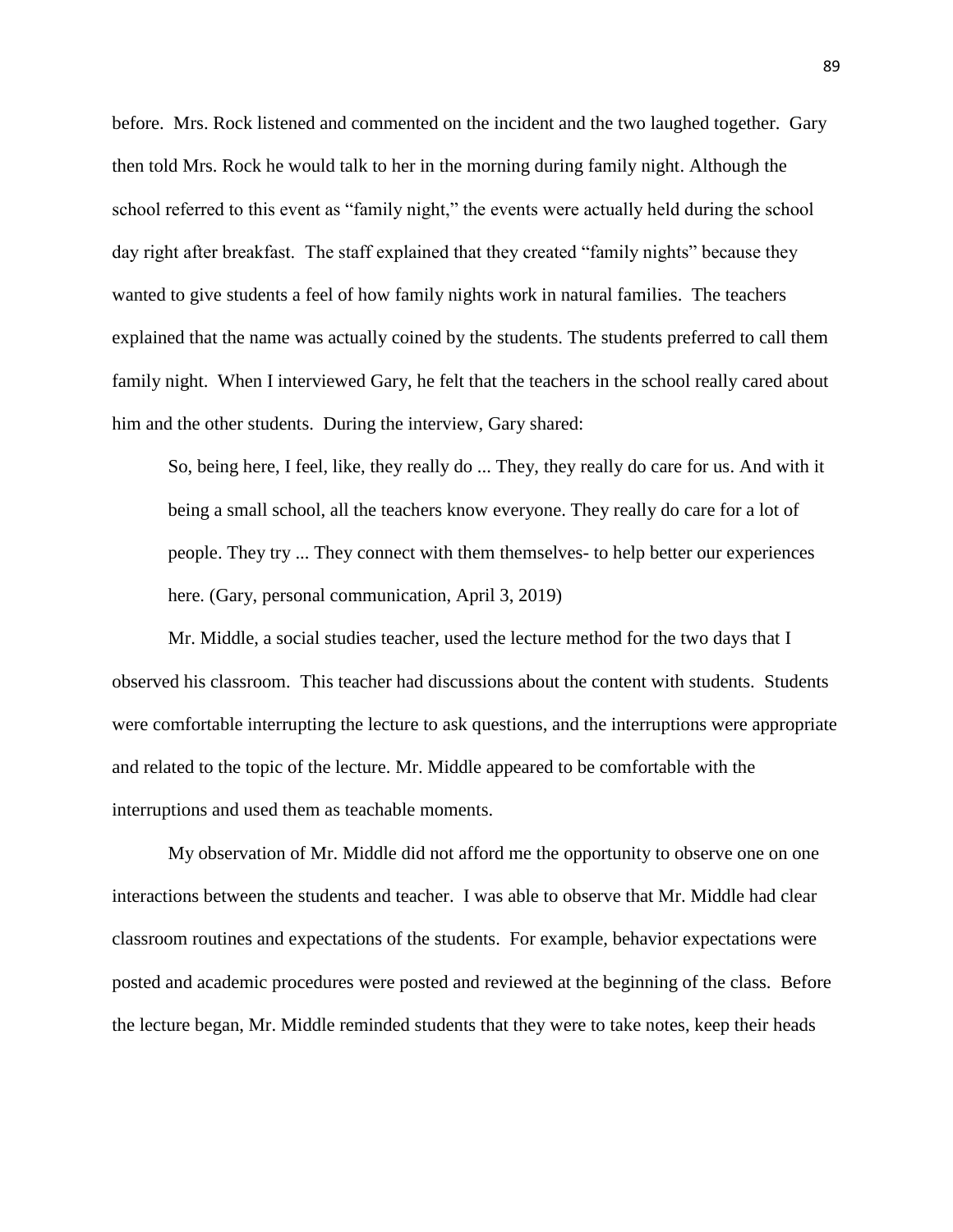up, ask questions, and complete an exit ticket before leaving the class for that day. This was reviewed both days that I observed.

During the observation, Candy was engaged during the entire class on both days that I observed the class. Candy asked questions frequently. She openly engaged in conversations with Mr. Middle. At one point of a lecture during US history class, where the topic for two days was on slavery and triangular trade, Candy asked the teacher how this content was going to impact his life moving forward. Mr. Middle explained the concept of cause and effect to Candy. She told the teacher that she understood how decisions people made in the past were still impacting her life today and even thanked Mr. Middle for breaking the topic down. This observation of dialogue between the teacher and student illuminated the level of comfort and confidence students were willing to display.

Mrs. Sand, an English teacher, used whole group discussion and individual work time on task during the two days that I observed her classroom. On day one, students were discussing the essay writing process. She gave students a hamburger graphic organizer and explained the three parts of a complete essay. She then had the students all write one paragraph with seven sentences using the hamburger graphic organizer image. Mrs. Sand walked around helping students. She then had students exchange essays and critique the essays using a rubric that appeared to have been used on other assignments in the course throughout the semester. The students then returned the essays with written comments. Mrs. Sand commented on her instructional strategies:

Much smaller class size setting, so I can get to know them and I can relate my content to them. I don't think I could do that with 34 kids. I'm not gonna hit all of them. I can hit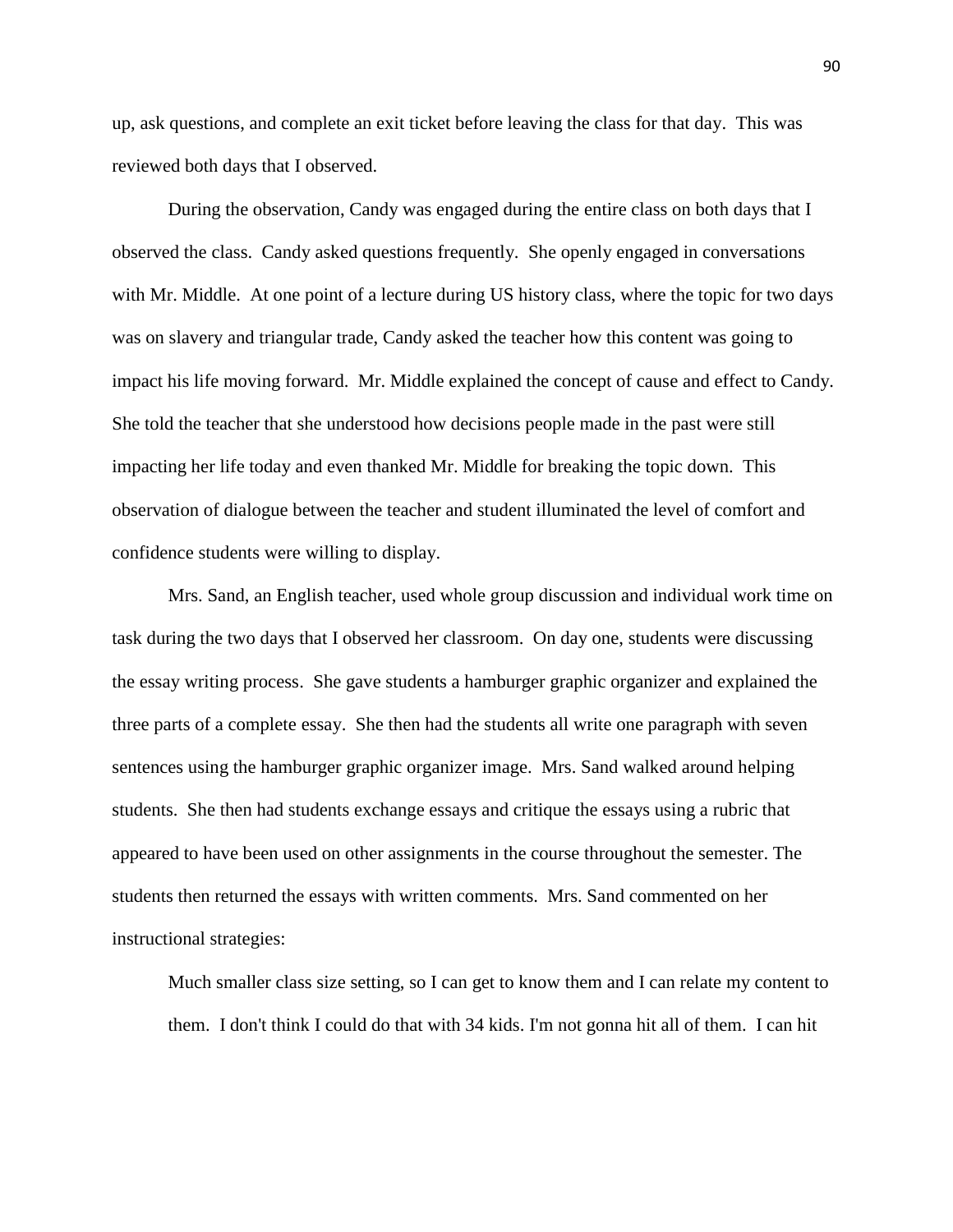all of them, I can connect with all of them. And I don't know, I feel like in the traditional setting I would be seen as crazy. (Mrs. Sand, personal communication, April 4, 2019)

On day two, she allowed students to choose a topic to write about during the class. The topics were not focused around any specific content or topic. I observed students working together and answering questions for each other regarding the organization of their essay, the wording they chose to use in the essay, and their use of the hamburger graphic organizer image. Mrs. Sand walked around observing and monitoring students. Mrs. Sand said, "Honestly, if you have a connection and you have time to sit down with a kid one on one, right next to them, they will succeed. They're gonna grow."

On day one of my observation of Mrs. Sand's classroom, Porsha was following along with the class regarding the writing process. She made some jokes throughout the teacher's explanation of the writing process and the use of the graphic organizer. Porsha appeared to be teasing Mrs. Sand and Mrs. Sand appeared to be comfortable with the teasing based upon the laughter between her and the other students. Although the student was making jokes, the behavior did not take away from the lesson.

The second day of my observation, Porsha was helping other students with the graphic organizer and told her peers that she completed her essay the night before. Porsha explained to one student in the class that the teacher had been emailing back and forth with her the evening before, providing feedback on her essay. After making the corrections suggested by her teacher, Porsha shared with her classmate that she could help them now with their essays because Mrs. Sand had explained things to her clearly. When I interviewed Porsha, she expressed that the teachers in the school respond differently to students when they are having a problem in comparison to the way teachers in the traditional school seemed to respond to difficult students.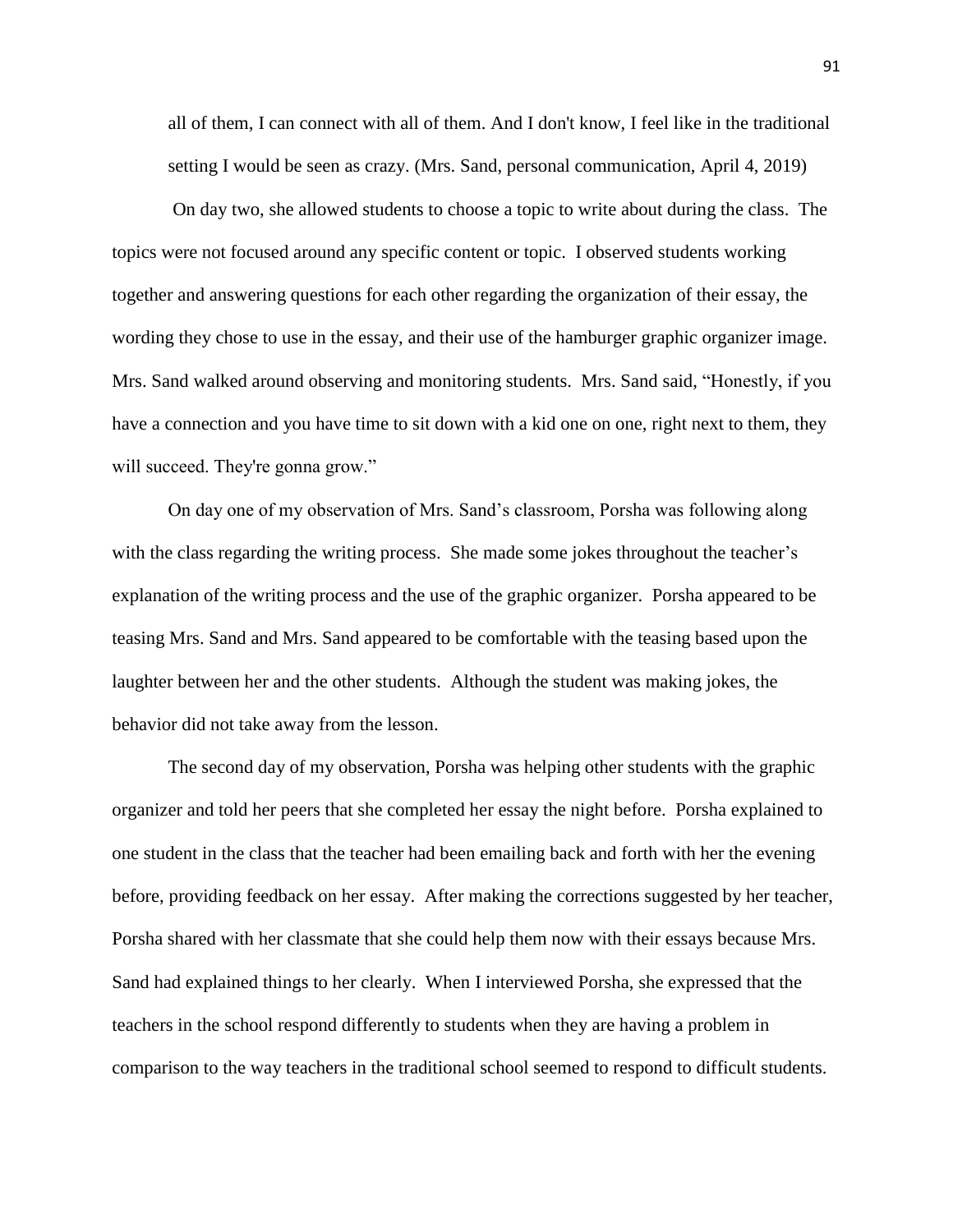Porsha expressed that she felt that this difference in teacher response to difficult students was a reason the alternative environment seemed more comfortable and the teachers seemed more caring. Porsha said during the interview:

Interactions are better between students and staff at [Endor]. The teachers are not so quick to over react to things here like they do at Empire High School. Like if someone gets mad, they try to figure out why the kids is made and not just call for an administrator right away. (Porsha, personal communication, April 4, 2019)

This statement showed that student three was feeling a sense of accomplishment and a feeling of success. These feelings captured by student three's comments provide evidence of competency. Competency is one of three components of the Self-Determination Theory component of competency.

## **Theme Two: Social and Affective Experiences**

 $\overline{\phantom{a}}$ 

During the interviews, Candy, Gary, and Porsha shared their thoughts about how their social, emotional, and motivational experiences emerged. They also described how their experiences had influenced them while attending Endor Alternative High School.

The observations and interviews provided opportunities to discuss and observe topics covered in the school handbook, classroom progress charts, classroom assignments, classroom posters, and lesson plans. Each of these provided examples of the specific strategies utilized or activities planned for students as well as the different ways teachers attempted to motivate students.

Anchor charts, classroom progress charts, and M.A.S. bucks<sup>6</sup> provided data supporting the intentional efforts teachers used to motivate students and celebrate student success. M.A.S.

<sup>&</sup>lt;sup>6</sup> M.A.S. is the pseudonym representing the motivation award system being used in the Endor Alternative School.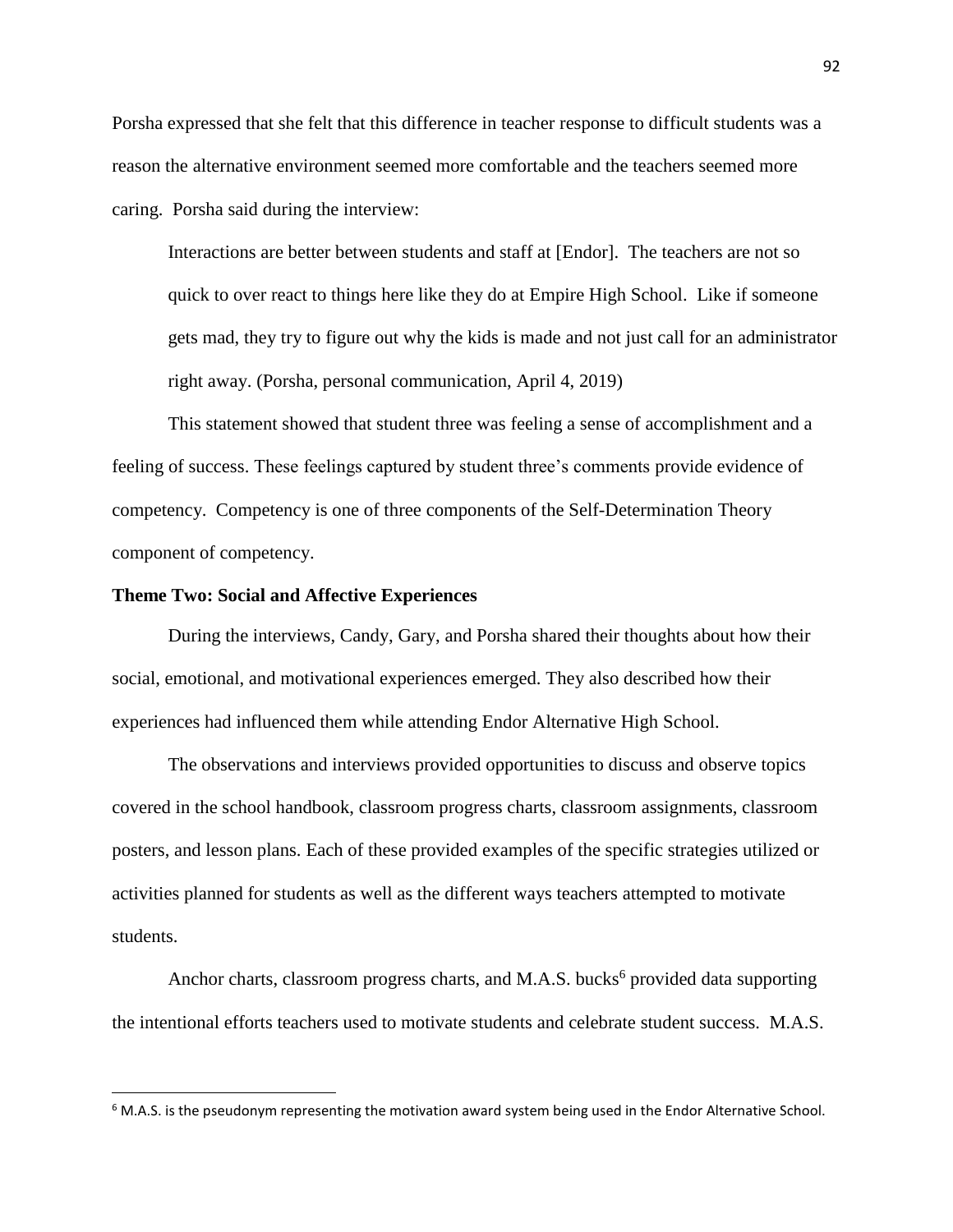bucks are a part of the all school P.B.I.S. plan (Positive Behavior Intervention Strategies). I observed classroom teachers interacting with students and using the different artifacts I reviewed. When I spoke with Mrs. Sand, she explained that using the M.A.S. bucks was a good motivator for students. She said that once one student earned M.A.S. bucks for participating in class, other students saw this and strived to also earn bucks by participating in class. Porsha explained in her own words the way M.A.S. bucks worked to motivate students. Porsha said, "You got a [MAS buck], and then the next day, another kid will volunteer. And eventually almost everybody starts volunteering, even if it's just for a little bit. They'll say, "Can I just read this paragraph?"

The science teacher, Mrs. Rock, presented curriculum and interacted with students in multiple ways. I observed Mrs. Rock and Gary over two days. I specifically observed Mrs. Rock working individually with a male student who was preparing for an upcoming Integrated-Chemistry Physics test. There was also a teaching assistant in the classroom who was working with an individual student on a computer assignment one day, and the next day the teaching assistant was helping three students complete a science lab experiment utilizing water, food coloring, and magnets. Gary was working independently on a paper assignment the first day and worked with the teaching assistant and the other students on a lab experiment the second day.

During both days, I observed student learning experiences from different methodologies used by the teacher intentionally. For example, I observed one on one instruction, use of the teaching assistant with small groups, hands-on experiences, and use of technology. Students were allowed to move around the room freely and appeared to be comfortable. I watched students execute the lesson directions for assignments, working well with other students, and performing routines which were posted in the classroom.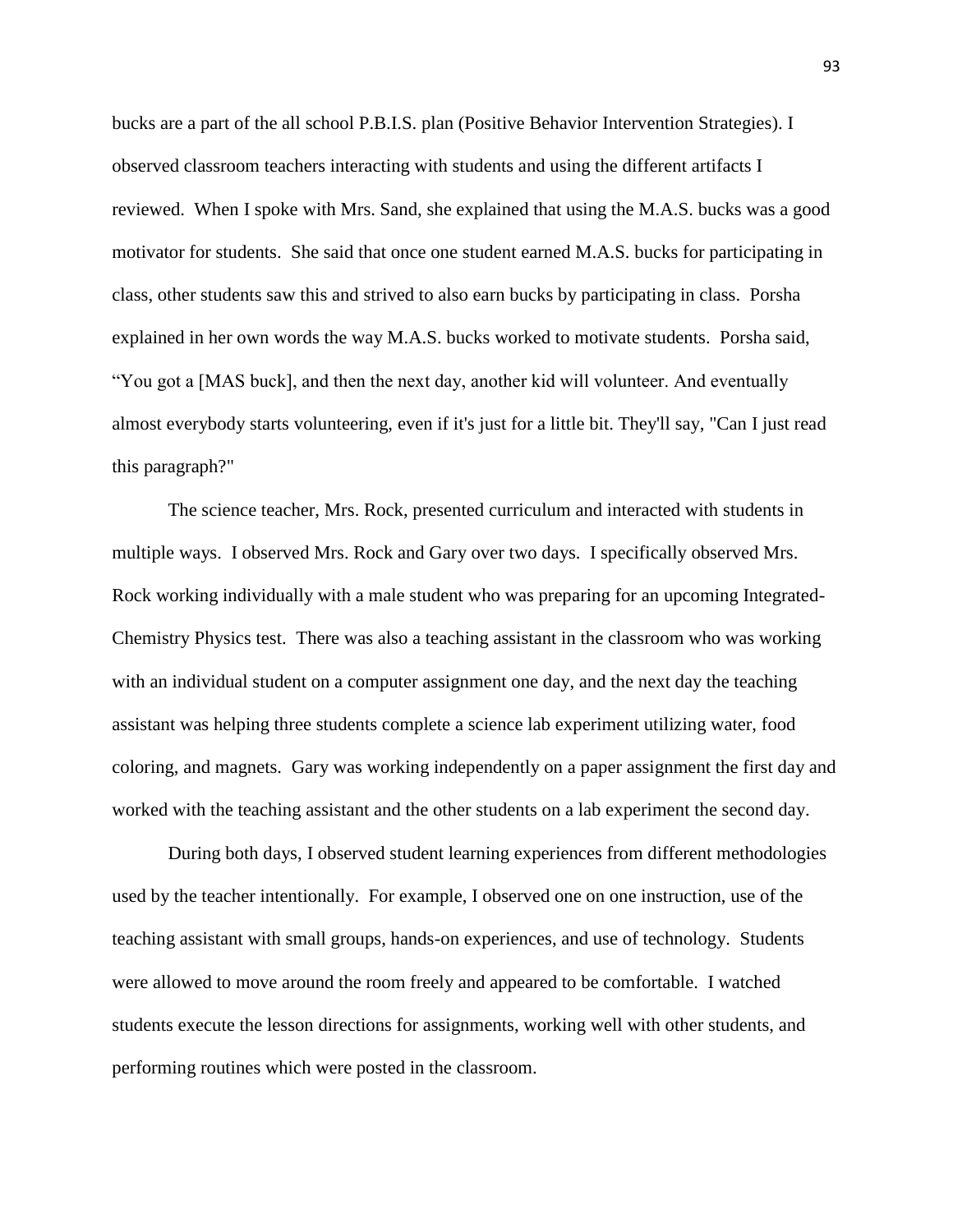Mrs. Rock had a star progress chart posted in the classroom. The progress chart served as a visual motivator for students by indicating how many assignments students had successfully completed. The chart also informed students of how many assignments they had left to complete before they could earn the credit and a passing grade in the class. I observed Gary check the progress chart on the first day. On the second day of my observation, Gary reminded Mrs. Rock that he had completed an assignment and a star should be added to the progress chart next to his name.

I observed social, academic, and motivational experiences for Candy while in Mr. Middle's social studies classroom. The teacher provided instruction to students using lecture and class discussion. I did not observe any unique instructional strategies employed that would have provided the individualized academic experiences that the school promotes. However, one benefit of the classroom discussion was the small class size which allowed students to ask questions and receive immediate responses from Mr. Middle. He encouraged students to participate by providing positive affirmations when they asked questions and when students answered questions. Mr. Middle had motivational quotes posted around the classroom on the whiteboards, above the whiteboards, and on the classroom walls. He began the class each day spending about five minute's reflecting with the students on one of the posted motivational quotes. He read the quote, explained the quote, and then asked the students to explain what the quote meant to them. Porsha explained the motivational quotes were important to her by stating "Keep the motivational quotes. Those got me through on hard days."

The social experiences I observed in the Social Studies class evolved from the interactions that occurred during class discussions. I observed students responding to comments made by Mr. Middle and other students. Everyone in the class gave their undivided attention to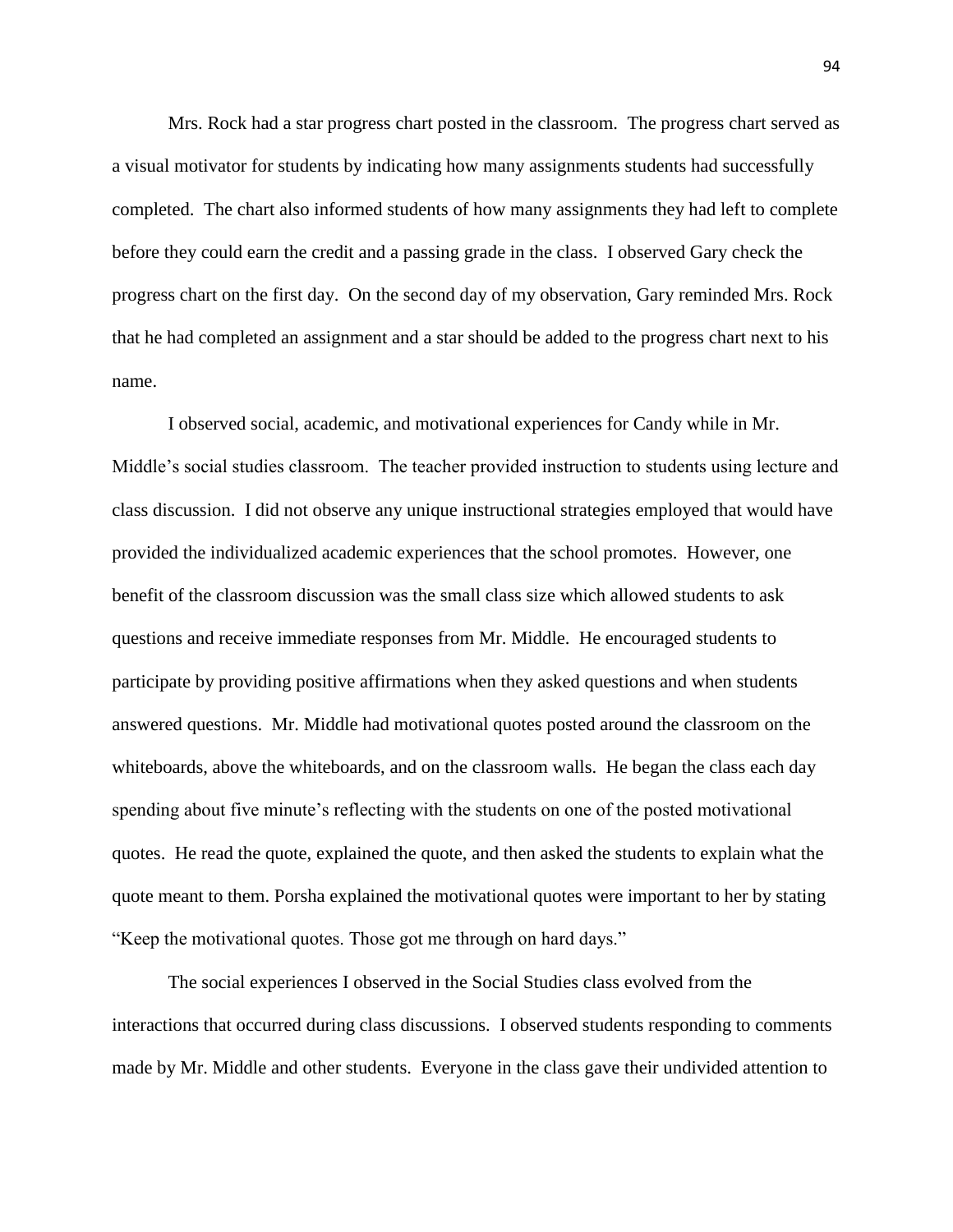the speaker. My observation also illuminated the comfort and courage students displayed by openly participating in the discussion. Candy was very engaged in the class discussion. She asked questions and contributed to the discussion by commenting on points made by other students participating in the class discussion. Students appeared to be comfortable in the classroom. I made this observation based upon their positive reaction to Mr. Middle when they answered a question incorrectly. The students kept participating in the lesson by encouraging one another, such as Candy saying "that's ok man" to a classmate who tried and got an incorrect answer. This observation provided insight into the social experiences that students had in the social studies class.

I observed Porsha and Mrs. Sand, her English teacher, in the classroom on two different days. The teacher provided the students with academic learning experiences by utilizing class discussion, partner work, and whole group guided practice activities, as well as individual work time. During my first day of the classroom observation, I saw students writing paragraphs independently during individual work time. Before students worked independently, however, the teacher guided the entire class through the use of a graphic organizer which was designed to help them organize their essays.

On my second day of observations, students were working with partners by editing the essays written by their partner. Students were encouraged to sit in area of the classroom that made them feel most comfortable. Many students chose to sit on the floor with their partner. Mrs. Sand walked around the room on both days checking on student progress and answering questions. I watched students participate in class discussions and provide specific comments and conversation around edits that provided insight into the amount of comfort students felt with their peers. The observation provided evidence of the social experiences Mrs. Sand fostered in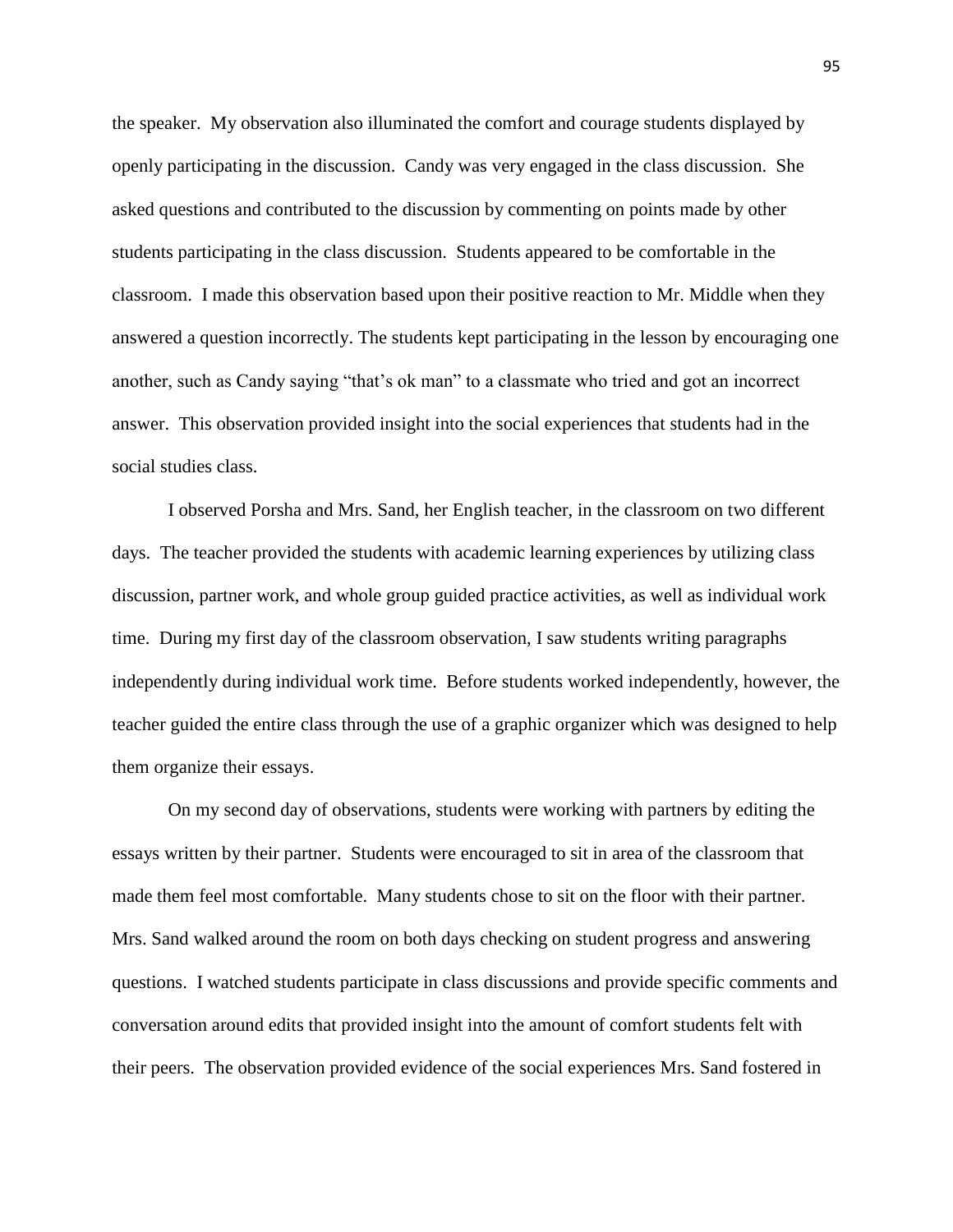her classroom. Students gave and received criticism regarding their essays without becoming offended and appeared to respect the opinions and comments of their peer partners. It is significant to mention that the teacher chose their partners.

I observed the ways that Mrs. Sand motivated students both days of my observations. She motivated students with positive feedback and did not use generic comments. The feedback she provided as she walked around the classroom was individualized and was about specific tasks. The students responded to her feedback by either smiling, saying thank you, or asking her to look at different portions of their essay. Mrs. Sand encouraged students to give positive feedback and constructive criticism to their peers. She walked around commenting on the conversations she overheard students having with their partners. Every time she overheard a partner team using the proper grammatical terms while discussing their essays, she gave the students M.A.S. bucks. Students can take the M.A.S. Bucks to the school store and purchase things like school supplies, candy, or items for their smart phones.

During interviews, the students discussed how they related to the school environment socially. For example, clubs, extra-curricular activities, and sports are all things that students found important. The perspectives shared by students about their alternative schooling experience were confirmed by comments made by the three teachers interviewed. The Renaissance School provides an opportunity for the students to interact socially through their "Family Night Events." Although the events are called "Family Night" they occur during the school day.

Students explained the differences between their alternative school experiences and their previous traditional academic experiences by giving examples of their frustrations with large class sizes, a greater frequency of distractions, and a lack of teacher-student rapport in the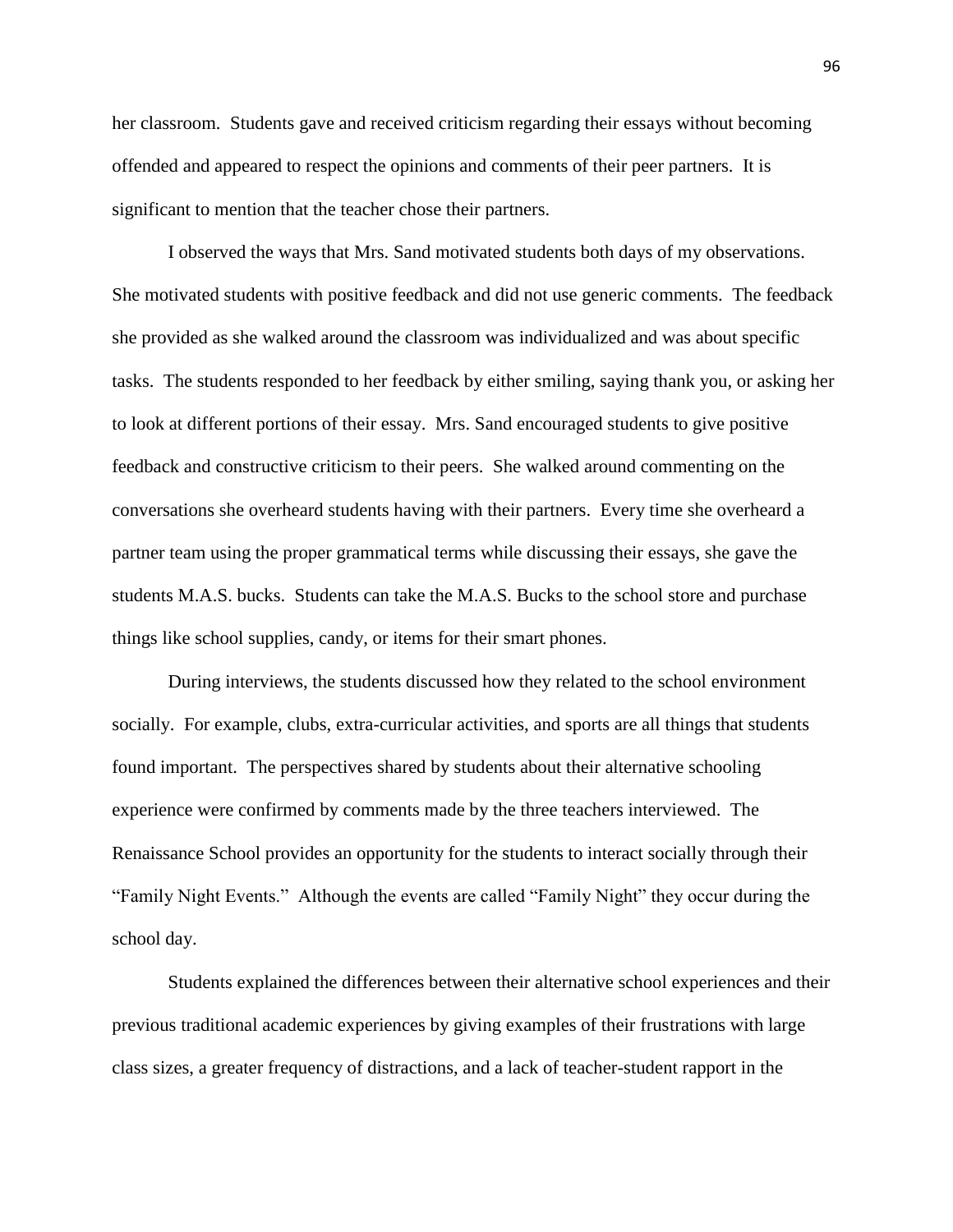traditional school setting. During their time in traditional school, it seemed to be a recurring theme that students all seemed to have had a person or incident which led them to either doubt their ability to be successful in school or to feel like an outcast and not accepted. This negative experience for the students sent them in a wrong direction. They did not have an environment that nurtured and motivated them. Therefore, they did not try in class. Students explained how the teachers and their learning environment in the alternative school motivated them to try and to believe in themselves and their ability to be successful.

Well the teachers tell you that they expect you to do your work so that you can have choices when you graduate. Also, the teachers motivate you by either telling you that they believe in you or celebrating with you when you finish a credit. They also listen to you when you are struggling with assignments. (Porsha, personal communication, April 5, 2019)

Endor students explained that they would like to receive more support and motivation from the school. For example, they wanted to have opportunities to receive tutoring or job skill training. They expressed wanting more time and opportunity to prepare for life after high school. In the interviews, teachers agreed with the need to better prepare students for life after high school.

Throughout my time talking with the students at Endor Alternative high school, the relationships and student experiences appeared to have great influence upon the student perspective regarding their experiences in their alternative school. The conversations with students and teachers illuminated the importance of feeling connected to the school, having a positive rapport with teachers, feeling genuine motivation, and having opportunities to be successful.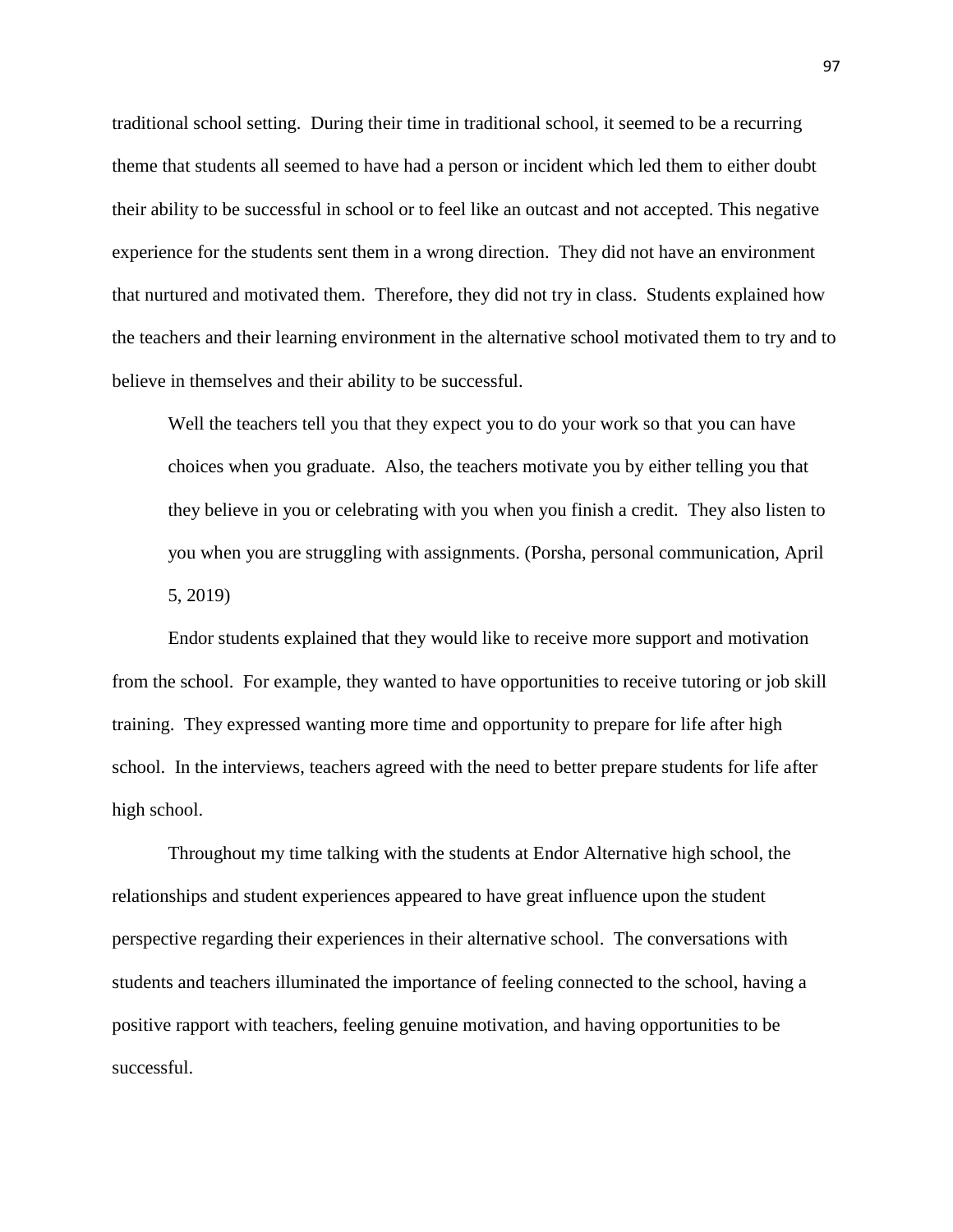During interviews with Gary, Candy, and Porsha, I asked them how they defined success or how they knew when they had achieved success. Success was defined differently by each of them. Gary said he would know that he was successful when he had graduated from high school and had completed all of his court requirements. Gary stated that his ultimate goal was to be on his own and able to take care of himself and make good decisions. Candy reported that she knew that she would be successful when she graduated from high school and was attending school at Ivy Tech. Candy said that she still needed to work on her applications and that Mrs. Zelle was trying to get her to consider other schools. Porsha said that she knew she would be successful once she received her high school diploma and her C.N.A. certification. Porsha stated that her goal was to be able to take care of her daughter without needing government assistance. She expressed the desire to be an example and a positive role model for her daughter.

#### **Theme Three: Complexities of Resources**

Challenges were another theme that emerged from the time I spent observing the alternative school and interacting with students. However, one took it personally when asked about challenges. He explained that the work challenges meant that there was something wrong with him. He expressed that the word complexities was a more appropriate depiction of the obstacles that students often face. As a result, I named this section Complexities of Resources. I will use complexities through this section as a result of this student's perspective and explanation. Although there appeared to be many positive experiences and opportunities tailored to enhance the educational experiences for students based upon their unique needs, interviews with staff and students also unveiled some specific complexities that existed. Conversations revealed a few complexities and obstacles experienced by both teachers and students. The complexities and obstacles also seemed to stem from different catalyst. This was an unexpected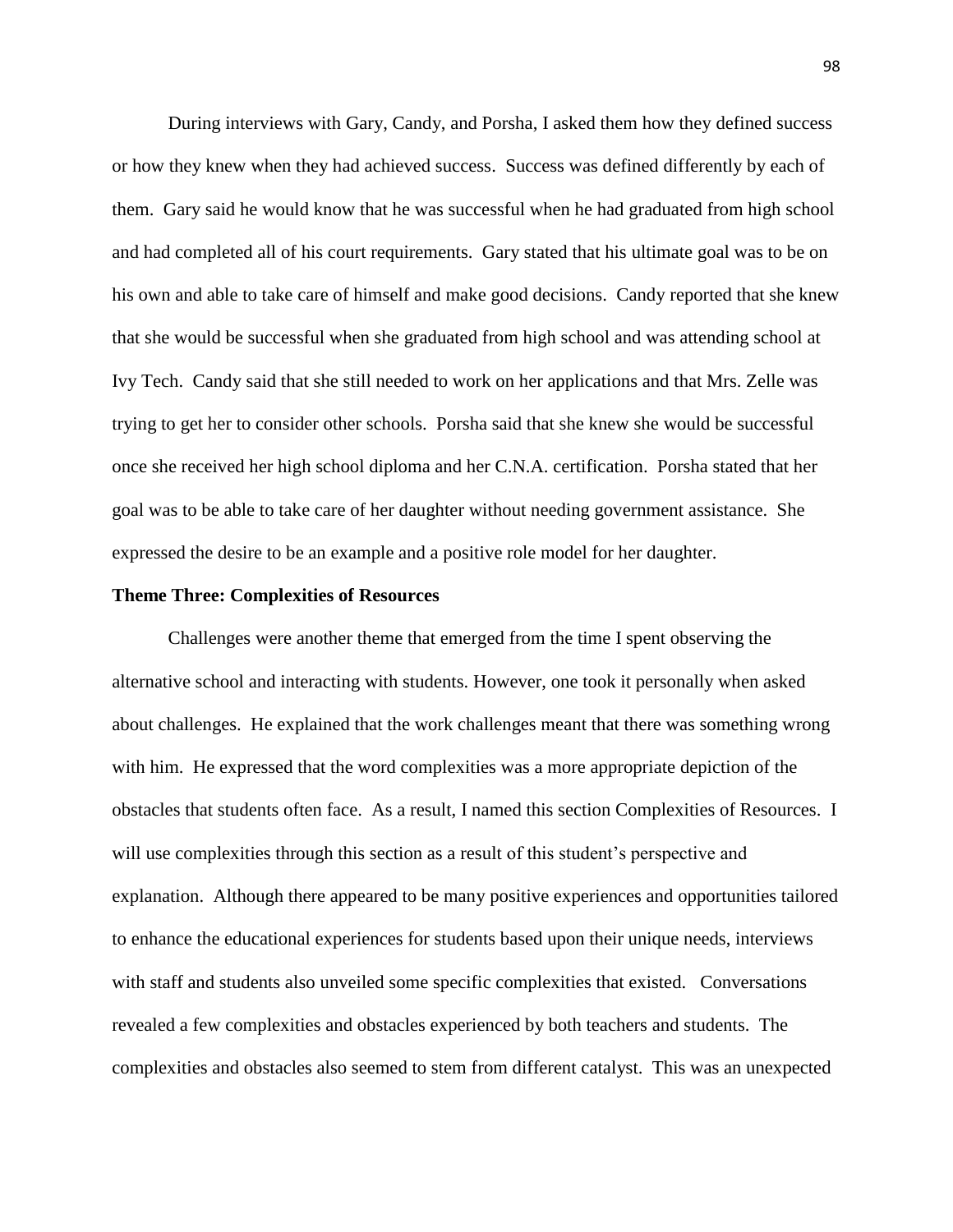discovery. For example, before interviewing students and staff, I had suspected that the obstacles for students would be very similar and would center on what the traditional setting did not offer. However, students described their personal circumstances as a major obstacle that prevented them from being able to experience the traditional school setting the same way other students experienced the traditional setting. Gary told me that "Empire High School eventually got tired of me getting in trouble." Gary stated, "The school told my mother that I was habitually truant and they were going turn her over to CPS or turn me into Juvenile." Gary shared that he was scared and was thinking about just dropping out of school.

Students explained that the alternative school setting made it a priority to be flexible to help them find ways to graduate from high school. Candy stated:

My mom ended up calling my school counselor at [Empire High School] and asked if Football High School had any programs for pregnant teens or teen mothers. She told my mom no but Endor might be a good idea. She explained that I could work at a quicker pace and have a more flexible school day. My mom asked her "why they had never told us about this before." So, the [Football High School] administrators ended up meeting with me and my mom. "They told us that I was on the verge of being expelled." I told them I wanted to try going to [Endor High School] because I had heard that I could have a flexible day and move through my credits quicker and easier." The [Football High School] assistant principal said that he thought that it would be good for me. So, he talked to [Mrs. Bee] and [Mrs. Bee] said I could come to [Endor High School] if I was serious about trying to graduate. I had to call her to tell her why I wanted to come to [Endor High School]. I told her that "I had a child and I understood that I needed an education so I could get a job and take care of her. I told [Mrs. Bee] that I would take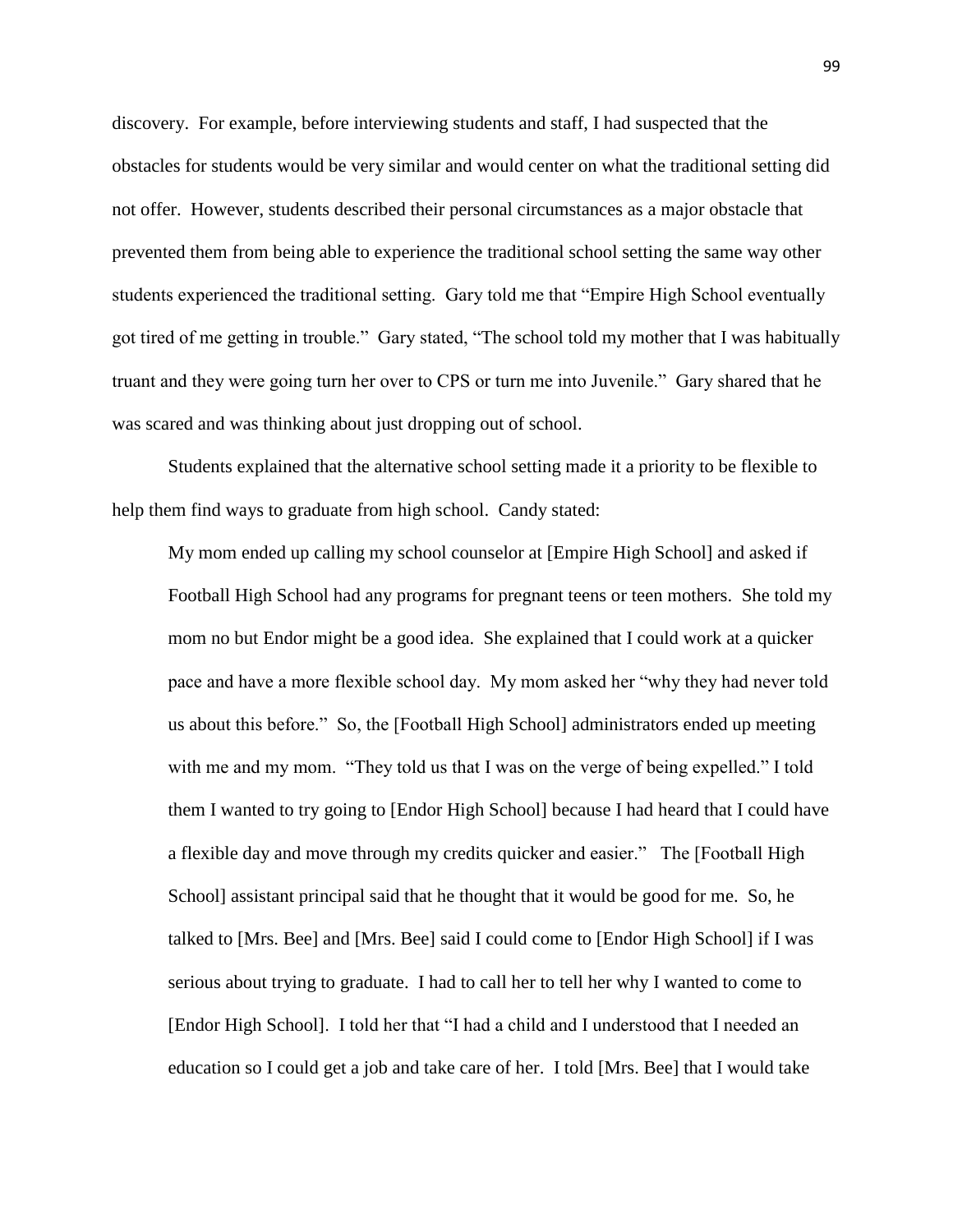school serious and be respectful." So, I started at [Endor] and the rest is history. (She giggles) (Candy, personal communication, April 4, 2019)

The staff also explained that the unique student lifestyles and circumstances of the students often caused them to respond inappropriately in the traditional setting but they believed that this was not the students' fault. The staff believed that school should be more accommodating to student needs. The students believed that Endor Alternative High School was accommodating to them but believed that the school needed more money. The staff also described the biggest obstacles as being financial but additionally mentioned the need for more professional training. Mr. Middle shared that the students he worked with often demonstrated that they needed a variety of experiences to practice interacting with people outside of their social circle. Mr. Middle said, "And they live in this little tiny bubble, I mean ... So many of them don't even know past the east side of Indy. I'd like to do more, but you know, field trips cost money." Mrs. Sand shared that although the students were grateful of the technology they were allowed to use, the teachers saw it as unfair that the Endor Alternative school often received the leftover resources. Mrs. Sand shared during her interview that the alternative school needed resources and money. Mrs. Sand said, "Like we need more technology… "Yes. [But we feel, we] even the teacher feel, here, we get the leftovers [resources]. You know? Buy a laptop."

During interviews, students discussed how their personal lives presented unique circumstances that often became obstacles for them in the traditional environment. Students described the flexible schedule they had at the [Endor High School] and the self-paced curriculum as ways they could overcome some of their lifestyle obstacles. Students explained that a flexible schedule and individualized pacing were very important to them.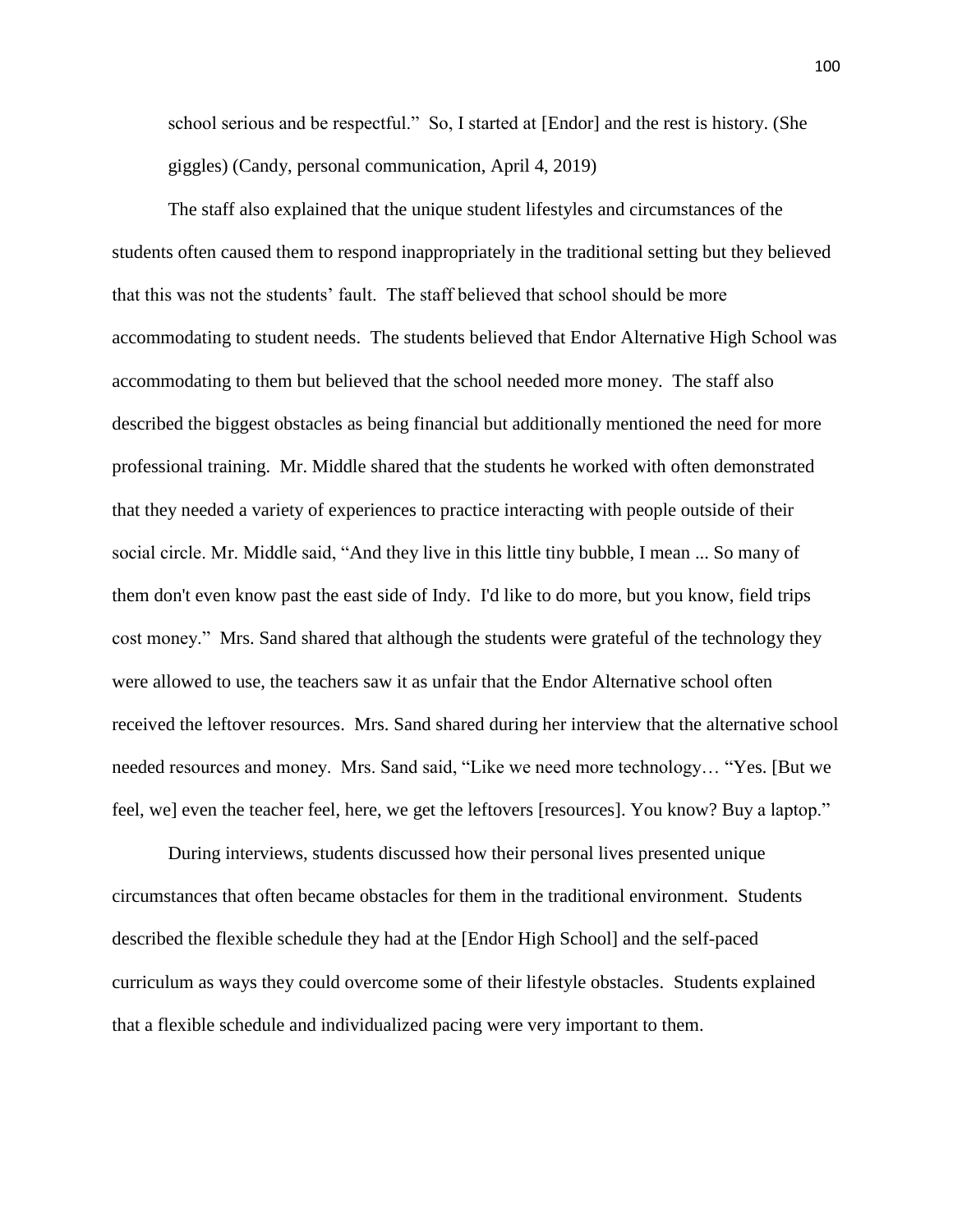Teachers described obstacles and complexities regarding professional learning and staff support from the district. Teachers believed that they need to be provided with opportunities to collaborate with other alternative schools and programs so that they can better serve their students. Teachers agreed that having to meet the district directives on some initiatives is okay, but many of the curriculum and instructional directives do not fit with their school structure or classroom make up. Mrs. Sand explained that over the years administrators had tried to make the staff implement the same activities, lessons, and professional development as the traditional schools. Mrs. Sand acknowledged that eventually they got an administrator who understood alternative education and that the traditional methods did not work for alternative schools and students. Mrs. Sand stated:

Calendar. Uh, when I first started here it was like that, then there was about half ... There was about four years where we had an administrator who tried to get us to follow what the high school was doing, um, which is fine and I get why. But, then the problem is we have nine week rotations, so a kid would come in and I'd be starting a nine week rotation and he's already read it. We realized that didn't work, and honestly, a lot of these kids aren't going to respond to Shakespeare. (Mrs. Sand, personal communication, April 3, 2019)

The teachers and the principal explained that the district was beginning to understand that the [Endor High School] has different needs and was becoming more flexible. In addition, teachers expressed wanting to have more professional learning designed around the alternative school environment and curriculum. Teachers shared that currently they receive the most support from each other as well as their principal. Mrs. Rock shared that "when somebody is struggling the staff lifts each other up." She stated: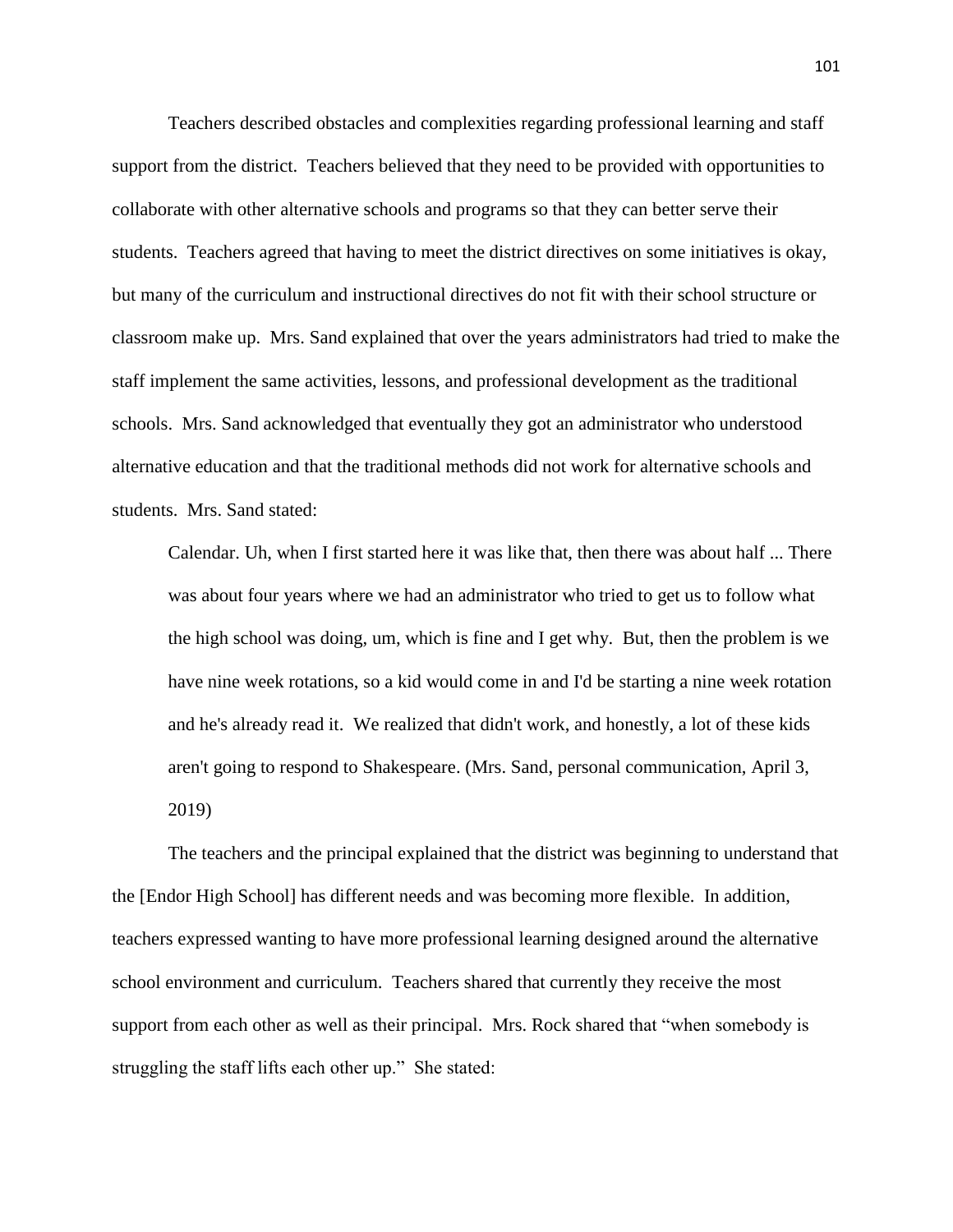We are so ... What I love about this staff, is we're so flexible, you know. If there's an emergency, if I were to get a call and say, "Hey, your kid's sick." All I'd have to do is send out an email, and everybody else picks up my kids. You know. (Personal communication, April 5, 2019)

During the teacher focus group discussion, Mrs. Light further expressed the importance of the alternative staff supporting one another. She also expressed that this was often also the reason that alternative educators felt isolated. Mrs. Light's thoughts were captured specifically in one of her comments. She stated:

We don't have to worry about a sub, you're gonna go here, you're gonna go- and th- and the kids are used to it. So they know, if they go to the door and they see a sign, "Oh, I'm going to so and so this, this period. (Personal communication, April 5, 2019)

Mrs. Light also shared that the staff knows one another so well that they can read the body language or moods of each other. Having this type of rapport helps them further support each other and prevents them from becoming distracted. They are able to ensure that they are present for the students and their needs. Mrs. Light told the group "And we can, we can tell when somebody's down. And, what I love about here, everybody has their partner. Like, yes, we're this big family, but- Everybody also has that one person's back."

During teacher interviews and the teacher focus group, the staff expounded upon their need to depend on each other. The teachers appeared to believe that the district should be providing them with effective practice and research based professional learning opportunities. However, because they were not currently receiving these opportunities, the teachers believed that they primarily depended on each other professionally and emotionally. For example, one of the teachers mentioned that having the feeling of being isolated often got her down. As a result,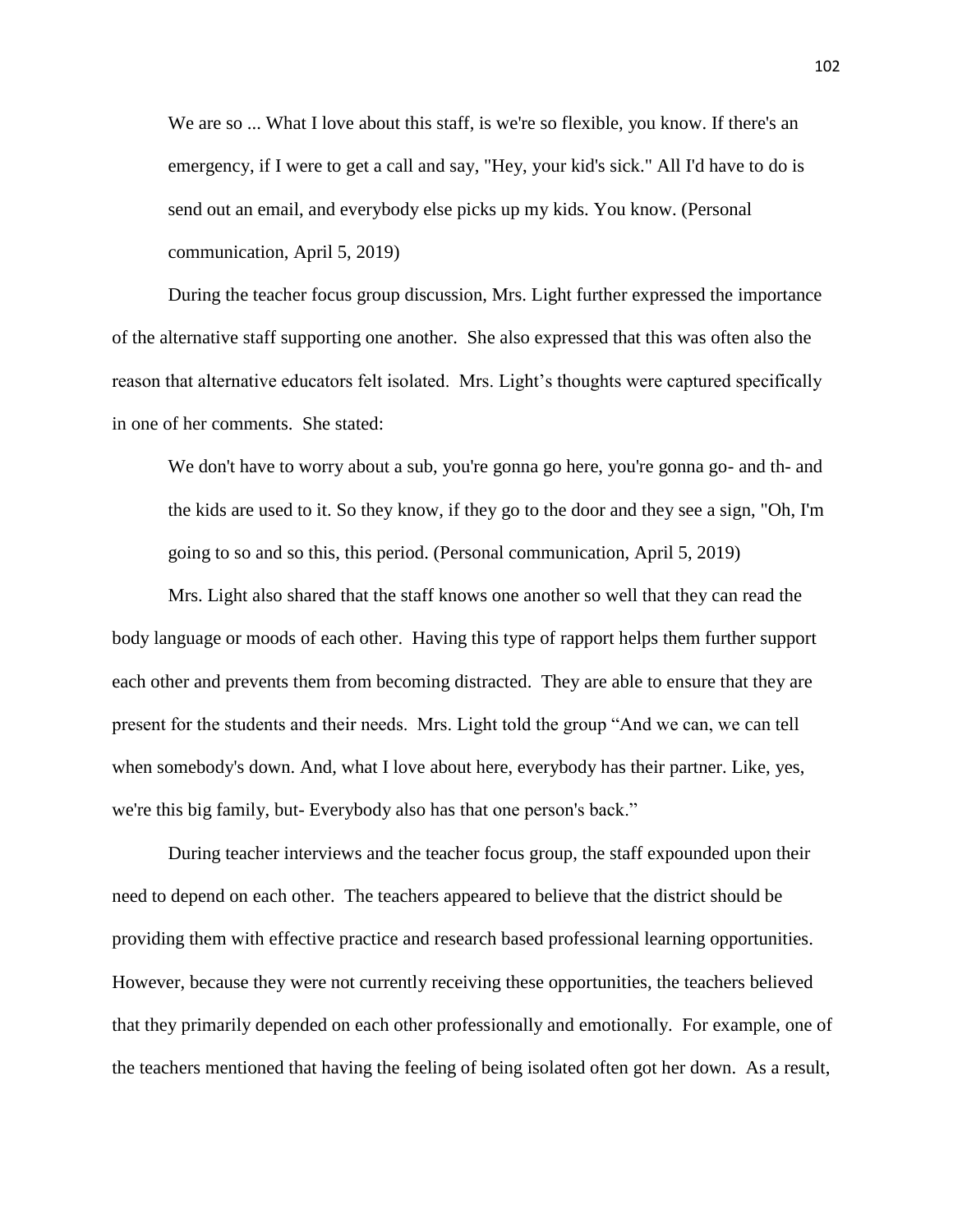her colleagues would recognize this and all rally together to support that teacher. The lack of researched based professional learning was reported by teachers as an obstacle and the cause for low morale; but it also seemed to bring out a positive aspect as well, which was the closeness of the staff, emotional support of the others, and professional support they provided to each other. This thought was captured concisely by Mrs. Night when she said, "You have to be close, 'cause you can't survive without it."

The teachers shared that they would like to use data to make informed decisions about the social and academic needs of their students, but currently they had no evidence-based practices that allowed them to do this. They kept their own anecdotal data. Teachers shared during the focus group that having evidenced-based practices would help them address the needs of their students more effectively. For example, the teachers described the need to make student experiences more realistic and provide them with an outlook on life that is more realistically based on the specific circumstances each student faces. Teachers said that they wanted to do this without making the students feel judged and while keeping the students' minds open to potential opportunities that they may not be ready to have now but may be prepared for down the road. The teachers expressed that they wanted to have an effective way to address these students. Mrs. Sand stated:

I feel like, uh, post-graduation plans I think we're struggling. That's- that's somewhere we really need t- and we all know that. We've- we've discussed that on ... We've been so focused on them getting across the stage- but then they get across the stage and they're lost. (Personal communication, April 5, 2019)

Mrs. Sand also shared that she believed the Endor Alternative High School and the Empire School district needed to realize that students need multiple pathways to not only receive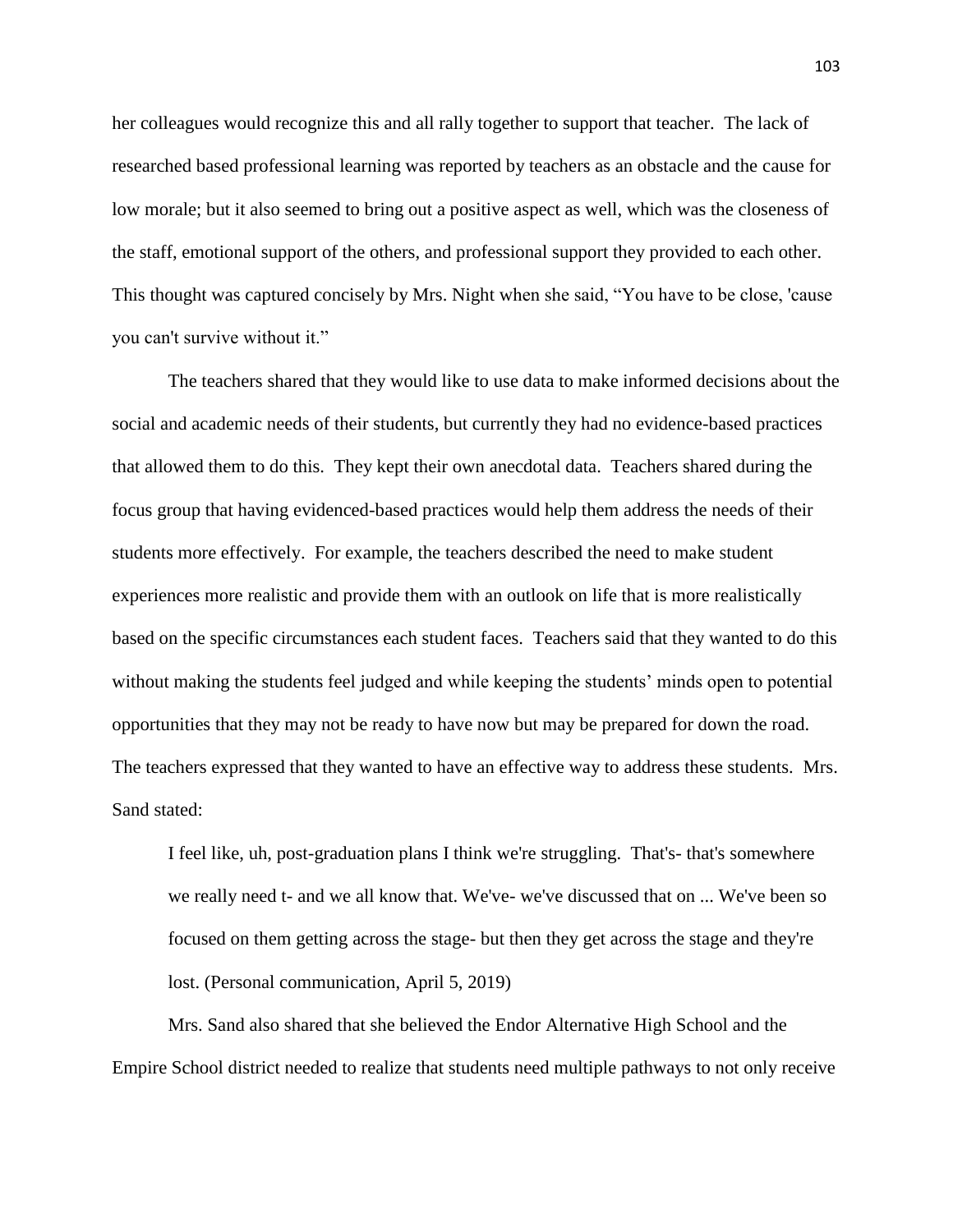their diplomas but also to have exposure to multiple post-high school options. Mrs. Sand said we need to "be realistic and realize that a four year college is not for everybody, and that's okay, and it's- it's acceptable and even encouraged."

The principal, Mrs. Zelle, shared that she agreed with many of the obstacles that the students and teachers expressed with regards to the need for more financing. She also shared that she agreed with the teachers with regards to having professional development that was specific to the work that they do at the alternative school with students. Mrs. Zelle said that, from her perspective, financing and technology were the two major obstacles that the school faced.

Mrs. Zelle talked a lot about the times the alternative school is used for the wrong reasons. She said that often the Empire traditional high school will have an angry African American mother that they are having trouble appeasing. The traditional high school will call Mrs. Zelle and ask her to come over to the traditional high school and join the meeting as if she were an interpreter for angry African American women. Mrs. Zelle explained that the traditional high school sent the message that they were unable to appease angry African American mothers or they felt as though they could not understand why the mother was upset. Mrs. Zelle stated:

Sometimes, I feel first off that the traditional school calls me in when they are dealing with an angry black woman because they figured that because I was a black woman I could calm the angry black female parent down and that is ridiculous. (Personal communication, April 4, 2019)

Mrs. Zelle shared some insightful perspectives that exist between Endor alternative high school and the traditional Empire High School. For example, she shared that often the traditional high school referred students to the Endor alternative high school when they just wanted to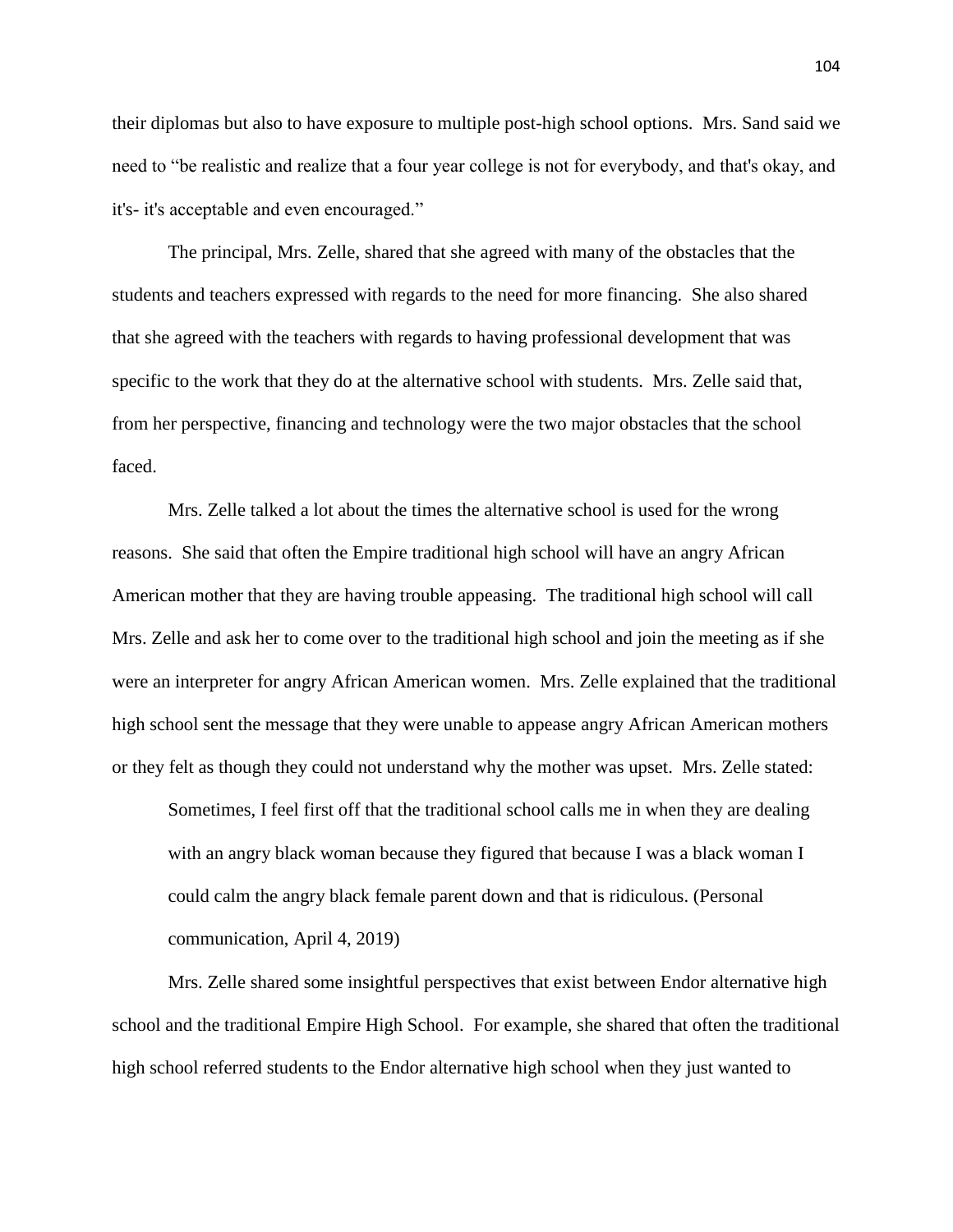remove the student because the student was difficult. She believed that the traditional school gave up on the student and shipped the student to her staff as a means to get rid of the student. For example, she mentioned a situation that arose during a meeting she was having with a parent of a potential new student, an administrator at the traditional high school, and herself. During the meeting it was revealed that the Empire traditional high school had a student who was experiencing attendance problems. The traditional high school put the student on a traditional high school attendance contract. Violation of the contract meant that the student would be automatically referred to Endor alternative high school. Mrs. Zelle explained that this was a common challenge that she faces as the principal. Endor alternative high school is not a dumping ground. She explained that she tried very hard to uphold standards for student eligibility so that she could maintain the supportive learning environment that they provide to students. However, the traditional high school often attempts to ship students to the alternative high school when they are tired of dealing with students. Mrs. Zelle shared that she frequently tells the Empire traditional high school administrators things like:

I need more information on this student than what you have shared with me. This move seems more like an adult move not a student move. It sounds like y'all are just tired of dealing with this student and seeing them in your office. (Personal communication, April 4, 2019)

This practice by Empire traditional high school throws the numbers of the alternative school out of proportion and makes their student to teacher ratio off and out of compliance with the Indiana Department of Education teacher student ratio guidelines for alternative schools. Mrs. Zelle explained this as the "why" she has to push back often times when the traditional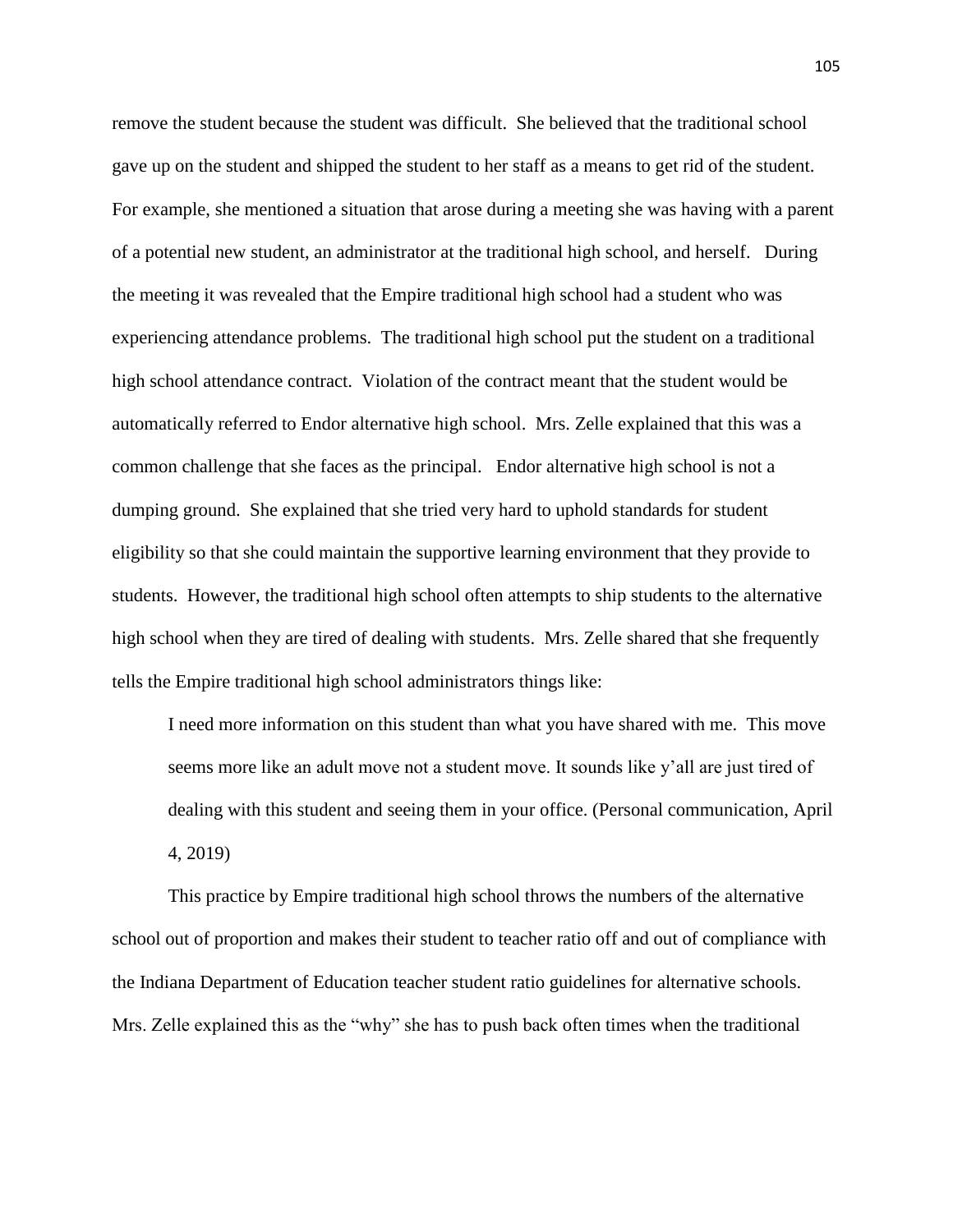school refers students to Endor alternative high school. Mrs. Zelle wants to ensure that the alternative school was used as a resource and a pathway of helping students.

Interviews and focus group conversation illuminated that the major obstacles were finances, technology, and the need for professional development that is specific to alternative schools. Major complexities appeared to be the perceptions of others and the misuse of the referral process by the traditional Empire High School. In addition, it was surprising that the principal felt that her race and the purpose of the alternative school were often misused by the traditional high school.

In the next section, I narrate student and staff interviews and observations and indicate where self-determination components were revealed. Interviews and observations revealed components of the Self-Determination Theory that appeared in the Endor alternative high school setting. In the next chapter, the results of this case study, limitations, and future recommendations are discussed.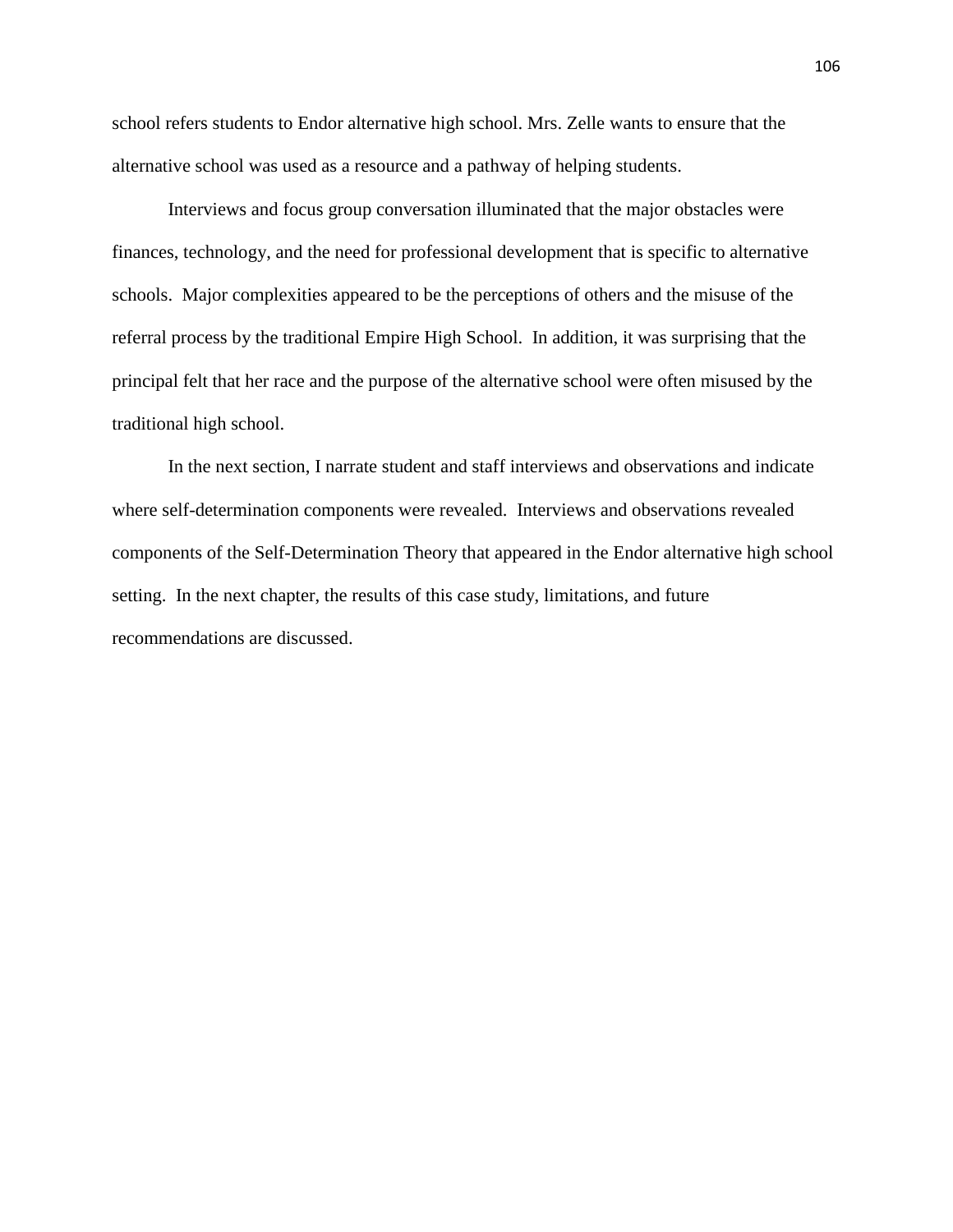#### **CHAPTER FIVE**

The purpose of this case study was to illuminate how three underserved students describe their experiences in an alternative school. From the perspectives of three students, this case study elucidated the perspectives of these students. Using qualitative methods, this case study investigated the extent to which the needs of these students were met from the perspective of three students. In this chapter, I will discuss case study findings, implications, limitations, and further research.

#### **Discussion**

The data collection, interviews, and observations revealed three major themes. These three themes that emerged were: (a) teacher-student relationships, (b) student experiences, and (c) complexities that arise in alternative school settings. In this chapter, I discuss the case study results, limitations that surfaced during my research, implications the results have on alternative school settings and practices, and finally, recommendations for future research.

This chapter discusses the findings on the following case study research questions. How do underserved high school students attending an alternative school:

- 1. Explain why they chose to attend the alternative school?
- 2. Describe their social and academic experiences at an alternative school?
- 3. Create goals and define success?

These research questions revealed three themes that will help inform the alternative education community in meeting the needs of underserved students by obtaining understanding from the students' perspectives.

The chapter begins with a discussion of the case study. I share and explain the findings of the case study. After a discussion of the findings, limitations that arose during data collection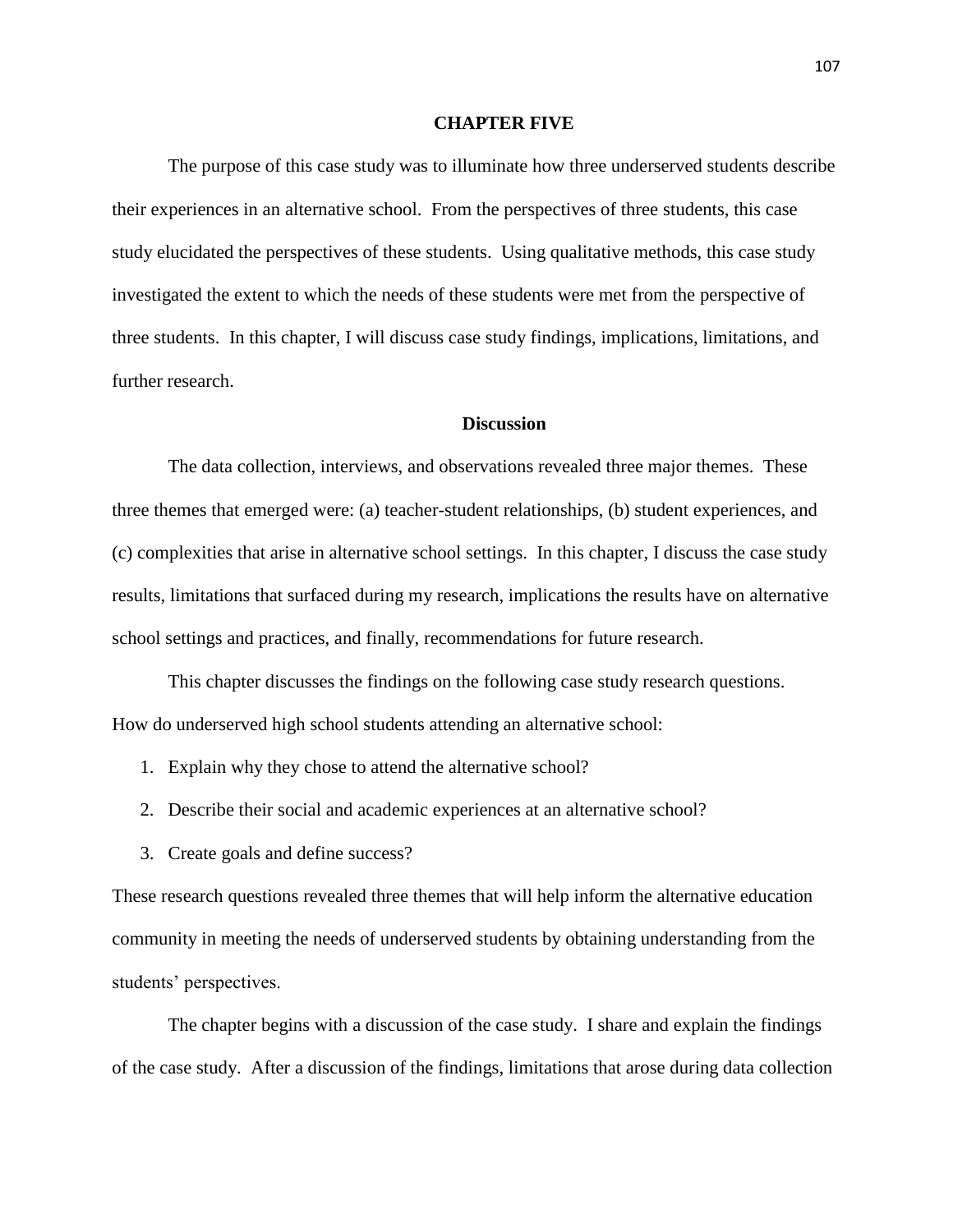are shared. I provide transparency regarding factors that influenced or limited the data I collected and the data collections methods I used during this case study; this includes any bias I had as the primary researcher. As I draw towards the conclusion, I explain how this study illuminates Self-Determination Theory by comparing the results of the case study with the major components of the Self-Determination Theory. The last section of chapter five will contain recommendations for further research.

#### **Key Findings and Discussion of Case Study Results**

To address the research questions, I performed observations and interviews with the intention of gathering data from the student perspective. The three students, Gary, Candy, and Porsha, all reported that the relationships they had with the Endor staff were positive social and emotional experiences that were pivotal in their success at Endor Alternative High School. All three students shared that while attending Endor Alternative High School, these relationships and experiences helped motivate them and define their individual success plan. These relationships also helped them to feel better about themselves and have a more positive outlook on their future. Both the three students and the three teachers talked about the challenges and obstacles that they faced in a non-traditional high school setting.

These three thematic findings lined up well with the research questions that this case study sought to answer. All three of these themes appear to be important to the three students who participated in this case study. The following sections address the research questions this case study sought to answer.

#### **Research Question 1: Students explained why they chose to attend Endor Alternative High**

**School**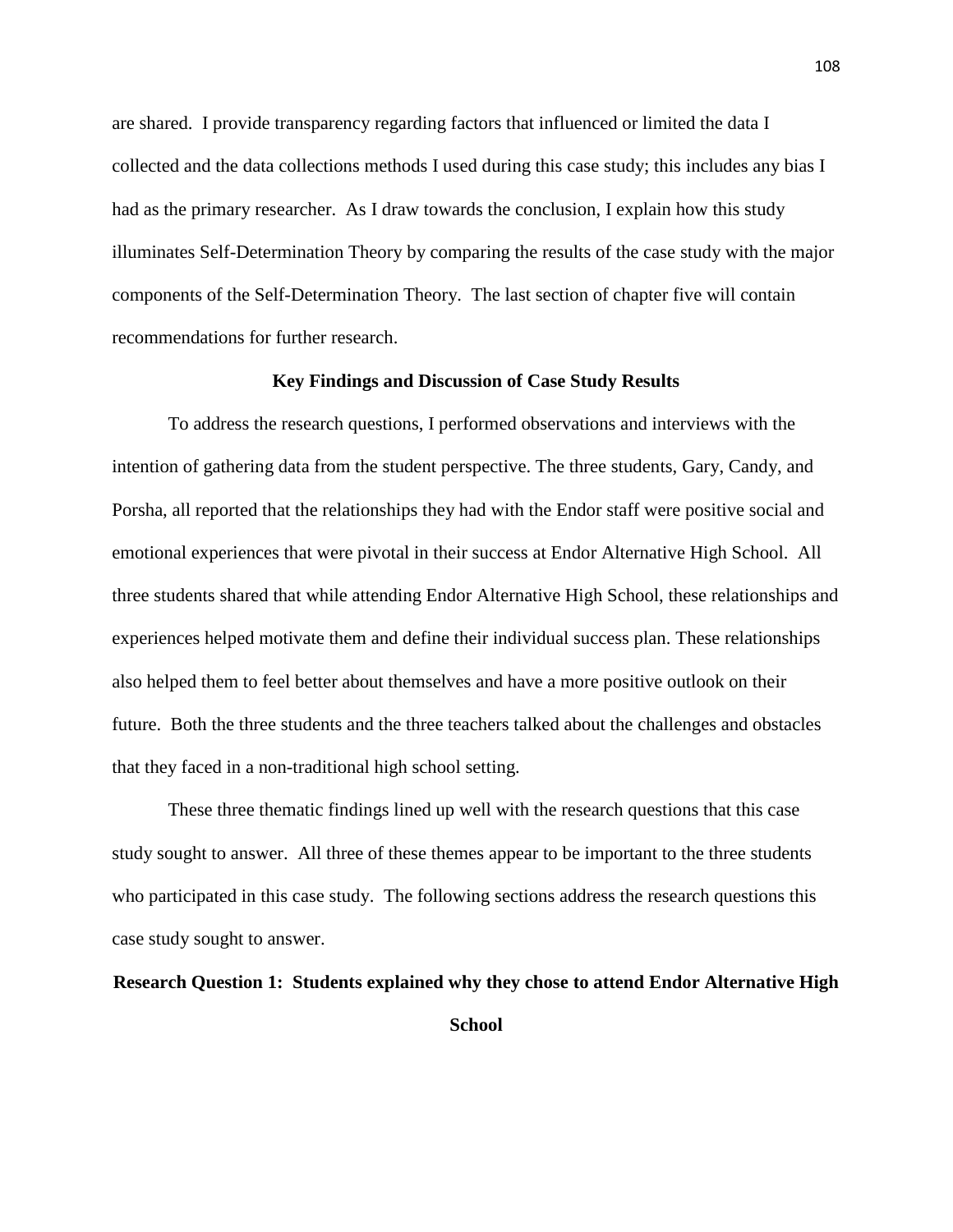Student explanations regarding why they chose to attend Endor Alternative High School revealed three main reasons. These reasons included: (a) the relationships they developed with the staff, (b) individualized attention they received, and (c) the positive, encouraging environment. Each student had experienced different circumstances that led to their decision to attend Endor Alternative High School. For example, Gary had been removed from his mother's home because of bad decisions he made that lead to legal problems. At the time of data collection, Gary was residing in a group home. Gary chose to attend Endor Alternative High School so that he could stay focused and graduate quicker from high school and be released from court control. Candy was not fitting in at the larger traditional high school setting; she was making decisions based upon peer pressure, and she was not earning credits. Empire School district was the second school district she attended. Candy self-selected to attend Endor High School so that she could earn credits quickly and receive individualized attention from her teachers. Porsha had a small child and felt she had been judged by the teachers in the traditional setting. She needed a flexible school schedule and more encouragement; she did not feel that she was getting these needs met in the traditional Empire High School.

#### **Teacher-Student Relationship**

Phillips (2011) found that students need positive relationships and social learning to thrive. I observed this concept. During their interviews, Gary, Candy, and Porsha all described decisions they had made as a result of their relationships with teachers. Student-teacher relationships seemed to be essential to each student's school experience. The relationships were developed by the nurturing social experiences teachers designed for students. The students explained the personal comfort they felt with their teachers. The students shared that their teachers were not only concerned with their earning their credits to graduate but also were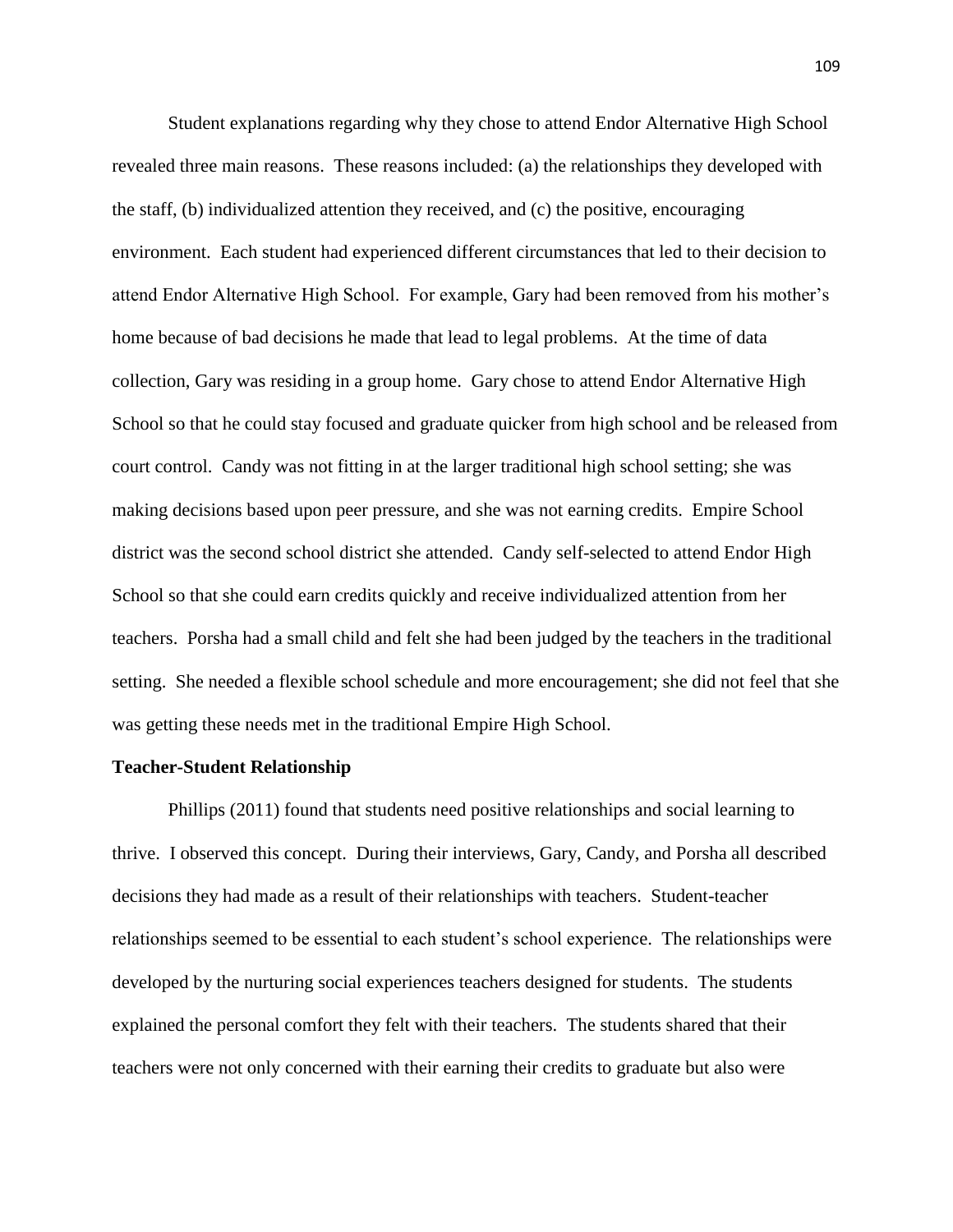concerned with their health and their futures. This finding aligns with the research of Cable, Plucker, and Spradlin (2009) who found that a characteristic of alternative schools is that they cater to the special needs of the particular students they are serving. The experiences that Gary, Candy, and Porsha described serve as examples of what the research says about the need for students to have positive relationships and encouragement from their learning environment. Gary, Candy, and Porsha all chose to attend Endor High School because of the relationships they developed with the staff and the encouragement they received from the staff. Porsha specifically describe the relationship she had with Mrs. Sand. Porsha described in detail that Mrs. Sand gave her advice on raising her daughter and encouraged her to be successful for the sake of her daughter. Porsha felt that Mrs. Sand believed in her and her ability to be successful in school and in life.

Students explained during their interviews that they appreciated the Endor Alternative School teachers because they worked very hard to make sure that they were successful. Students shared that the teachers recognized the differences between them all and accepted them all where they were in their life academically, socially, and emotionally. This finding aligns with Felder and Bret (2005) who discussed the importance of recognizing that all students are different; and therefore, teachers who use those differences to create learning experiences foster an environment that is engaging to all students. One school size does not fit all students. There is no one perfect school model that meets the needs of every student (Wai, 2018). For example, Candy explained that Mr. Middle used history to help her understand herself in some ways. She shared that Mr. Middle explained how factors and decisions that were made in the past led to historical conflicts or created current day circumstances. Candy said that Mr. Middle had conversations with her that helped her understand that her decisions also influenced her current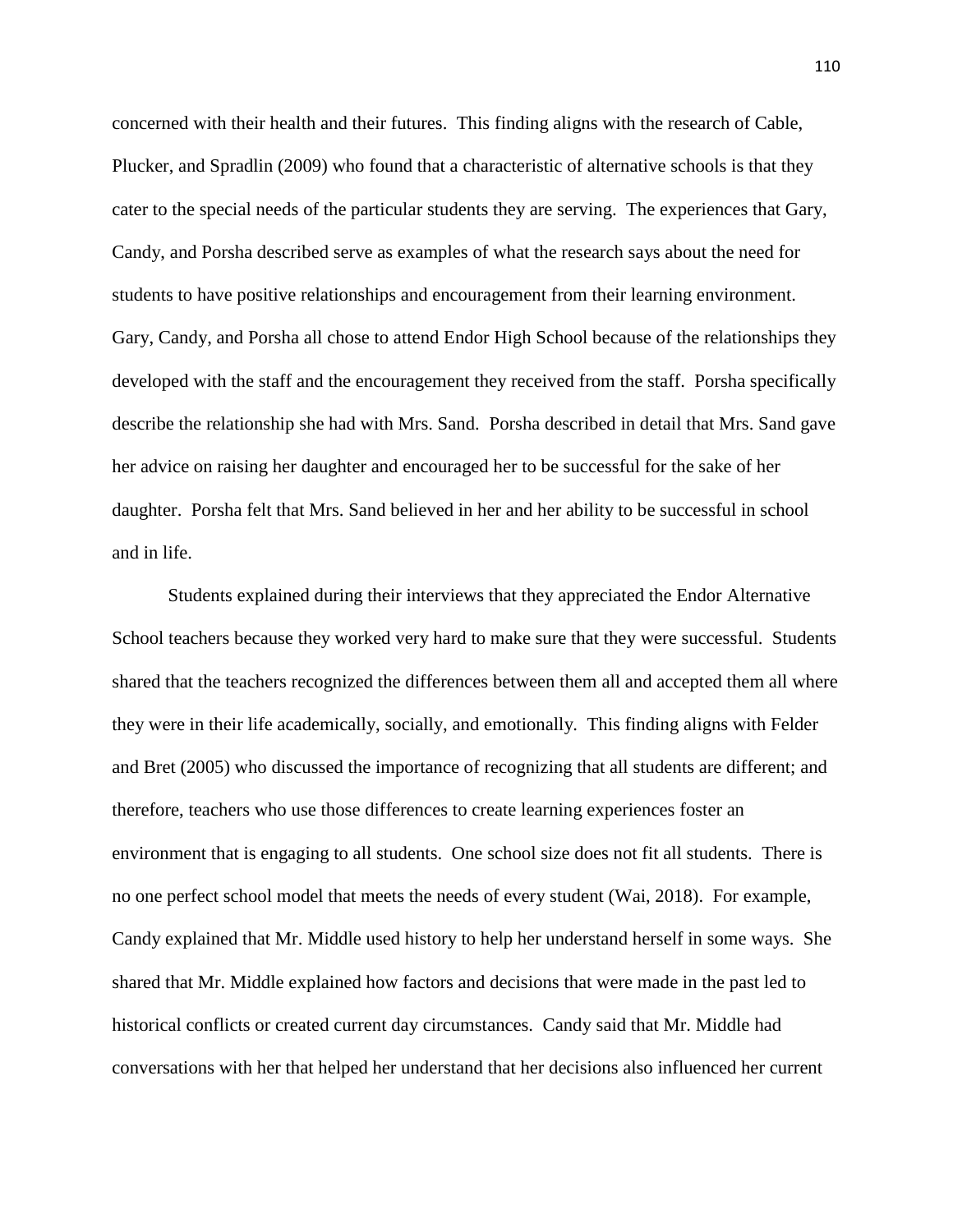situation or could impact her future opportunities. Candy expressed that this was one reason that explained why she actually listened and participated in Mr. Middle's class.

#### **Individualized Attention**

The teachers all shared that they enjoyed working in the alternative school and would not want to work in the traditional setting at this point because they would lose the opportunity to develop a close rapport with students. The Indiana Department of Education (2009) points out that the purpose of Indiana alternative schools is to provide a small student base to foster opportunities for the staff to show students that they care about them and believe in their ability to accomplish their academic goals and post-secondary plans. This information that teachers shared during their interviews aligned with the expectations of the Indiana Department of Education. Teachers also shared that they believed that they would not be able to help students as much as they are now because in the traditional setting the class sizes are larger and take away from their ability to individualize experiences for their students.

#### **Positive Environment**

The academic experiences that I observed gave students the opportunity to participate in their education and seemed to be purposely designed to provide hands-on interactions, academic conversations, and inquiry-based instructional strategies.

These findings can be explained considering the students' perspective when they compared the Empire school district's traditional learning environment to Endor Alternative High School's learning environment. Students explained that they did not have a close rapport with the teachers in their traditional learning experiences because of the large class sizes and lack of opportunities to be known personally by their teachers. All three students stated that they also felt lacking in knowledge and did not feel that they belonged. As a result, they would not ask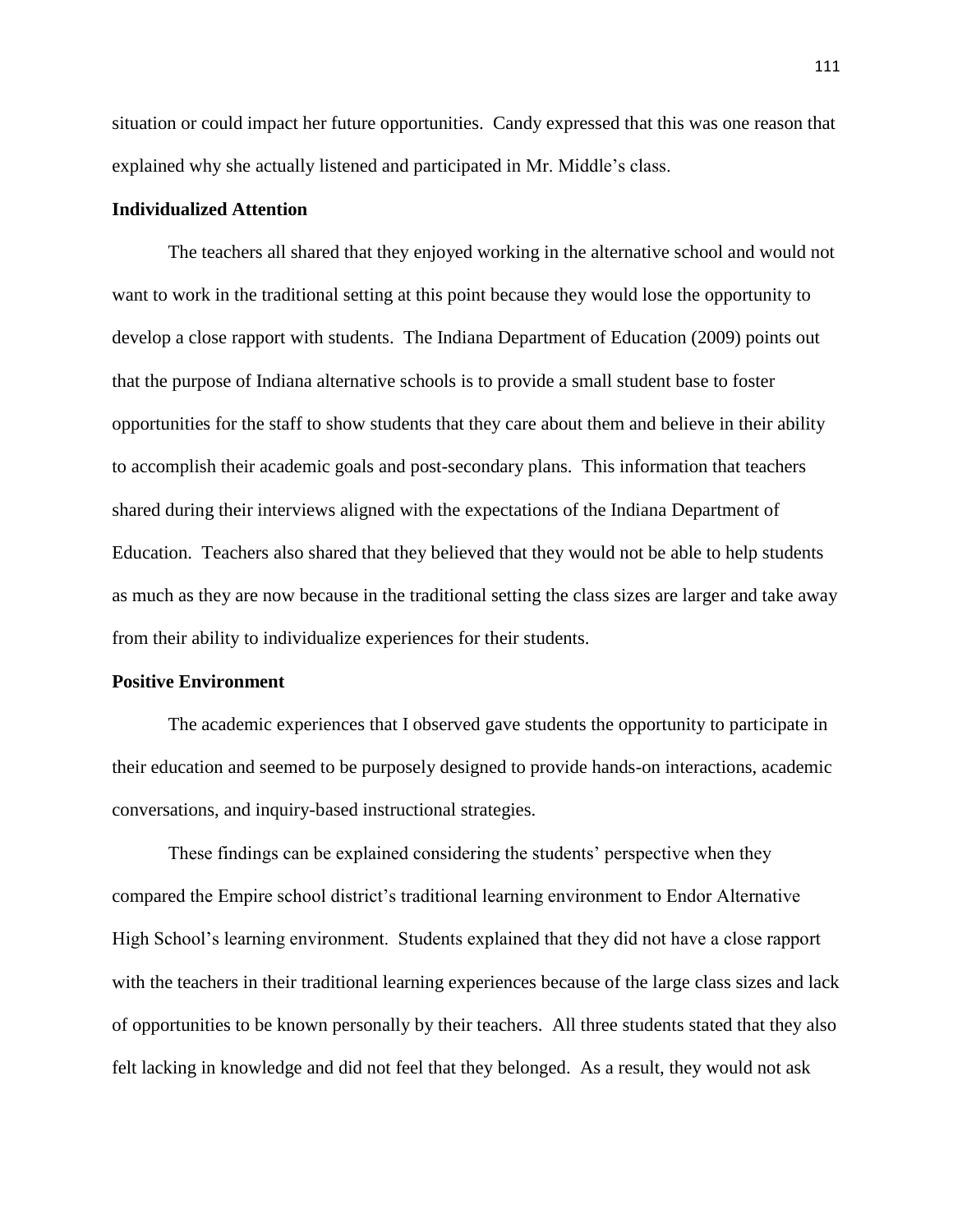their traditional teachers for help and fell further behind in their course work. As students explained, these factors fostered the foundation for them to make bad decisions, skip school, or feel inferior. Interviews and observations revealed that in the alternative school setting students participated in class and talked openly with teachers.

I observed the comfort that students appeared to have as the result of the smaller class sizes and the intentional focus of the teachers to develop relationships with the students in Endor Alternative High School. For example, I witnessed students freely moving about the classroom following the classroom routines and procedures, collaborating with other students, interacting with the teacher respectfully, and asking the teacher questions until they appeared to have enough information to move forward with their assignments.

Throughout the student interviews, the power of relationships and a positive environment was illuminated and seemed to be one of the characteristics of Endor Alternative High School that the students described as reasons they felt successful and cared about while attending the school.

# **Research Question 2: Students described their social and academic experiences at Endor Alternative High School**

The next research question focused on how students explained their social and academic experiences at Endor Alternative High School. Students described positive social and academic experiences at Endor Alternative High School and how they differed from the experiences they had when they attended the traditional Empire High School. Students described their social and emotional experiences.

#### **Social and Academic Experiences**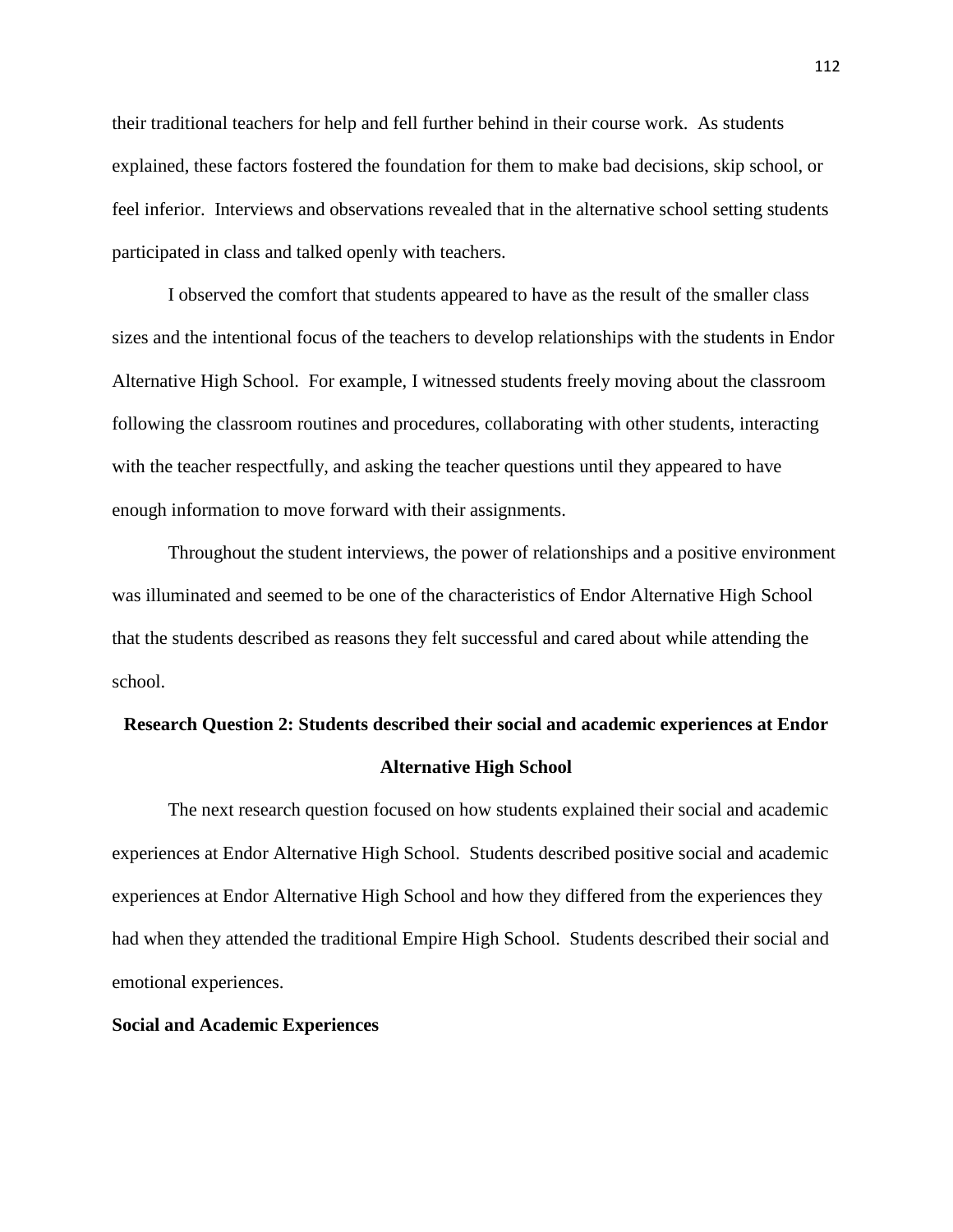Gary, Candy, and Porsha described specific experiences, but Porsha and Candy elaborated the most on the differences they perceived between the traditional Empire High School and the Alternative High School. Candy explained that athletics kept her engaged in school but when she transferred to the Empire traditional high school, they treated her as though she was a troubled student based upon the experiences she had in the previous traditional high school in a different district. Therefore, she was not allowed to participate in sports that year. The following year she explained that she was able to participate in sports, but she was not as motivated and was not doing well in her classes, which impacted her opportunity to participate in athletics. Porsha explained that because she was a teenage mother she felt judged or looked down upon by the teachers in the traditional high school.

Candy shared that Endor Alternative High School gave her the feeling that she needed of having a fresh start. Porsha described that the Endor Alternative High School teachers accepted her for who she was and seemed to want to prepare her for life as a teen mother instead of judging her for being a teen mother.

Teachers intentionally created lessons that gave the students numerous opportunities to participate. Lessons were hands-on, discussion-based, and tailored to student needs. The teachers made sure to know the skill set of each student by assessing the student's skills once they began attending their class. Teachers then made time throughout the week to work with students one on one. Phillips (2011) found that all students need real world learning experiences that are connected to student autonomy tied to achieving goals. Research suggests that alternative schools provide students with social experiences that all students need to feel connected to the school and provide educational experiences that are meaningful, fun, and uplifting (Hanover Research, 2014; Graves, 2011; Martin, 2000). For example, Endor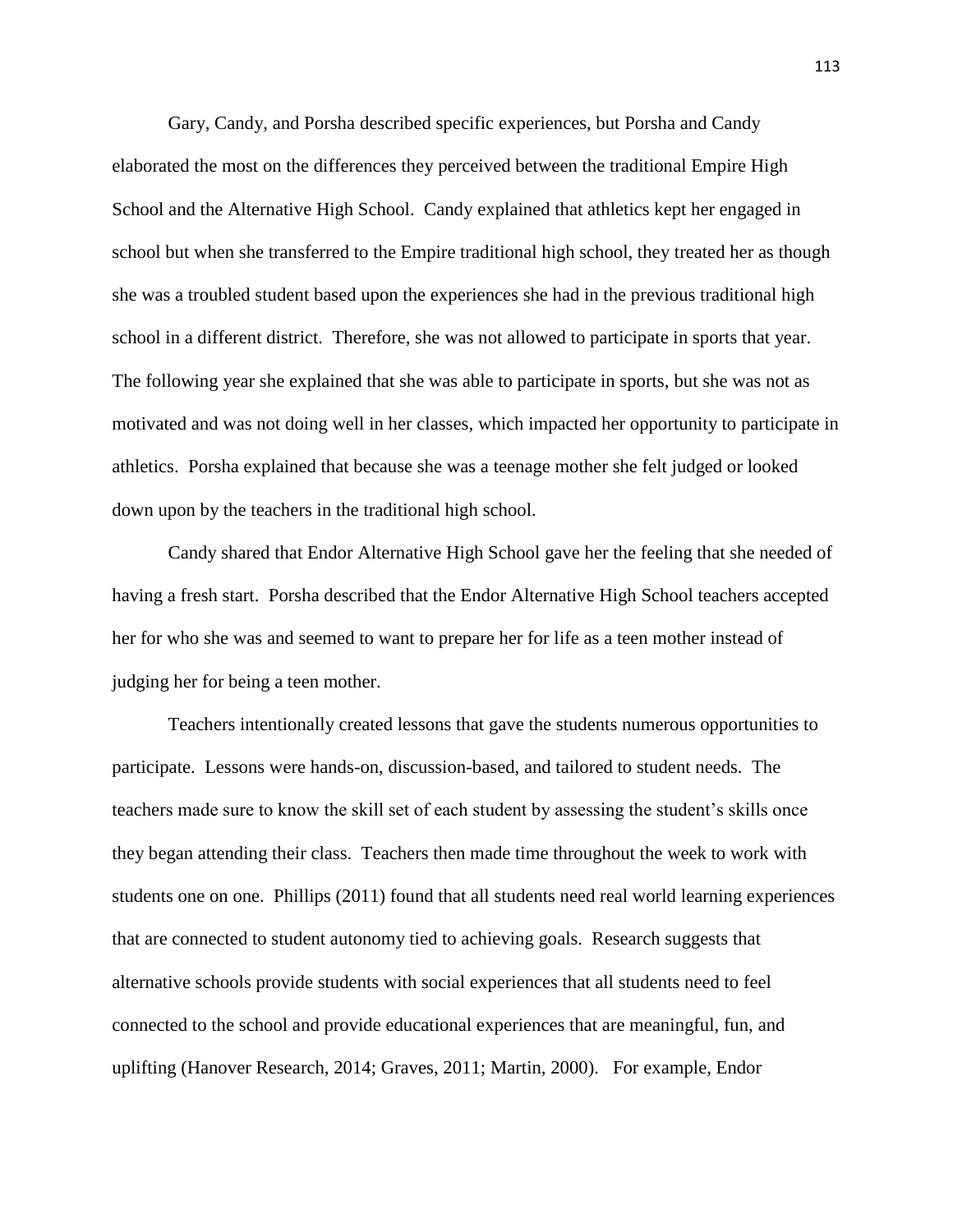Alternative High School provided experiences that were centered on the social and emotional needs of students. The morning "family meetings" that students described were important to them. Students described the family meetings as times to get to know their teachers and other students. Gary expressed that because he was not currently living at home with his mother and siblings, the family meetings gave him ideas on things he could do with his mother and siblings once he got released from the group home.

#### **Research Question 3: Students explained how they create goals and define success**

Gary, Candy, and Porsha shared that their experiences and relationships with staff at the alternative school helped them create post-secondary goals for themselves, and they shared what success would look like for them when they completed high school.

Each student, Gary, Candy, and Porsha, shared a different description of what their personal vision of success looked like. Gary shared that success for him would be living on his own and making better decisions. Candy shared that success for her would be graduating from high school and going to college. Porsha shared that success for her would be obtaining her diploma and a nursing assistant certification so that she could care for her daughter. These students see graduation from high school as a gateway to every road that they may want to pursue regarding future work and post-secondary school.

#### **Motivational Experiences**

Motivation emerged as a key characteristic that moved students to believe in themselves and create goals. Candy explained that this was something that Endor High School should always do for its students. Candy explained that the inspirational quotes in Mr. Middle's classroom made her stop and think. Candy shared that sometimes she would have conversations with Mr. Middle about the quotes if she did not fully understand them. As a result of their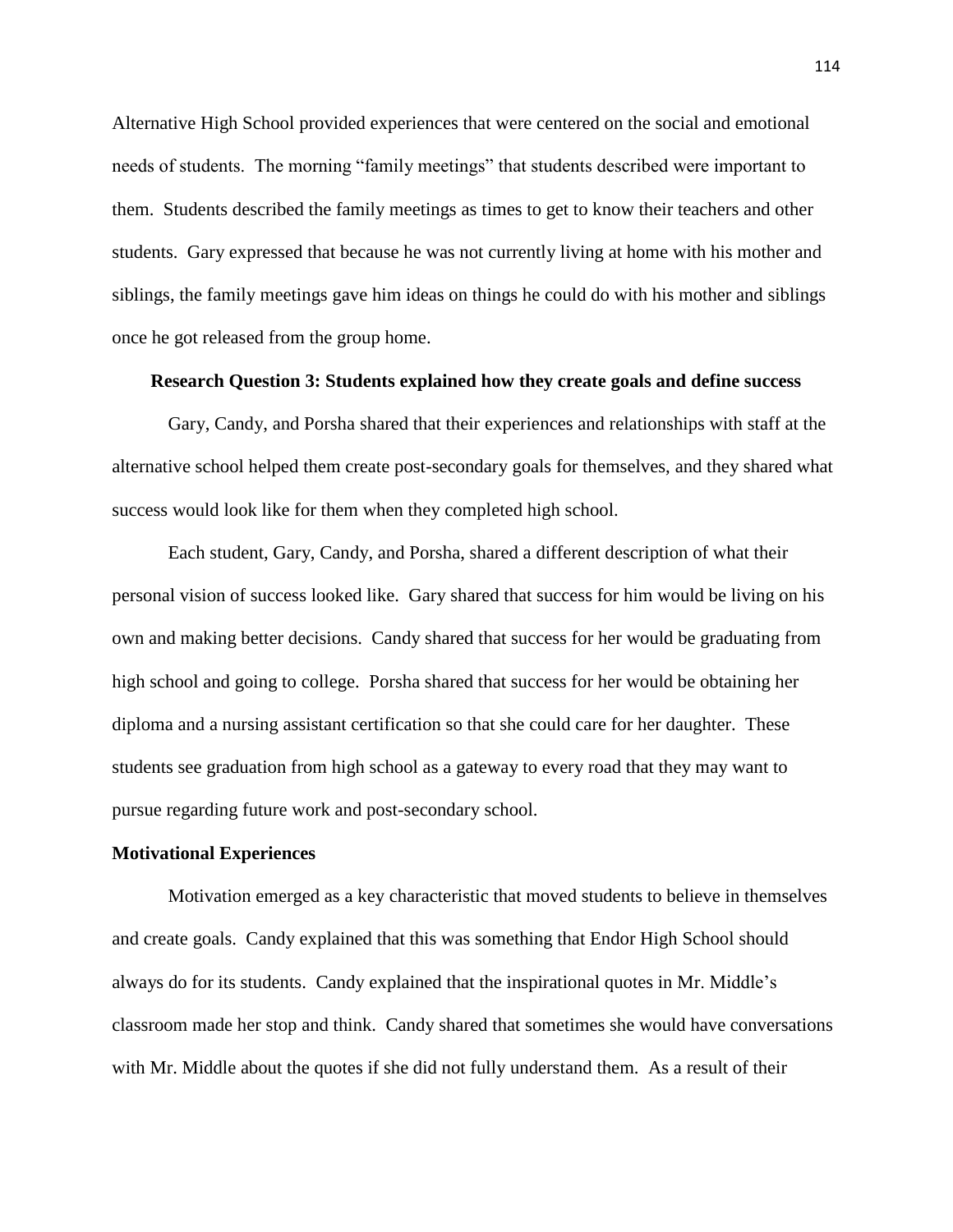conversations, Candy said that over time she began to apply a couple of the quotes to her own life and that she began to believe in her goal of graduating from high school and actually attending a four year college.

Motivation was a factor that each student elaborated on during their interview. Candy explained that the Mr. Middle's motivation quotes inspired her daily. Porsha described the willingness of Mrs. Sand to share real world advice with her and the belief that she had in Porsha's skills as a constant motivation. It was during conversations with teachers that students defined what success meant to them. Teachers, however, expressed frustration because they wanted to help students see beyond the present moment or even just next year. Student goals seemed to include the graduation from school and the obtaining of independence. Edward Deci and Richard Ryan's (2000) research and identification of the Self-Determination Theory found that motivation greatly influences successful outcomes of students when they achieve goals.

The findings imply that the emotional and social needs of the students were being met with the small class sizes, teacher commitment to the students, the since of belonging that each student experienced. Teachers motivated students by using a variety of methods such as motivational posters, conversations, and experiences. This motivation appeared to inspire students and allowed students to see themselves as capable of success. The reality that students had not experienced success in their classes in the traditional environment may explain the fact that students defined success as graduation from high school as their ultimate goal.

# **Students discussed how they overcome complexities they face in Endor Alternative High School as underserved students**

An unintended topic emerged during interviews with students and teachers. Both teachers and students described complexities they experienced in their alternative setting. The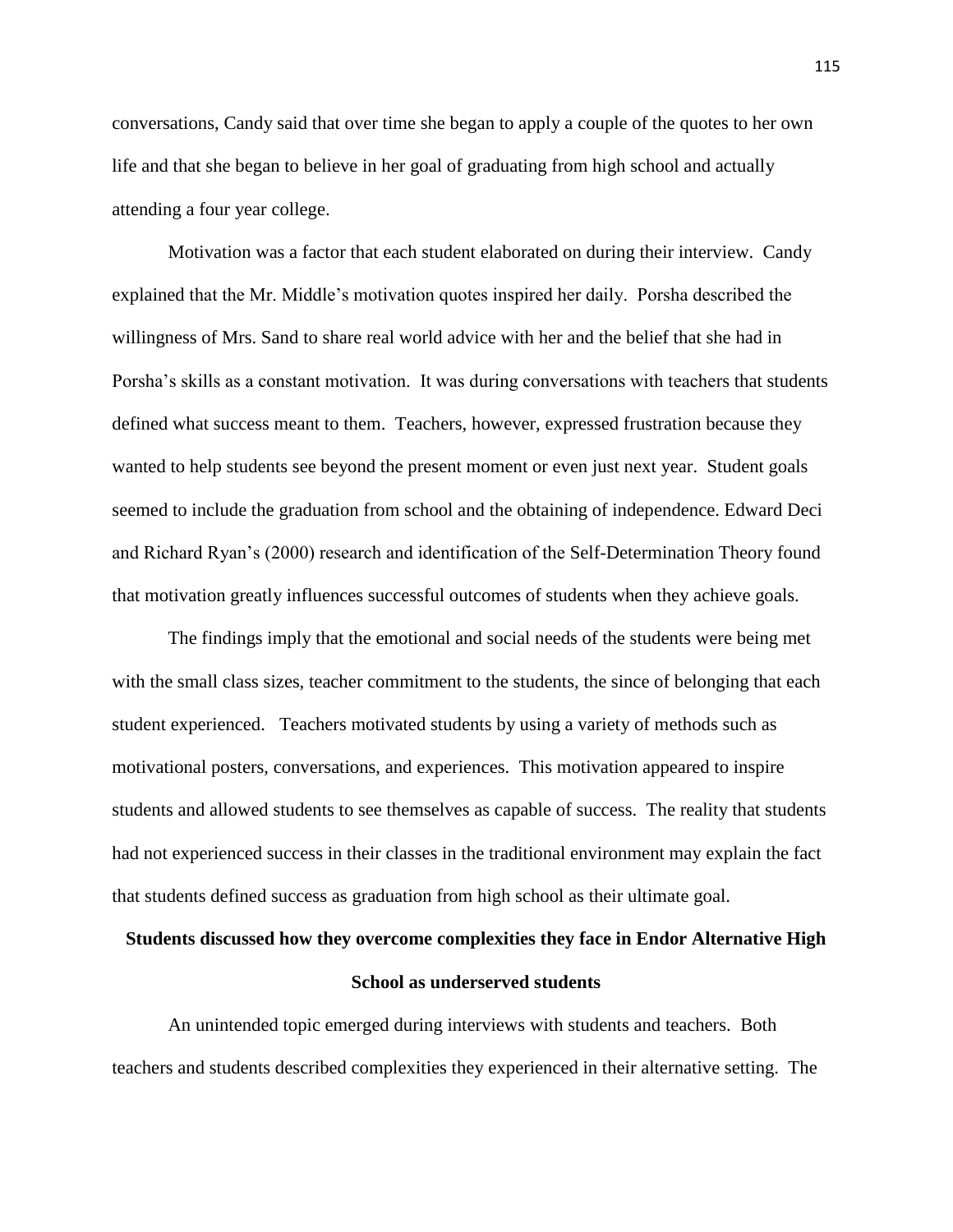student perspectives can have an influence upon state and federal policy regarding alternative options for students.

As I talked to students, most of their experiences were positive. However, students shared that they faced challenges and obstacles at Endor Alternative High School. Students and staff described these challenges as factors that provided complexities in their experiences. Both students and teachers shared particular challenges they had faced at Endor Alternative High School. Students shared the different circumstances they faced that led to their attending Endor Alternative High School. As students shared their circumstances and experiences, these circumstances and experiences appeared to have impacted the goals they made for themselves and defined how they viewed what success looked like for them as an individual.

Teachers and students revealed that they believed lack of money kept them from having the opportunity to have more field trips or more experiences that were not related to the traditional school curriculum. Students shared that they would like to have more speakers that come to school to talk about different careers and trade school opportunities. Teachers explained that they would like to take students on field trips that would enhance student experiences; for example, they might visit college campuses, attend live performances of a play, or go shopping at a mall. The teachers explained that these extended out of school experiences would let students feel valued, get them out of their comfort zone, and practice being independent.

#### **Case Study Implications**

After analysis of the data collected for this case study, inferences can be made based on the observation of the three students. This section will address implications that can be considered when addressing the needs of underserved students. These implications can be applied to policy and practices regarding alternative education

116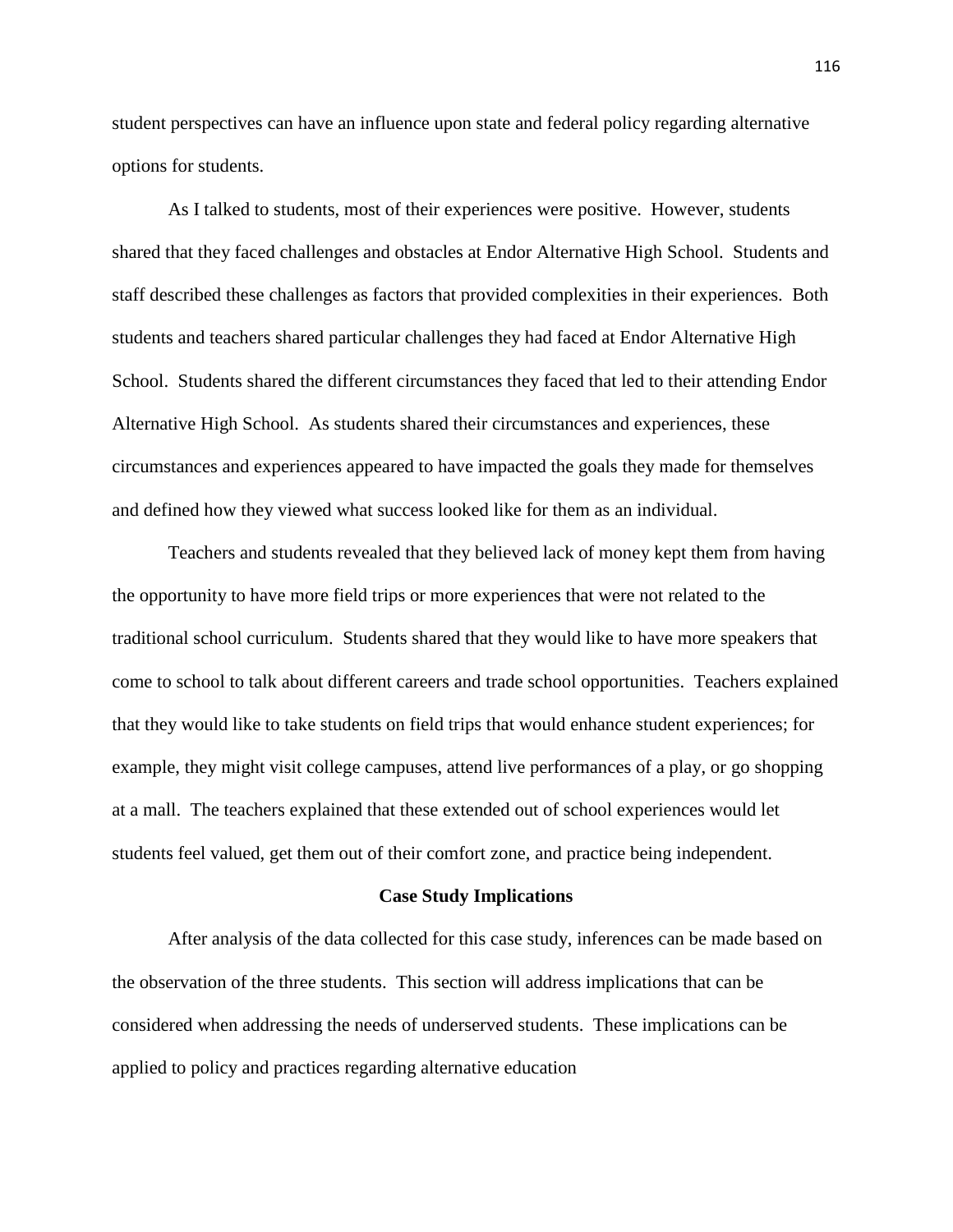There are specific implications that can be explored as they relate to the three main themes that emerged from this case study. I will share implications for practice in this section regarding the three themes: teacher-student relationships; student experiences; and complexity of resources. I will also include specific implications for school leaders. These examples may help administrators create an atmosphere within alternative schools and programs which cultivate the three themes which emerged from this particular case study.

#### **Teacher-Student Relationships**

Administrators may want to consider how they can help staff and students develop positive relationships. Administrators positively support the development of positive relationships with students by designing opportunities within the school master schedule. This nonacademic course time may foster opportunities for teachers to cultivate positive relationships with students. For example, if given 20 minutes a day, students and teachers could engage in character building and problem solving conversations or neuroscience researched based activities that would allow teachers and students to get to know one another. Desautels (2015) gives specific suggestions for teachers can connect with students. These suggestions can help educators create character building activities and address the social emotional needs of students. For example, Desautel recommends creating opportunities to let students know that teachers believe in them and support them in achieving their dreams and goals. She also explains that students like talking about themselves and teachers should engage in conversations with students creating opportunities for them to share their thoughts, feelings and ideas. Desautels also describes how community service activities are ways to develop a sense of social responsibility and compassion for others when students are giving the opportunity to help others. Administrators could also engage with students during this nonacademic time. This would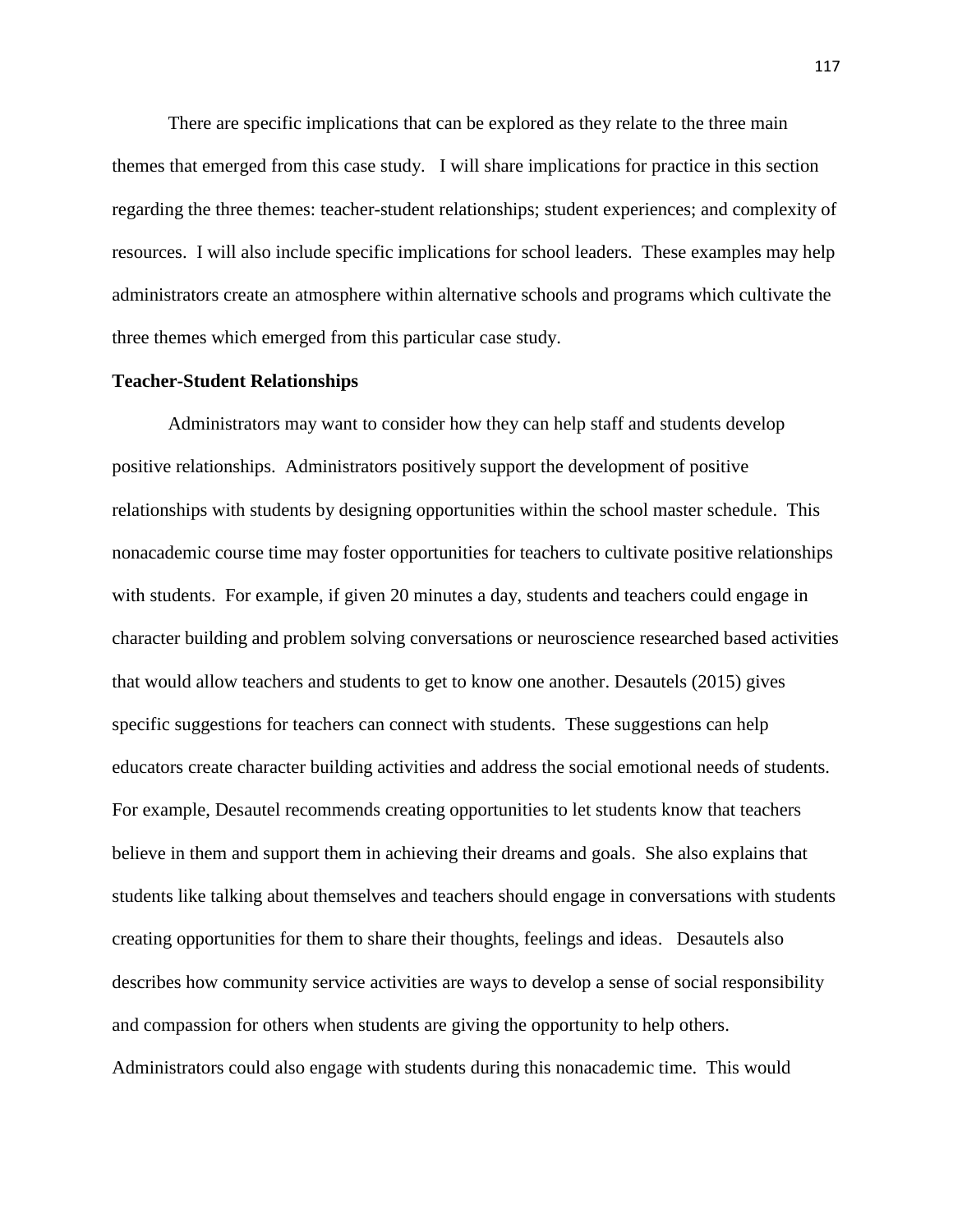model expectations for teachers as well as send the message to staff and students regarding the importance of the use of the time.

#### **Student Experiences**

Administrators may want to take into account that teaches in this study suggested that they needed more professional development that was centered on alternative education. Desimone (2009) suggests that professional development not be a one-time several hour session. She explains that new trends in professional development research implies that professional development be on going. Desimone says that effective professional development should contain five conceptual components to improve teacher practice and student learning: professional development should be content focused, active learning, coherent with curriculum, sustain duration, and collective participation.

Teachers could also benefit from having time to collaborate with one another to share ideas and to create student experiences. Cachia, Romina, Punie, and Yves (2012) describe the importance of teacher collaboration by allowing teachers to enhance the quality of their teaching and to increase their capacity. For example, students shared that they would like to have speakers, field trips, and job shadowing opportunities. Teachers could collaborate with one another and design student experiences that provide what students expressed that they need. Collaboration with other alternative school educators was another theme implication that teachers expressed regarding complexities of resources. Teachers shared that they would like to have time to support one another and time to communicate and learn from alternative school educators. As the educational leader, administrators should consider creating professional development opportunities and workshops for the educators who work in alternative settings.

#### **Complexity of Resources**

118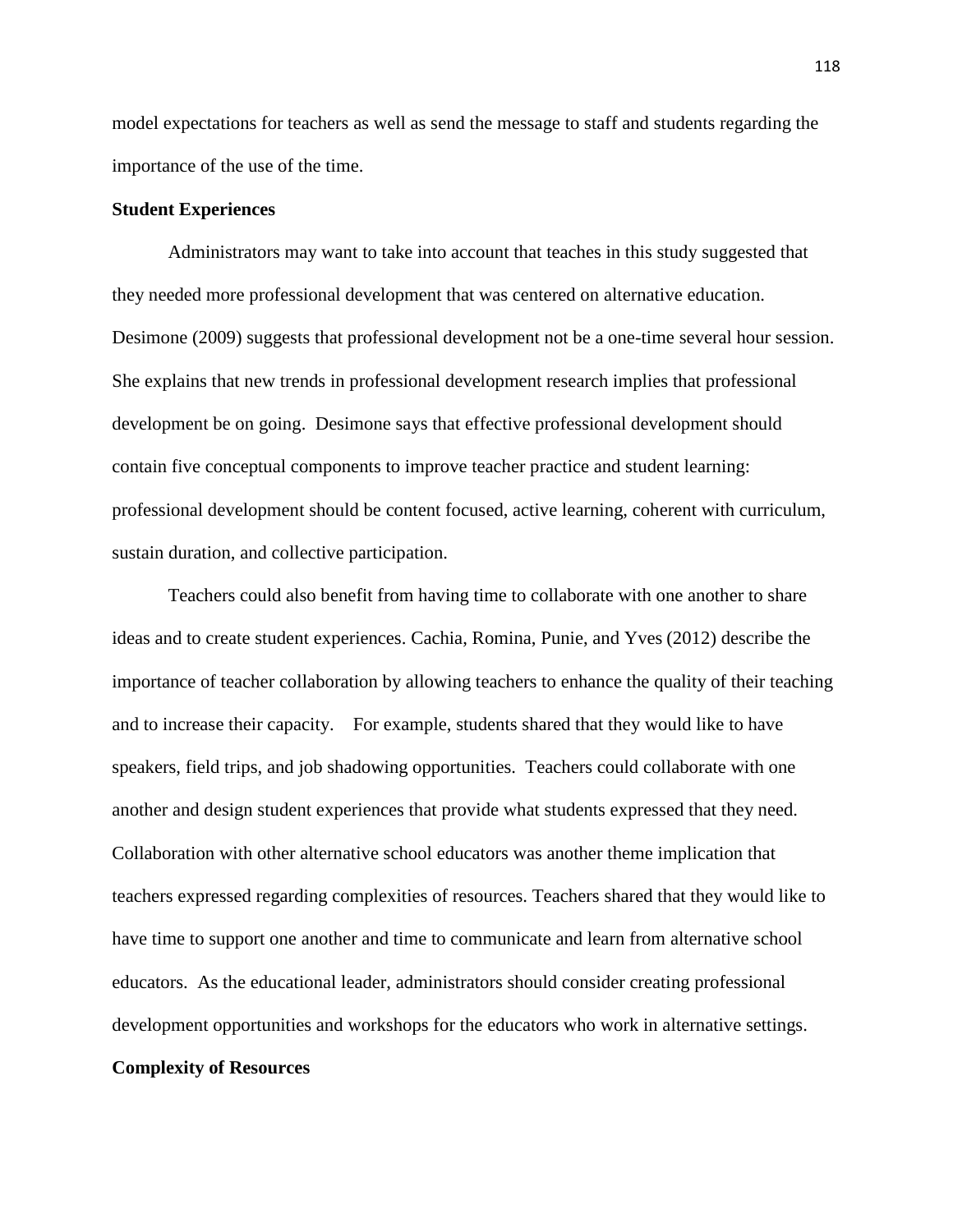Implications regrading policy should also be addressed. Policy makers may want to create state level opportunities to meet with school districts and educators regarding the supports as they create alternative schools and programs within their school districts. O'Day (2002) suggests that in order to bring about change education and to create educational policies educators need to be included in the process and given opportunities to interact with others regarding new information and practices. She suggests that simply giving educators information and data regarding creation of new policies does not bring about change. Policy makers may want to consider providing opportunities on the state level to alternative school educators to collaborate. For example, an alternative education community should be created for alternative school administrators and staff. This forum may influence the way states decide to hold alternative schools accountable. The staff interviewed for this case study expressed that a complexity that they faced was the accountability model used to judge their effectiveness. The staff shared that the unique circumstances that they face and their students face often create obstacles. Having an alternative education community could allow for state policy makers to hear these concerns and work together with alternative educators to create policies that address the more effectively.

#### **Policy**

Large traditional high school settings may not be able to connect with high risk students and those students may fall between the cracks and become lost, hopeless, and unsuccessful. School administrators and policy makers may want to look into finding ways to make larger traditional school settings more personable. It may be helpful for educators and policy makers to consider Self-Determination Theory (Deci & Ryan, 2000) as they make decisions about better ways to serve students. Implications also suggest that it may be helpful to create small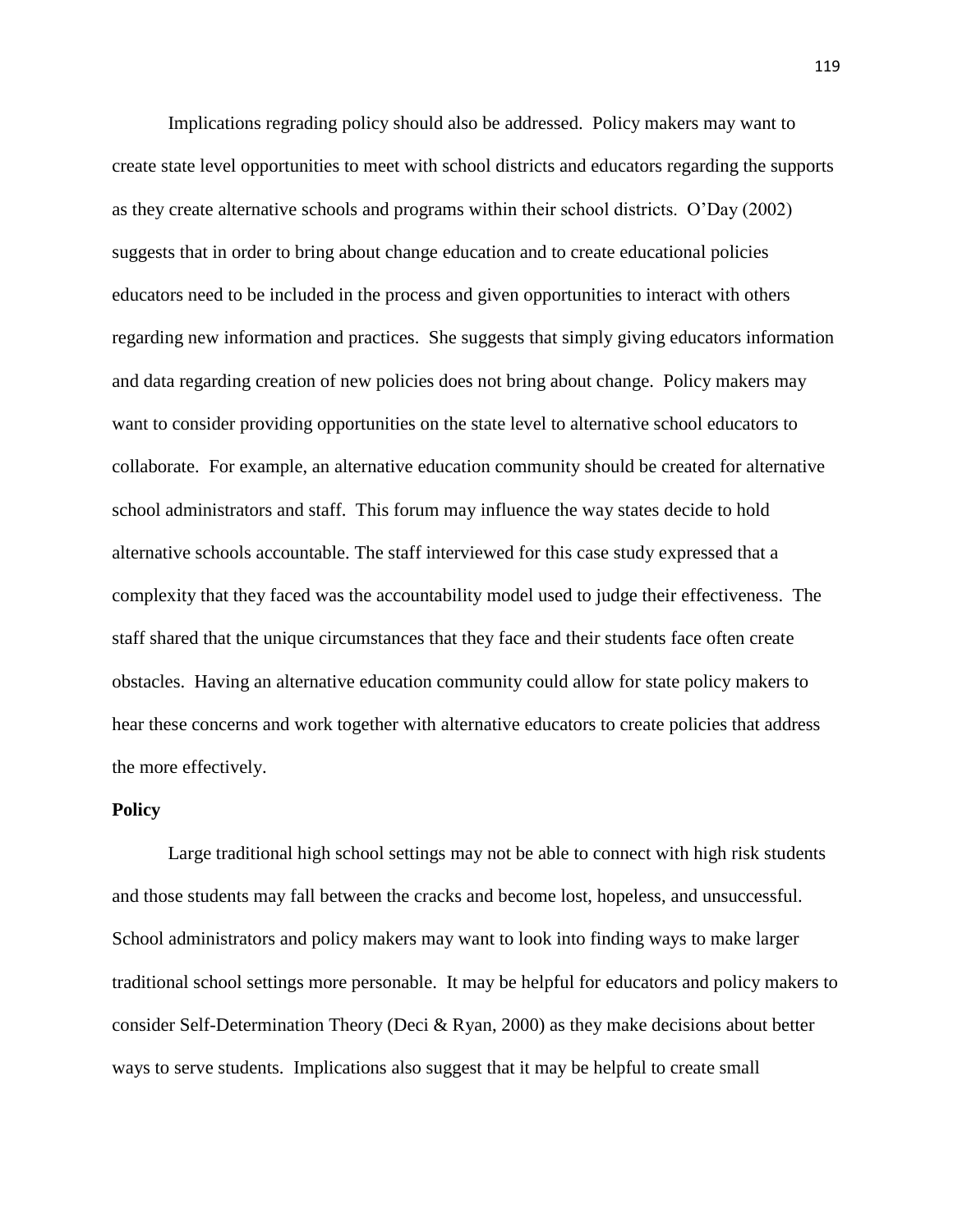alternative school settings within larger school districts and provide ways to be supportive of alternative schools within their traditional school districts. Though this study focused on student experiences, emergent findings suggested that larger school districts may want to provide opportunities for staff learning and sharing.

#### **Practice**

Teachers described the need to collaborate with other alternative school educators. Teachers explained that they felt isolated because when they worked with teachers in the traditional setting the curriculum pacing was so different. Additionally, the teaching methods that work best for the alternative setting needed to be differentiated more frequently than what the traditional setting teachers seemed to use. For example, Mrs. Sand stated that when she worked with English teachers in the Empire's traditional high school, those teachers tended to use more lecture-style teaching methods due to their large class sizes. She also mentioned that the traditional English teachers had to categorize student needs more often due to the large class sizes. Mrs. Sand also explained that the traditional English teachers had to drive their lessons based on ISTEP+ and/or student grades per the district expectations. Mrs. Sand understood the instructional decisions the traditional English teachers were making but shared that once students were sent to Endor Alternative High School, she never ever received any of the student data; so even if she wanted to base instruction on data like ISTEP+, she could not because she was not supplied with this data. Mrs. Sand, Mr. Middle, and Mrs. Rock all explained a similar challenge that their instructional practices could not be data driven. As a result, they did not receive data. They had to gather their own data on students.

Not having opportunities to collaborate with other alternative school educators, lack of funding, and the need for data are unique findings uncovered by the data collected for this case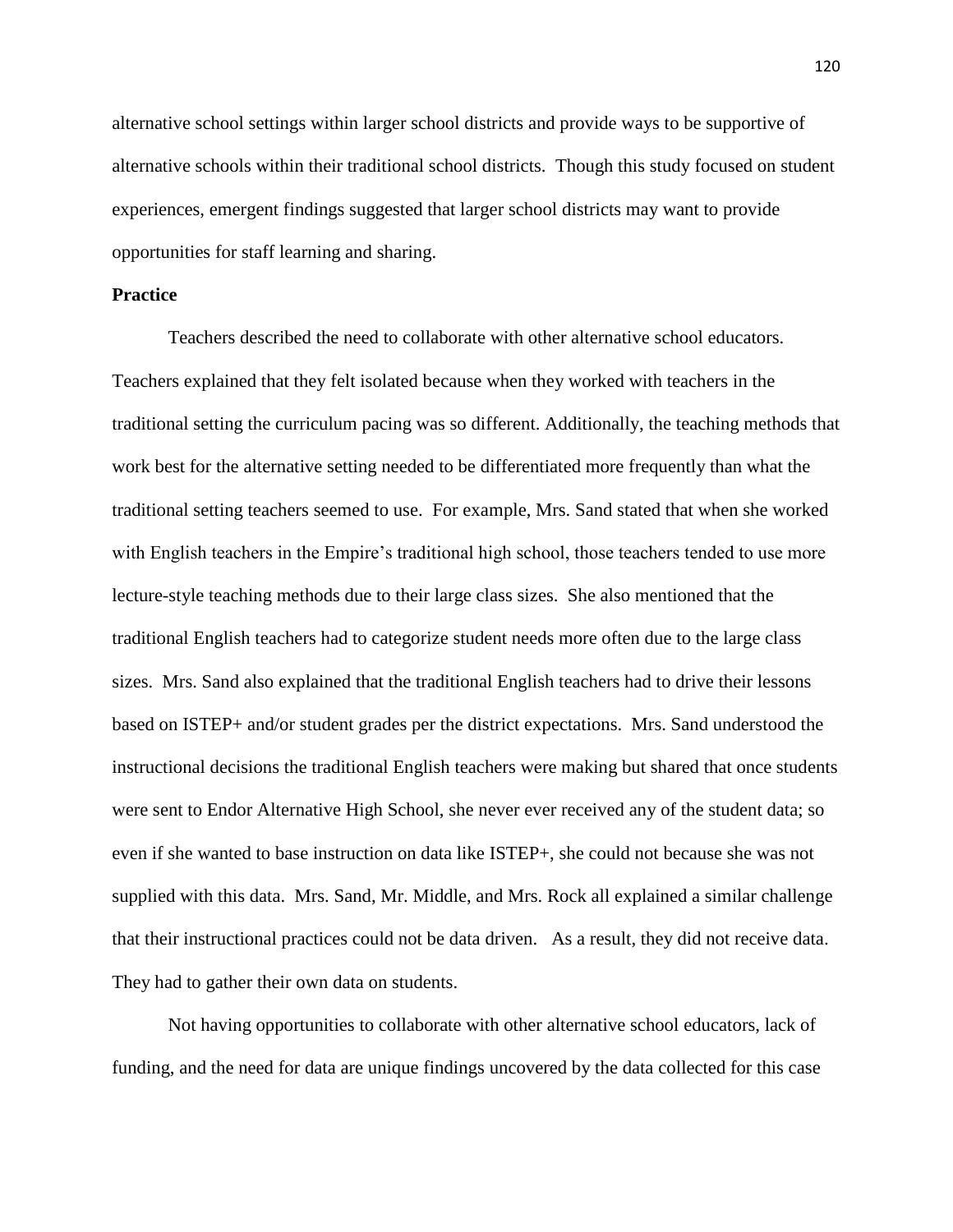study. These findings illuminate the difficulty Endor Alternative High School educators experience causing them to feel isolated. It also explains the close knit collegial relationships they have with one another. The staff expressed feelings of being left out or not as valued as the teachers at Empire's traditional high school.

Creating smaller learning environments customized to student's individual needs, helping students relate to the learning environment, encouraging educators to develop a positive rapport with students, and providing professional learning to educators in alternative setting may be factors that policy makers consider as they seek to improve the learning for all students in the state or country.

#### **Self-Determination Theory**

In the following section, I will compare the results of this case study with the Self-Determination Theory. I will explain the similarities and differences that can be made between the research and the Self-Determination Theory.

Self-Determination Theory (Deci & Ryan, 2006) sheds light on what motivates and influences people. By applying this theory, traditional school districts may better provide underserved students with educational opportunities and experiences by creating learning environments that motivate all students, consider the psychological needs of students, and give students the opportunity to act autonomously when making decisions. An atmosphere conducive for a positive and successful experience appears to be important for students to feel connected to their educational environment. Deci and Ryan's theory emphasizes the basic needs people must have met to perform effectively. They identified three basic needs that students need in order to be highly motivated: autonomy, competence, and relatedness (Deci & Ryan, 2008).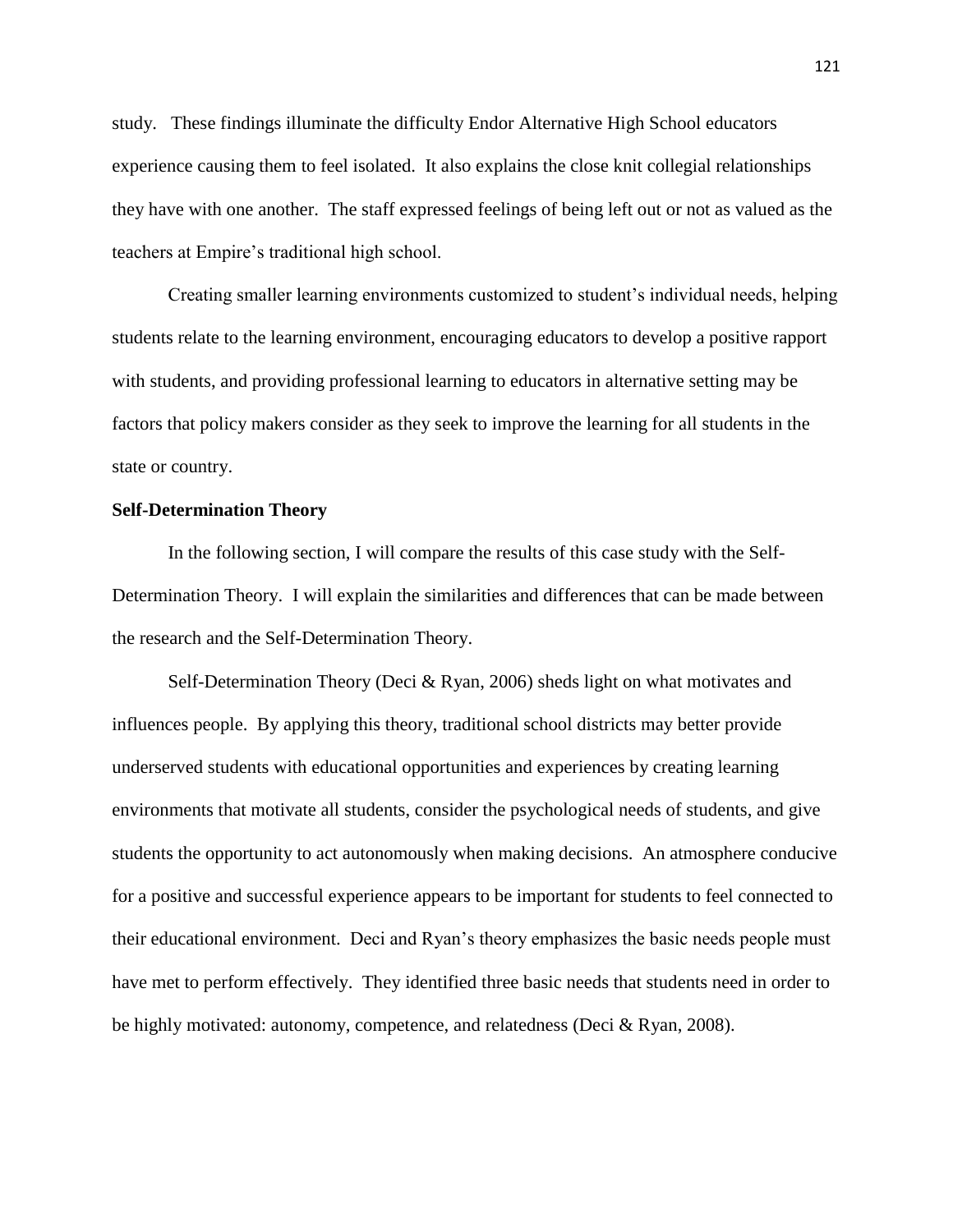The results of this case study revealed the presence of these three key components of selfdetermination, including the presence of intrinsic motivation among students.

Figure 5.1. Depicts the interconnectedness between autonomy, relatedness, competency, and intrinsic motivation.



**Theoretical Framework**

Figure 5.1. Self-Determination Theory components and how they relate to each other.

As I interviewed students and staff in the Endor Alternative High School, I discovered that these three student needs emerged to support the belief that there is a connection between student motivation and student success. Building genuine relationships between teachers and students evolved as an effective practice by Endor Alternative High School staff.

#### **Relatedness**

Relationships are comparable to the "relatedness" component of Self-Determination Theory. Relatedness is providing students with a learning environment in which they are comfortable expressing themselves and interacting with others. In addition to relationships, the research revealed that positive experiences and motivation helped students build self-confidence and contributed to an increased likelihood that students would make good decisions and self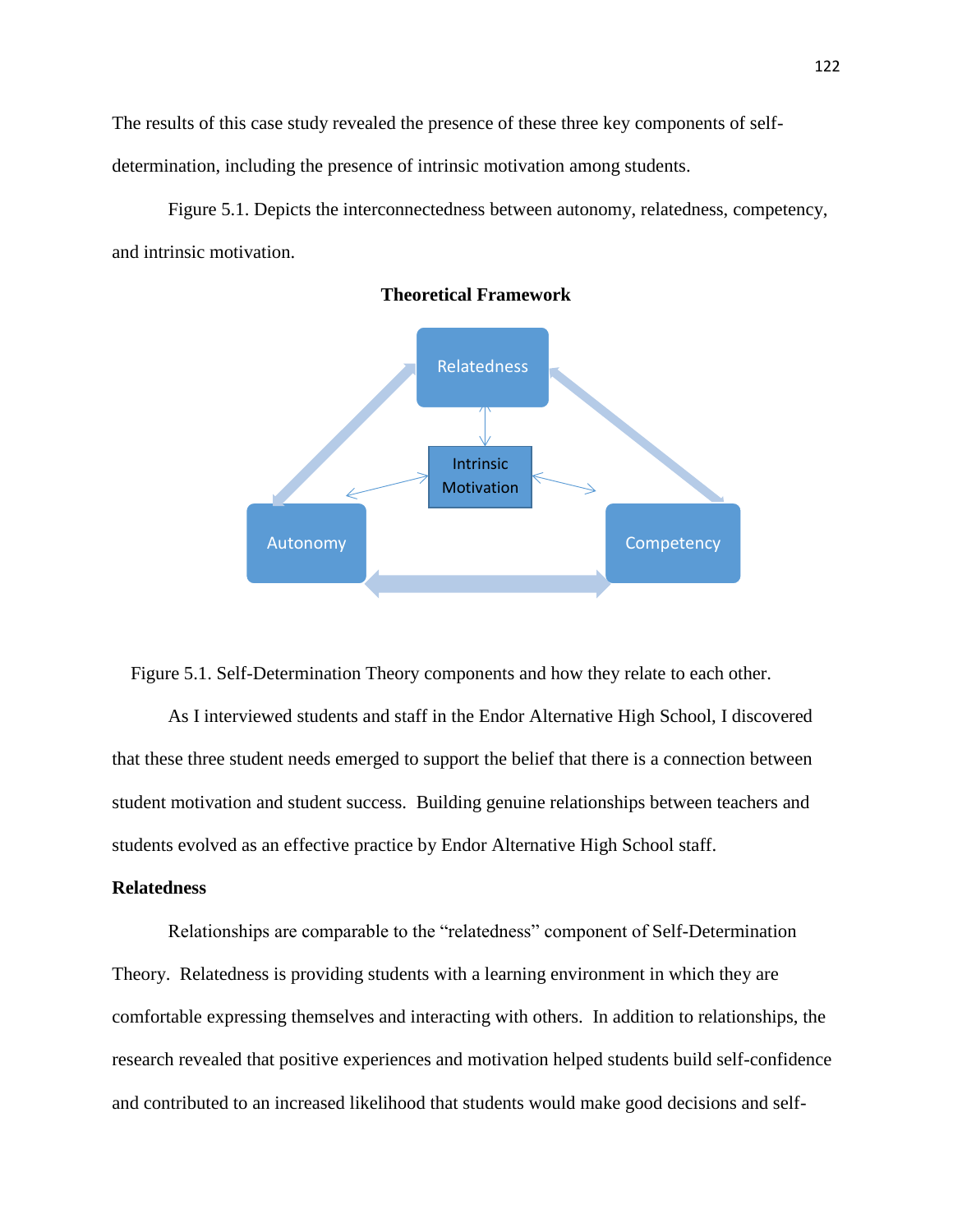regulate. Students explained that having a positive relationship with their teachers and other staff made them feel more comfortable. Feeling comfortable at school made students want to come to school. Because students wanted to be at school, students seemed to exhibit positive behavior and a cooperative demeanor. For example, Gary shared that he built closer relationships with his teachers at Endor Alternative High School. He especially felt that the "family nights" helped him feel connected to the students and staff. Furthermore, he believed that it was an example for him on how to communicate with his biological family.

#### **Autonomy**

The social, emotional, and motivational experiences described by students are comparable to the "autonomy" component of Self-Determination Theory. Autonomy is giving students the freedom to make choices that reflect their goals and decisions. Students demonstrated their ability to be autonomous through the social, emotional, and motivational experiences that I observed. For example, students participating during classroom observations demonstrated students' opportunities to practice self-governance and intrinsic motivation (Deci & Ryan, 2006). For example, students were allowed to choose their learning activities in some classes in the science class with Mrs. Rock. Interviews with students illuminated the strong belief from students in themselves and the strong convictions they expressed about the goals they had set along with guidance from their teachers. Gary, Porsha, and Candy all described their specific goals to graduate from high school and obtain their independence by either pursuing a postsecondary educational experience or by entering directly into the work force.

#### **Competence**

None of the three students expressed doubt that they would be able to successfully achieve their set goals. Each student defined success similarly but success would manifest itself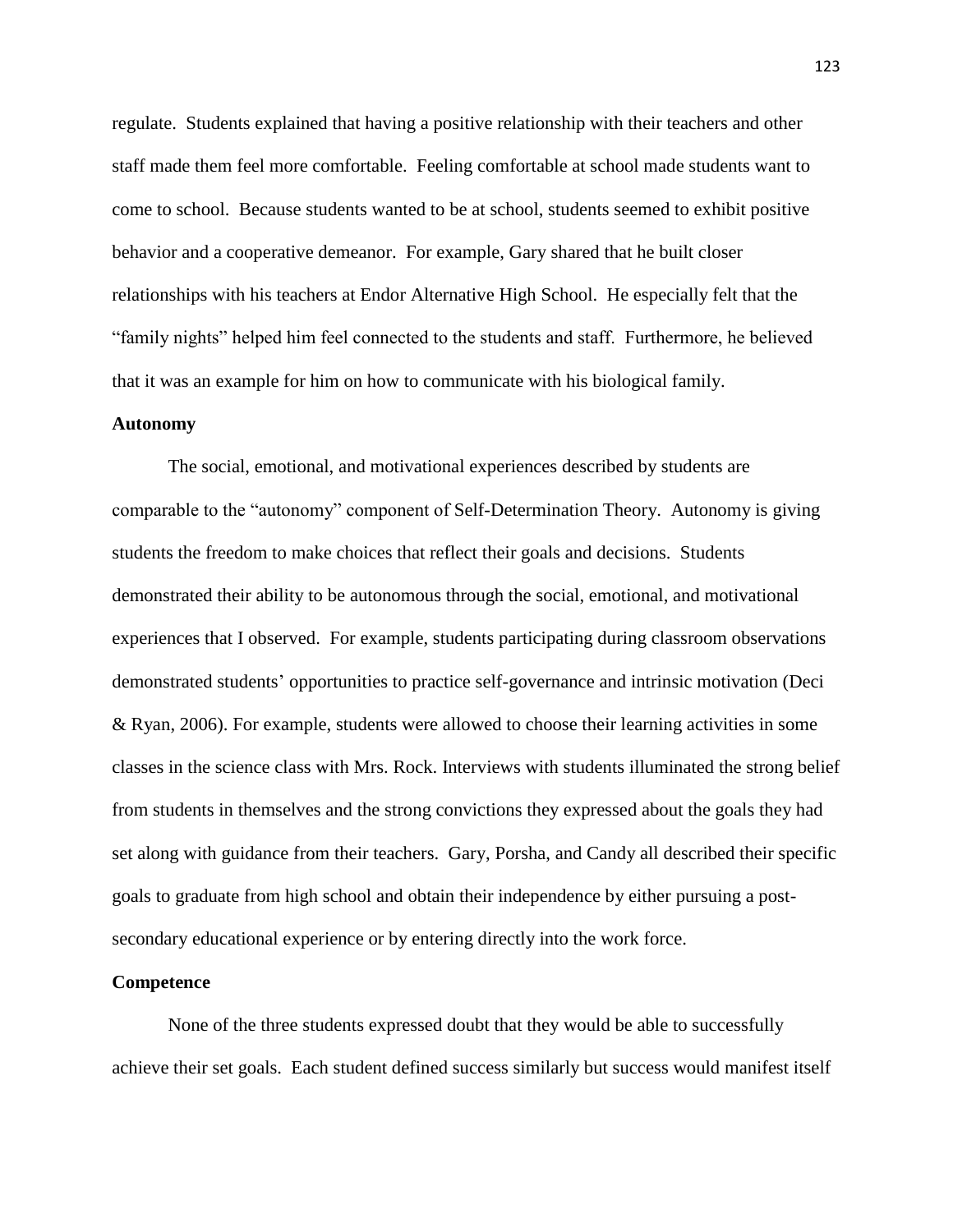differently for each of the three students based upon their life circumstances. For example, Porsha set goals related to being financially stable enough to care for her daughter. She explained that her relationship and conversations with Mrs. Sand created a since of selfconfidence because Mrs. Sand believed in her and helped her uncover careers that she would be good at doing and would provide wages and benefits for her to care for her daughter. Experiences like these provide examples **"**competency" of Self-Determination Theory. Competence is helping students believe in themselves and their ability to achieve the goals they set for themselves.

As mentioned in Chapter Two, similar to Deci and Ryan (2000), Vallerand, Fortier, and Guay (1997) mentioned that controlling student behavior, by telling them what to do and how to do it with little regard for the student's goals and choice, destroys self-determined motivation. Deci and Ryan (2000) found that the more students were externally regulated, the less interest, value, and effort they showed towards the achievement of their goals. They found that the more autonomy (freedom to self-govern) students felt in making decisions and regulating themselves, the more intrinsically motivated they were to achieve their goals.

My observation of students in classrooms, interacting with teachers and other students, illuminated the experiences the Endor Alternative High School provided students so that they felt free to make their own decisions.

#### **Intrinsic Motivation**

Experiences like flexible school scheduling, discussions with teachers regarding their future plans, intentional individualized motivation from teachers, and the comfort to express themselves are characteristics similar to characteristics achieved by "intrinsic motivation" suggested by Self-Determination Theory. Intrinsic motivation is achieved by allowing students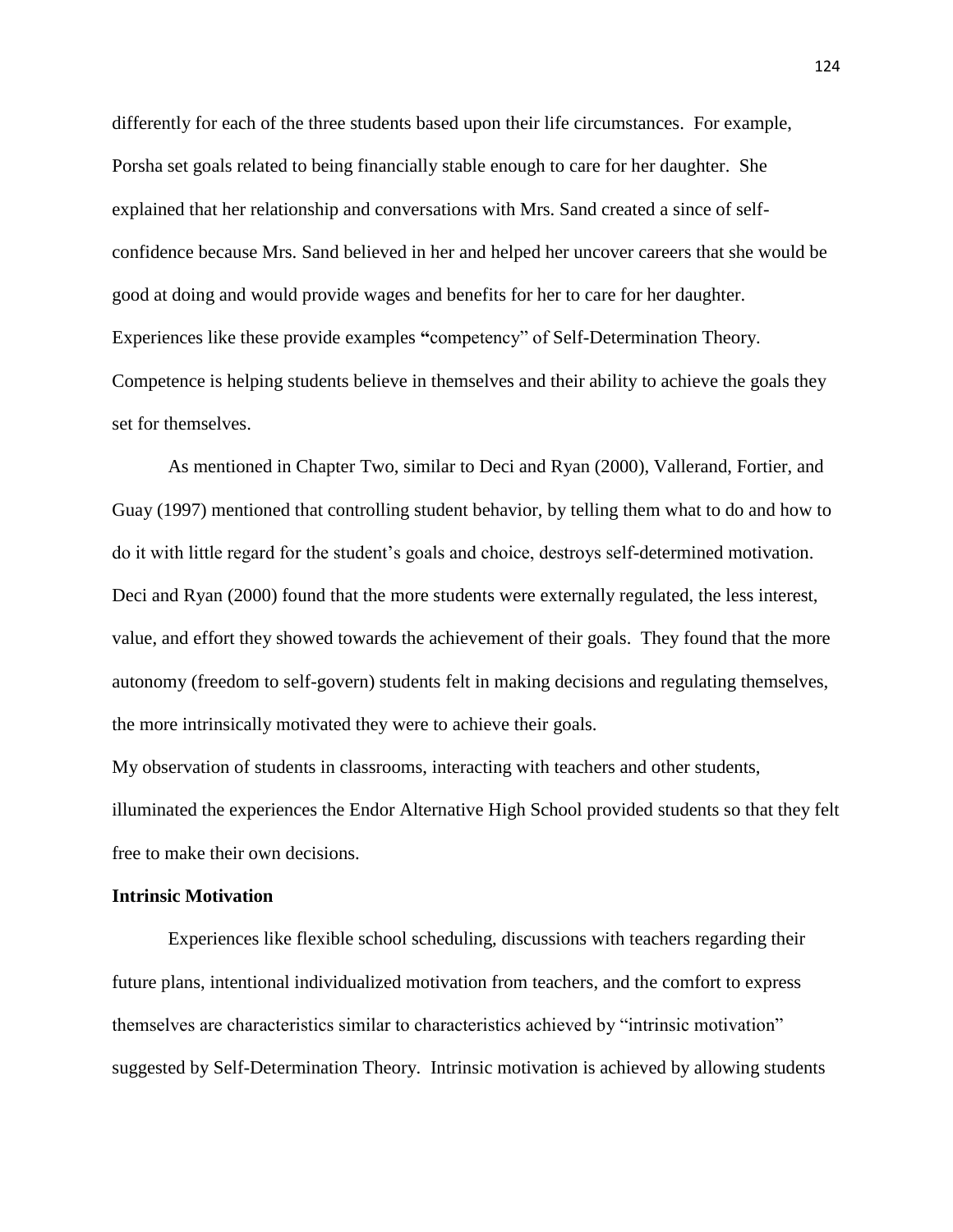to self-govern themselves and giving them the freedom to make their own decisions. Deci and Ryan (2000) suggest that intrinsic motivation does not depend upon external rewards (autonomous motivation). Students were allowed to feel free to make their own decisions. As Deci and Ryan suggested, students need to experience autonomous intrinsic motivation and not be told what their goals should be based upon the perspective of the adults. The research seems to support Deci and Ryan's Self-Determination Theory. An implication for practice is that students benefit from opportunities to be autonomous, develop competence, and build relationships with teachers and peers in a learning environment that fosters intrinsic motivation.

#### **Conclusions**

After interviewing and observing the three students for this case study, a few factors appeared to influence the students' likelihood of graduating from high school and developing future plans. These factors included: (a) lack of connection between students-teachers, (b) lack of confidence, (c) no adult guidance to set realistic goals that serve the student's best interest, and (d) the absence of a process that involves students in decision making opportunities. The overarching themes that emerged in this case study from the perspective of these three students were: (a) the influence of student-teacher relationships, (b) the importance of providing students with a variety of educational and social experiences, and (c) the impact that student motivation has on the ability of students to set goals and feel successful.

School districts similar to Empire School District may help students if they create academic options for students and provide training for teachers that help teachers address the social-emotional needs of students. Large urban school districts should provide financial support, specific professional development for staff in alternative settings, and ample opportunities for the staff to collaborate with other alternative school educators.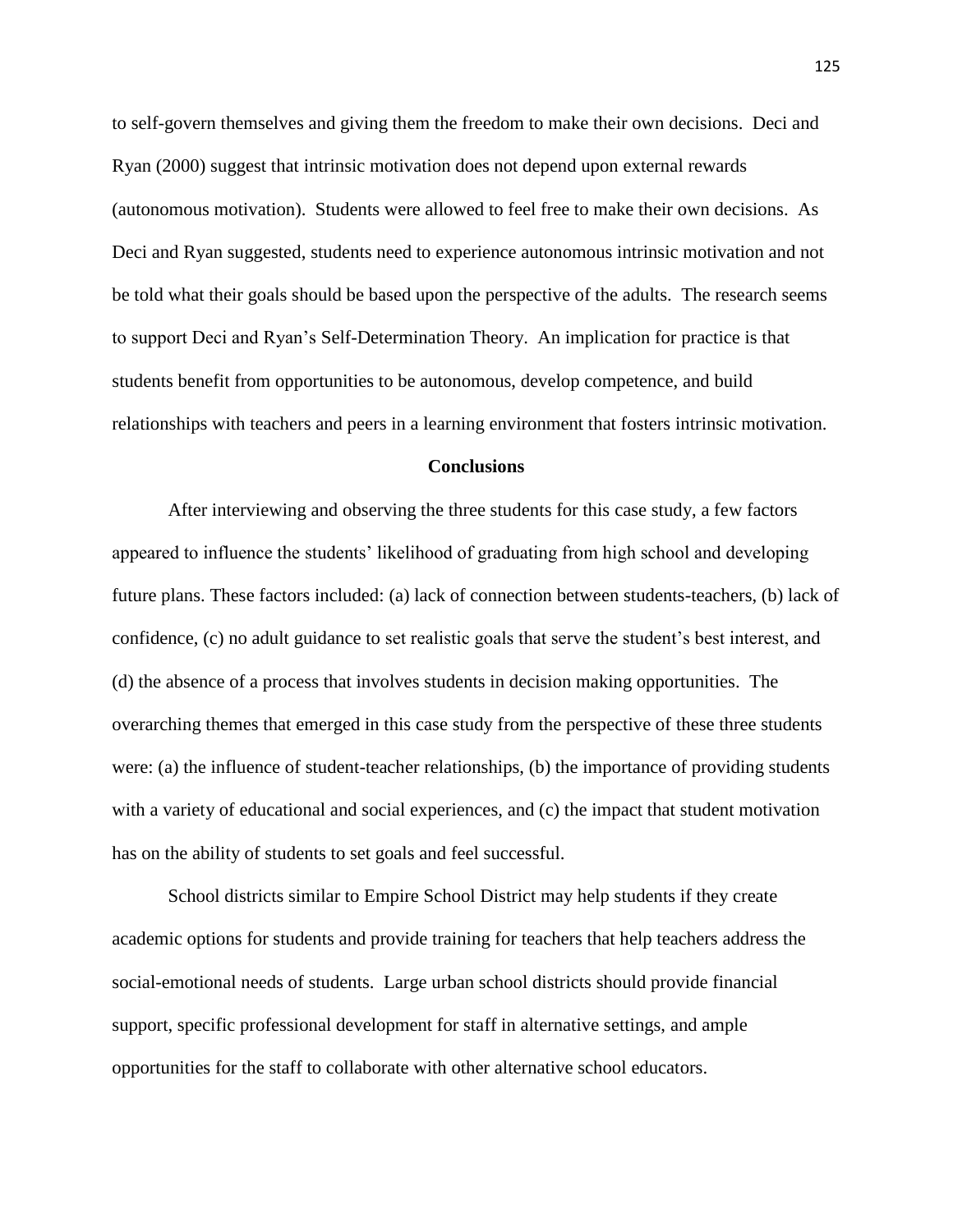#### **Recommendations for Further Research**

Sampling more than one alternative school would have helped to illuminate the importance of student competency, relatedness, and autonomy and how alternative high schools are providing these. For example, sampling more students in three alternative schools would allow for more connections to the Self-Determination Theory. Collecting more data may reveal additional practices being used in alternative settings which may help large mid-western school districts make educational decisions regarding alternative education programing for students, training for staff working in alternative school settings, and funding for alternative programming. This data may also help enlighten practices used in traditional educational settings that may help underserved students before they fall through the cracks of the traditional way of educating students.

#### **Case Study Limitations**

As the primary researcher, I believe that a qualitative method for gathering data regarding the student perspective of their experience in an alternative high school setting was the most effective approach. However, all studies have limitations. For example, this case study only focused on three students in one alternative education school within one large mid-western urban school district. There are many alternative schools in Indiana and around the United States. These alternative schools and programs may not all operate in the same manner. It may be helpful to uncover other reasons students decide to attend alternative schools as well as to obtain more student perspectives regarding their experiences in alternative schools. Students in different cities or states may describe their alternative education experiences differently, which may bring forth other factors for school districts, educators, and policy makers to consider when addressing the needs of students, particularly the underserved student.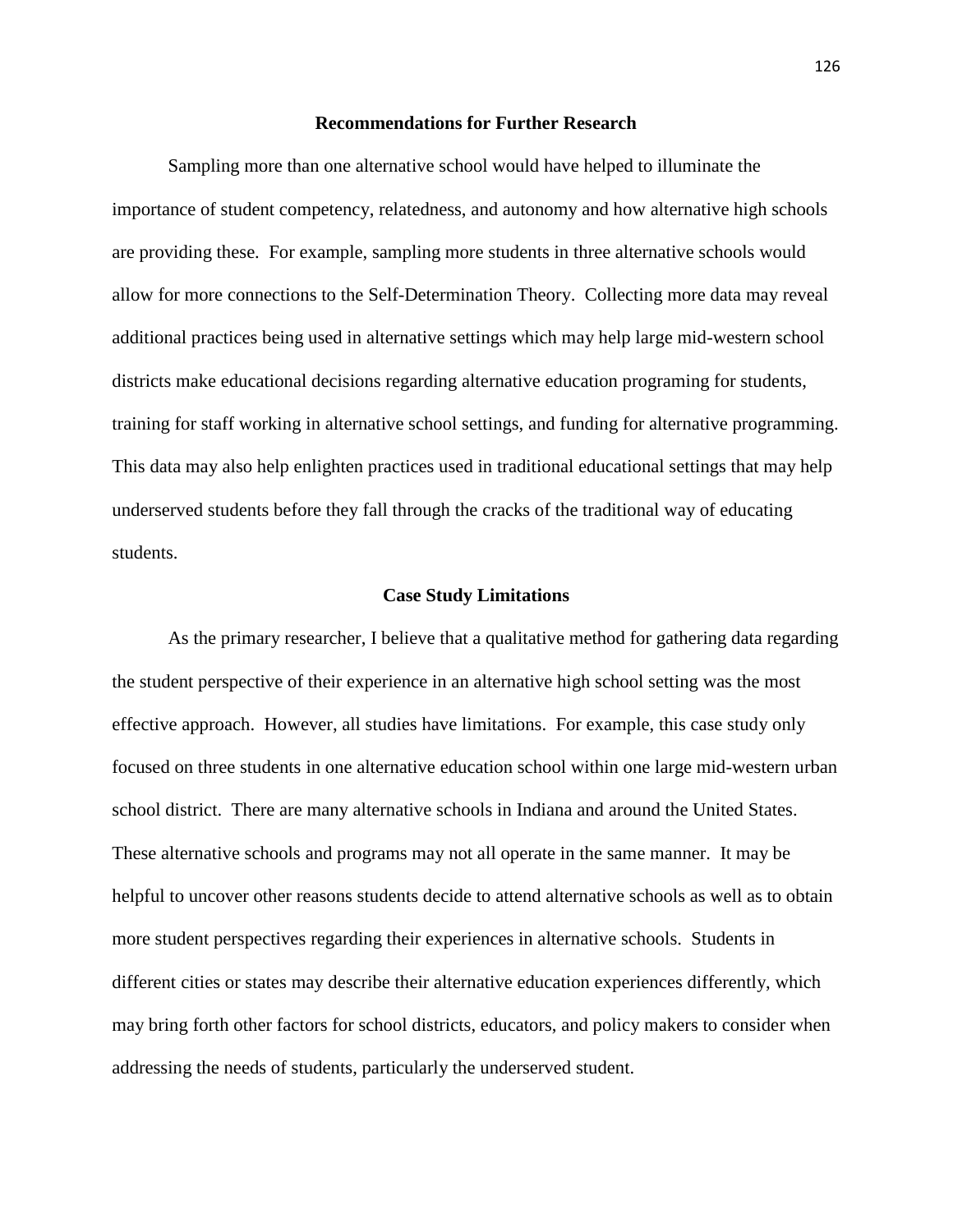#### **Closing Remarks**

Better serving students is what has driven my career for the last 26 years, throughout which time I have developed a passion for alternative education. I have held teaching and administrative positions in both traditional and alternative education settings. My work with students in the traditional settings pushed me to find and discover more creative ways to serve students, especially the underserved high school student. Closing the achievement gap between students and ensuring that all students have equity and access to education is my goal. It is my hope that this case study will help educators provide students with creative, personalized, and optional ways to receive their education.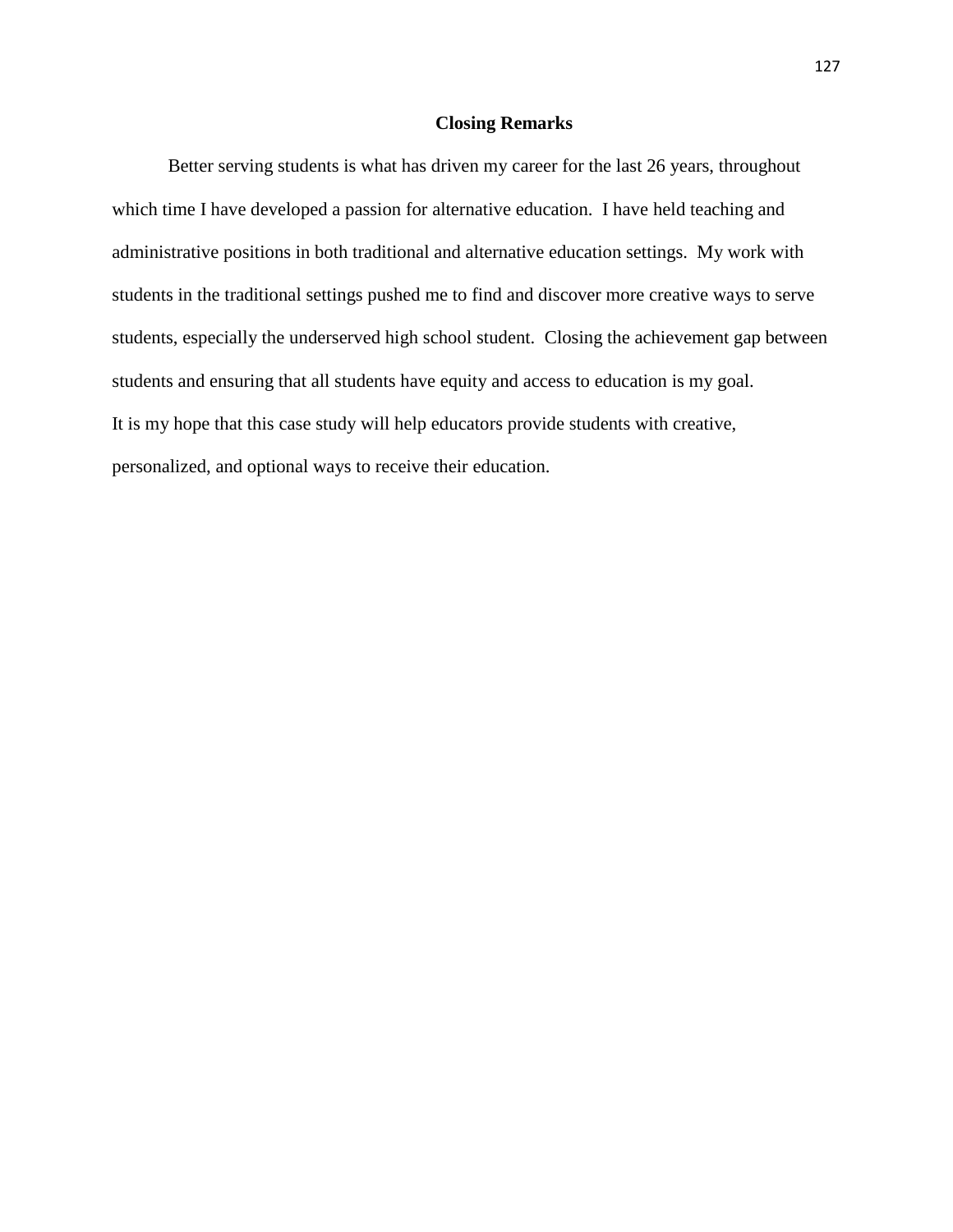# **Appendix A**

| <b>SCHOOL INTERACTION EVIDENCE CHECK LIST</b>                                                                                                                                                                                    |                                                                               |                                                                                      |                   |              |  |
|----------------------------------------------------------------------------------------------------------------------------------------------------------------------------------------------------------------------------------|-------------------------------------------------------------------------------|--------------------------------------------------------------------------------------|-------------------|--------------|--|
| Using Susan M. Brookhart's framework, I have created a rubric that will be used to review school documents. For<br>example, Student Handbook, Staff Handbook, and communication home to parents. (Chapter 7, Brookhart, p.77,80) |                                                                               |                                                                                      |                   |              |  |
| Category                                                                                                                                                                                                                         | <b>Adequate</b>                                                               | Inadequate                                                                           | <b>Not</b>        | <b>Notes</b> |  |
|                                                                                                                                                                                                                                  | Enough information<br>provided to inform<br>the parent, student,<br>or reader | Not enough<br>information<br>provided to inform<br>the parent, student,<br>or reader | <b>Applicable</b> |              |  |
| <b>Classroom Observation</b>                                                                                                                                                                                                     |                                                                               |                                                                                      |                   |              |  |
| Individual Work Time is<br>provided to students                                                                                                                                                                                  |                                                                               |                                                                                      |                   |              |  |
| Students participate in<br>class activities                                                                                                                                                                                      |                                                                               |                                                                                      |                   |              |  |
| Students work<br>collaboratively with<br>others during the class<br>session.                                                                                                                                                     |                                                                               |                                                                                      |                   |              |  |
| The teacher in providing<br>students with the<br>opportunity to learn and<br>practice skills maximizes<br>the instructional time.                                                                                                |                                                                               |                                                                                      |                   |              |  |
| Classroom<br>Environment is positive<br>and inviting to all<br>students.                                                                                                                                                         |                                                                               |                                                                                      |                   |              |  |
| There is evidence that<br>students understand the<br>learning objectives.                                                                                                                                                        |                                                                               |                                                                                      |                   |              |  |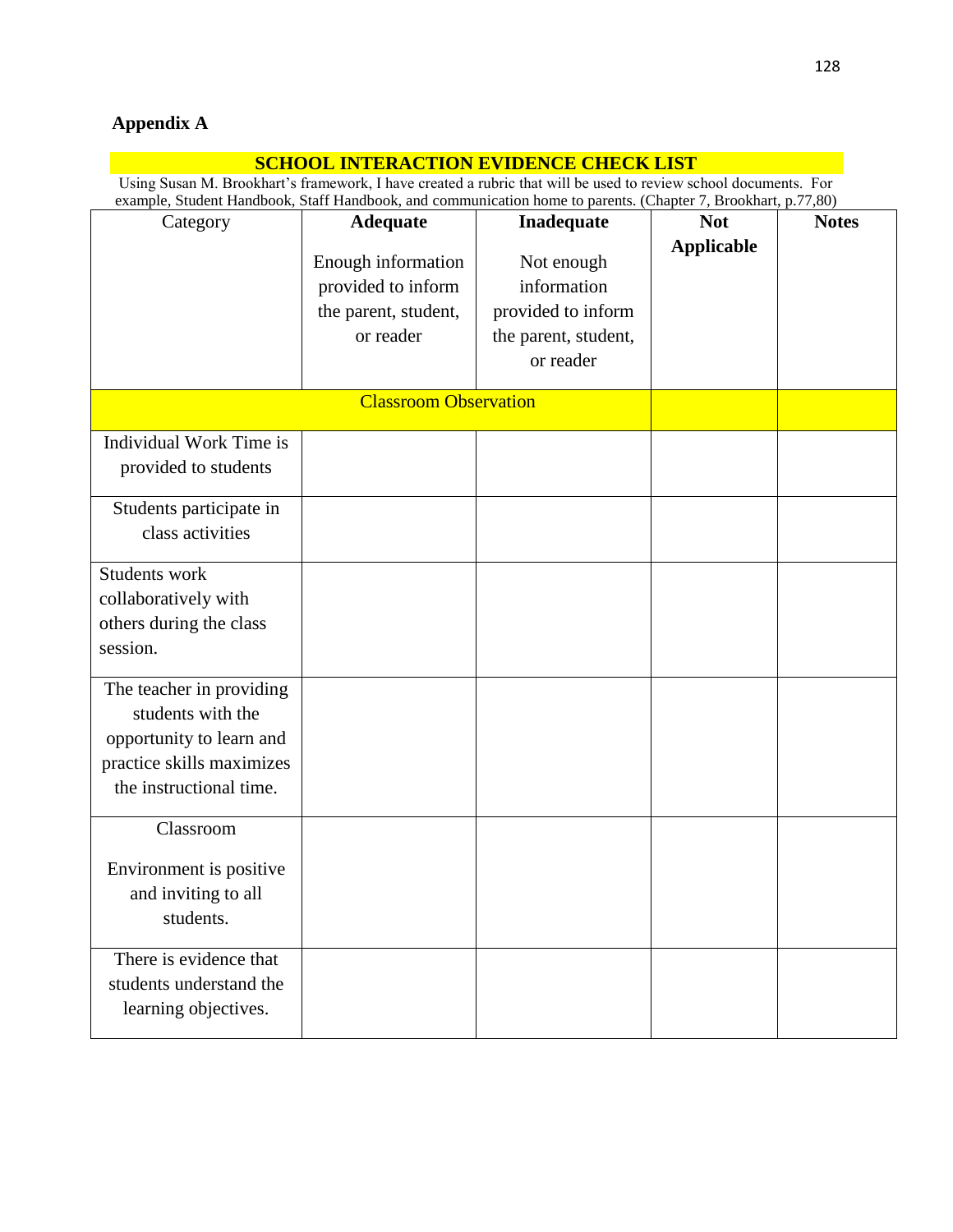| The teacher checks for     |                      |  |  |  |
|----------------------------|----------------------|--|--|--|
| understanding during the   |                      |  |  |  |
| lesson.                    |                      |  |  |  |
|                            | <b>Communication</b> |  |  |  |
|                            |                      |  |  |  |
| There is evidence of clear |                      |  |  |  |
| communication of the       |                      |  |  |  |
| content from the teacher   |                      |  |  |  |
| to the student.            |                      |  |  |  |
|                            |                      |  |  |  |
| Communication between      |                      |  |  |  |
| students/ teachers is      |                      |  |  |  |
| centered around goal       |                      |  |  |  |
| setting and/or learning    |                      |  |  |  |
| objectives                 |                      |  |  |  |
|                            |                      |  |  |  |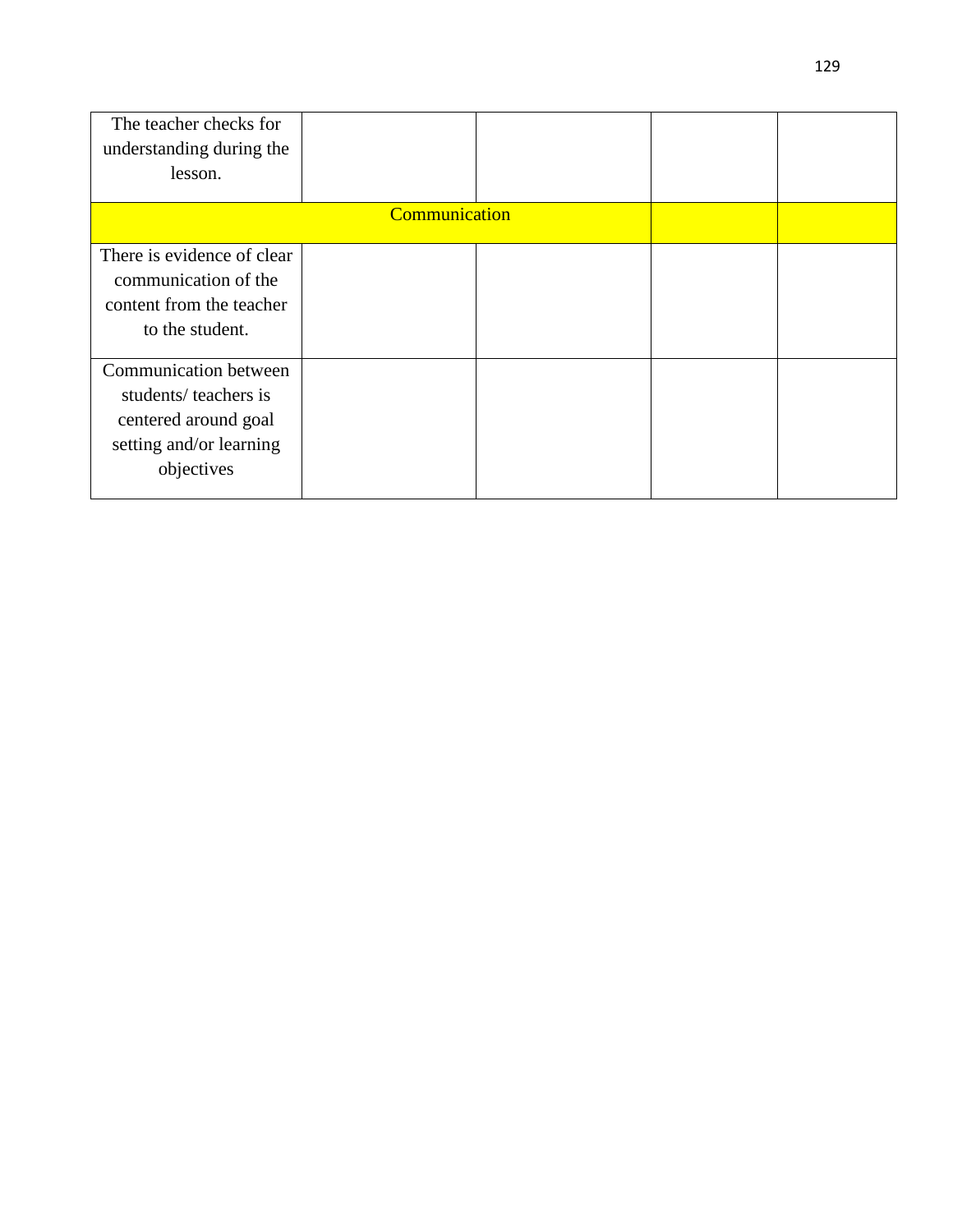# **Appendix B**

# **SCHOOL DOCUMENT EVIDENCE CHECK LIST**

Using Susan M. Brookhart's framework, I have created a rubric that will be used to review school documents. For example, Student Handbook, Staff Handbook, and communication home to parents. (Chapter 7, Brookhart, p. 77, 80)

| Category                                  | Adequate           | Inadequate         | Not Applicable | <b>Notes</b> |
|-------------------------------------------|--------------------|--------------------|----------------|--------------|
|                                           | Enough             | Not enough         |                |              |
|                                           | information        | information        |                |              |
|                                           | provided to inform | provided to inform |                |              |
|                                           | the parent,        | the parent,        |                |              |
|                                           | student, or reader | student, or reader |                |              |
|                                           |                    |                    |                |              |
| Clear content                             |                    |                    |                |              |
| Information in the                        |                    |                    |                |              |
| document is easy to                       |                    |                    |                |              |
| understand.                               |                    |                    |                |              |
| Informative                               |                    |                    |                |              |
| Content                                   |                    |                    |                |              |
| Descriptions are                          |                    |                    |                |              |
| provide clarity to                        |                    |                    |                |              |
| the reader.                               |                    |                    |                |              |
|                                           |                    |                    |                |              |
| Content is                                |                    |                    |                |              |
| resourceful                               |                    |                    |                |              |
| Information                               |                    |                    |                |              |
| provided is concise                       |                    |                    |                |              |
| and helpful to the                        |                    |                    |                |              |
| reader.                                   |                    |                    |                |              |
| Content is                                |                    |                    |                |              |
| organized                                 |                    |                    |                |              |
| The information is                        |                    |                    |                |              |
| arranged in a                             |                    |                    |                |              |
| logical manner                            |                    |                    |                |              |
| Learning                                  |                    |                    |                |              |
| objectives are                            |                    |                    |                |              |
| clearly written                           |                    |                    |                |              |
|                                           |                    |                    |                |              |
| Objectives describe<br>what students will |                    |                    |                |              |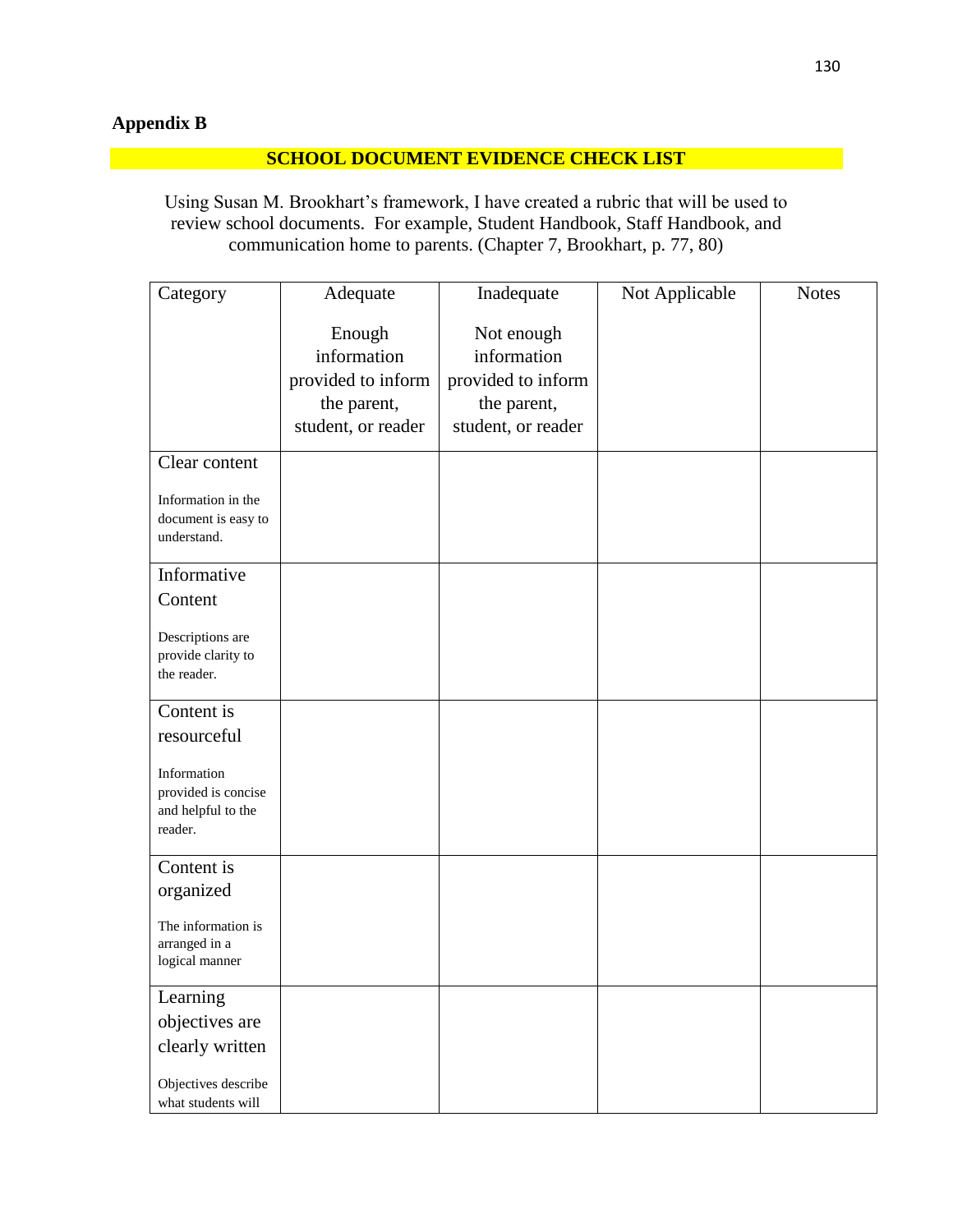| be able to do or |  |  |
|------------------|--|--|
| demonstrate.     |  |  |
|                  |  |  |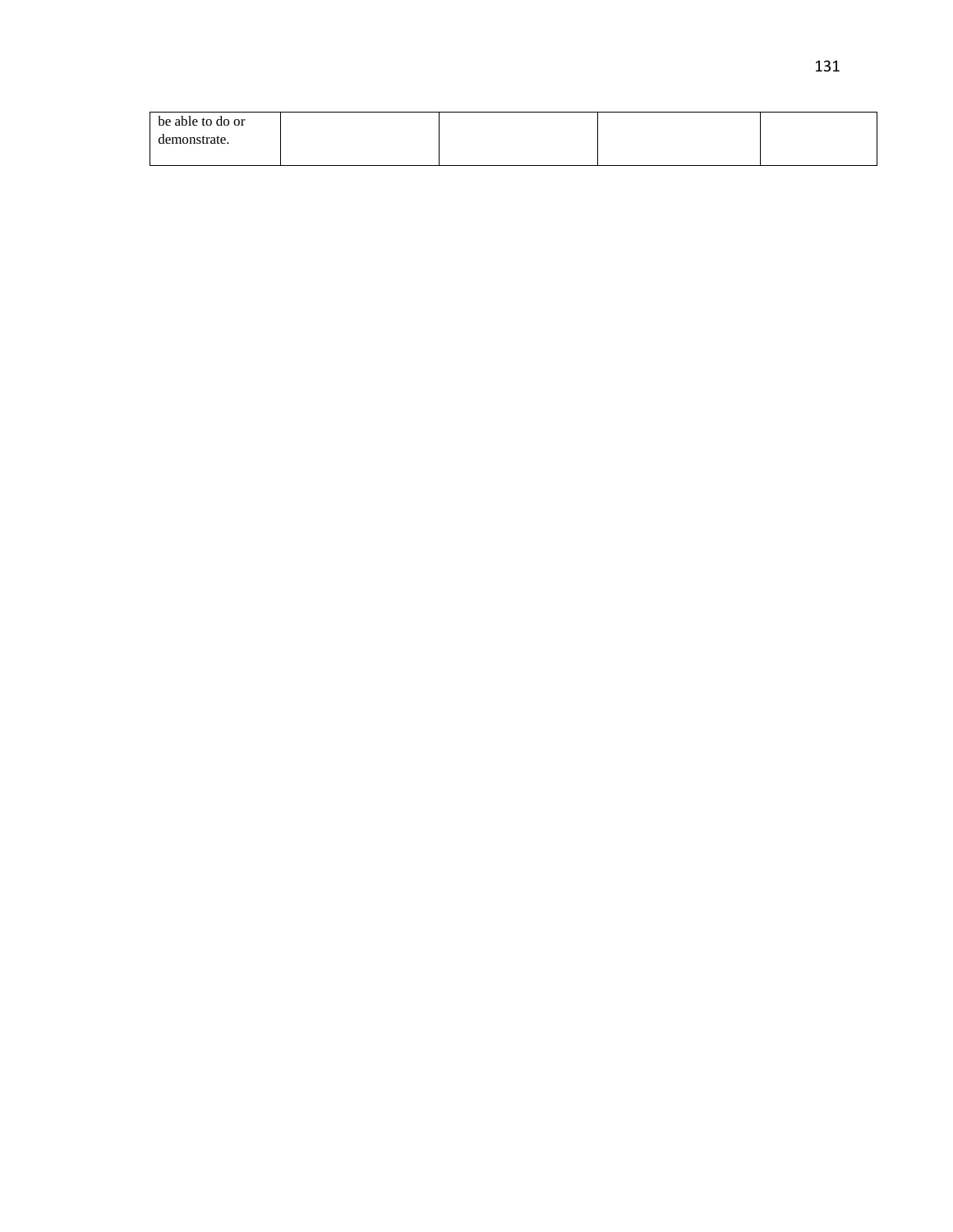# **Appendix C**

# **Student Participant Protocol**

# Student Background

# Good Morning,

My name is Nicole Chisley and I am a doctoral student at Ball State University. I want to learn about how your school district is providing alternative pathways for students to graduate from high school. I appreciate your participation in helping me understand the different experiences and choices you have been offered. I would also like your permission to record your interview so that I do not miss any of the experiences you share with me today. Before we begin, I would like to give you time to read and sign this consent form.

I would like to make you as comfortable as possible answering the questions today. Everything you share with me today will only be confidential and only I will hear and know your responses.

# Student Experiences

- 1. Tell me a little about yourself.
	- a. Listen for: family, favorite courses, interests outside of school.
- 2. Tell me about your experiences in the school you attended before coming to Endor High School.
	- a. Describe a day in your life as a student in the traditional school you attended.
	- b. Tell me about your social experiences at the Rival HS before coming to Endor High School.
	- c. Tell me about your social experiences at Endor High School.
	- d. Explain your academic experiences at Rival HS.
	- e. Tell me about your thoughts and feelings regarding the support you received at Rival HS.
	- f. (If not answered in #2) Why did you decide to leave Rival HS?
- 3. Tell me about your experiences at Endor High School.
	- a. Describe a day in your life as a student at Endor High School.
	- b. Tell me about your social experiences at Endor High School.
	- c. Explain your academic experiences at Endor High School.
	- d. Tell me about your thoughts and feelings regarding the support you receive here at Endor High School.
	- e. Tell me about the decisions you have made while attending Endor High School that have influenced what you plan to do after graduating.
	- f. Please describe how related or connected you feel in the Endor High School learning environment.
- 4. How will you know that you have been successful here at Endor High School?
- 5. What are your post-graduation plans?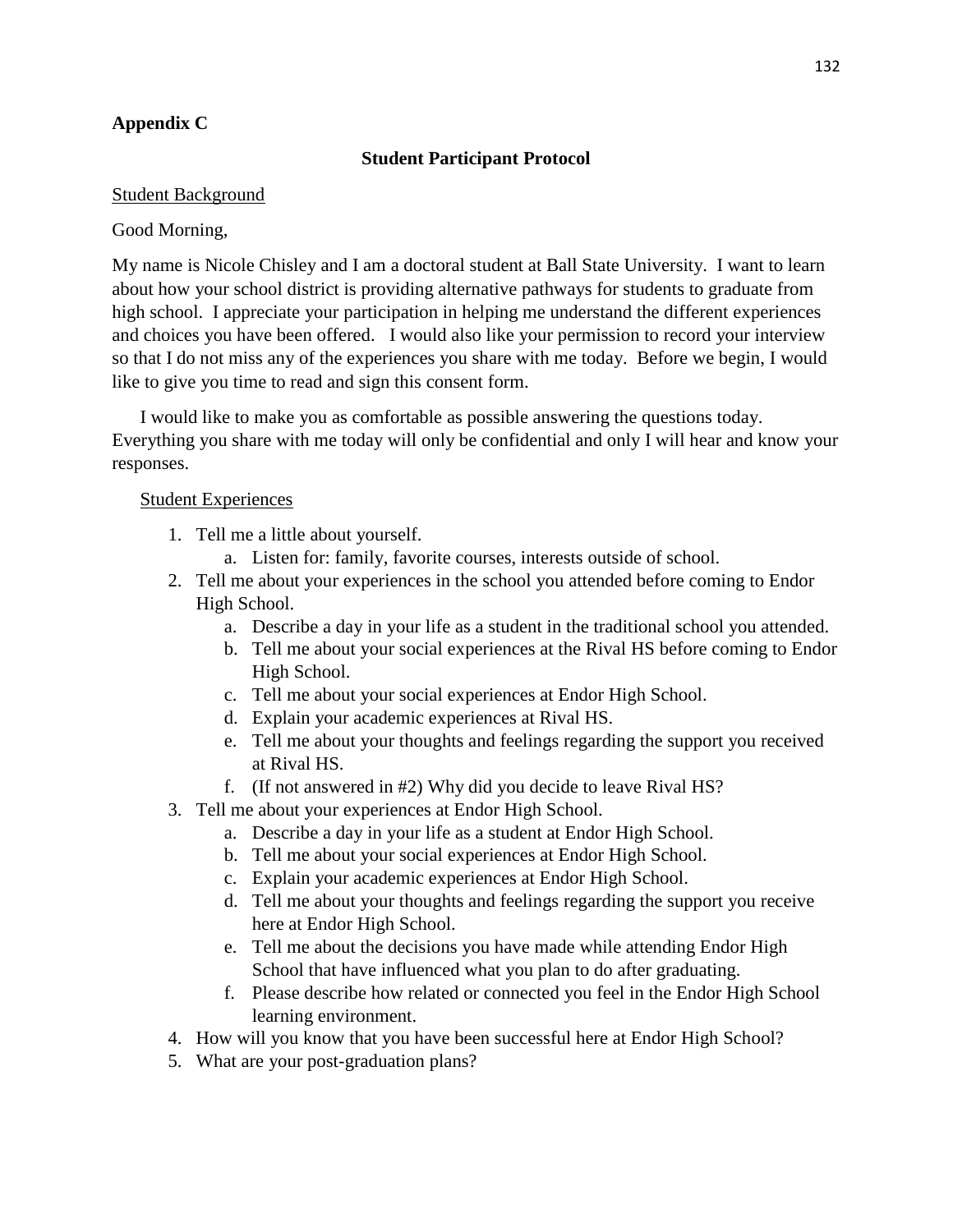- 6. Tell me about decisions you have made while attending Endor High School that have helped you develop you post-graduation goals.Tell me about the process that you experienced when you decided your academic and post-graduation goals.
	- Were you given the opportunity to be the only voice in making your decisions?
	- How important was it or was it not for you to be the sole decision maker when deciding upon your goals.
- 7. Describe how related or connected you feel in the Endor High School learning environment and the other Endor High School students.
	- Describe the differences between your learning experience at Endor High School been and your learning experiences at Rival HS.
		- o Listen for academic and social differences
	- Explain specific things that the teachers and staff at Endor High School do to make your school experience different from your experiences at Rival HS.

Student Experiences: Competency, Relatedness, Autonomy

- 8. Do you feel connected to the school teachers, and students? Tell me about experiences you have had that have made you feel connected to the school, teachers, and others.
	- What activities do you participate in before and after school?
	- Are these activities that are connected to Endor High School or an outside agency like the YMCA?
	- Tell me about the extra-curricular activities you participate in at Endor High School.
	- How do you feel about not being able to participate in extra-curricular activities here at Endor High School?
- 9. Explain drawbacks you experience at Endor High School.
- 10. Tell me about your classes.
	- What kind of activities do you teachers have you do during class?
	- Tell me the ways your teachers presented the material that you had to learn.
- 11. Tell me about the teachers and the principal here at Endor High School.
	- Do the staff meet your specific needs when it comes to making decisions or learning?
- 12. What is the Endor High School process for selecting courses and setting postgraduation goals?
	- How much involvement do students have in the process?
- 13. Now that you have attended Endor High School, tell me about specific skills you have acquired.
	- How has Endor High School prepared you to make decisions regarding your future and future education options?
- 14. Tell me about how Endor High School staff motivates you to learn and to your best.
	- What incentives does the school offer Endor High School students?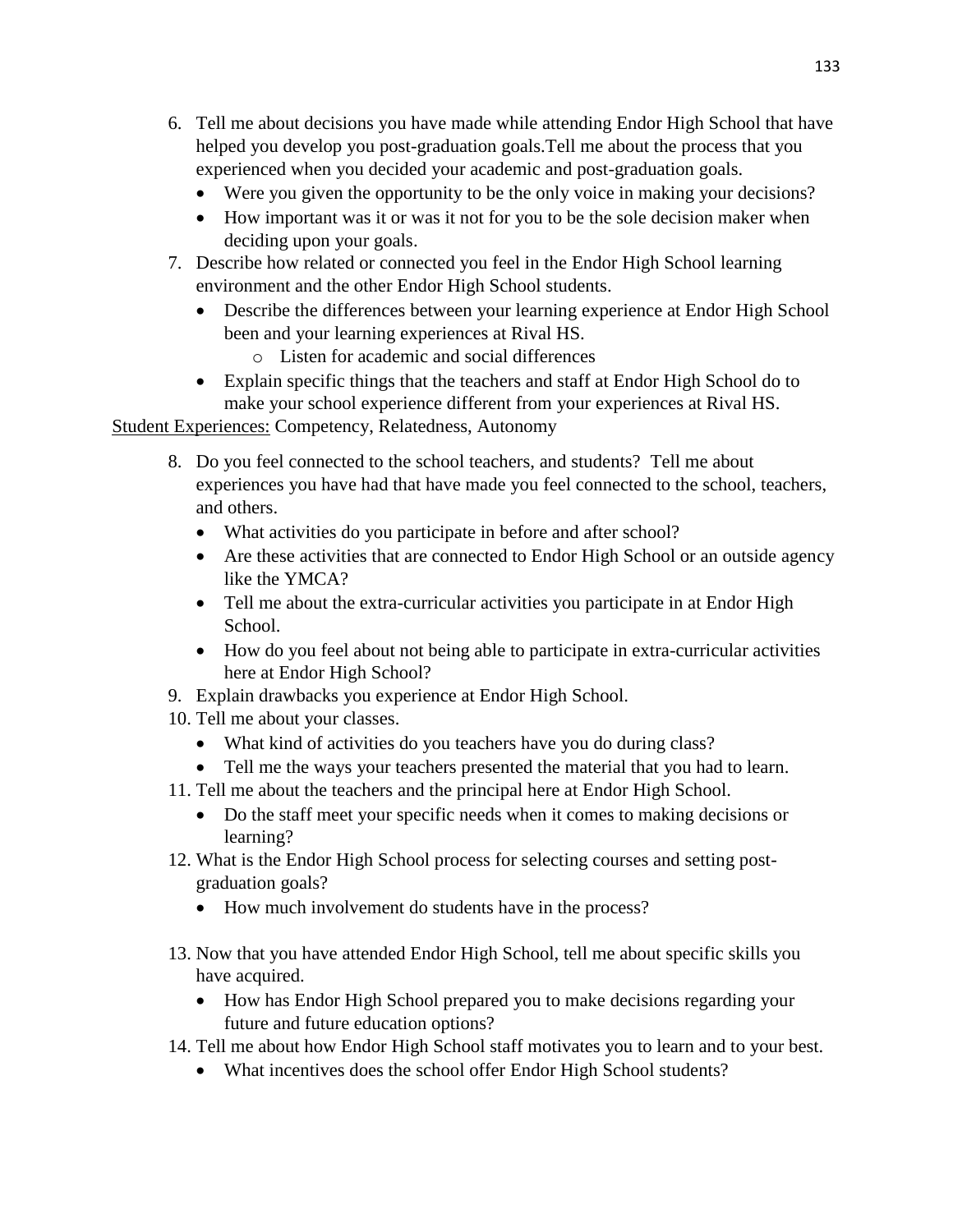• Explain the impact that rewards have on students striving towards accomplishing their goals. (i.e. attendance, completing assignments, and graduating)

16. Thank you so much for taking the time to talk with me. Is there anything else you would like to add about your experience at Endor High School or Rival High School?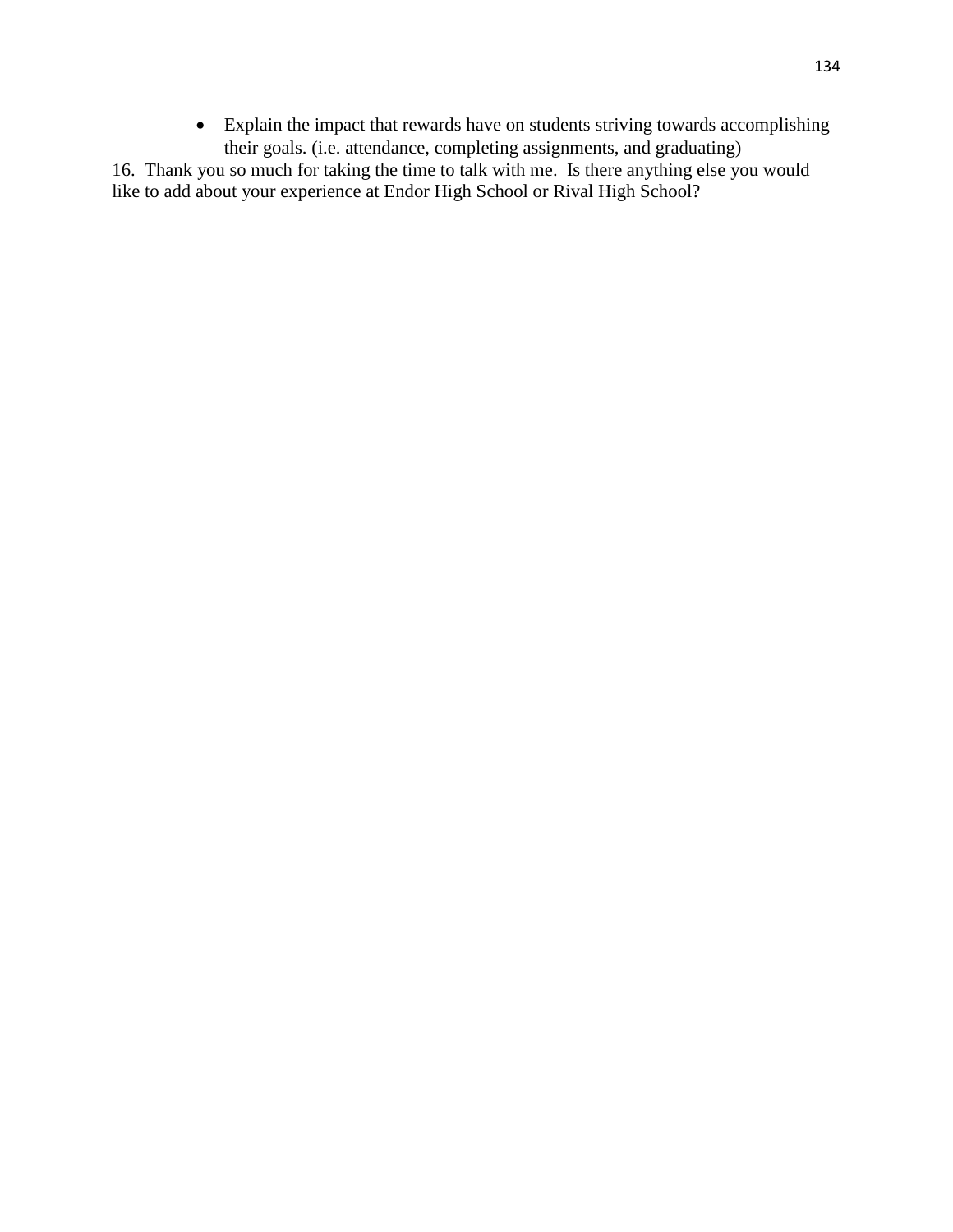# **Appendix D**

# **Staff Participant Protocol**

Good Morning,

My name is Nicole Chisley and I am a doctoral student at Ball State University. I am performing a case study on how your school district is providing alternative pathways for students to graduate from high school. I appreciate your participation in helping me understand the different experiences and choices you have been offered. I would also like your permission to record your interview so that I do not miss any of the experiences you share with me today. Before we begin, I would like to give you time to read and sign this consent form.

I would like to make you as comfortable as possible answering the questions today. Everything you share with me today will only be confidential and only I will hear and know your responses.

# Staff Experiences with students

- 1. Tell me about your background as an educator.
	- How did you become an educator here a Endor High School?
	- What appealed to you about Endor High School?
- 2. Tell me about your experiences here at Endor High School as an educator.
- 3. How do students find out about Endor High School.
	- Tell me how students become a student at Endor High School.
	- What would you say the leading reason most students have for choosing to attend Endor High School.
- 4. Explain the different types of supports that are available to students.
- 5. Describe the different types of interactions you have with students at Endor High School.
	- How would you explain those interactions?
- 6. Tell me about a day in your life as a staff member here at Endor High School.
- 7. Describe the skill set of an incoming Endor High School student.
	- How would you describe the learning styles of your students?
- 8. Tell me how you know a student has been successful here at Endor High School.
	- Tell me how you would describe the level of success for participant one, two, and three.
- 9. Explain the students at Endor High School have to interact socially with others.
	- How do the staff at Endor High School provide opportunities for students to feel connected to the school, teachers, and other students?
- 10. Tell me about the steps or the process the staff uses to help students create post-graduate goals.
- 11. How would you describe the interactions with Participant One is having here at Endor High School?

(Ask the same question regarding Participant Two and Participant Three)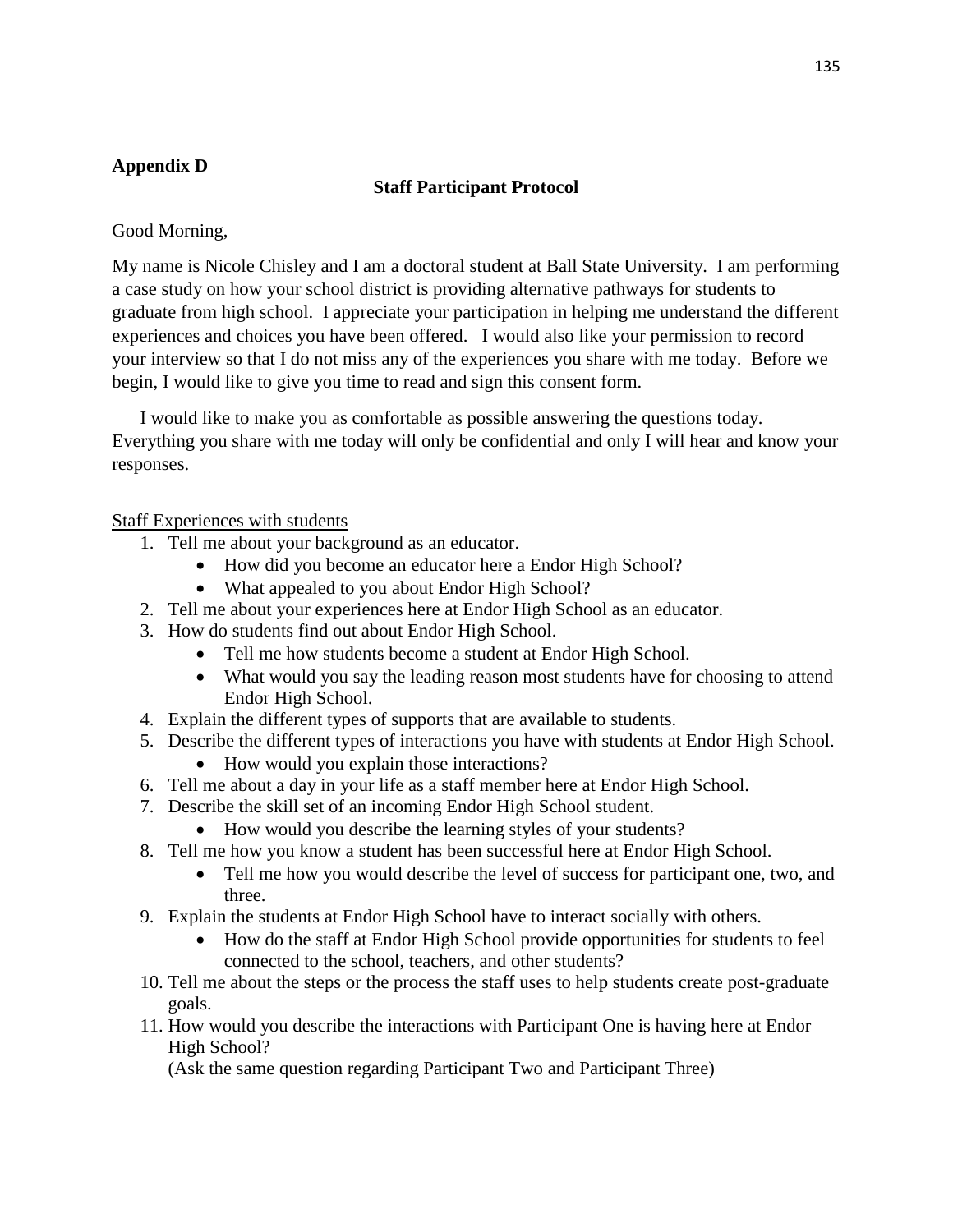Staff Experiences as professionals

- 12. How would you describe your teaching style? Administrator: How would you describe your administrative style?
- 13. Describe the different types of supports that are available to the staff at YLS.
	- Tell me about professional learning and teacher collaboration.
	- Explain the typical PL session.
	- Administrator: What types of professional learning activities do you provide teachers?
- 14. Tell me about the school climate here at Endor High School.
- 15. Tell me about the communication with parents.
- 16. Describe the process you use to create lessons for your students.
	- What types of strategies do you use?
	- What types of things do you use to help you plan lessons (data, content, etc?)
	- Tell about the different strategies you use to address the skill gaps that students have in your class.
- 17. How do you know that a student has been successful when they leave Endor High School?
- 18. How rigorous would you describe the education opportunities students receive at Endor High School?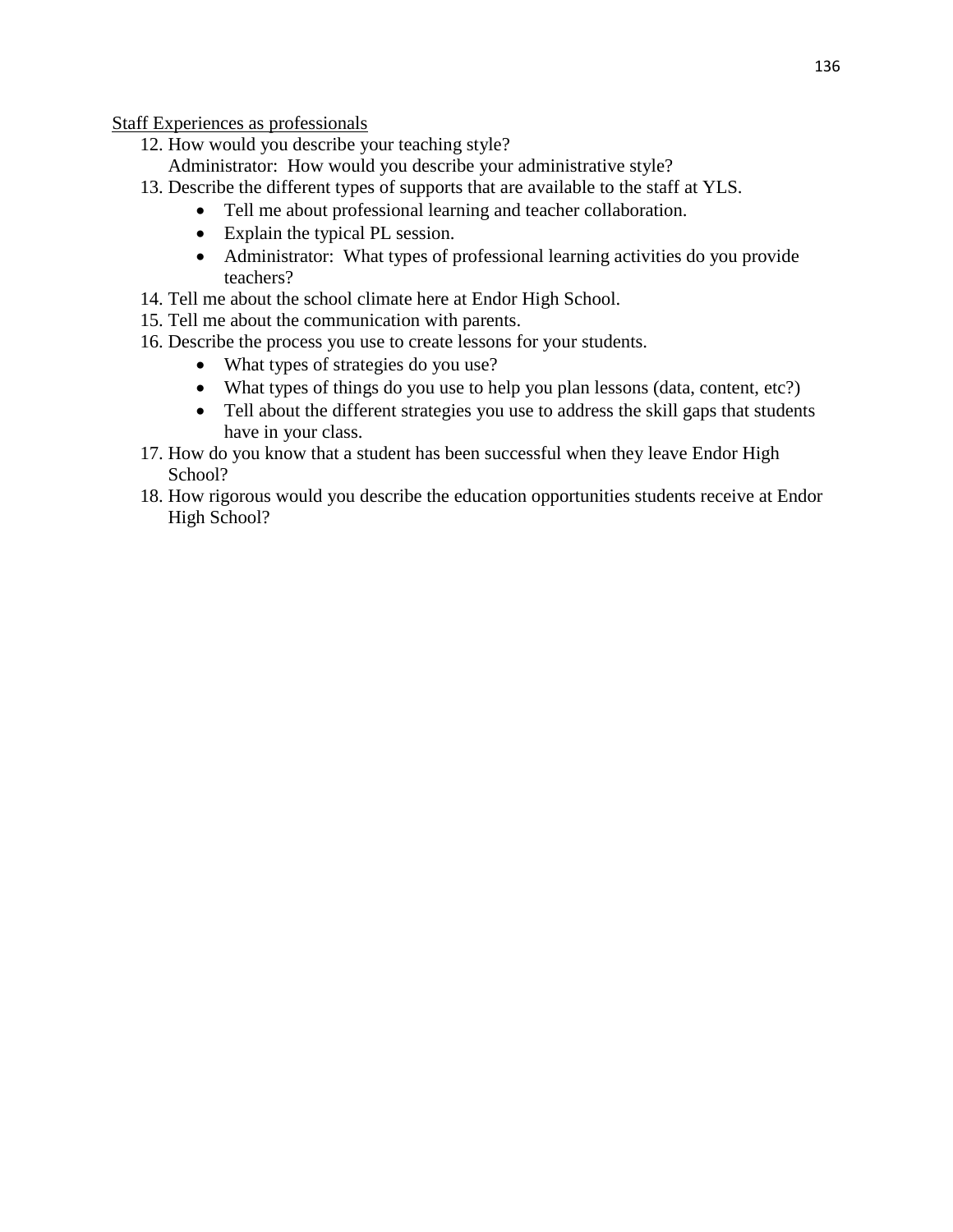# **Appendix E**

## **Parent Protocol**

Good Morning,

My name is Nicole Chisley and I am a doctoral student at Ball State University. I am performing a case study on how your school district is providing alternative pathways for students to graduate from high school. I appreciate your participation in helping me understand the different experiences and choices you have been offered. I would also like your permission to record your interview so that I do not miss any of the experiences you share with me today. Before we begin, I would like to give you time to read and sign this consent form.

I would like to make you as comfortable as possible answering the questions today. Everything you share with me today will only be confidential and only I will hear and know your responses.

### Parent's Experiences from their perspective

1. Tell me a little about the educational and social experiences you had as a high school student that have influenced your parenting.

### Child's Experiences from the parent's perspective

- 2. How would you describe the educational experiences your child has had at Rival High School?
- 3. In what ways have your child's experiences at Endor HS been different than those they had at Rival High School?

Probe: How do you perceive the similarities and differences between your experiences and the experiences your child has had in the traditional high school?

- 4. Tell me about your child's strengths.
- 5. How did you find out about Endor High School?
- 6. Why did you decide to allow your child to attend Endor High School?
- 7. What choices do you and your child have at Endor High School? Probe: How did you know that this was the best option for your child?
- 8. What are the things that you like and dislike about Endor High School?

Parent's Interaction with the Endor High School Staff and Administration

- 9. Tell me about the interaction and communication you have with school staff and administration.
- 10. Tell me about the opportunities you have to have input in the educational choices your child needs to making post-graduation plans.(Self Determination-Competency)
- 11. Tell me how many opportunities you receive to help set goals with your child and the school staff.(Self Determination-Autonomy)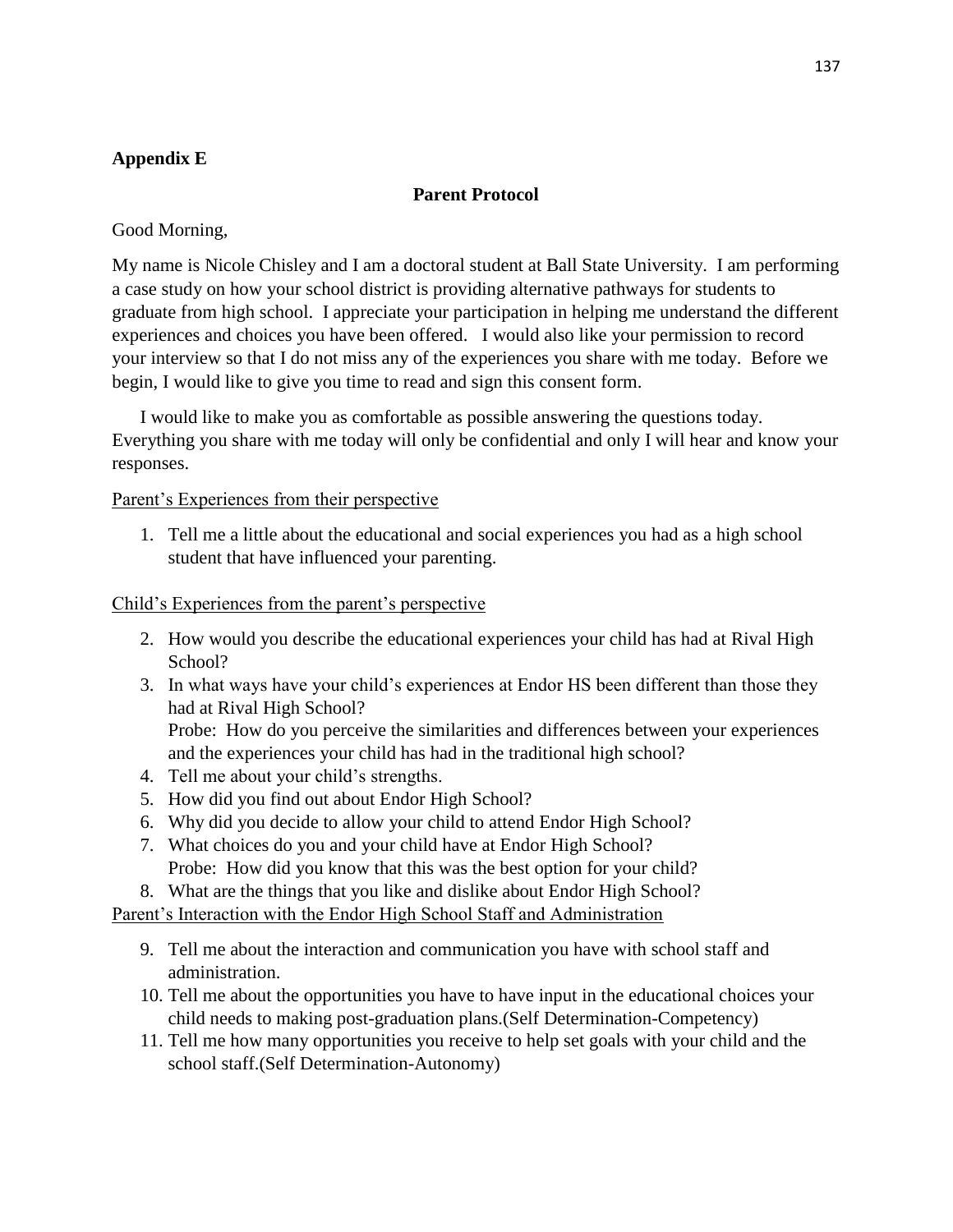If you could give the administration or school district suggestions on how to provide alternative graduation pathways to students, what would you tell them?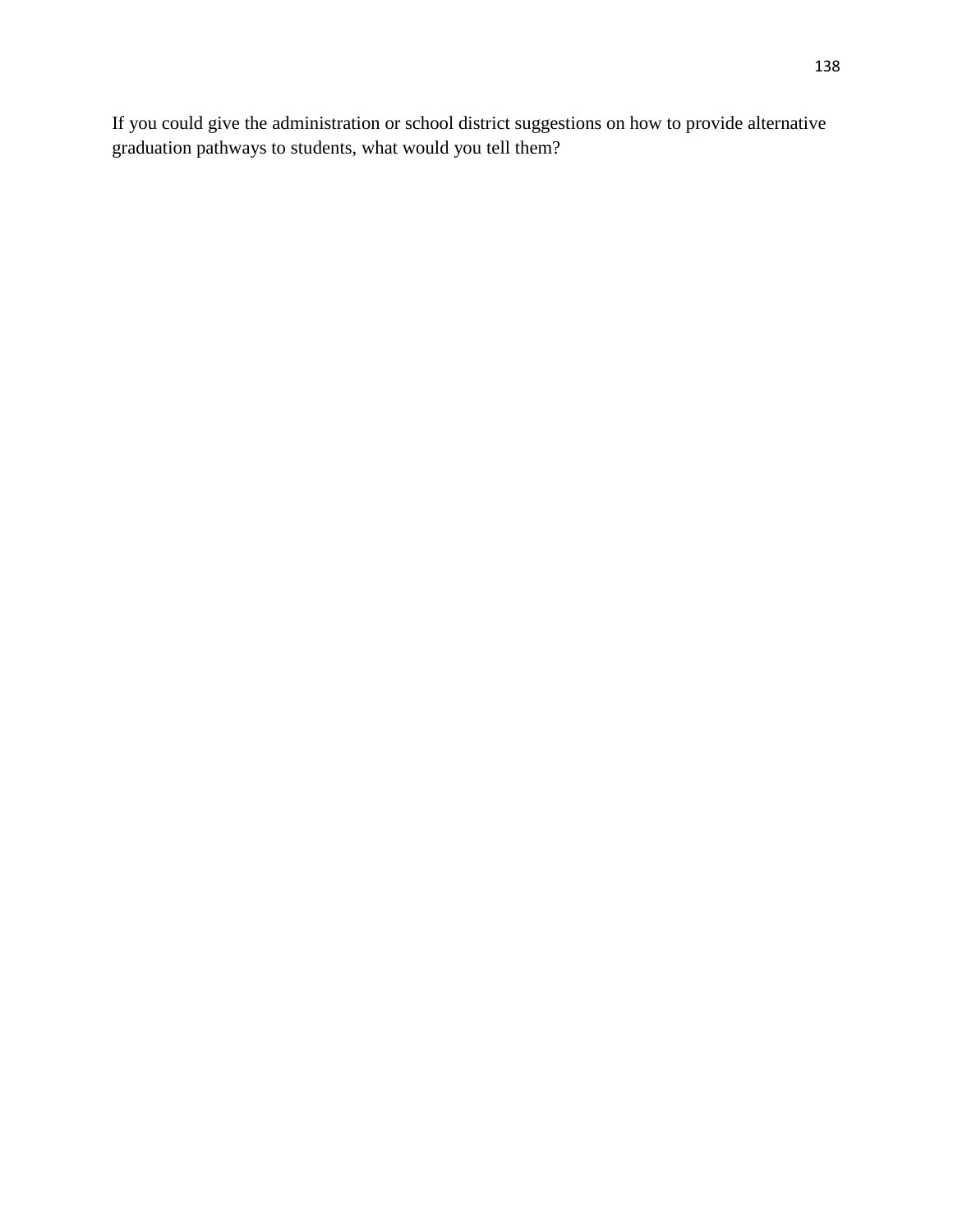## References

- Alvarez, S. (2015). *Is alternative education a good idea for your kid?* Retrieved from http://stateofopportunity.michiganradio.org
- Aronson, B., & Laughter, J. (2016). The theory and practice of culturally relevant education: A synthesis of research across content areas. *Review of Educational Research*, *86*(1), 163- 206.
- Ashcroft, R. (1999). Training and professional identity for educators in alternative education Settings. *The Clearing House*, *73*(2), 82-85.
- Assor, A., & Tal, K. (2012). When parents' affection depends on child's achievement: Parental conditional positive regard, self-aggrandizement, shame, and coping in adolescents. *Journal of Adolescence, 35,* 249-260. doi: 10.1016/j.adolescence.2011.10.004
- Barkhurst, M., & Wolf, W.C., Jr. (1979). Public alternative school proliferation. *The Clearing House*, *52*, 343-347.
- Berry, B. (2001). No shortcuts to preparing good teachers. *Educational Leadership*, *58*(8), 32-36.
- Blazar, D., Litke, E., & Barmore, J. (2016). What does it mean to be ranked a "high" or "low" value-added teacher? Observing differences in instructional quality across districts. *American Educational Research Journal*, *53*, 324-259. Retrieved from http://aerj.aera.net
- Bommarito, D., & Matsuda, P. K. (2015). *Sage Encyclopedia on intercultural: Constructivism competence.* Boston: Sage Publications.
- Boyer, R., & Harten, C. (1985). Administrators' receptivity to nontraditional goals. *The Journal of Higher Education, 56*, 206-219.
- Cachia, Romina & Punie, Yves. (2012). Teacher Collaboration in the Context of Networked Learning. Current eTwinning Practices and Future Perspectives. Retrieved from https://www.researchgate.net.
- Conger, R. (2009). Comentary on Grolnick and Pomerantz, Issues and challenges in studying parental control: Toward a new conceptualization. *Child Development Perspectives, 3*, 173-175.
- Conley, B. E. (2002). *Alternative schools: A reference handbook.* Santa Barbara, CA: ABC-CLIO.
- Conrath, J. (2001). Changing the odds for young people: Next steps for alternative education, *The Phi Delta Kappan, 82*, 585-587.

Creswell, J. (2014). Qualitative methods (4<sup>th</sup> ed.), *Research Design*, p.183-193. Los Angeles.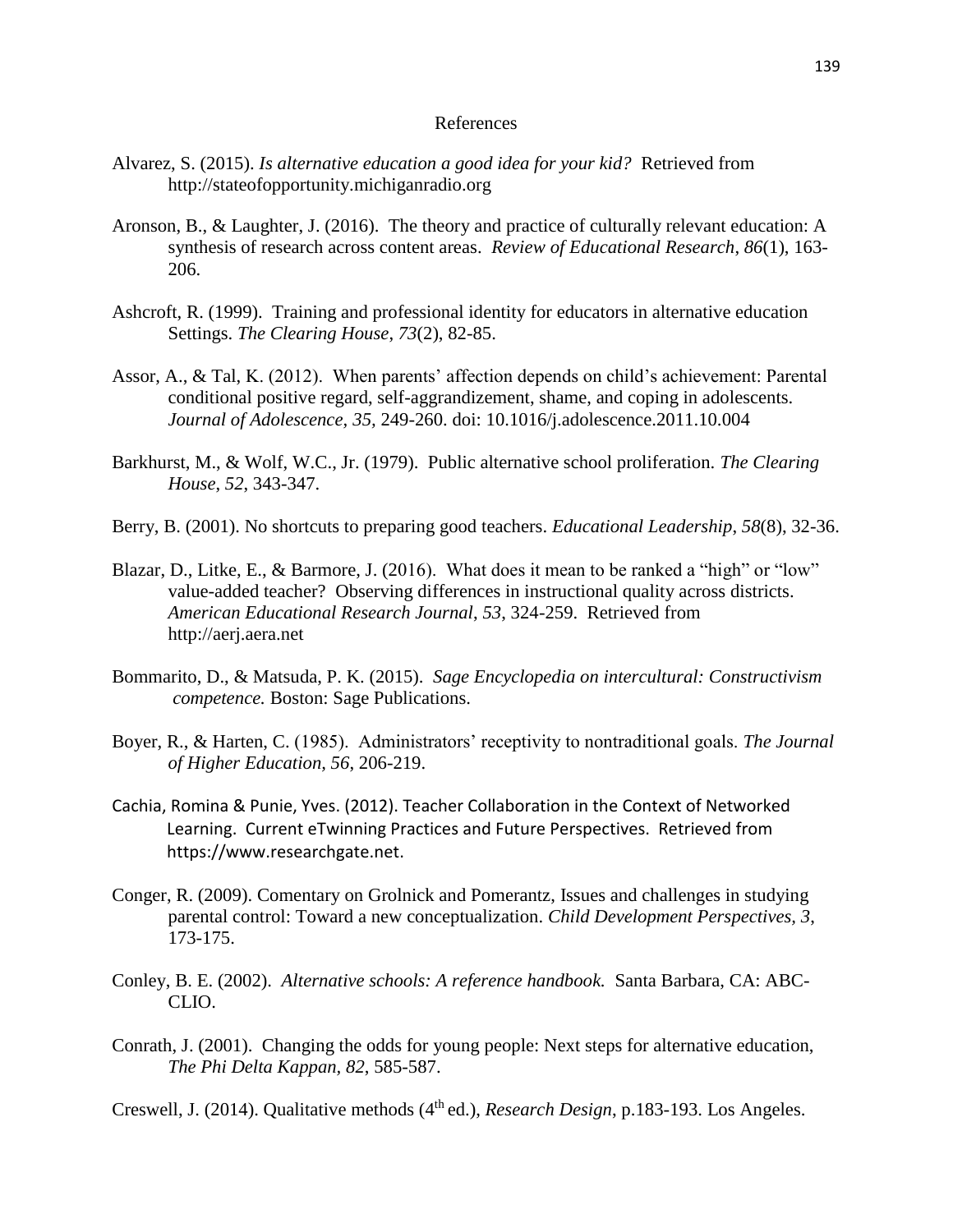Sage Publications, Inc.

- Dakin, W. S. (1914). A plan for training teachers while in service. *The Elementary School Journal, 15*, 106-109.
- D'Amico, L., & Stein, M. (2002). Inquiry at the crossroads of policy and learning: A study of a district-wide literacy initiative. *Teachers College Record*, *104*, 1313-1344.
- Deal, T. E., & Nolan, R. R. (1978). *Alternative schools: Ideologies, realities, guidelines*. Chicago: Nelson-Hall.
- Deci, E., & Ryan, R. (2000). Self-determination theory and the facilitation of intrinsic motivation, social development, and well-being. *American Psychologist, 55*, 66-78.
- Deci, E., & Ryan, R. (2008). Self-determination theory: A macro theory of human motivation, development, and health. *Canadian Psychology*, *49*, 182-185.
- Deci, E., Koestner, R., and Ryan, R. (1999). A meta-analysis review of experiments examining the effects of extrinsic rewards on intrinsic motivation. *Psychological Bulletin*, *125*, 627- 668.
- De La Rosa, D. (1998). Why alternative education works. *The High School Journal*, 81, 268- 272.
- Desimone, L. M. (2009). Improving impact studies of teachers' professional development: Toward better conceptualizations and measures. Educational Researcher,38(3),181–199.
- Desautels, L. (2015, May18). 3 Things students desire to hear from teachers. *Edutopia.*  Retrieved from www.edutopia.org.
- Devlin, A., Dutton, S., & Singer, J. (1998). Racial identity of children in integrated, predominantly white and black schools. *The Journal of Social Psychology*, *138*(1), 41- 53.
- Doll, J., Eslami, Z., and Walters, L. (2013). Understanding why students drop out of high school, according to their own reports: Are they pushed or pulled, or do they fall out? A Comparative Analysis of Seven Nationally Representative Studies. *Sage Open*, 1-15. doi:10.1177/2158244013503834
- Field, S., & Hoffman, A. (2007). Self-determination in secondary transition assessment. *Assessment for Effective Intervention, 32*, 181-190.
- Flynn, P., Mesibov, D., Vermette, P., & Smith, R. (2013). *Applying standards-based constructivism: Secondary.* Florence, GB: Routledge.
- Foley, R., & Pang, L. (2006). Alternative education programs: Program and student characteristics. *The High School Journal, 89*(3), 10-21.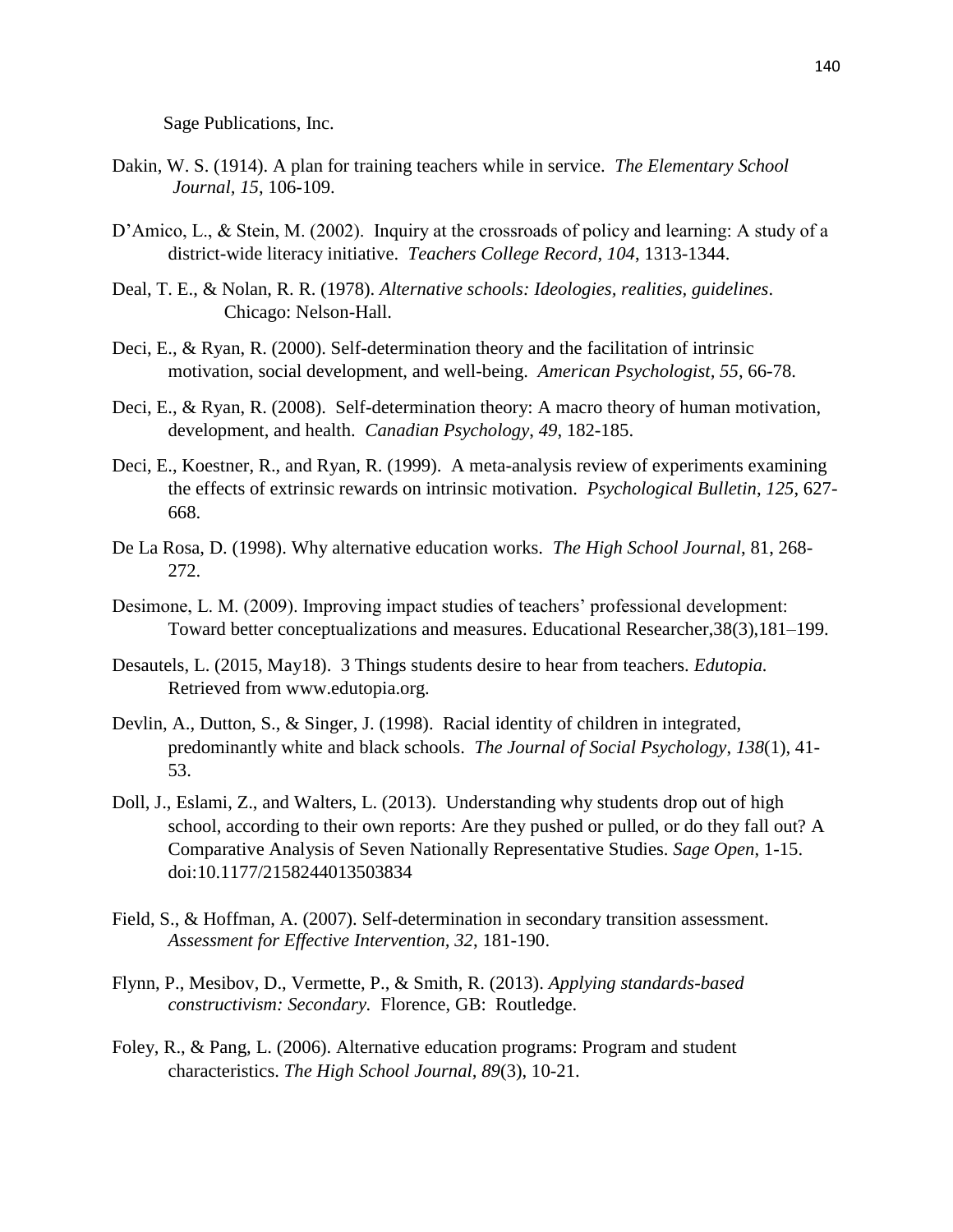- Gagne, M., & Deci, E. (2005). Self-Determination theory and work motivation. *Journal of Organizational Behavior*, *26*, 331-362.
- Gatto, J. (2011). A polemic against schooling. *Education Revolution*, *23*(1), 1-10.
- Germain, R., Carten, R., & Meland, J. (1975). Roseville faces disaffection with alternative high schools. *The Phi Delta Kappan, 56*, 637-638.
- Graves, I. (2011, March 9). Bringing democracy to education. *Huffington Post*. Retrieved from

p.1-4.

- Gregory, T. (2001). Fear of success? Ten ways alternative schools pull their punches. *The Phi Delta Kappan*, *82*, 577-581.
- Grolnick, W. S. (2015). Mothers' motivation for involvement in their childeren's schooling: Mechanisms and outcomes. *Motivation Emotion, 39*, 63-73. doi:10.1007/s11031-014- 9423-4
- Guskey, T. (2015). Mastery learning. *International Encyclopedia of the Social and Behavioral Sciences*, *2*, 752-759.
- Hellstorm, W. (1978). Reaching nontraditional students. *Modern Language Association*, p.22- 27.
- Helmore, G. A. (2014*). A summary of the general theories of Piaget: The Piagetian concept of intelligence and its development.* London, GB: Pergamon.
- Jang, H., Reeve, J., and Halusic, M. (2016). A new autonomy-supportive way of teaching that increases conceptual learning: Teaching in students' preferred ways. *The Journal of Experimental Education, 84*, 686-701.
- Jones, O. (August, 1922). Professional training for teachers of city schools. *The Journal of Education*, *96*(4), 100.
- Kim, J., & Taylor, K. (2008). Rethinking alternative education to break the cycle of educational inequality and inequity. *The Journal of Educational Research*, *101*, 207-219.
- Krei, M., & Shoulders, T. (2015). Rural high school teachers' self-efficacy in student engagement, instructional strategies, and classroom management*. American Secondary Education, 44*(1), 50-61.
- Koppich, J. (1997). Considering **nontraditional** alternatives: Charters, private contracts, and vouchers. *The Future of Children, 7*(3), 96-111
- Lankford, H., Loeb, S., & Wycoff, J. (2002). Teacher sorting and the plight of urban schools: A descriptive analysis. *Educational Evaluation and Policy Analysis*, *24*(1), 37-62.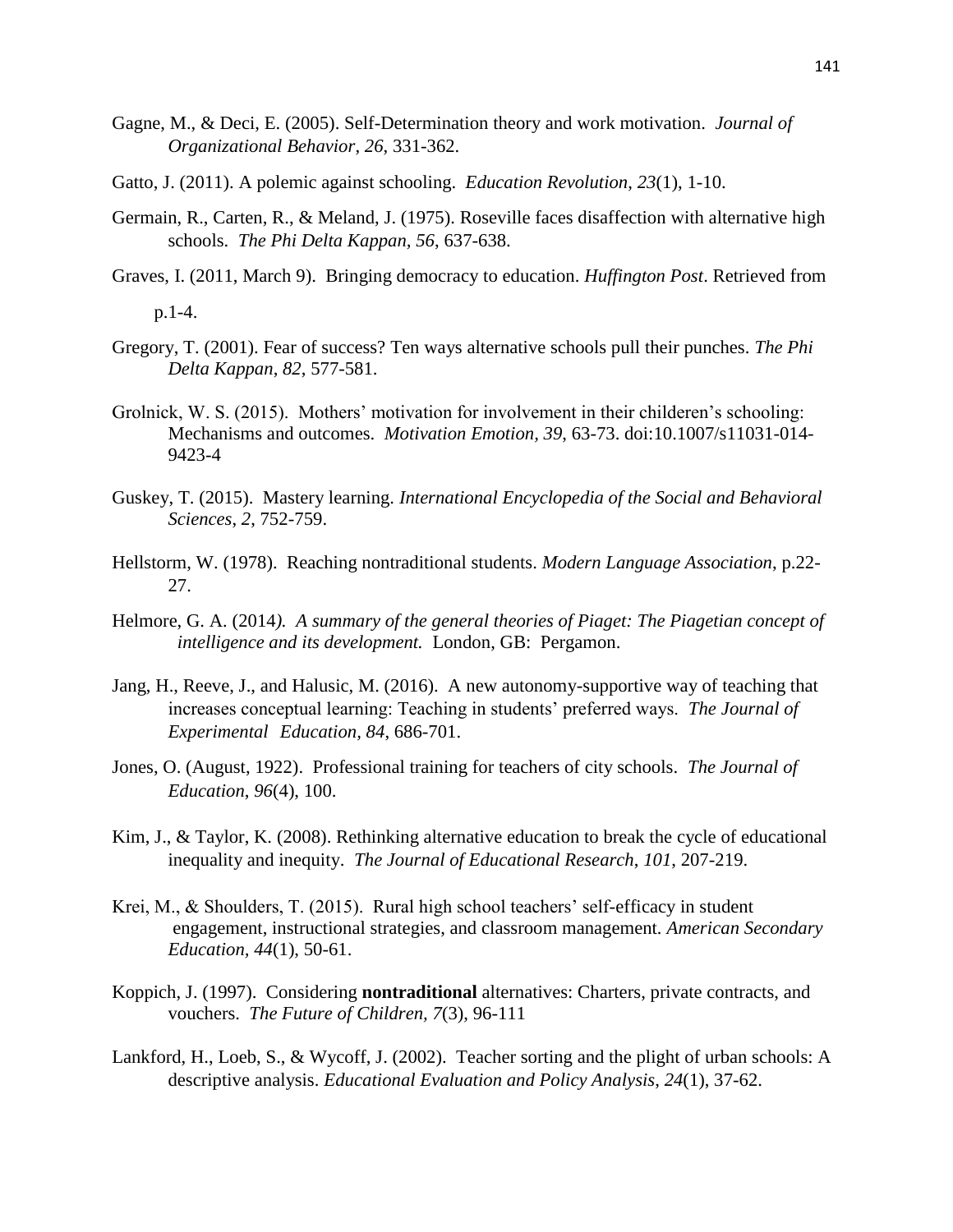- Lee, R., Eckrich, L., Lackey, C., & Showalter, B. (2010). Pre-Service teacher pathways to urban teaching: A partnership model for nurturing community-based urban teacher preparation. *Teacher Education Quarterly*, *37*(3), 101-122.
- Mageau, G., Bureau, J., Ranger, F., Allen, M., & Soenens, B. (2016). The role of parental achievement goals in predicting autonomy-supportive and controlling parenting*. Journal of Child and Family Studies, 25*, 1702-1711. doi:10.1007/s10826-015-0341-1
- Marklund, S. (1968). Training teachers for the schools of today. *International Review of Education*, *14*, 432-445.
- Martin, R. (2000). *Paths of learning: An introduction to educational alternatives*. Retrieved from http://www. radical.org/manyworlds/Pol.html
- McGee, J. (2001). Reflections of an alternative school administrator. *The Phi Delta Kappan, 82*, 588-591.
- McHugh, R., Horner, C., Colditz, J., and Wallace, T. (2013). Bridges and barriers: Adolescent perceptions of student-teacher relationships. *Urban Education*, *48*(1), 9-43.
- McLaughlin, J. (2019). The appeal of Alternative Education. Retrieved from http://www.educationnext.org
- Miles, M. B., and Huberman, A. M. (1994). *Qualitative data analysis* (2nd ed.,) p.10-12. Newbury Park, CA: Sage.
- Mintz, J. (2015.). Education revolution-alternative education resource. Retrieved from http://ww.educationrevolution.org/store
- Mulcahy, D. G. (2013). *Transforming schools: Alternative perspectives on school reform*. Charlotte, NC : Information Age Publishing. (p. 67-86)
- Neumann, R. (1994). A report from the 23<sup>rd</sup> international conference on alternative education. *The Phi Delta Kappan*, *75*, 547-549.
- O'Day, J. (September, *2002*) Complexity, Accountability, and School Improvement. *Harvard Educational Review*: (72)3; 293-329.
- Patton, M. (2002). Strategic themes in qualitative inquiry. *Qualitative research and evaluation methods*. p.37-73. Thousand Oaks: Sage Publications.
- Parrett, W. (1981). Conventional vs. alternative schools: How different are the teachers? *The Phi Delta Kappan, 62*, 603. Retrieved from<http://www.jstor.org/stable/20386038>
- Paul, J. (2019). Education choice 2019 and beyond. *ExcelinEd.* Retrieved from http://www.excelined.org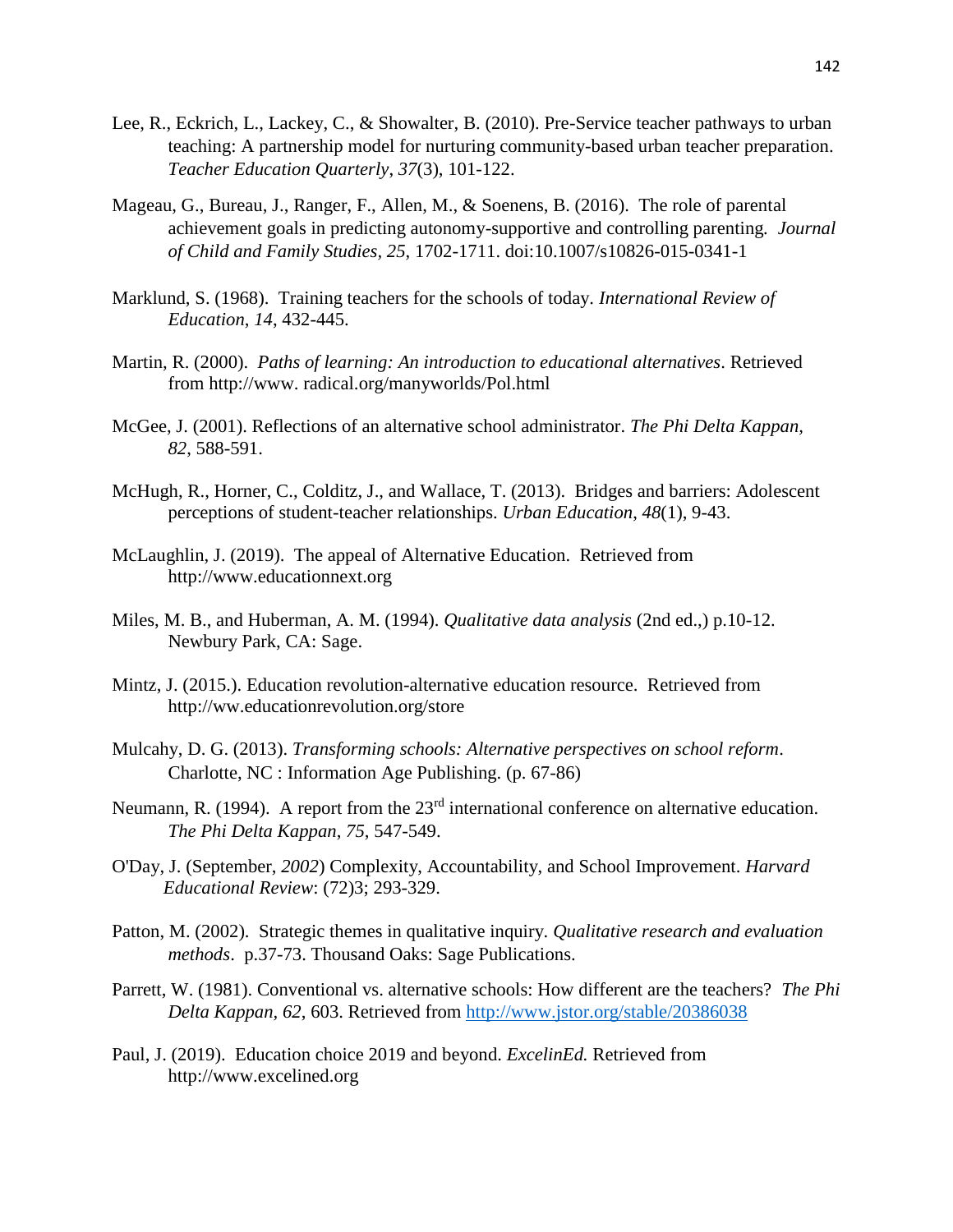- Phillips, R. (2011). Toward authentic student-centered practices: Voices of alternative school students. *Education and Urban Society*, *45*, 668-699.
- Pomerantz, E., & Grolnick, W. (2009). Toward a clear inclusive conceptualization of parental control: Reply to the commentaries. *Child Development Perspectives, 3*, 176-177.
- Plunkett, W. (1975). An alternative approach to career education. *The Phi Delta Kappan*, *56*, 628-629.
- Provenzo, E. F., Renaud, J., & Provenzo, A. B. (2009). *Encyclopedia of the social and cultural foundations of education*. Thousand Oaks, CA: Sage Publications. (p. 25-60)
- Punch, M. (1974). Problems of research and evaluation in alternative education. *Compensatory* Education, *9*, 101-118.
- Reich, K. (2007). Interactive constructivism in education. *Education and Culture, 23*(1) 7-26.
- Reimer, M., & Cash, T. (2003). *Alternative schools: Best practices for development and evaluation*. Retrieved from http://www.dropoutprevention.org
- Reese, W. (2013). In search of American progressives and teachers. *History of Education, 42*, 320-334. doi:10.1080/0046760X.2013.795616
- Roberts, C. M. (2010). *The dissertation journey: A practical and comprehensive guide to planning, writing, and defending your dissertation* (2nd ed.). Thousand Oaks, CA: Corwin.
- Ryan, R., & Deci, E. (2000). Intrinsic and extrinsic motivations: Classic definitions and new directions. *Contemporary Educational Psychology, 20*, 54-67.
- Ryan, R., & Deci, E. (2006). Self-regulation and the problem of human autonomy: Does psychology need choice, self-determination, and will? *Journal of Personality, 74*, 1557- 1586.
- Sabatino, D., & Fuller, C. (1996). Who attends alternative high schools? *The High School Journal*, *79*, 293-297.
- Seppala, E. (2016). *Secrets of a happier life.* New York, NY: Time Books. (p.12-21)
- Schectman, L., & Leichtentritt, J. (2005). Impact of life skills training on teachers' perceived environment and self-efficacy. *The Journal of Educational Research*, *98*, 144-154.
- Schargel, F., & Smink, J. (2004). *Helping students graduate: A strategic approach to dropout prevention.* Larchmont, N.Y: Eye on Education.

Scrofano, D. (1998). *A history of curriculum change in the American high school 1890's-1950's*.